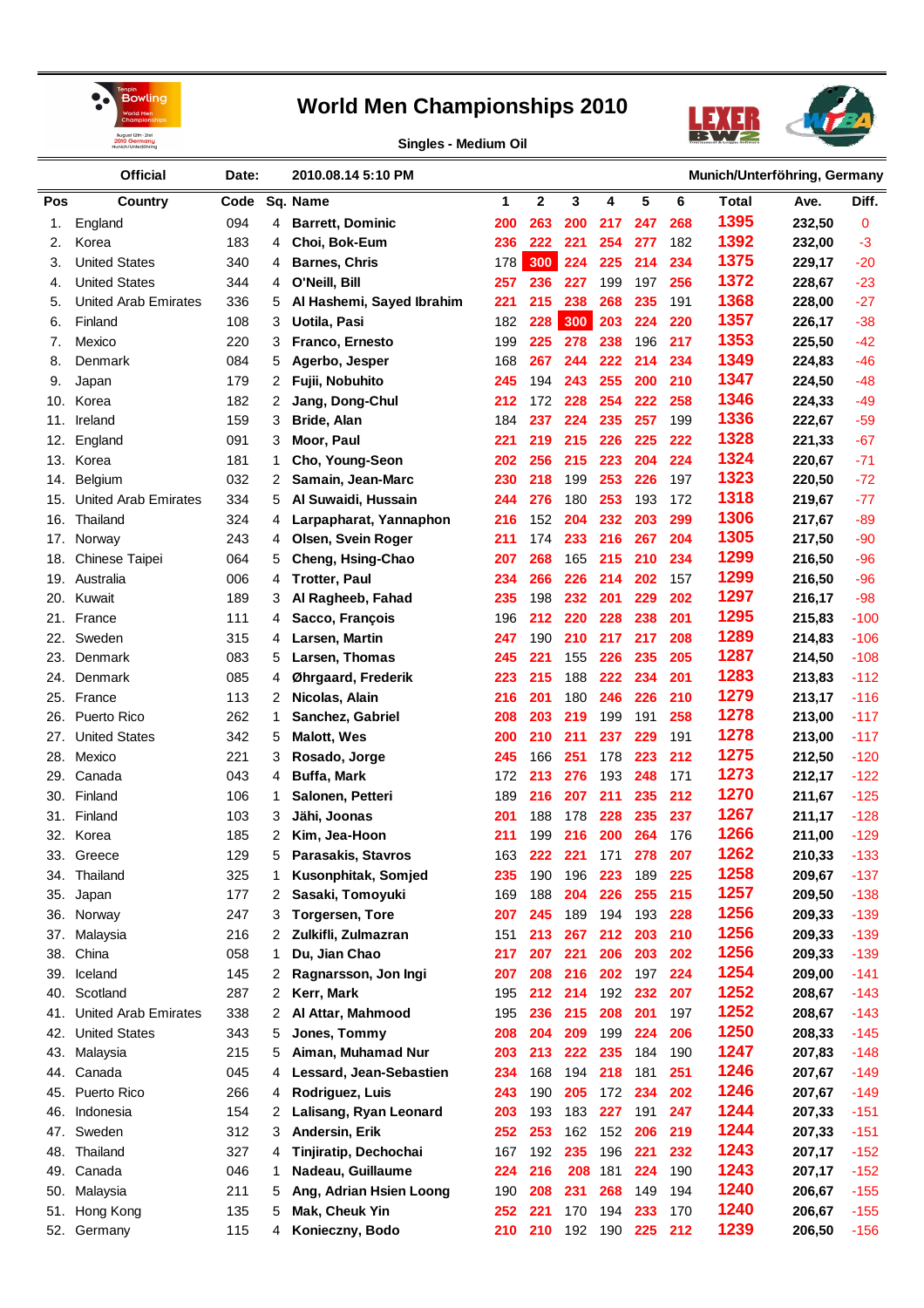| 53. | Mexico                      | 217 | 5              | Baeza, Marcos               | 175 | 197 | 193 | 213 | 235 | 225 | 1238 | 206,33 | $-157$ |
|-----|-----------------------------|-----|----------------|-----------------------------|-----|-----|-----|-----|-----|-----|------|--------|--------|
| 54. | Colombia                    | 069 | 1              | Garcia, Fabio Augusto       | 226 | 212 | 202 | 159 | 198 | 240 | 1237 | 206,17 | $-158$ |
| 55. | Belgium                     | 031 | 3              | Leroy, Olivier              | 196 | 209 | 214 | 185 | 248 | 185 | 1237 | 206,17 | $-158$ |
| 56. | Germany                     | 120 | 2              | <b>Baade, Marco</b>         | 191 | 243 | 187 | 231 | 204 | 180 | 1236 | 206,00 | $-159$ |
| 57. | Canada                      | 047 | 1              | Oliver Jr., Art             | 225 | 189 | 174 | 224 | 219 | 204 | 1235 | 205,83 | $-160$ |
| 58. | <b>United States</b>        | 345 | 1              | Page, Rhino                 | 183 | 227 | 208 | 205 | 212 | 200 | 1235 | 205,83 | $-160$ |
| 59. | Malaysia                    | 212 | 1              | Kong, Aaron Eng Chuan       | 180 | 210 | 210 | 231 | 188 | 215 | 1234 | 205,67 | $-161$ |
| 60. | Colombia                    | 065 | 5              | <b>Gomez, Jaime Andres</b>  | 205 | 194 | 212 | 233 | 213 | 177 | 1234 | 205,67 | $-161$ |
| 61. | Chinese Taipei              | 062 | 2              | Wu, Hao-Ming                | 205 | 212 | 202 | 215 | 185 | 213 | 1232 | 205,33 | $-163$ |
| 62. | Chinese Taipei              | 060 | 3              | Lin, Chung-Hsien            | 191 | 178 | 278 | 234 | 185 | 166 | 1232 | 205,33 | $-163$ |
| 63. | Mexico                      | 218 | 5              | Cruz, Alejandro             | 175 | 201 | 258 | 193 | 198 | 206 | 1231 | 205,17 | $-164$ |
| 64. | Saudi Arabia                | 280 | 5              | Al Juraifani, Faisal        | 188 | 204 | 174 | 204 | 211 | 249 | 1230 | 205,00 | $-165$ |
| 65. | Finland                     | 105 | 5              | Palermaa, Osku              | 195 | 165 | 193 | 242 | 199 | 235 | 1229 | 204,83 | $-166$ |
| 66. | Norway                      | 244 | 4              | Rudshagen, Bjørn Einar      | 182 | 198 | 234 | 194 | 189 | 231 | 1228 | 204,67 | $-167$ |
| 67. | Germany                     | 119 | 5              | Nickel, Jens                | 244 | 152 | 190 | 184 | 223 | 233 | 1226 | 204,33 | $-169$ |
| 68. | Korea                       | 184 | 1              | Choi, Yong-Kyu              | 166 | 233 | 191 | 215 | 216 | 205 | 1226 | 204,33 | $-169$ |
| 69. | England                     | 093 | 3              | <b>Miller, Matt</b>         | 180 | 193 | 170 | 190 | 255 | 236 | 1224 | 204,00 | $-171$ |
| 70. | <b>Puerto Rico</b>          | 267 | 1              | Hernandez, Israel           | 188 | 178 | 226 | 201 | 235 | 193 | 1221 | 203,50 | $-174$ |
| 71. | Venezuela                   | 352 | 2              | Chavez, Reydnier            | 218 | 186 | 199 | 215 | 199 | 200 | 1217 | 202,83 | $-178$ |
| 72. | Sweden                      | 314 | 1              | <b>Eklund, Dennis</b>       | 224 | 211 | 204 | 201 | 170 | 205 | 1215 | 202,50 | $-180$ |
| 73. | <b>Chinese Taipei</b>       | 059 | 5              | Hung, Kun-Yi                | 216 | 236 | 202 | 204 | 167 | 190 | 1215 | 202,50 | $-180$ |
|     |                             |     |                |                             |     |     |     |     |     |     | 1215 |        |        |
| 74. | Malaysia                    | 213 | 1              | Liew, Alex Kien Liang       | 230 | 221 | 180 | 194 | 213 | 177 | 1214 | 202,50 | $-180$ |
| 75. | Hong Kong                   | 132 | 2              | Tseng, Tak Hin              | 201 | 219 | 198 | 166 | 203 | 227 | 1214 | 202,33 | $-181$ |
| 76. | India                       | 152 | 2              | Gaba, Girish                | 204 | 205 | 179 | 196 | 214 | 216 |      | 202,33 | $-181$ |
| 77. | Netherlands                 | 227 | 1              | Jacobs, Mark                | 204 | 169 | 191 | 268 | 170 | 209 | 1211 | 201,83 | $-184$ |
| 78. | Italy                       | 171 | 5              | Pirozzi, Massimo            | 188 | 221 | 192 | 183 | 193 | 232 | 1209 | 201,50 | $-186$ |
| 79. | New Zealand                 | 231 | 4              | Requerra, Sonny             | 197 | 201 | 179 | 178 | 251 | 201 | 1207 | 201,17 | $-188$ |
| 80. | Macau                       | 206 | 5              | Choi, lo Fai                | 226 | 177 | 204 | 193 | 215 | 192 | 1207 | 201,17 | $-188$ |
| 81. | Belgium                     | 030 | 3              | Maggi, Mats                 | 178 | 197 | 226 | 195 | 193 | 216 | 1205 | 200,83 | $-190$ |
| 82. | Japan                       | 180 | 5              | Wada, Shogo                 | 167 | 197 | 185 | 201 | 244 | 210 | 1204 | 200,67 | $-191$ |
| 83. | Italy                       | 173 | 5              | Rossi, Federico             | 211 | 194 | 179 | 200 | 213 | 203 | 1200 | 200,00 | $-195$ |
| 84. | Sweden                      | 313 | 4              | Andersson, Robert           | 193 | 194 | 196 | 209 | 171 | 236 | 1199 | 199,83 | $-196$ |
| 85. | <b>Chinese Taipei</b>       | 063 | 3              | Hsieh, Chin-Liang           | 186 | 184 | 202 | 205 | 243 | 178 | 1198 | 199,67 | $-197$ |
| 86. | Hong Kong                   | 130 | 5              | Wu, Siu Hong                | 205 | 191 | 225 | 211 | 216 | 150 | 1198 | 199,67 | $-197$ |
|     | 87. England                 | 095 | 1              | Wells, John                 | 190 | 190 | 202 | 184 | 234 | 196 | 1196 | 199,33 | $-199$ |
| 88. | Norway                      | 242 | 2              | Olsen, Martin               | 214 | 229 | 194 | 215 | 193 | 150 | 1195 | 199,17 | $-200$ |
| 89. | India                       | 153 | 1              | Punjabi, Vijay              | 202 | 211 | 192 | 180 | 184 | 223 | 1192 | 198,67 | $-203$ |
| 90. | France                      | 109 | 5              | Alix, Yoan                  | 211 | 192 | 190 | 223 | 160 | 216 | 1192 | 198,67 | $-203$ |
| 91. | <b>United Arab Emirates</b> | 335 | 3              | Al Hassan, Shaker Ali       | 214 | 224 | 192 | 220 | 137 | 203 | 1190 | 198,33 | $-205$ |
| 92. | Iceland                     | 142 | 1              | Sigurdsson, Robert Dan      | 195 | 158 | 226 | 205 | 211 | 195 | 1190 | 198,33 | $-205$ |
| 93. | Norway                      | 245 | 3              | Sandbækken, Mads            | 211 | 199 | 195 | 200 | 197 | 188 | 1190 | 198,33 | $-205$ |
| 94. | Scotland                    | 288 | 4              | <b>Hutton, Mark</b>         | 205 | 202 | 183 | 208 | 174 | 217 | 1189 | 198,17 | $-206$ |
| 95. | <b>Bulgaria</b>             | 037 | 4              | Petrov, Asen                | 210 | 206 | 203 | 196 | 200 | 174 | 1189 | 198,17 | $-206$ |
| 96. | Philippines                 | 252 | 3              | Miranda, Raoul              | 203 | 229 | 228 | 183 | 179 | 167 | 1189 | 198,17 | $-206$ |
| 97. | Greece                      | 126 | 5              | <b>Stathatos, Ioannis</b>   | 193 | 201 | 192 | 219 | 167 | 215 | 1187 | 197,83 | $-208$ |
| 98. | Sweden                      | 316 | 1              | Paulsson, Martin            | 177 | 164 | 212 | 200 | 186 | 246 | 1185 | 197,50 | $-210$ |
| 99. | Indonesia                   | 155 | $\overline{2}$ | Hengki,                     | 173 | 170 | 244 | 179 | 196 | 223 | 1185 | 197,50 | $-210$ |
|     | 100. Denmark                | 088 | 2              | Hutchinson, Paul            | 159 | 170 | 195 | 224 | 187 | 248 | 1183 | 197,17 | $-212$ |
|     | 101. Bahamas                | 014 | 3              | <b>Wallace, Clarence</b>    | 180 | 180 | 225 | 181 | 214 | 203 | 1183 | 197,17 | $-212$ |
|     | 102. Russia                 | 277 | 5              | Andreev, Sergey             | 178 | 200 | 186 | 216 | 202 | 201 | 1183 | 197,17 | $-212$ |
|     | 103. Israel                 | 167 | 2              | <b>Alfital, Aviv</b>        | 196 | 212 | 159 | 181 | 200 | 234 | 1182 | 197,00 | $-213$ |
|     | 104. Switzerland            | 321 | 5              | Mendes, Vasco               | 195 | 171 | 206 | 189 | 227 | 194 | 1182 | 197,00 | $-213$ |
|     |                             | 337 |                |                             |     | 200 | 202 |     |     | 220 | 1181 |        | $-214$ |
|     | 105. United Arab Emirates   |     | 3              | Al Abadla, Nayef Oqab       | 206 |     |     | 173 | 180 |     | 1180 | 196,83 |        |
|     | 106. Greece                 | 127 | 3              | <b>Stefanidis, Georgios</b> | 194 | 194 | 178 | 170 | 221 | 223 | 1179 | 196,67 | $-215$ |
|     | 107. Ireland                | 160 | 4              | Joyce, Stephen              | 191 | 189 | 173 | 175 | 209 | 242 |      | 196,50 | $-216$ |
|     | 108. Singapore              | 299 | 3              | Lim, Justin                 | 229 | 162 | 223 | 198 | 170 | 196 | 1178 | 196,33 | $-217$ |
|     | 109. Belarus                | 025 | 2              | Chilkine, Dmitri            | 195 | 179 | 218 | 168 | 191 | 226 | 1177 | 196,17 | $-218$ |
|     | 110. India                  | 150 | 1              | Sarda, Dhruv                | 182 | 173 | 191 | 203 | 172 | 255 | 1176 | 196,00 | $-219$ |
|     | 111. Philippines            | 253 | $\mathbf{1}$   | Ong, Frederick              | 183 | 177 | 198 | 158 | 234 | 226 | 1176 | 196,00 | $-219$ |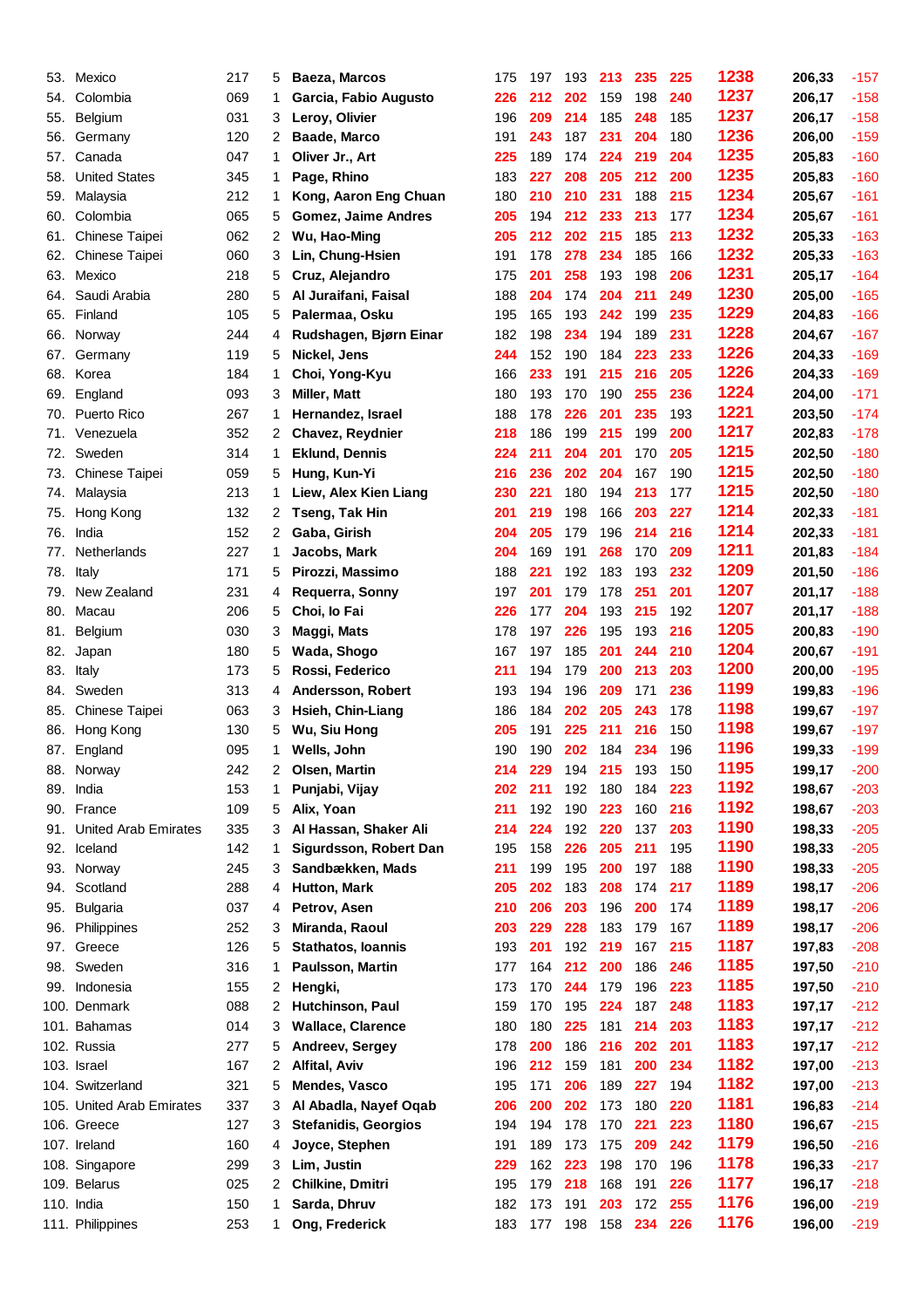| 112. Poland         | 256 | 3  | Pałka, Rafał                 | 169     | 224 | 210 | 194 | 214 | 165 | 1176 | 196,00 | $-219$ |
|---------------------|-----|----|------------------------------|---------|-----|-----|-----|-----|-----|------|--------|--------|
| 113. New Zealand    | 234 | 5  | Lum, Tony                    | 223     | 190 | 160 | 188 | 201 | 213 | 1175 | 195,83 | $-220$ |
| 114. Netherlands    | 229 | 3  | v/d Bogaard, Ron             | 223     | 161 | 187 | 200 | 216 | 188 | 1175 | 195,83 | $-220$ |
| 115. England        | 096 | 1  | <b>Teece, Raymond</b>        | 162     | 172 | 195 | 233 | 204 | 208 | 1174 | 195,67 | $-221$ |
| 116. Catalonia      | 049 | 5  | Ovide, Marcial               | 182     | 187 | 198 | 178 | 223 | 205 | 1173 | 195,50 | $-222$ |
| 117. Denmark        | 087 | 4  | Lousdal, Anders              | 186     | 176 | 183 | 229 | 202 | 197 | 1173 | 195,50 | $-222$ |
| 118. Austria        | 008 | 4  | Gross, Thomas                | 202     | 213 | 189 | 227 | 191 | 151 | 1173 | 195,50 | $-222$ |
| 119. United States  | 341 | 1  | Allen, Patrick               | 180     | 169 | 207 | 224 | 193 | 199 | 1172 | 195,33 | $-223$ |
| 120. Ukraine        | 331 | 2  | Kondrat'yev, Oleksandr       | 197     | 162 | 205 | 190 | 216 | 201 | 1171 | 195,17 | $-224$ |
| 121. India          | 148 | 4  | Singh, Dilbir                | 185     | 188 | 224 | 176 | 200 | 198 | 1171 | 195,17 | $-224$ |
| 122. Denmark        | 086 | 2  | <b>Stampe, Mik</b>           | 196     | 158 | 217 | 207 | 195 | 198 | 1171 | 195,17 | $-224$ |
| 123. Malaysia       | 214 | 2  | Ridhwa, Muhamad Syafiq       | 183     | 197 | 204 | 194 | 207 | 186 | 1171 | 195,17 | $-224$ |
| 124. Poland         | 257 | 5  | Przezpolewski, Marek         | 161     | 173 | 189 | 203 | 212 | 232 | 1170 | 195,00 | $-225$ |
| 125. Finland        | 107 | 1  | Tonteri, Juhani              | 200     | 171 | 190 | 225 | 180 | 203 | 1169 | 194,83 | $-226$ |
| 126. England        | 092 | 4  | <b>Williams, Stuart</b>      | 178     | 198 | 202 | 214 | 151 | 225 | 1168 | 194,67 | $-227$ |
| 127. Russia         | 279 | 2  | Medveditskov, Alexander      | 224     | 172 | 188 | 179 | 182 | 223 | 1168 | 194,67 | $-227$ |
| 128. Philippines    | 250 | 4  | Rivera, Engelberto           | 215     | 192 | 195 | 196 | 167 | 203 | 1168 | 194,67 | $-227$ |
| 129. Hong Kong      | 133 | 2  | <b>Cheung, Chun Chung</b>    | 176     | 275 | 222 | 202 | 124 | 169 | 1168 | 194,67 | $-227$ |
| 130. Greece         | 125 | 2  | Maragkos, Leonidas           | 220     | 182 | 202 | 178 | 168 | 217 | 1167 | 194,50 | $-228$ |
| 131. Wales          | 359 | 5  | Dalton, Graham               | 164     | 212 | 167 | 232 | 197 | 195 | 1167 | 194,50 | $-228$ |
| 132. Catalonia      | 050 | 4  | Perez, Moises                | 175     | 194 | 195 | 245 | 167 | 190 | 1166 | 194,33 | $-229$ |
| 133. Saudi Arabia   | 281 | 2  | Al Harbi, Sultan             | 174     | 202 | 209 | 183 | 217 | 179 | 1164 | 194,00 | $-231$ |
| 134. Russia         | 274 | 5  | Semenov, Ivan                | 171     | 211 | 193 | 195 | 181 | 212 | 1163 | 193,83 | $-232$ |
| 135. Kuwait         | 190 | 5  | Al Zajdan, Mohamad Kamel     | 169     | 244 | 173 | 164 | 203 | 210 | 1163 | 193,83 | $-232$ |
| 136. Czech Republic | 081 | 3  | Cifra, Miroslav              | 188     | 201 | 184 | 190 | 191 | 209 | 1163 | 193,83 | $-232$ |
| 137. Germany        | 117 | 4  | <b>Winternheimer, Pascal</b> | 184     | 198 | 177 | 218 | 200 | 186 | 1163 | 193,83 | $-232$ |
| 138. Korea          | 186 | 4  | Kim, Tae-Young               | 200     | 142 | 201 | 221 | 215 | 182 | 1161 | 193,50 | $-234$ |
| 139. Brazil         | 034 | 1  | Issa, Eduardo                | 204     | 185 | 180 | 197 | 191 | 203 | 1160 | 193,33 | $-235$ |
| 140. Romania        | 270 | 1  | Mihailescu, Florian          | 211     | 202 | 198 | 202 | 146 | 201 | 1160 | 193,33 | $-235$ |
| 141. Russia         | 275 | 3  | Krasavkin, Victor            | 164     | 176 | 234 | 188 | 216 | 182 | 1160 | 193,33 | $-235$ |
| 142. Scotland       | 290 | 4  | Gillespie, Brian             | 211     | 194 | 208 | 163 | 182 | 201 | 1159 | 193,17 | $-236$ |
| 143. Canada         | 048 | 3  | Schmidt, Michael             | 221     | 199 | 169 | 169 | 179 | 221 | 1158 | 193,00 | $-237$ |
| 144. Kuwait         | 192 | 1  | Al Amiri, Rakan              | 198     | 212 | 152 | 163 | 225 | 208 | 1158 | 193,00 | $-237$ |
| 145. Israel         | 164 | 5  | <b>Israel, Tener</b>         | 202     | 198 | 191 | 192 | 171 | 204 | 1158 | 193,00 | $-237$ |
| 146. Australia      | 002 | 5  | Meads, Brendan               | 195     | 186 | 202 | 191 | 182 | 202 | 1158 | 193,00 | $-237$ |
| 147. Belgium        | 028 | 5  | Verbruggen, Gery             | 191     | 167 | 211 | 187 | 212 | 190 | 1158 | 193,00 | $-237$ |
| 148. Italy          | 172 | 2  | Rampi, Mauro                 | 223     | 213 | 188 | 160 | 167 | 206 | 1157 | 192,83 | $-238$ |
| 149. India          | 151 | 4  | Pobbathi, Srinath            | 203     | 164 | 194 | 195 | 202 | 199 | 1157 | 192,83 | $-238$ |
| 150. Finland        | 104 | 5  | Koivuniemi, Mika             | 189     | 227 | 183 | 169 | 185 | 203 | 1156 | 192,67 | $-239$ |
| 151. Iceland        | 144 | 2  | <b>Magnusson, Magnus</b>     | 188     | 209 | 165 | 200 | 207 | 186 | 1155 | 192,50 | $-240$ |
| 152. China          | 055 | 4  | Zhang, Yijia                 | 245     | 177 | 213 | 184 | 191 | 145 | 1155 | 192,50 | $-240$ |
| 153. Philippines    | 254 | 3  | Layoso, Benshir              | 202     | 201 | 165 | 191 | 215 | 178 | 1152 | 192,00 | $-243$ |
| 154. France         | 112 | 4  | Sarmadi, Mathias             | 212     | 153 | 188 | 200 | 189 | 209 | 1151 | 191,83 | $-244$ |
| 155. France         | 110 | 2  | Lotthe, Xavier               | 188     | 202 | 183 | 159 | 212 | 207 | 1151 | 191,83 | $-244$ |
| 156. Romania        | 273 | 1  | Simut, Viorel                | 216     | 191 | 202 | 183 | 168 | 191 | 1151 | 191,83 | $-244$ |
| 157. Switzerland    | 319 | 2  | Vontobel, Larry              | 184     | 181 | 198 | 223 | 192 | 173 | 1151 | 191,83 | $-244$ |
| 158. Colombia       | 068 | 4  | Monroy, Jaime Enrique        | 190     | 186 | 188 | 199 | 217 | 171 | 1151 | 191,83 | $-244$ |
| 159. Singapore      | 298 | 1  | Wong, Mark                   | 178     | 181 | 202 | 171 | 164 | 254 | 1150 | 191,67 | $-245$ |
| 160. Catalonia      | 052 | 5  | <b>Colomer, Artur</b>        | 151     | 222 | 171 | 206 | 221 | 179 | 1150 | 191,67 | $-245$ |
| 161. Czech Republic | 078 | 1  | Spacil, Jan                  | 184     | 204 | 157 | 166 | 247 | 191 | 1149 | 191,50 | $-246$ |
| 162. Scotland       | 286 | 2  | <b>McQueen, Mark</b>         | 216     | 168 | 157 | 147 | 244 | 216 | 1148 | 191,33 | $-247$ |
| 163. Czech Republic | 080 | 4  | Harbacek, Petr               | 234     | 205 | 166 | 155 | 174 | 214 | 1148 | 191,33 | $-247$ |
| 164. Lithuania      | 194 | 2  | Sergejevas, Kristijonas      | 187     | 215 | 201 | 181 | 148 | 215 | 1147 | 191,17 | $-248$ |
| 165. Luxembourg     | 200 | 4  | Mercatoris, Jean             | 210     | 165 | 182 | 199 | 204 | 187 | 1147 | 191,17 | $-248$ |
| 166. Wales          | 354 | 1. | Footner, James               | 176     | 186 | 200 | 149 | 187 | 248 | 1146 | 191,00 | $-249$ |
| 167. Japan          | 176 | 4  | Takahashi, Toshihiko         | 178     | 213 | 141 | 213 | 208 | 193 | 1146 | 191,00 | $-249$ |
| 168. Czech Republic | 082 | 4  | Kubin, Filip                 | 154     | 179 | 167 | 199 | 217 | 229 | 1145 | 190,83 | $-250$ |
| 169. Thailand       | 326 | 1  | Lerdpiriyasakulkit, Badin    | 187     | 211 | 188 | 176 | 199 | 184 | 1145 | 190,83 | $-250$ |
| 170. Macau          | 205 |    | 3 Lok, Hei leong             | 180 169 |     | 151 | 219 | 186 | 239 | 1144 | 190,67 | $-251$ |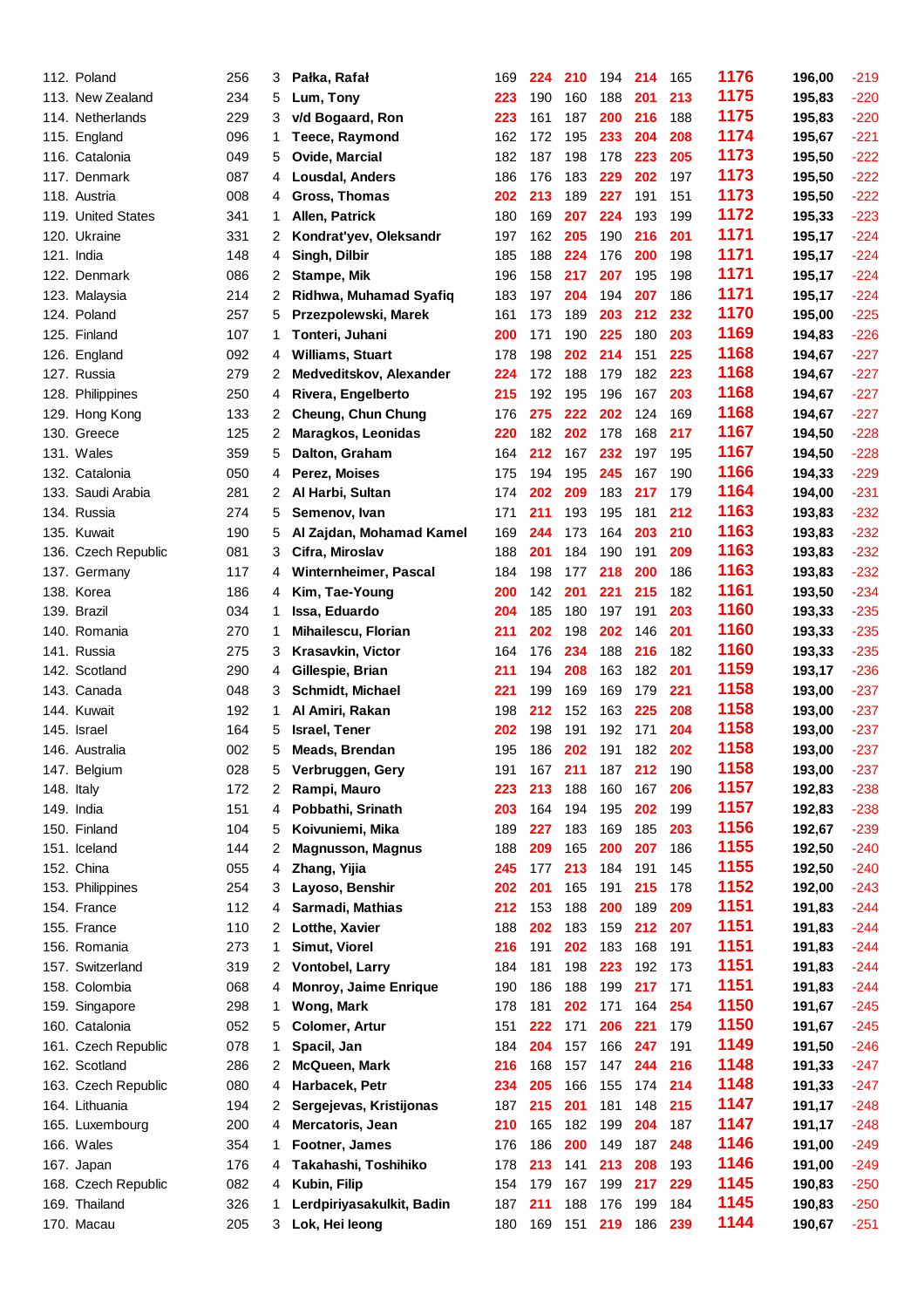| 171. Wales            | 357 | 3  | Green, Paul                  | 192 | 148 | 202     | 204 | 216 | 182 | 1144 | 190,67 | $-251$ |
|-----------------------|-----|----|------------------------------|-----|-----|---------|-----|-----|-----|------|--------|--------|
| 172. Singapore        | 295 | 3  | Yeong-Nathan, Jason          | 191 | 199 | 180     | 190 | 197 | 185 | 1142 | 190,33 | $-253$ |
| 173. Puerto Rico      | 264 | 4  | Diaz, Bruno                  | 177 | 186 | 198     | 172 | 172 | 236 | 1141 | 190,17 | $-254$ |
| 174. Puerto Rico      | 265 | 5  | Colon, Francisco             | 195 | 195 | 189     | 168 | 180 | 214 | 1141 | 190,17 | $-254$ |
| 175. Canada           | 044 | 3  | Kovack, Jason                | 146 | 186 | 210     | 193 | 167 | 238 | 1140 | 190,00 | $-255$ |
| 176. Germany          | 116 | 2  | <b>Holzapfel, Michael</b>    | 187 | 192 | 170     | 204 | 183 | 204 | 1140 | 190,00 | $-255$ |
| 177. Israel           | 165 | 4  | Rabin, Yahav                 | 182 | 203 | 165     | 213 | 192 | 184 | 1139 | 189,83 | $-256$ |
| 178. Venezuela        | 349 | 1  | Olivo, Luis                  | 213 | 196 | 191     | 168 | 193 | 178 | 1139 | 189,83 | $-256$ |
| 179. Russia           | 278 | 3  | Sidorov, Gennady             | 223 | 255 | 171     | 150 | 162 | 178 | 1139 | 189,83 | $-256$ |
| 180. Hong Kong        | 134 | 1  | Tsang, Pak Kei               | 161 | 183 | 191     | 189 | 253 | 162 | 1139 | 189,83 | $-256$ |
| 181. Germany          | 118 | 5  | Grabowski, Achim             | 211 | 222 | 157     | 215 | 143 | 189 | 1137 | 189,50 | $-258$ |
| 182. Ukraine          | 330 | 5  | Kalika, Oleksandr            | 200 | 142 | 151     | 222 | 184 | 237 | 1136 | 189,33 | $-259$ |
| 183. Romania          | 268 | 3  | <b>Piticariu, Marius</b>     | 183 | 170 | 185     | 198 | 193 | 206 | 1135 | 189,17 | $-260$ |
| 184. Lithuania        | 195 | 4  | Saudargas, Saulius           | 159 | 152 | 189     | 197 | 256 | 182 | 1135 | 189,17 | $-260$ |
| 185. Australia        | 004 | 2  | Purdue, Christian            | 175 | 222 | 184     | 206 | 196 | 152 | 1135 | 189,17 | $-260$ |
| 186. Iceland          | 147 | 5  | Thordarson, Kristjan         | 200 | 166 | 210     | 175 | 191 | 192 | 1134 | 189,00 | $-261$ |
| 187. Colombia         | 070 | 1  | Rodriguez, Juan Sebastian    | 211 | 193 | 189     | 187 | 176 | 178 | 1134 | 189,00 | $-261$ |
| 188. Netherlands      | 228 | 1  | Hulst, Phil                  | 123 | 204 | 167     | 228 | 174 | 236 | 1132 | 188,67 | $-263$ |
| 189. Romania          | 272 | 3  | Gagenoiu, Romeo              | 196 | 182 | 226     | 189 | 146 | 193 | 1132 | 188,67 | $-263$ |
| 190. Poland           | 258 | 2  | <b>Musialik, Mariusz</b>     | 158 | 185 | 181     | 194 | 189 | 224 | 1131 | 188,50 | $-264$ |
| 191. New Zealand      | 230 | 5  | <b>Nevatt, Craig</b>         | 160 | 178 | 191     | 217 | 180 | 204 | 1130 | 188,33 | $-265$ |
| 192. Chinese Taipei   | 061 | 2  | Tsai, Ting-Yun               | 204 | 186 | 182     | 169 | 200 | 189 | 1130 | 188,33 | $-265$ |
| 193. Singapore        | 297 | 1  | Ng, Tiac Pin                 | 223 | 136 | 210     | 159 | 154 | 245 | 1127 | 187,83 | $-268$ |
| 194. Northern Ireland | 238 | 3  | Nimick, Billy                | 233 | 141 | 217     | 188 | 167 | 181 | 1127 | 187,83 | $-268$ |
| 195. Greece           | 128 | 3  | <b>Krizinis, Evangelos</b>   | 192 | 199 | 190     | 210 | 174 | 162 | 1127 | 187,83 | $-268$ |
| 196. Ukraine          | 333 | 1  | Shchabelsky, Volodymyr       | 151 | 240 | 204     | 133 | 172 | 225 | 1125 | 187,50 | $-270$ |
| 197. Israel           | 163 | 2  | Aviram, Or                   | 173 | 197 | 167     | 164 | 209 | 215 | 1125 | 187,50 | $-270$ |
| 198. Austria          | 007 | 1. | Fürbacher, Roman             | 218 | 167 | 202     | 191 | 175 | 172 | 1125 | 187,50 | $-270$ |
| 199. Macau            | 209 | 5  | Lee, Tak Man                 | 175 | 202 | 201     | 196 | 198 | 153 | 1125 | 187,50 | $-270$ |
| 200. Romania          | 269 | 2  | <b>Fatu, Valentin</b>        | 233 | 176 | 196     | 184 | 141 | 194 | 1124 | 187,33 | $-271$ |
| 201. Bulgaria         | 038 | 3  | Donov, Boyan                 | 186 | 183 | 205     | 200 | 166 | 182 | 1122 | 187,00 | $-273$ |
| 202. Mexico           | 222 | 2  | Sanchez, Alejandro           | 164 | 202 | 201     | 183 | 165 | 206 | 1121 | 186,83 | $-274$ |
| 203. Colombia         | 066 | 5  | Otalora, Manuel Hernando     | 171 | 134 | 204     | 205 | 228 | 179 | 1121 | 186,83 | $-274$ |
| 204. Saudi Arabia     | 282 | 5  | <b>Terrad, Ammar</b>         | 188 | 180 | 178     | 157 | 235 | 182 | 1120 | 186,67 | $-275$ |
| 205. China            | 057 | 4  | Pan, Yuehong                 | 177 | 167 | 206     | 183 | 190 | 196 | 1119 | 186,50 | $-276$ |
| 206. Russia           | 276 | 2  | Korshak, Yan                 | 195 | 215 | 211     | 156 | 186 | 156 | 1119 | 186,50 | $-276$ |
| 207. Kuwait           | 191 | 5  | Abbas, Jassim                | 176 | 167 | 209     | 184 | 199 | 182 | 1117 | 186,17 | $-278$ |
| 208. Macau            | 210 | 1  | Kot, Ka Hou                  | 177 | 233 | 169     | 165 | 189 | 183 | 1116 | 186,00 | $-279$ |
| 209. Ecuador          | 089 | 3  | Vallejo Cabrera, Ivan Andres | 180 | 182 | 243     | 173 | 171 | 166 | 1115 | 185,83 | $-280$ |
| 210. Colombia         | 067 | 4  | Romero, Jorge David          | 223 | 177 | 179     | 202 | 140 | 192 | 1113 | 185,50 | $-282$ |
| 211. Hungary          | 137 | 3  | Rácz, Csaba                  | 182 | 201 | 192     | 176 | 181 | 181 | 1113 | 185,50 | $-282$ |
| 212. Mexico           | 219 | 2  | Corona, Rodolfo              | 186 | 193 | 200     | 160 | 200 | 173 | 1112 | 185,33 | $-283$ |
| 213. Ukraine          | 329 | 5  | Kalika, Mykhaylo             | 214 | 185 | 173     | 197 | 179 | 164 | 1112 | 185,33 | $-283$ |
| 214. Italy            | 169 | 2  | Reviglio, Marco              | 161 | 196 | 172     | 196 | 193 | 193 | 1111 | 185,17 | $-284$ |
| 215. France           | 114 | 5  | Fabre, Anthony               | 214 | 173 | 172     | 167 | 174 | 210 | 1110 | 185,00 | $-285$ |
| 216. Japan            | 175 | 5  | Yamashita, Tomokatsu         | 190 | 204 | 189     | 185 | 182 | 160 | 1110 | 185,00 | $-285$ |
| 217. Brazil           | 036 | 2  | Carrasco, Carlos             | 196 | 182 | 151     | 160 | 184 | 236 | 1109 | 184,83 | $-286$ |
| 218. Uzbekistan       | 346 | 3  | Smirnov, Viktor              | 198 | 143 | 226     | 184 | 181 | 177 | 1109 | 184,83 | $-286$ |
| 219. Indonesia        | 156 | 3  | Widjaja, William             | 182 | 159 | 180     | 166 | 194 | 226 | 1107 | 184,50 | $-288$ |
| 220. Puerto Rico      | 263 | 5  | Simounet, Androunick         | 197 | 180 | 190     | 166 | 167 | 207 | 1107 | 184,50 | $-288$ |
| 221. Bahamas          | 017 | 1  | Dames, Ronald                | 157 | 198 | 170     | 183 | 212 | 187 | 1107 | 184,50 | $-288$ |
| 222. China            | 056 | 1  | Zhang, Peng                  | 169 | 206 | 236     | 143 | 177 | 176 | 1107 | 184,50 | $-288$ |
| 223. Hungary          | 141 | 2  | Paál, László                 | 193 | 195 | 171     | 197 | 192 | 159 | 1107 | 184,50 | $-288$ |
| 224. Estonia          | 101 | 3  | Parts, Rasmus                | 184 | 185 | 184     | 178 | 164 | 211 | 1106 | 184,33 | $-289$ |
| 225. Lithuania        | 198 | 4  | Perminas, Zilvinas           | 183 | 213 | 165     | 173 | 169 | 201 | 1104 | 184,00 | $-291$ |
| 226. Moldova          | 225 | 2  | Tucan, Alexandru             | 200 | 165 | 158     | 199 | 182 | 200 | 1104 | 184,00 | $-291$ |
| 227. Lithuania        | 197 | 2  | Sergejevas, Zanas            | 187 | 169 | 222     | 167 | 157 | 201 | 1103 | 183,83 | $-292$ |
| 228. Ukraine          | 332 | 2  | Petrovskyi, levgen           | 158 | 202 | 161     | 221 | 181 | 180 | 1103 | 183,83 | $-292$ |
| 229. Japan            | 178 |    | 4 Takemoto, Masaaki          | 159 | 187 | 174 257 |     | 166 | 159 | 1102 | 183,67 | $-293$ |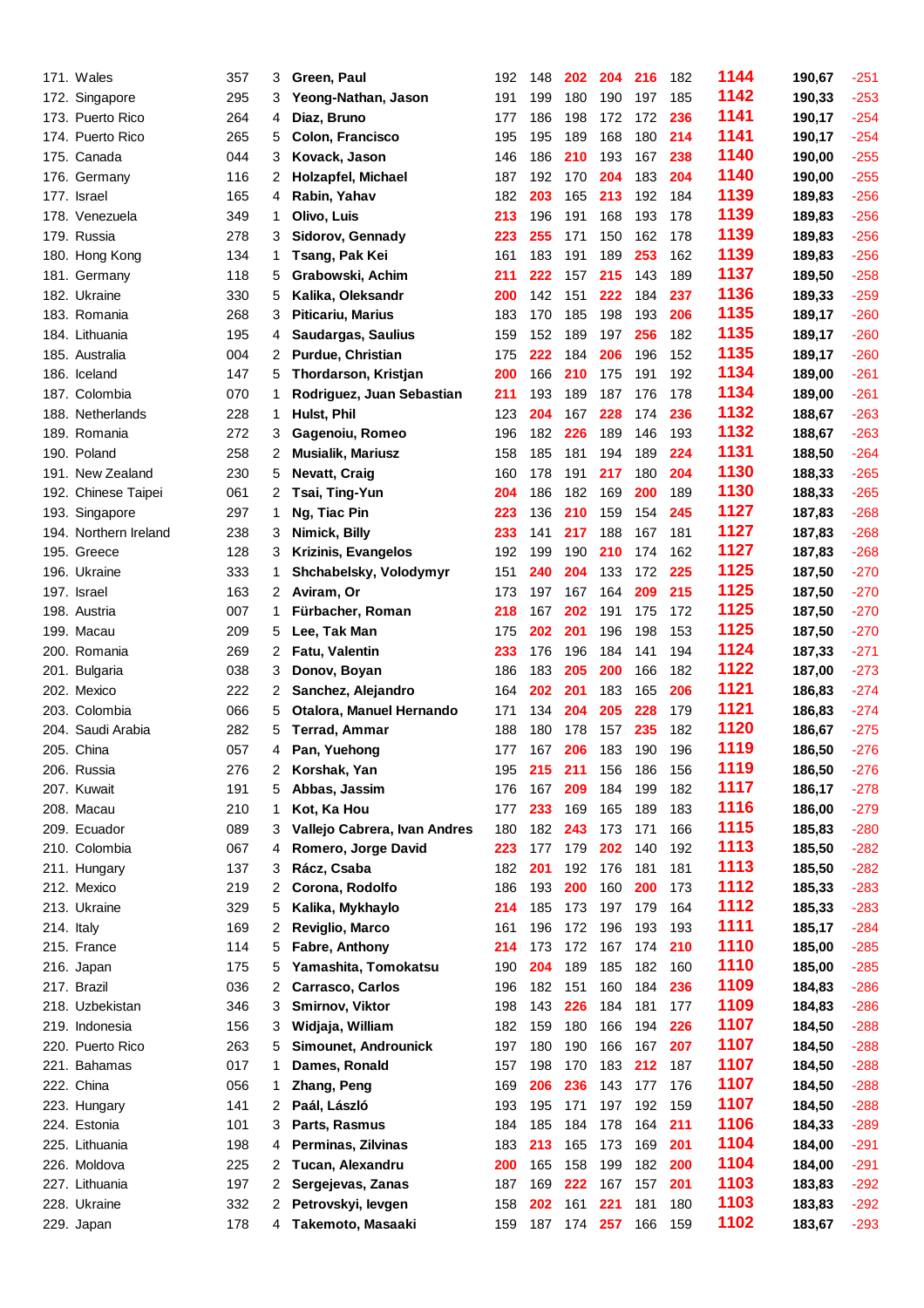|            | 230. Bulgaria             | 039 | 5  | Dinev, Dian                  | 212 | 212        | 193 | 156 | 160 | 165 | 1098 | 183,00 | $-297$           |
|------------|---------------------------|-----|----|------------------------------|-----|------------|-----|-----|-----|-----|------|--------|------------------|
|            | 231. Northern Ireland     | 241 | 1  | Smith, Alan                  | 178 | 181        | 155 | 195 | 213 | 175 | 1097 | 182,83 | $-298$           |
| 232.       | Switzerland               | 322 | 5  | Doppler, Philippe            | 214 | 168        | 175 | 185 | 176 | 178 | 1096 | 182,67 | $-299$           |
|            | 233. Greece               | 124 | 2  | <b>Karetsos, Dimitrios</b>   | 169 | 165        | 189 | 244 | 177 | 152 | 1096 | 182,67 | $-299$           |
|            | 234. Ecuador              | 090 | 3  | Saverio Borja, Diogenes Jose | 173 | 174        | 156 | 192 | 215 | 185 | 1095 | 182,50 | $-300$           |
|            | 235. Poland               | 259 | 2  | Błaszczak, Adam              | 186 | 159        | 212 | 225 | 159 | 154 | 1095 | 182,50 | $-300$           |
|            | 236. Bulgaria             | 042 | 3  | Georgiev, Hristo             | 180 | 198        | 225 | 166 | 147 | 178 | 1094 | 182,33 | $-301$           |
|            | 237. Slovakia             | 302 | 1  | Jurinyi, Luboslav            | 179 | 192        | 180 | 201 | 193 | 149 | 1094 | 182,33 | $-301$           |
| 238.       | <b>Belarus</b>            | 020 | 2  | <b>Stepuk, Dmitry</b>        | 197 | 201        | 168 | 163 | 191 | 173 | 1093 | 182,17 | $-302$           |
|            | 239. Australia            | 001 | 4  | <b>Brown, Ross</b>           | 174 | 202        | 195 | 192 | 157 | 173 | 1093 | 182,17 | $-302$           |
|            | 240. Israel               | 166 | 4  | Nechustan, Omer              | 242 | 189        | 134 | 179 | 174 | 174 | 1092 | 182,00 | $-303$           |
|            | 241. Catalonia            | 054 | 2  | Roca, Hector                 | 210 | 153        | 162 | 222 | 191 | 154 | 1092 | 182,00 | $-303$           |
|            | 242. Iceland              | 143 | 1  | Hardarson, Hafthor           | 177 | 191        | 178 | 149 | 189 | 206 | 1090 | 181,67 | $-305$           |
|            | 243. Ireland              | 158 | 3  | McLoughlin, Darragh          | 164 | 169        | 179 | 190 | 194 | 192 | 1088 | 181,33 | $-307$           |
|            | 244. Estonia              | 099 | 2  | Allsalu, Taavi               | 157 | 186        | 211 | 190 | 156 | 188 | 1088 | 181,33 | $-307$           |
|            | 245. Australia            | 003 | 5  | <b>Pilkington, Brian</b>     | 167 | 172        | 218 | 172 | 203 | 156 | 1088 | 181,33 | $-307$           |
|            | 246. Venezuela            | 348 | 2  | Hernandez, Arturo            | 180 | 163        | 165 | 198 | 180 | 200 | 1086 | 181,00 | $-309$           |
|            | 247. Venezuela            | 351 | 3  | Medina, Rafael               | 171 | 126        | 191 | 194 | 215 | 189 | 1086 | 181,00 | $-309$           |
|            | 248. Norway               | 246 | 2  | <b>Tjernes, Fredrik</b>      | 222 | 169        | 158 | 178 | 189 | 169 | 1085 | 180,83 | $-310$           |
|            | 249. Czech Republic       | 077 | 1  | Hindrak, Jiri                | 150 | 215        | 177 | 157 | 153 | 232 | 1084 | 180,67 | $-311$           |
|            | 250. Macau                | 207 | 3  | Tam, Tsz Sun                 | 151 | 183        | 194 | 203 | 170 | 183 | 1084 | 180,67 | $-311$           |
|            | 251. Lithuania            | 196 | 1  | <b>Cibinskas, Tomas</b>      | 182 | 208        | 173 | 190 | 177 | 154 | 1084 | 180,67 | $-311$           |
|            | 252. Ireland              | 161 | 1. | Puzzuoli, Fran               | 162 | 159        | 186 | 171 | 192 | 213 | 1083 | 180,50 | $-312$           |
|            | 253. Czech Republic       | 079 | 3  | Sadlik, Vojtech              | 207 | 200        | 145 | 179 | 178 | 174 | 1083 | 180,50 | $-312$           |
|            | 254. Austria              | 009 | 3  | Grundschober, Leopold        | 146 | 189        | 176 | 201 | 203 | 167 | 1082 | 180,33 | $-313$           |
|            | 255. Hong Kong            | 131 | 1  | Yeung, Wai Ki                | 149 | 146        | 189 | 188 | 205 | 203 | 1080 | 180,00 | $-315$           |
| 256.       | Northern Ireland          | 236 | 4  | Dugan, Grant                 | 182 | 155        | 202 | 170 | 172 | 199 | 1080 | 180,00 | $-315$           |
|            | 257. Poland               | 261 | 3  |                              | 121 | 227        | 186 | 203 | 165 | 178 | 1080 | 180,00 | $-315$           |
|            | 258. Scotland             | 289 |    | Olesiński, Krzysztof         | 221 |            | 170 | 216 |     | 164 | 1080 |        |                  |
|            | 259. New Zealand          | 235 | 5  | <b>Claxton, James</b>        |     | 145<br>166 | 203 | 199 | 164 |     | 1080 | 180,00 | $-315$<br>$-315$ |
|            |                           |     | 1  | Nicolas, Gregorio            | 167 |            |     |     | 199 | 146 | 1080 | 180,00 |                  |
|            | 260. Bahamas              | 015 | 5  | <b>Bowe, Earlin</b>          | 201 | 189        | 147 | 233 | 178 | 132 | 1078 | 180,00 | $-315$           |
|            | 261. Luxembourg           | 203 | 3  | Scheuer, Harald              | 167 | 169        | 191 | 156 | 190 | 205 | 1078 | 179,67 | $-317$           |
|            | 262. India                | 149 | 2  | <b>Dhankot, Shabbir</b>      | 173 | 161        | 188 | 156 | 199 | 201 | 1078 | 179,67 | $-317$           |
|            | 263. United Arab Emirates | 339 | 2  | Belkedaida, Saeed Obaid      | 196 | 184        | 150 | 163 | 208 | 177 | 1076 | 179,67 | $-317$           |
|            | 264. Bahamas              | 016 | 3  | Miller, Jethro               | 185 | 173        | 203 | 192 | 157 | 166 | 1076 | 179,33 | $-319$           |
|            | 265. Poland               | 260 | 5  | Janicki, Tomasz              | 224 | 171        | 132 | 214 | 180 | 155 | 1075 | 179,33 | $-319$           |
|            | 266. Australia            | 005 | 2  | Taylor, Ben                  | 171 | 147        | 170 | 197 | 177 | 213 |      | 179,17 | $-320$           |
|            | 267. Ireland              | 157 | 4  | English, Dave                | 162 | 201        | 188 | 161 | 175 | 188 | 1075 | 179,17 | $-320$           |
| 268. Italy |                           | 170 | 1  | Boccato, Marco               | 181 | 184        | 175 | 158 | 193 | 184 | 1075 | 179,17 | $-320$           |
|            | 269. Venezuela            | 350 | 3  | Ruiz, Ildemaro               | 164 | 178        | 177 | 180 | 183 | 190 | 1072 | 178,67 | $-323$           |
|            | 270. Slovenia             | 306 | 2  | Grabrijan, Anže              | 161 | 169        | 187 | 181 | 202 | 172 | 1072 | 178,67 | $-323$           |
|            | 271. Serbia               | 292 | 1  | Puskas, Bertalan             | 160 | 163        | 221 | 182 | 157 | 188 | 1071 | 178,50 | $-324$           |
|            | 272. Bahamas              | 018 | 5  | Cooper, Lindberg             | 202 | 186        | 149 | 167 | 192 | 174 | 1070 | 178,33 | $-325$           |
|            | 273. Belarus              | 024 | 4  | Klimkovich, Siahei           | 190 | 194        | 154 | 187 | 183 | 162 | 1070 | 178,33 | $-325$           |
|            | 274. New Zealand          | 233 | 4  | Swain, Tim                   | 199 | 205        | 148 | 193 | 171 | 154 | 1070 | 178,33 | $-325$           |
|            | 275. Philippines          | 251 | 4  | King, Constantine Chester    | 159 | 181        | 205 | 196 | 175 | 153 | 1069 | 178,17 | $-326$           |
|            | 276. Bulgaria             | 041 | 4  | Lichev, Todor                | 162 | 171        | 173 | 167 | 189 | 204 | 1066 | 177,67 | $-329$           |
|            | 277. Kuwait               | 188 | 1  | Al Rajeeba, Mohamad          | 201 | 182        | 166 | 193 | 158 | 166 | 1066 | 177,67 | $-329$           |
|            | 278. Croatia              | 074 | 2  | Petkovic, Sasa               | 163 | 182        | 168 | 166 | 162 | 224 | 1065 | 177,50 | $-330$           |
|            | 279. Slovenia             | 308 | 3  | Feguš, Matej                 | 159 | 187        | 173 | 157 | 206 | 183 | 1065 | 177,50 | $-330$           |
|            | 280. Austria              | 012 | 4  | <b>Tybl, Thomas</b>          | 200 | 181        | 190 | 164 | 160 | 170 | 1065 | 177,50 | $-330$           |
|            | 281. Croatia              | 073 | 4  | Mrkonjic, Mise               | 192 | 153        | 192 | 196 | 152 | 178 | 1063 | 177,17 | $-332$           |
|            | 282. Northern Ireland     | 237 | 1  | Horton, Kevin                | 202 | 192        | 142 | 169 | 179 | 178 | 1062 | 177,00 | $-333$           |
|            | 283. Austria              | 010 | 3  | Rauscher, Alexander          | 158 | 162        | 209 | 161 | 203 | 169 | 1062 | 177,00 | $-333$           |
|            | 284. Catalonia            | 051 | 2  | <b>Dominguez, Carlos</b>     | 193 | 168        | 192 | 163 | 166 | 178 | 1060 | 176,67 | $-335$           |
|            | 285. Iceland              | 146 | 5  | Sveinsson, Ingi Geir         | 192 | 163        | 157 | 219 | 149 | 179 | 1059 | 176,50 | $-336$           |
|            | 286. Slovakia             | 305 | 3  | <b>Blazek, Rene</b>          | 158 | 165        | 192 | 163 | 200 | 180 | 1058 | 176,33 | $-337$           |
|            | 287. Slovakia             | 304 | 1  | Petras, Jan                  | 166 | 195        | 164 | 196 | 163 | 173 | 1057 | 176,17 | $-338$           |
|            | 288. Estonia              | 097 |    | 4 Leinemann, Aivar           | 180 | 188        | 177 | 193 | 163 | 156 | 1057 | 176,17 | $-338$           |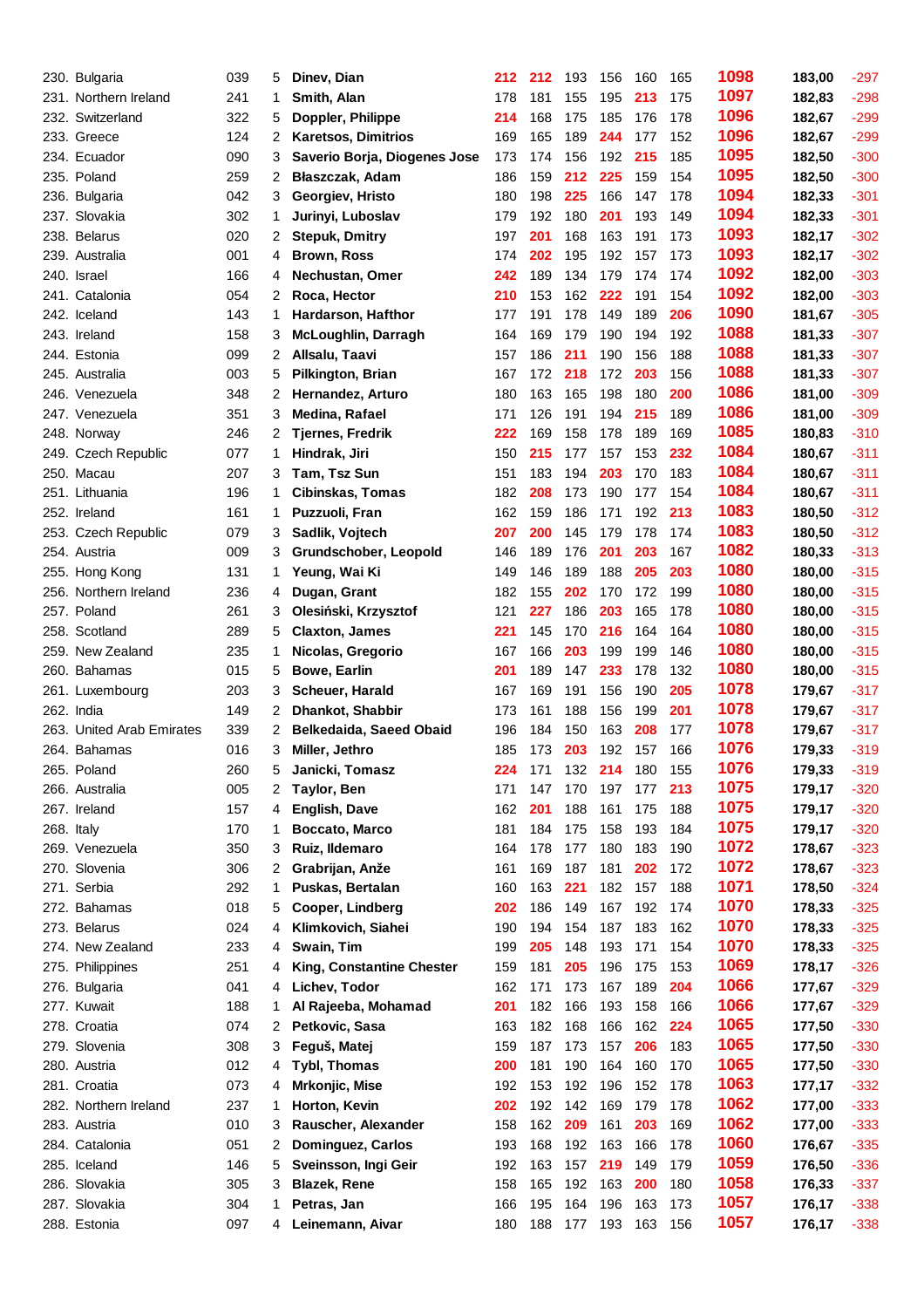|            | 289. Saudi Arabia     | 284 | 1                    | Al Hamdan, Khalid          | 175 | 163 | 170 | 166 | 163 | 219 | 1056 | 176,00 | $-339$ |
|------------|-----------------------|-----|----------------------|----------------------------|-----|-----|-----|-----|-----|-----|------|--------|--------|
|            | 290. Belgium          | 029 | 2                    | <b>Claessens, Wim</b>      | 172 | 203 | 198 | 160 | 151 | 172 | 1056 | 176,00 | $-339$ |
|            | 291. Catalonia        | 053 | 4                    | Galvez, Raul               | 141 | 164 | 172 | 232 | 180 | 167 | 1056 | 176,00 | $-339$ |
|            | 292. Scotland         | 291 | 5                    | <b>Bruce, Michael</b>      | 213 | 174 | 156 | 216 | 141 | 154 | 1054 | 175,67 | $-341$ |
|            | 293. Gibraltar        | 121 | 4                    | Wood, Michael              | 190 | 203 | 215 | 148 | 152 | 146 | 1054 | 175,67 | $-341$ |
|            | 294. Ukraine          | 328 | 1                    | Shcherbinin, Oleksandr     | 146 | 192 | 166 | 199 | 175 | 173 | 1051 | 175,17 | $-344$ |
|            | 295. Serbia           | 293 | 1                    | Miljkovic, Slavoljub       | 169 | 189 | 170 | 154 | 146 | 221 | 1049 | 174,83 | $-346$ |
|            | 296. Belgium          | 027 | 5                    | <b>Peetroons, Steve</b>    | 189 | 190 | 164 | 176 | 149 | 181 | 1049 | 174,83 | $-346$ |
|            | 297. Bulgaria         | 040 | 5                    | <b>Bojilov, Georgi</b>     | 198 | 214 | 158 | 160 | 170 | 149 | 1049 | 174,83 | $-346$ |
|            | 298. Ireland          | 162 | 1                    | Mackey, Conan              | 207 | 155 | 181 | 157 | 172 | 175 | 1047 | 174,50 | $-348$ |
| 299. Italy |                       | 174 | 1                    | De Filippi, Pier Paolo     | 198 | 151 | 162 | 190 | 165 | 180 | 1046 | 174,33 | $-349$ |
|            | 300. Moldova          | 223 | 2                    | Grosu, Aureliu             | 178 | 184 | 202 | 157 | 154 | 170 | 1045 | 174,17 | $-350$ |
|            | 301. Sweden           | 317 | 3                    | <b>Árup, Mathias</b>       | 163 | 198 | 153 | 194 | 180 | 157 | 1045 | 174,17 | $-350$ |
|            | 302. Israel           | 168 | 5                    | Sheinman, Moshe            | 158 | 190 | 189 | 151 | 190 | 165 | 1043 | 173,83 | $-352$ |
|            | 303. Luxembourg       | 202 | 1                    | <b>Manderscheid, David</b> | 147 | 158 | 162 | 218 | 165 | 191 | 1041 | 173,50 | $-354$ |
|            | 304. Luxembourg       | 201 | 4                    | <b>Rulot, Eric</b>         | 177 | 166 | 155 | 176 | 189 | 178 | 1041 | 173,50 | $-354$ |
|            | 305. Lithuania        | 193 | 1                    | <b>Amolevicius, Domas</b>  | 200 | 133 | 181 | 180 | 179 | 168 | 1041 | 173,50 | $-354$ |
|            | 306. Slovakia         | 303 | 4                    | Frunyo, Ladislav           | 178 | 183 | 164 | 183 | 173 | 159 | 1040 | 173,33 | $-355$ |
|            | 307. Switzerland      | 318 | 2                    | <b>Regennass, Cedric</b>   | 161 | 161 | 169 | 172 | 179 | 196 | 1038 | 173,00 | $-357$ |
|            | 308. Slovenia         | 307 | 5                    | Lajovic, Dušan             | 190 | 150 | 174 | 192 | 172 | 159 | 1037 | 172,83 | $-358$ |
|            | 309. Singapore        | 294 | 5                    | Ong, Remy                  | 178 | 183 | 189 | 154 | 188 | 144 | 1036 | 172,67 | $-359$ |
|            | 310. Brazil           | 033 | 1                    | Pizzoli, Igor              | 148 | 215 | 196 | 180 | 172 | 125 | 1036 | 172,67 | $-359$ |
|            | 311. Wales            | 356 | 5                    | Green, Trevor              | 189 | 234 | 145 | 140 | 135 | 191 | 1034 | 172,33 | $-361$ |
|            | 312. Croatia          | 075 | 3                    | Protic, Goran              | 191 | 172 | 169 | 155 | 162 | 185 | 1034 | 172,33 | $-361$ |
|            | 313. Wales            | 358 | 3                    | Griffin, Sean              | 136 | 156 | 221 | 187 | 176 | 157 | 1033 | 172,17 | $-362$ |
|            | 314. Croatia          | 071 | 2                    | Dobrilovic, Domagoj        | 182 | 162 | 180 | 186 | 169 | 154 | 1033 | 172,17 | $-362$ |
|            | 315. Venezuela        | 353 | 1                    | Fung, Danny                | 172 | 167 | 176 | 164 | 171 | 181 | 1031 | 171,83 | $-364$ |
|            | 316. Kuwait           | 187 | 3                    | Al Anzi, Basel             | 174 | 199 | 181 | 156 | 159 | 159 | 1028 | 171,33 | $-367$ |
|            | 317. Brazil           | 035 | 2                    | Sato, Mauro                | 138 | 186 | 159 | 171 | 222 | 152 | 1028 | 171,33 | $-367$ |
|            | 318. Slovenia         | 310 | 3                    | Mrzlikar, Mitja            | 187 | 148 | 201 | 189 | 163 | 140 | 1028 | 171,33 | $-367$ |
|            | 319. Switzerland      | 323 | 4                    | Huber, Philippe            | 137 | 173 | 168 | 155 | 187 | 205 | 1025 | 170,83 | $-370$ |
|            | 320. Estonia          | 100 | 2                    | Beekmann, Raul             | 158 | 190 | 167 | 176 | 170 | 164 | 1025 | 170,83 | $-370$ |
|            | 321. Slovenia         | 309 | 5                    | Malek, Milan               | 143 | 190 | 181 | 167 | 173 | 170 | 1024 | 170,67 | $-371$ |
|            | 322. Belarus          | 021 | 5                    | <b>Kiseliov, Sergey</b>    | 179 | 188 | 150 | 162 | 183 | 162 | 1024 | 170,67 | $-371$ |
|            | 323. New Zealand      | 232 | 1                    | <b>Mustchin, Terry</b>     | 193 | 153 | 163 | 179 | 178 | 158 | 1024 | 170,67 | $-371$ |
|            | 324. Hungary          | 138 | 5                    | Bódis, György              | 178 | 186 | 169 | 194 | 149 | 146 | 1022 | 170,33 | $-373$ |
|            | 325. Luxembourg       | 204 | 3                    | Thill, Tommy               | 212 | 159 | 150 | 214 | 146 | 140 | 1021 | 170,17 | $-374$ |
|            | 326. Estonia          | 098 | 3                    | Alep, Priit                | 116 | 174 | 200 | 189 | 193 | 148 | 1020 | 170,00 | $-375$ |
|            | 327. Hungary          | 136 | 3                    | Kapronczay, Gergely        | 163 | 171 | 136 | 175 | 192 | 181 | 1018 | 169,67 | $-377$ |
|            | 328. Moldova          | 224 | 4                    | Danilcenco, Igor           | 182 | 168 | 167 | 170 | 170 | 160 | 1017 | 169,50 | $-378$ |
|            | 329. Wales            | 355 | 1                    | Roberts, Gareth            | 139 | 189 | 165 | 157 | 189 | 177 | 1016 | 169,33 | $-379$ |
|            | 330. Azerbaijan       | 013 | 4                    | Hamidov, Ramil             | 178 | 133 | 177 | 157 | 201 | 169 | 1015 | 169,17 | $-380$ |
|            | 331. Switzerland      | 320 | 4                    | Berges, Mathieu            | 203 | 160 | 161 | 138 | 173 | 179 | 1014 | 169,00 | $-381$ |
|            | 332. Northern Ireland | 240 | 4                    | Press, Ryan                | 180 | 162 | 186 | 161 | 166 | 155 | 1010 | 168,33 | $-385$ |
|            | 333. Hungary          | 139 | 5                    | Szabó, Tamás               | 176 | 214 | 143 | 154 | 135 | 187 | 1009 | 168,17 | $-386$ |
|            | 334. Luxembourg       | 199 | 1.                   | Pescarolo, Othello         | 158 | 197 | 143 | 176 | 158 | 177 | 1009 | 168,17 | $-386$ |
|            | 335. Saudi Arabia     | 283 | 1                    | Fayez, Qusi                | 152 | 138 | 210 | 152 | 212 | 145 | 1009 | 168,17 | $-386$ |
|            | 336. Romania          | 271 | $\mathbf{2}^{\circ}$ | Grecu, Ion                 | 168 | 195 | 131 | 165 | 182 | 167 | 1008 | 168,00 | $-387$ |
|            | 337. Bahamas          | 019 | 1                    | Moxey, Dave                | 160 | 182 | 180 | 167 | 170 | 148 | 1007 | 167,83 | $-388$ |
|            | 338. Austria          | 011 | 1                    | <b>Schlosser, Patrick</b>  | 172 | 128 | 184 | 192 | 146 | 179 | 1001 | 166,83 | $-394$ |
|            | 339. Hungary          | 140 | 2                    | Skobrics, Zoltán           | 203 | 221 | 137 | 143 | 146 | 149 | 999  | 166,50 | $-396$ |
|            | 340. Singapore        | 296 | 5                    | Low, Basil                 | 203 | 165 | 141 | 180 | 147 | 160 | 996  | 166,00 | $-399$ |
|            | 341. Gibraltar        | 123 | 3                    | <b>Stott, Matthew</b>      | 188 | 144 | 120 | 165 | 172 | 205 | 994  | 165,67 | $-401$ |
|            | 342. Philippines      | 255 | 1                    | Chua, Kenneth              | 146 | 165 | 167 | 164 | 177 | 175 | 994  | 165,67 | $-401$ |
|            | 343. Croatia          | 076 | 3                    | Zabcic, Kreso              | 148 | 160 | 166 | 170 | 159 | 187 | 990  | 165,00 | $-405$ |
|            | 344. Northern Ireland | 239 | 3                    | O'Hare, Tony               | 151 | 162 | 145 | 173 | 144 | 210 | 985  | 164,17 | $-410$ |
|            | 345. Belarus          | 023 | 5                    | Sobolev, Pavel             | 157 | 205 | 148 | 135 | 159 | 177 | 981  | 163,50 | $-414$ |
|            | 346. Slovakia         | 301 | 3                    | Homola, Michal             | 150 | 199 | 145 | 162 | 157 | 167 | 980  | 163,33 | $-415$ |
|            | 347. Saudi Arabia     | 285 |                      | 2 Oraif, Hassan            | 163 | 155 | 158 | 145 | 181 | 166 | 968  | 161,33 | $-427$ |
|            |                       |     |                      |                            |     |     |     |     |     |     |      |        |        |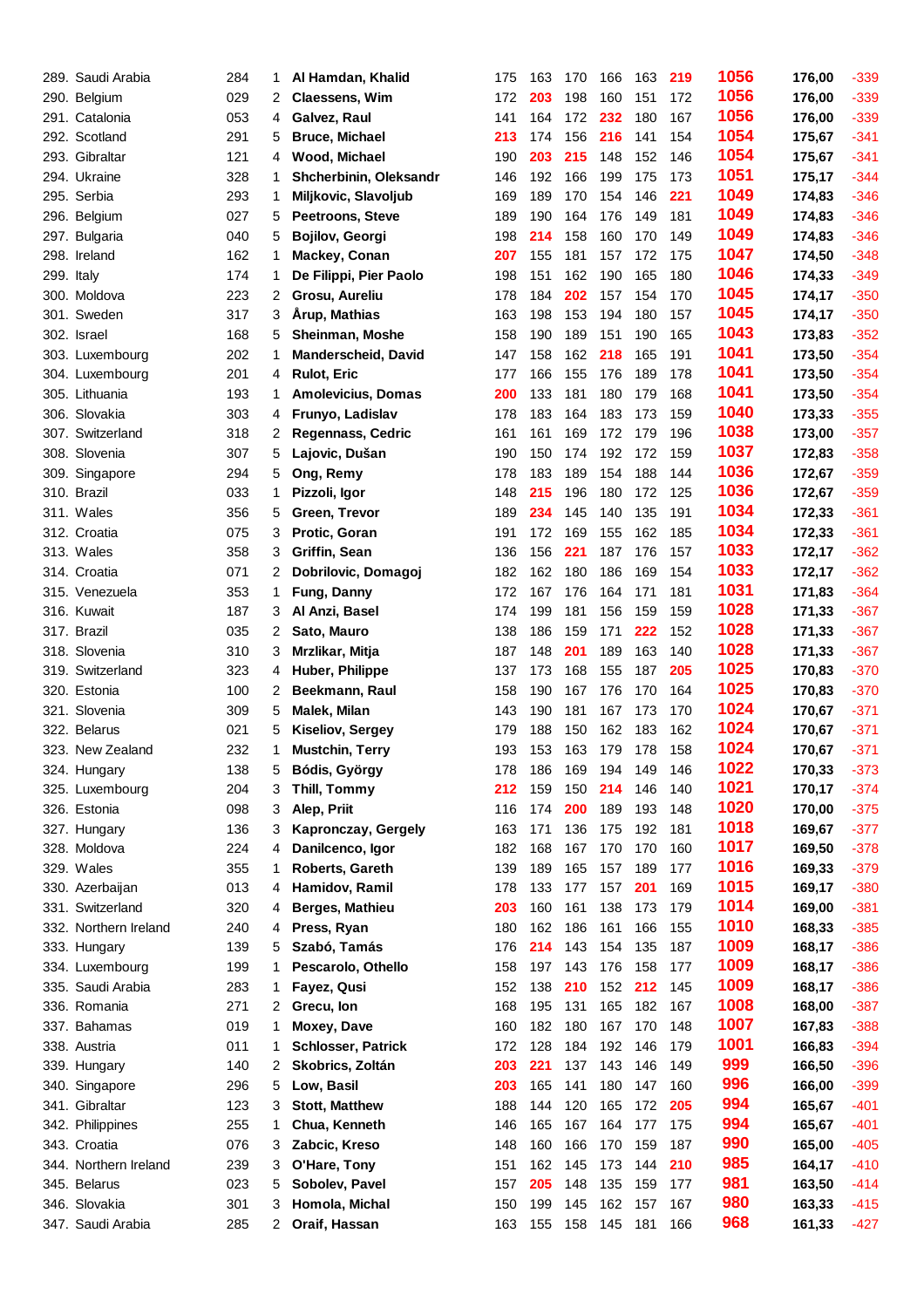| 348. Uzbekistan | 347 |                | 3 Shaabdurakhmanov, Hondamil 169 |     | 156 | 138 | 178 | 159 | 163 | 963 | 160.50 | $-432$ |
|-----------------|-----|----------------|----------------------------------|-----|-----|-----|-----|-----|-----|-----|--------|--------|
| 349. Macau      | 208 |                | Ho, Weng Hou                     | 131 | 160 | 149 | 168 | 160 | 190 | 958 | 159.67 | $-437$ |
| 350. Slovenia   | 311 | $\mathcal{P}$  | Eržen. Tomaž                     | 146 | 167 | 188 | 153 | 185 | 106 | 945 | 157.50 | $-450$ |
| 351. Croatia    | 072 | $\overline{4}$ | Kolar, Karlo                     | 116 | 193 | 152 | 211 | 138 | 133 | 943 | 157.17 | $-452$ |
| 352. Estonia    | 102 | 4              | Mäemets, Andres                  | 132 | 162 | 176 | 177 | 149 | 136 | 932 | 155.33 | $-463$ |
| 353. Belarus    | 022 | $\overline{4}$ | Kandrashyn, Ilya                 | 131 | 147 | 184 | 173 | 150 | 142 | 927 | 154.50 | $-468$ |
| 354. Slovakia   | 300 |                | 4 Slavkovsky, Martin             | 137 | 151 | 134 | 156 | 192 | 127 | 897 | 149.50 | $-498$ |
| 355. Gibraltar  | 122 | 3              | <b>Martinez, Alexander</b>       | 151 | 155 | 148 | 129 | 143 | 121 | 847 | 141.17 | $-548$ |
| 356. Moldova    | 226 | 4              | Tucan, Eugeniu                   | 127 | 169 | 118 | 148 | 141 | 143 | 846 | 141.00 | $-549$ |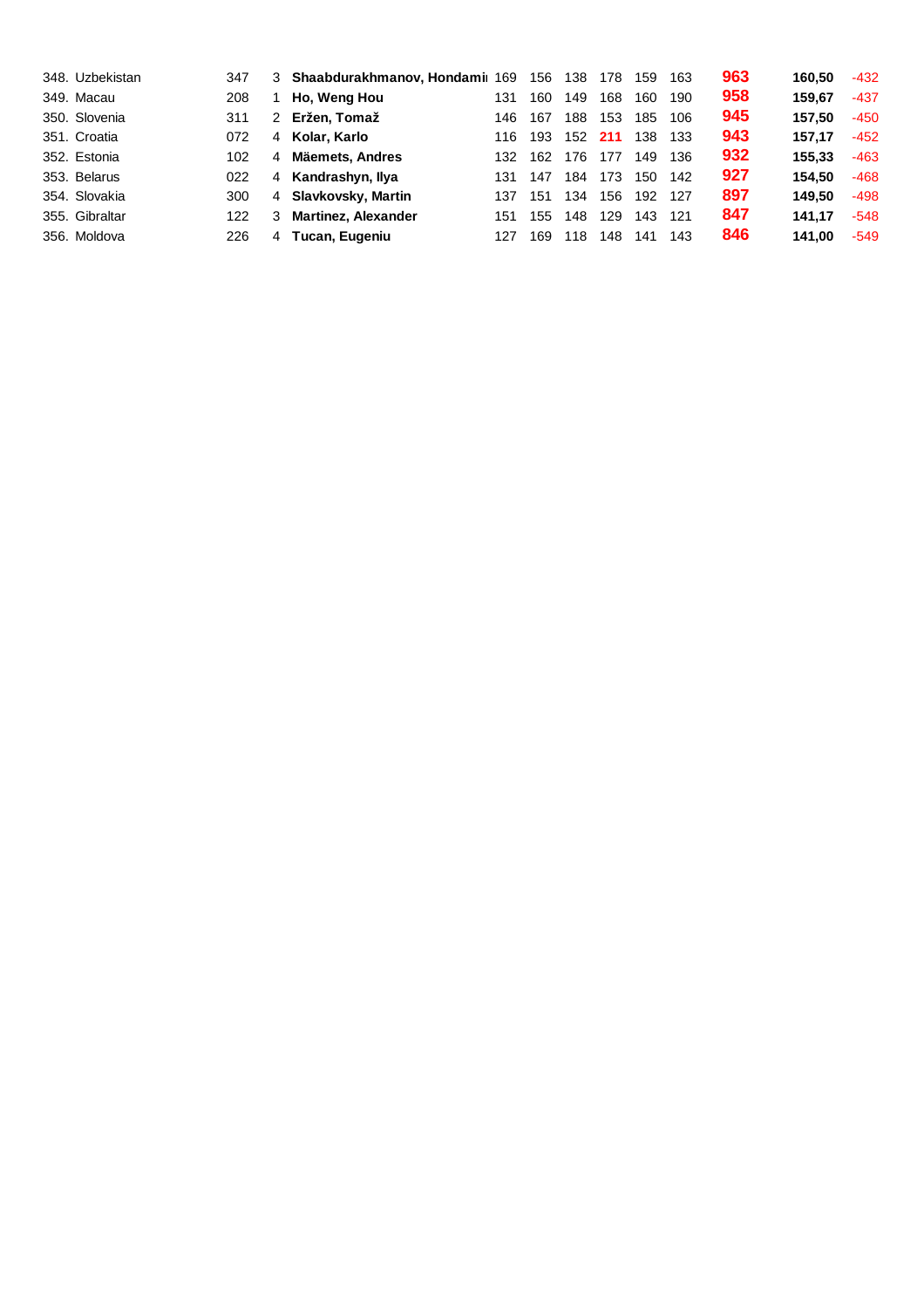



**Single-Finals**

Official 2010.08.14 7:52 PM Munich/Unterföhring, Germany

### **Semi-Finals**

| A/E<br>Ranking | Name             | Country              | Result |
|----------------|------------------|----------------------|--------|
|                | Barrett, Dominic | England              | 170    |
|                | O'Neill, Bill    | <b>United States</b> | 187    |

| A/E<br>Ranking | Name          | Country              | Result |
|----------------|---------------|----------------------|--------|
|                | Choi, Bok-Eum | Korea                | 217    |
| J              | Barnes, Chris | <b>United States</b> | 191    |

| A/E<br>Ranking | <b>Name</b>   | Country              | Result |
|----------------|---------------|----------------------|--------|
|                | Choi, Bok-Eum | Korea                | 202    |
|                | O'Neill, Bill | <b>United States</b> | 244    |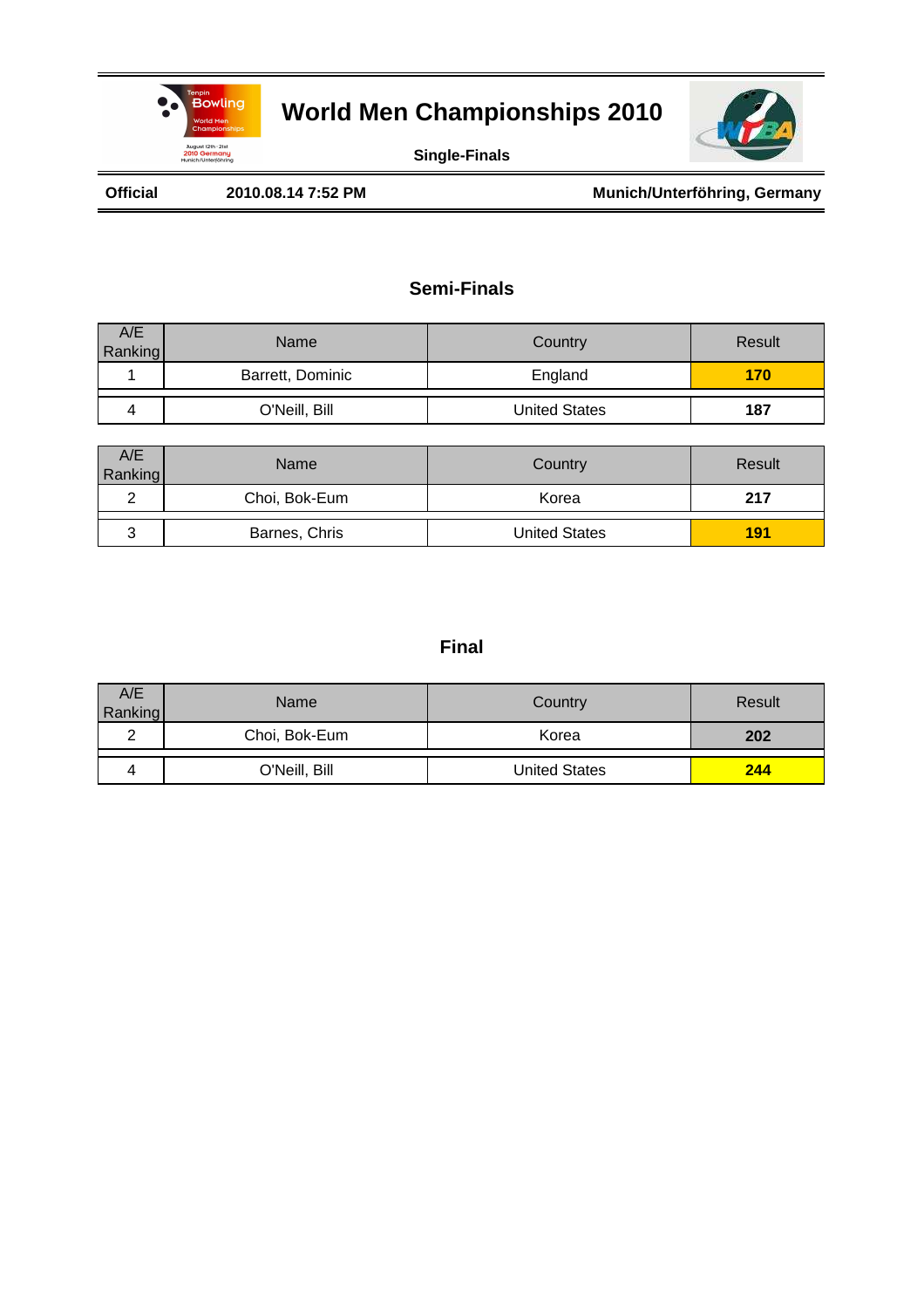



**Double - Long Oil**

|     | <b>Official</b>          | Date:      |              | 2010.08.16 5:16 PM                          |              |              |                |            |            |            |            |            | Munich/Unterföhring, Germany |                  |        |
|-----|--------------------------|------------|--------------|---------------------------------------------|--------------|--------------|----------------|------------|------------|------------|------------|------------|------------------------------|------------------|--------|
| Pos | Country                  |            |              | Code Sq. Name                               |              |              | 1              | 2          | 3          | 4          | 5          | 6          | Total                        | Ave.             | Diff.  |
|     | 1. Sweden                | 316        | 1            | <b>Paulsson, Martin</b>                     |              |              | 1 224          | 256        | 244        | 188        | 215        | 195        | 1322                         | 220,33           |        |
|     |                          | 317        |              | <b>Arup, Mathias</b>                        |              |              | 2 195          | 181        | 269        | 177        | 240        | 237        | 1299                         | 216,50           |        |
|     |                          |            |              |                                             | Total        |              | 419            | 437        | 513        | 365        | 455        | 432        | 2621                         | 218,42           | 0      |
| 2.  | Malaysia                 | 213        | $\mathbf{2}$ | Liew, Alex Kien Liang                       |              | $\mathbf{1}$ | 180            | 216        | 175        | 185        | 204        | 189        | 1149                         | 191,50           |        |
|     |                          | 215        |              | Aiman, Muhamad Nur                          |              |              | 2 188          | 233        | 252        | 276        | 277        | 193        | 1419                         | 236,50           |        |
|     |                          |            |              |                                             | Total        |              | 368            | 449        | 427        | 461        | 481        | 382        | 2568                         | 214,00           | $-53$  |
| 3.  | Germany                  | 115        | 4            | Konieczny, Bodo                             |              | 1            | 221            | 188        | 223        | 218        | 181        | 194        | 1225                         | 204,17           |        |
|     |                          | 119        |              | Nickel, Jens                                |              |              | 2 216          | 226        | 206        | 237        | 213        | 191        | 1289                         | 214,83           |        |
|     |                          |            |              |                                             | Total        |              | 437            | 414        | 429        | 455        | 394        | 385        | 2514                         | 209,50           | $-107$ |
| 4.  | <b>United States</b>     | 341        | 1            | Allen, Patrick                              |              | $\mathbf{1}$ | 200            | 177        | 279        | 246        | 235        | 230        | 1367                         | 227,83           |        |
|     |                          | 345        |              | Page, Rhino                                 |              |              | 2 181          | 195        | 193        | 191        | 192        | 194        | 1146                         | 191,00           |        |
|     |                          |            |              |                                             | Total        |              | 381            | 372        | 472        | 437        | 427        | 424        | 2513                         | 209,42           | $-108$ |
| 5.  | <b>United States</b>     | 344        | 3            | O'Neill, Bill                               |              | $\mathbf{1}$ | 253            | 189        | 225        | 215        | 169        | 214        | 1265                         | 210,83           |        |
|     |                          | 340        |              | <b>Barnes, Chris</b>                        |              |              | 2 180          | 216        | 201        | 228        | 181        | 231        | 1237                         | 206,17           |        |
|     |                          |            |              |                                             | Total        |              | 433            | 405        | 426        | 443        | 350        | 445        | 2502                         | 208,50           | $-119$ |
| 6.  | Korea                    | 184        | $\mathbf 1$  | Choi, Yong-Kyu                              |              |              | 1211           | 199        | 234        | 199        | 247        | 203        | 1293                         | 215,50           |        |
|     |                          | 186        |              | Kim, Tae-Young                              | Total        |              | 2 2 2 6<br>437 | 182<br>381 | 211<br>445 | 210<br>409 | 163<br>410 | 213<br>416 | 1205<br>2498                 | 200,83           |        |
| 7.  | Denmark                  | 087        | $\mathbf 1$  | Lousdal, Anders                             |              | $\mathbf{1}$ | 214            | 166        | 192        | 212        | 248        | 206        | 1238                         | 208,17           | $-123$ |
|     |                          | 085        |              | Øhrgaard, Frederik                          |              |              | 2 234          | 215        | 182        | 182        | 199        | 247        | 1259                         | 206,33<br>209,83 |        |
|     |                          |            |              |                                             | Total        |              | 448            | 381        | 374        | 394        | 447        | 453        | 2497                         | 208,08           | $-124$ |
| 8.  | Malaysia                 | 214        | $\mathbf 1$  | Ridhwa, Muhamad Syafiq                      |              | $\mathbf{1}$ | 200            | 190        | 212        | 226        | 201        | 246        | 1275                         | 212,50           |        |
|     |                          | 212        |              | Kong, Aaron Eng Chuan                       |              |              | 2 191          | 184        | 225        | 239        | 203        | 180        | 1222                         | 203,67           |        |
|     |                          |            |              |                                             | <b>Total</b> |              | 391            | 374        | 437        | 465        | 404        | 426        | 2497                         | 208,08           | $-124$ |
|     | 9. Korea                 | 181        | 3            | Cho, Young-Seon                             |              |              | 1224           | 221        | 215        | 228        | 172        | 220        | 1280                         | 213,33           |        |
|     |                          | 182        |              | Jang, Dong-Chul                             |              |              | 2 192          | 198        | 185        | 203        | 243        | 192        | 1213                         | 202,17           |        |
|     |                          |            |              |                                             | Total        |              | 416            | 419        | 400        | 431        | 415        | 412        | 2493                         | 207,75           | $-128$ |
|     | 10. Hong Kong            | 135        | 4            | Mak, Cheuk Yin                              |              |              | 1 196          | 234        | 192        | 208        | 172        | 258        | 1260                         | 210,00           |        |
|     |                          | 130        |              | Wu, Siu Hong                                |              |              | 2 201          | 215        | 202        | 194        | 245        | 167        | 1224                         | 204,00           |        |
|     |                          |            |              |                                             | Total        |              | 397            | 449        | 394        | 402        | 417        | 425        | 2484                         | 207,00           | $-137$ |
|     | 11. Norway               | 245        | 5            | Sandbækken, Mads                            |              | 1            | 224            | 196        | 227        | 210        | 164        | 268        | 1289                         | 214,83           |        |
|     |                          | 247        |              | <b>Torgersen, Tore</b>                      |              |              | 2 172          | 187        | 221        | 196        | 200        | 210        | 1186                         | 197,67           |        |
|     |                          |            |              |                                             | Total        |              | 396            | 383        | 448        | 406        | 364        | 478        | 2475                         | 206,25           | $-146$ |
|     | 12. Greece               | 126        | 5            | <b>Stathatos, Ioannis</b>                   |              | 1            | 187            | 193        | 187        | 163        | 235        | 207        | 1172                         | 195,33           |        |
|     |                          | 129        |              | Parasakis, Stavros                          |              |              | 2 235          | 214        | 246        | 202        | 204        | 202        | 1303                         | 217,17           |        |
|     |                          |            |              |                                             | Total        |              | 422            | 407        | 433        | 365        | 439        | 409        | 2475                         | 206,25           | $-146$ |
|     | 13. Sweden               | 313        | 5            | Andersson, Robert                           |              | 1.           | 211            | 215        | 212        | 195        | 213        | 180        | 1226                         | 204,33           |        |
|     |                          | 315        |              | Larsen, Martin                              |              |              | 2 183          | 223        | 190        | 200        | 243        | 200        | 1239                         | 206,50           |        |
|     |                          |            |              |                                             | Total        |              | 394            | 438        | 402        | 395        | 456        | 380        | 2465                         | 205,42           | $-156$ |
|     | 14. Singapore            | 295        |              | 4 Yeong-Nathan, Jason                       |              |              | 1220           | 174        | 195        | 206        | 180        | 202        | 1177                         | 196,17           |        |
|     |                          | 294        |              | Ong, Remy                                   |              |              | 2 245<br>465   | 222<br>396 | 169<br>364 | 218<br>424 | 227<br>407 | 200<br>402 | 1281                         | 213,50           |        |
|     |                          |            |              |                                             | Total        |              | 1213           |            |            |            |            |            | 2458                         | 204,83           | $-163$ |
|     | 15. Belgium              | 028<br>027 | $\mathbf 1$  | Verbruggen, Gery<br><b>Peetroons, Steve</b> |              |              | 2 245          | 207<br>172 | 197<br>191 | 211<br>217 | 194<br>209 | 233<br>168 | 1255<br>1202                 | 209,17           |        |
|     |                          |            |              |                                             | Total        |              | 458            | 379        | 388        | 428        | 403        | 401        | 2457                         | 200,33<br>204,75 | -164   |
|     | 16. United Arab Emirates | 335        | 3            | Al Hassan, Shaker Ali                       |              |              | $1212$         | 183        | 199        | 200        | 190        | 192        | 1176                         | 196,00           |        |
|     |                          | 337        |              | Al Abadla, Nayef Oqab                       |              |              | 2 2 2 6        | 218        | 226        | 202        | 185        | 219        | 1276                         | 212,67           |        |
|     |                          |            |              |                                             | Total        |              | 438            | 401        | 425        | 402        | 375        | 411        | 2452                         | 204,33           | $-169$ |
|     | 17. United States        | 342        | 5            | <b>Malott, Wes</b>                          |              |              | 1244           | 206        | 188        | 199        | 244        | 182        | 1263                         | 210,50           |        |
|     |                          | 343        |              | Jones, Tommy                                |              |              | 2 217          | 205        | 174        | 181        | 170        | 235        | 1182                         | 197,00           |        |
|     |                          |            |              |                                             | Total        |              | 461            | 411        | 362        | 380        | 414        | 417        | 2445                         | 203,75           | -176   |
|     | 18. Colombia             | 066        | 5            | Otalora, Manuel Hernando                    |              |              | 1 177          | 231        | 235        | 180        | 201        | 226        | 1250                         | 208,33           |        |
|     |                          | 065        |              | Gomez, Jaime Andres                         |              |              | 2 182          | 204        | 187        | 160        | 247        | 214        | 1194                         | 199,00           |        |
|     |                          |            |              |                                             | Total        |              | 359            | 435        | 422        | 340        | 448        | 440        | 2444                         | 203,67           | $-177$ |
|     |                          |            |              |                                             |              |              |                |            |            |            |            |            |                              |                  |        |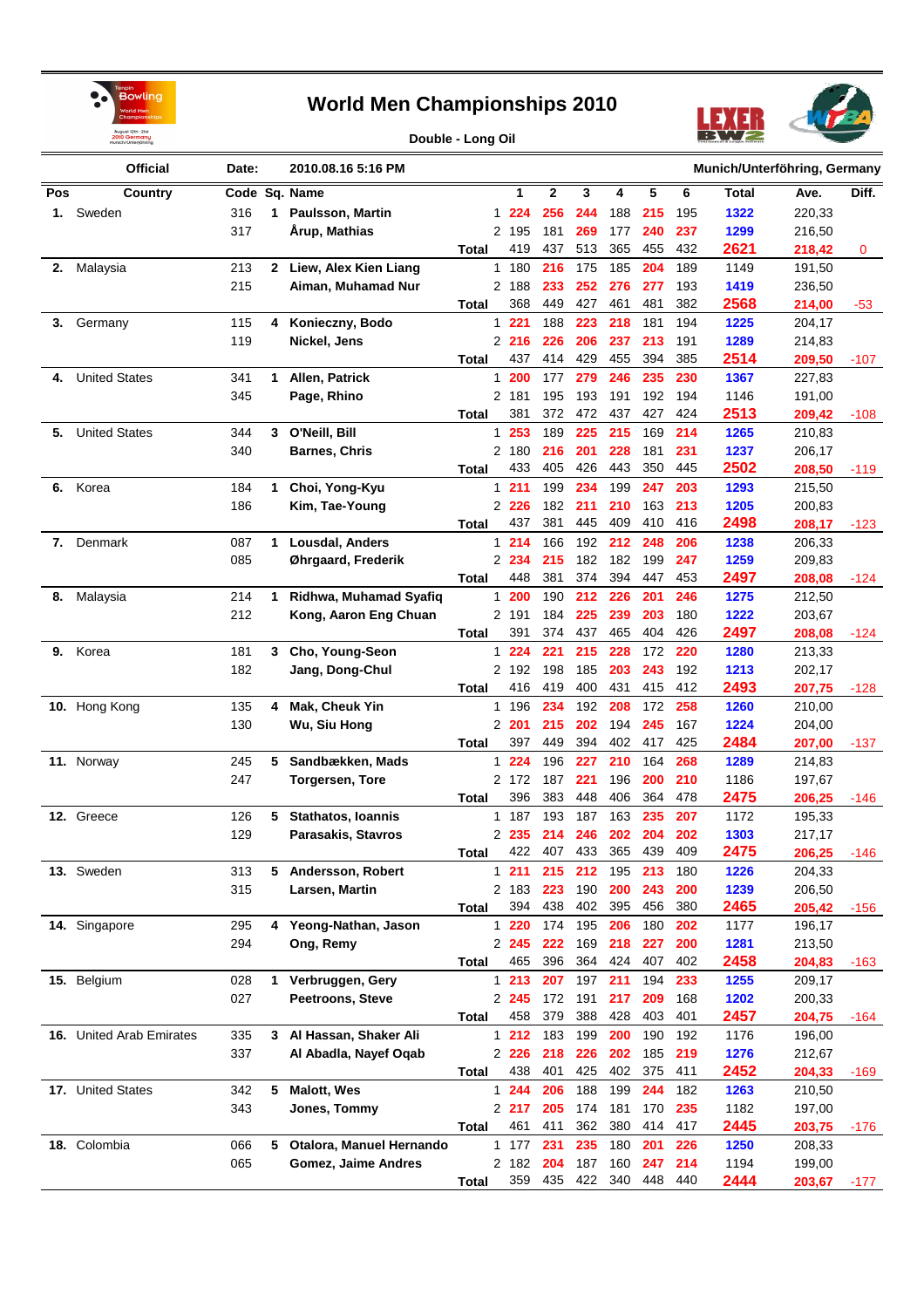| 19. Canada               | 044 | 2              | Kovack, Jason               |                | 1 235    | 170 | 168 | 165 | 184 | 231 | 1153 | 192,17           |        |
|--------------------------|-----|----------------|-----------------------------|----------------|----------|-----|-----|-----|-----|-----|------|------------------|--------|
|                          | 048 |                | <b>Schmidt, Michael</b>     |                | 2 198    | 221 | 221 | 188 | 267 | 195 | 1290 | 215,00           |        |
|                          |     |                |                             | Total          | 433      | 391 | 389 | 353 | 451 | 426 | 2443 | 203,58           | $-178$ |
| 20. Venezuela            | 351 | 1              | Medina, Rafael              |                | 1215     | 223 | 200 | 208 | 184 | 186 | 1216 | 202,67           |        |
|                          | 353 |                | Fung, Danny                 |                | 2 2 2 7  | 196 | 215 | 162 | 193 | 220 | 1213 | 202,17           |        |
|                          |     |                |                             | Total          | 442      | 419 | 415 | 370 | 377 | 406 | 2429 | 202,42           | $-192$ |
| 21. Malaysia             | 211 | 4              | Ang, Adrian Hsien Loong     |                | 202<br>1 | 207 | 204 | 194 | 237 | 237 | 1281 | 213,50           |        |
|                          | 216 |                | Zulkifli, Zulmazran         |                | 2 167    | 150 | 203 | 228 | 182 | 214 | 1144 | 190,67           |        |
|                          |     |                |                             | <b>Total</b>   | 369      | 357 | 407 | 422 | 419 | 451 | 2425 | 202,08           | -196   |
| 22. Belgium              | 030 | 5              | Maggi, Mats                 | 1.             | 195      | 221 | 191 | 185 | 223 | 209 | 1224 | 204,00           |        |
|                          | 032 |                | Samain, Jean-Marc           |                | 2 168    | 203 | 214 | 206 | 214 | 193 | 1198 | 199,67           |        |
|                          |     |                |                             | Total          | 363      | 424 | 405 | 391 | 437 | 402 | 2422 | 201,83           | $-199$ |
| 23. Denmark              | 083 | 5              | Larsen, Thomas              |                | 180<br>1 | 245 | 163 | 213 | 190 | 211 | 1202 | 200,33           |        |
|                          | 084 |                | Agerbo, Jesper              |                | 2 236    | 200 | 221 | 171 | 193 | 198 | 1219 | 203,17           |        |
|                          |     |                |                             | Total          | 416      | 445 | 384 | 384 | 383 | 409 | 2421 | 201,75           | -200   |
| 24. Philippines          | 251 | 1              | King, Constantine Chester   |                | 1 207    | 207 | 173 | 241 | 238 | 186 | 1252 | 208,67           |        |
|                          | 250 |                | Rivera, Engelberto          |                | 2 211    | 202 | 180 | 222 | 166 | 186 | 1167 | 194,50           |        |
|                          |     |                |                             | Total          | 418      | 409 | 353 | 463 | 404 | 372 | 2419 | 201,58           | -202   |
| 25. China                | 056 | $\mathbf{2}$   | Zhang, Peng                 |                | 1200     | 221 | 191 | 246 | 146 | 219 | 1223 | 203,83           |        |
|                          | 058 |                | Du, Jian Chao               |                | 2 193    | 183 | 200 | 208 | 206 | 205 | 1195 | 199,17           |        |
|                          |     |                |                             | Total          | 393      | 404 | 391 | 454 | 352 | 424 | 2418 | 201,50           | -203   |
| 26. Finland              | 103 | 3              | Jähi, Joonas                |                | 1 184    | 214 | 217 | 216 | 226 | 191 | 1248 | 208,00           |        |
|                          | 108 |                | Uotila, Pasi                |                | 2 175    | 222 | 169 | 224 | 185 | 194 | 1169 | 194,83           |        |
|                          |     |                |                             | Total          | 359      | 436 | 386 | 440 | 411 | 385 | 2417 | 201,42           | $-204$ |
| 27. Germany              | 120 | 3              | Baade, Marco                |                | 1 168    | 169 | 212 | 244 | 154 | 212 | 1159 | 193,17           |        |
|                          | 116 |                | Holzapfel, Michael          |                | 2 197    | 200 | 225 | 172 | 217 | 246 | 1257 | 209,50           |        |
|                          |     |                |                             | Total          | 365      | 369 | 437 | 416 | 371 | 458 | 2416 | 201,33           | $-205$ |
| 28. Greece               | 125 | 4              | Maragkos, Leonidas          |                | 1 178    | 197 | 207 | 235 | 197 | 220 | 1234 | 205,67           |        |
|                          | 124 |                | <b>Karetsos, Dimitrios</b>  |                | 2 178    | 195 | 212 | 209 | 200 | 183 | 1177 | 196,17           |        |
|                          |     |                |                             | Total          | 356      | 392 | 419 | 444 | 397 | 403 | 2411 | 200,92           | $-210$ |
| 29. Hong Kong            | 133 |                | 2 Cheung, Chun Chung        | 1.             | 233      | 177 | 167 | 178 | 213 | 228 | 1196 | 199,33           |        |
|                          | 132 |                | Tseng, Tak Hin              | $\overline{2}$ | 204      | 179 | 212 | 217 | 177 | 225 | 1214 | 202,33           |        |
|                          |     |                |                             | Total          | 437      | 356 | 379 | 395 | 390 | 453 | 2410 | 200,83           | -211   |
| 30. Mexico               | 220 |                | 3 Franco, Ernesto           | 1              | 200      | 207 | 191 | 217 | 213 | 169 | 1197 | 199,50           |        |
|                          | 221 |                | Rosado, Jorge               |                | 2 247    | 203 | 197 | 220 | 142 | 202 | 1211 | 201,83           |        |
|                          |     |                |                             | Total          | 447      | 410 | 388 | 437 | 355 | 371 | 2408 | 200,67           | $-213$ |
| 31. Chinese Taipei       | 064 |                | 2 Cheng, Hsing-Chao         | 1.             | 216      | 213 | 205 | 171 | 171 | 203 | 1179 | 196,50           |        |
|                          | 059 |                | Hung, Kun-Yi                |                | 2 178    | 203 | 217 | 238 | 194 | 198 | 1228 | 204,67           |        |
|                          |     |                |                             | <b>Total</b>   | 394      | 416 | 422 | 409 | 365 | 401 | 2407 | 200,58           | $-214$ |
| 32. Finland              | 104 | 1              | Koivuniemi, Mika            |                | $1223$   | 202 | 170 | 181 | 228 | 214 | 1218 | 203,00           |        |
|                          | 105 |                | Palermaa, Osku              |                | 2 174    | 210 | 230 | 176 | 218 | 178 | 1186 | 197,67           |        |
|                          |     |                |                             | Total          | 397      | 412 | 400 | 357 | 446 | 392 | 2404 | 200,33           | $-217$ |
| 33. Greece               | 127 |                | 2 Stefanidis, Georgios      |                | 1 188    | 195 | 212 | 173 | 219 | 177 | 1164 | 194,00           |        |
|                          | 128 |                | Krizinis, Evangelos         |                | 2 177    | 226 | 190 | 249 | 214 | 180 | 1236 | 206,00           |        |
|                          |     |                |                             |                | 365      | 421 | 402 | 422 | 433 | 357 | 2400 | 200,00           |        |
| 34. Korea                | 183 | 4              | Choi, Bok-Eum               | Total          | 1 208    | 196 | 235 | 177 | 203 | 180 | 1199 | 199,83           | $-221$ |
|                          | 185 |                | Kim, Jea-Hoon               |                | 2 176    | 220 | 181 | 212 | 177 | 233 | 1199 | 199,83           |        |
|                          |     |                |                             | Total          | 384      | 416 | 416 | 389 | 380 | 413 | 2398 | 199,83           | $-223$ |
| 35. Puerto Rico          | 265 | 3 <sup>1</sup> | Colon, Francisco            |                | 1215     | 190 | 204 | 184 | 197 | 217 | 1207 | 201,17           |        |
|                          | 266 |                | Rodriguez, Luis             |                | 2 180    | 213 | 174 | 223 | 216 | 178 | 1184 | 197,33           |        |
|                          |     |                |                             | Total          | 395      | 403 | 378 | 407 | 413 | 395 | 2391 | 199,25           | $-230$ |
| 36. United Arab Emirates | 336 |                | 4 Al Hashemi, Sayed Ibrahim |                | 1246     | 196 | 199 | 155 | 204 | 196 | 1196 | 199,33           |        |
|                          | 334 |                | Al Suwaidi, Hussain         |                | 2 245    | 184 | 174 | 181 | 235 | 173 | 1192 | 198,67           |        |
|                          |     |                |                             | <b>Total</b>   | 491      | 380 | 373 | 336 | 439 | 369 | 2388 | 199,00           | $-233$ |
| 37. Chinese Taipei       | 063 | 3              | Hsieh, Chin-Liang           |                | 1204     | 224 | 204 | 191 | 214 | 155 | 1192 | 198,67           |        |
|                          | 062 |                | Wu, Hao-Ming                |                | 2 215    | 177 | 207 | 192 | 200 | 203 | 1194 |                  |        |
|                          |     |                |                             | Total          | 419      | 401 | 411 | 383 | 414 | 358 | 2386 | 199,00<br>198,83 | $-235$ |
| 38. Puerto Rico          | 262 | 1              | Sanchez, Gabriel            |                | 1 176    | 134 | 235 | 218 | 193 | 202 | 1158 | 193,00           |        |
|                          | 267 |                | Hernandez, Israel           |                | 2 199    | 182 | 258 | 178 | 196 | 205 | 1218 |                  |        |
|                          |     |                |                             |                | 375      | 316 | 493 | 396 | 389 | 407 | 2376 | 203,00           |        |
|                          |     |                |                             | Total          |          |     |     |     |     |     |      | 198,00           | $-245$ |
| 39. India                | 151 | 3              | Pobbathi, Srinath           |                | 1 170    | 212 | 195 | 229 | 225 | 161 | 1192 | 198,67           |        |
|                          | 150 |                | Sarda, Dhruv                |                | 2214     | 179 | 189 | 176 | 231 | 191 | 1180 | 196,67           |        |
|                          |     |                |                             | Total          | 384      | 391 | 384 | 405 | 456 | 352 | 2372 | 197,67           | $-249$ |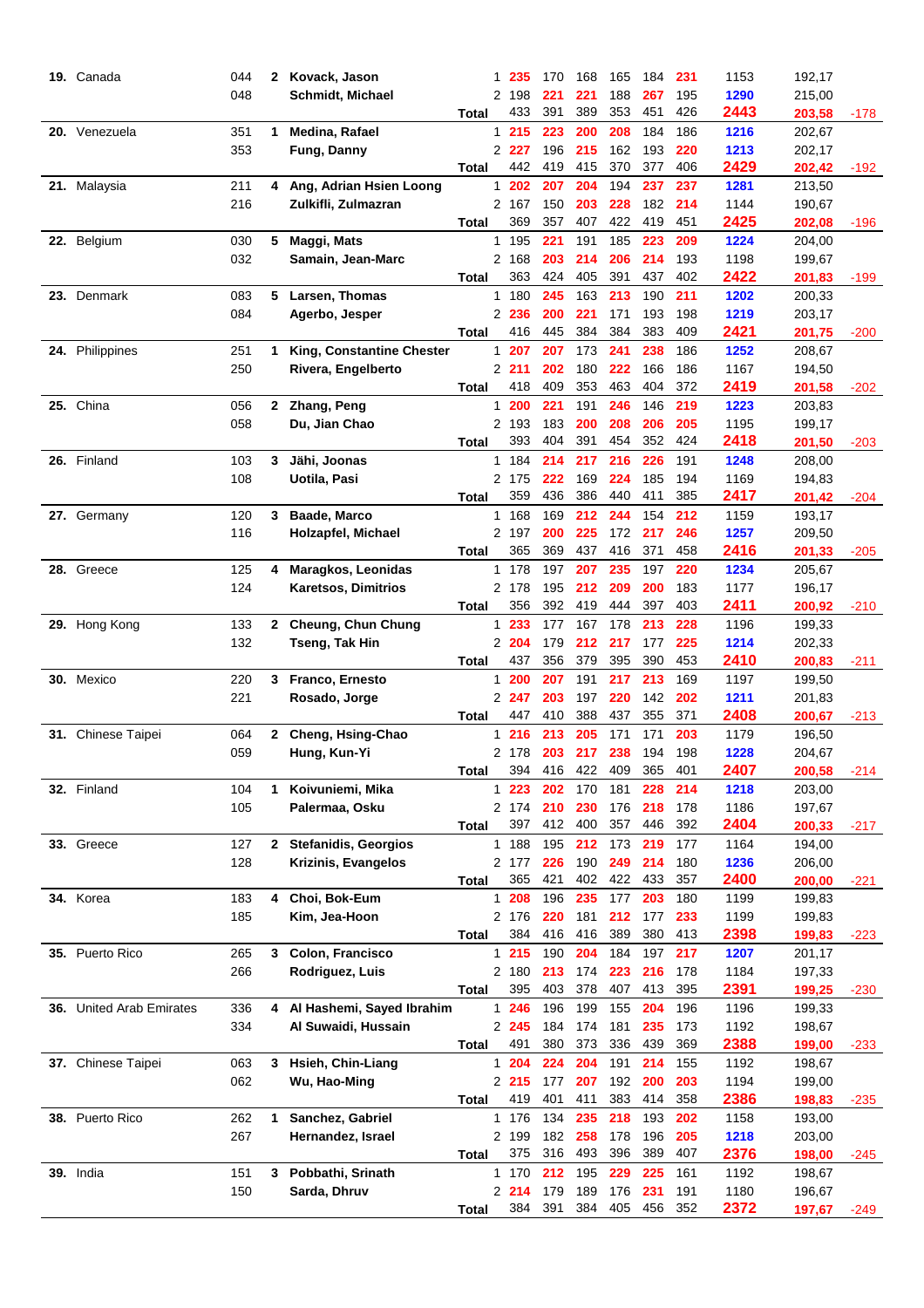| 40. Romania        | 270 | 2               | Mihailescu, Florian              |                | 1 198        | 212        | 195        | 195        | 195        | 179        | 1174         | 195,67           |        |
|--------------------|-----|-----------------|----------------------------------|----------------|--------------|------------|------------|------------|------------|------------|--------------|------------------|--------|
|                    | 269 |                 | Fatu, Valentin                   |                | 2 244        | 204        | 190        | 186        | 212        | 159        | 1195         | 199,17           |        |
|                    |     |                 |                                  | Total          | 442          | 416        | 385        | 381        | 407        | 338        | 2369         | 197,42           | $-252$ |
| 41. Italy          | 169 | 4               | Reviglio, Marco                  | 1              | 205          | 178        | 210        | 197        | 186        | 200        | 1176         | 196,00           |        |
|                    | 172 |                 | Rampi, Mauro                     |                | 2 181        | 210        | 247        | 146        | 203        | 205        | 1192         | 198,67           |        |
|                    |     |                 |                                  | Total          | 386          | 388        | 457        | 343        | 389        | 405        | 2368         | 197,33           | $-253$ |
| 42. Singapore      | 299 | 1               | Lim, Justin                      | 1              | 150          | 232        | 205        | 226        | 152        | 218        | 1183         | 197,17           |        |
|                    | 297 |                 | Ng, Tiac Pin                     |                | 2 160        | 223        | 228        | 224        | 173        | 177        | 1185         | 197,50           |        |
|                    |     |                 |                                  | Total          | 310          | 455        | 433        | 450        | 325        | 395        | 2368         | 197,33           | $-253$ |
| 43. Romania        | 268 | 3               | <b>Piticariu, Marius</b>         | 1              | 204          | 165        | 190        | 211        | 238        | 199        | 1207         | 201,17           |        |
|                    | 272 |                 | Gagenoiu, Romeo                  |                | 2 186        | 194        | 178        | 213        | 169        | 210        | 1150         | 191,67           |        |
|                    |     |                 |                                  | Total          | 390          | 359        | 368        | 424        | 407        | 409        | 2357         | 196,42           | -264   |
| 44. Iceland        | 145 | 1               | Ragnarsson, Jon Ingi             |                | 1 165        | 222        | 200        | 175        | 179        | 168        | 1109         | 184,83           |        |
|                    | 144 |                 | <b>Magnusson, Magnus</b>         |                | 2 2 2 1      | 213        | 187        | 180        | 228        | 217        | 1246         | 207,67           |        |
|                    |     |                 |                                  | Total          | 386          | 435        | 387        | 355        | 407        | 385        | 2355         | 196,25           | -266   |
| 45. Russia         | 279 | 4               | Medveditskov, Alexander          |                | 1 178        | 266        | 236        | 220        | 151        | 138        | 1189         | 198,17           |        |
|                    | 274 |                 | Semenov, Ivan                    |                | 2 192        | 164        | 224        | 236        | 169        | 179        | 1164         | 194,00           |        |
|                    |     |                 |                                  | <b>Total</b>   | 370          | 430        | 460        | 456        | 320        | 317        | 2353         | 196,08           | -268   |
| 46. Colombia       | 068 | $\mathbf{2}$    | Monroy, Jaime Enrique            |                | 1 194        | 203        | 183        | 169        | 181        | 197        | 1127         | 187,83           |        |
|                    | 069 |                 | Garcia, Fabio Augusto            |                | 2 268        | 190        | 201        | 166        | 218        | 182        | 1225         | 204,17           |        |
|                    |     |                 |                                  | <b>Total</b>   | 462          | 393        | 384        | 335        | 399        | 379        | 2352         | 196,00           | $-269$ |
| 47. Finland        | 107 | 4               | Tonteri, Juhani                  | 1.             | 200          | 137        | 201        | 188        | 238        | 185        | 1149         | 191,50           |        |
|                    | 106 |                 | Salonen, Petteri                 |                | 2 187        | 192        | 190        | 200        | 207        | 223        | 1199         | 199,83           |        |
|                    |     |                 |                                  | Total          | 387          | 329        | 391        | 388        | 445        | 408        | 2348         | 195,67           | $-273$ |
| 48. Chinese Taipei | 061 | 1               | Tsai, Ting-Yun                   |                | 1 172        | 186        | 204        | 203        | 204        | 195        | 1164         | 194,00           |        |
|                    | 060 |                 | Lin, Chung-Hsien                 |                | 2 188        | 189        | 194        | 161<br>364 | 224        | 223<br>418 | 1179         | 196,50           |        |
|                    |     |                 |                                  | Total          | 360          | 375        | 398        |            | 428        |            | 2343         | 195,25           | $-278$ |
| 49. France         | 112 | $\mathbf{2}$    | Sarmadi, Mathias                 |                | 1 192        | 186        | 232        | 192        | 156        | 242        | 1200         | 200,00           |        |
|                    | 111 |                 | Sacco, François                  |                | 2 192<br>384 | 203<br>389 | 193<br>425 | 191<br>383 | 181<br>337 | 182<br>424 | 1142<br>2342 | 190,33           |        |
|                    | 253 |                 |                                  | Total<br>1.    | 230          | 203        | 210        | 191        | 189        | 164        | 1187         | 195,17           | $-279$ |
| 50. Philippines    | 252 | $5\phantom{.0}$ | Ong, Frederick<br>Miranda, Raoul | $\overline{2}$ | 180          | 190        | 168        | 220        | 211        | 184        | 1153         | 197,83<br>192,17 |        |
|                    |     |                 |                                  | Total          | 410          | 393        | 378        | 411        | 400        | 348        | 2340         | 195,00           | -281   |
| 51. Sweden         | 312 | 3               | Andersin, Erik                   | 1              | 182          | 161        | 178        | 191        | 198        | 207        | 1117         | 186,17           |        |
|                    | 314 |                 | <b>Eklund, Dennis</b>            |                | 2 214        | 234        | 177        | 183        | 222        | 191        | 1221         | 203,50           |        |
|                    |     |                 |                                  | Total          | 396          | 395        | 355        | 374        | 420        | 398        | 2338         | 194,83           | $-283$ |
| 52. New Zealand    | 231 | 5.              | Requerra, Sonny                  | 1.             | 153          | 192        | 235        | 172        | 181        | 208        | 1141         | 190,17           |        |
|                    | 230 |                 | Nevatt, Craig                    |                | 2 167        | 198        | 158        | 210        | 215        | 247        | 1195         | 199,17           |        |
|                    |     |                 |                                  | <b>Total</b>   | 320          | 390        | 393        | 382        | 396        | 455        | 2336         | 194,67           | $-285$ |
| 53. Denmark        | 088 |                 | 3 Hutchinson, Paul               |                | 1 174        | 155        | 201        | 191        | 194        | 186        | 1101         | 183,50           |        |
|                    | 086 |                 | Stampe, Mik                      |                | 2 203        | 178        | 243        | 179        | 221        | 201        | 1225         | 204,17           |        |
|                    |     |                 |                                  | <b>Total</b>   | 377          | 333        | 444        | 370        | 415        | 387        | 2326         | 193,83           | -295   |
| 54. Norway         | 244 |                 | 4 Rudshagen, Bjørn Einar         |                | 1 181        | 195        | 216        | 208        | 198        | 221        | 1219         | 203,17           |        |
|                    | 243 |                 | Olsen, Svein Roger               |                | 2 192        | 172        | 168        | 198        | 157        | 211        | 1098         | 183,00           |        |
|                    |     |                 |                                  | Total          | 373          | 367        | 384        | 406        | 355        | 432        | 2317         | 193,08           | $-304$ |
| 55. Australia      | 002 | 3               | Meads, Brendan                   |                | 1 169        | 191        | 224        | 215        | 184        | 203        | 1186         | 197,67           |        |
|                    | 004 |                 | <b>Purdue, Christian</b>         |                | 2 173        | 170        | 193        | 191        | 195        | 209        | 1131         | 188,50           |        |
|                    |     |                 |                                  | Total          | 342          | 361        | 417        | 406        | 379        | 412        | 2317         | 193,08           | $-304$ |
| 56. Venezuela      | 352 |                 | 2 Chavez, Reydnier               |                | 1 179        | 174        | 203        | 183        | 190        | 217        | 1146         | 191,00           |        |
|                    | 350 |                 | Ruiz, Ildemaro                   |                | 2 168        | 186        | 207        | 216        | 203        | 191        | 1171         | 195,17           |        |
|                    |     |                 |                                  | Total          | 347          | 360        | 410        | 399        | 393        | 408        | 2317         | 193,08           | $-304$ |
| 57. Kuwait         | 187 |                 | 5 Al Anzi, Basel                 |                | 1214         | 174        | 214        | 167        | 181        | 199        | 1149         | 191,50           |        |
|                    | 190 |                 | Al Zajdan, Mohamad Kamel         |                | 2 193        | 192        | 185        | 202        | 191        | 205        | 1168         | 194,67           |        |
|                    |     |                 |                                  | <b>Total</b>   | 407          | 366        | 399        | 369        | 372        | 404        | 2317         | 193,08           | -304   |
| 58. Thailand       | 325 | 5               | Kusonphitak, Somjed              |                | $1212$       | 178        | 215        | 211        | 191        | 214        | 1221         | 203,50           |        |
|                    | 324 |                 | Larpapharat, Yannaphon           |                | 2211         | 201        | 147        | 179        | 189        | 169        | 1096         | 182,67           |        |
|                    |     |                 |                                  | <b>Total</b>   | 423          | 379        | 362        | 390        | 380        | 383        | 2317         | 193,08           | $-304$ |
| 59. China          | 057 | 5               | Pan, Yuehong                     |                | 1 185        | 170        | 190        | 203        | 182        | 216        | 1146         | 191,00           |        |
|                    | 055 |                 | Zhang, Yijia                     |                | 2 204        | 182        | 212        | 201        | 198        | 170        | 1167         | 194,50           |        |
|                    |     |                 |                                  | Total          | 389          | 352        | 402        | 404        | 380        | 386        | 2313         | 192,75           | $-308$ |
| 60. England        | 091 | 5               | Moor, Paul                       |                | 1244         | 203        | 201        | 213        | 200        | 203        | 1264         | 210,67           |        |
|                    | 094 |                 | <b>Barrett, Dominic</b>          |                | 2 144        | 175        | 177        | 186        | 147        | 219        | 1048         | 174,67           |        |
|                    |     |                 |                                  | Total          | 388          | 378        | 378        | 399        | 347        | 422        | 2312         | 192,67           | $-309$ |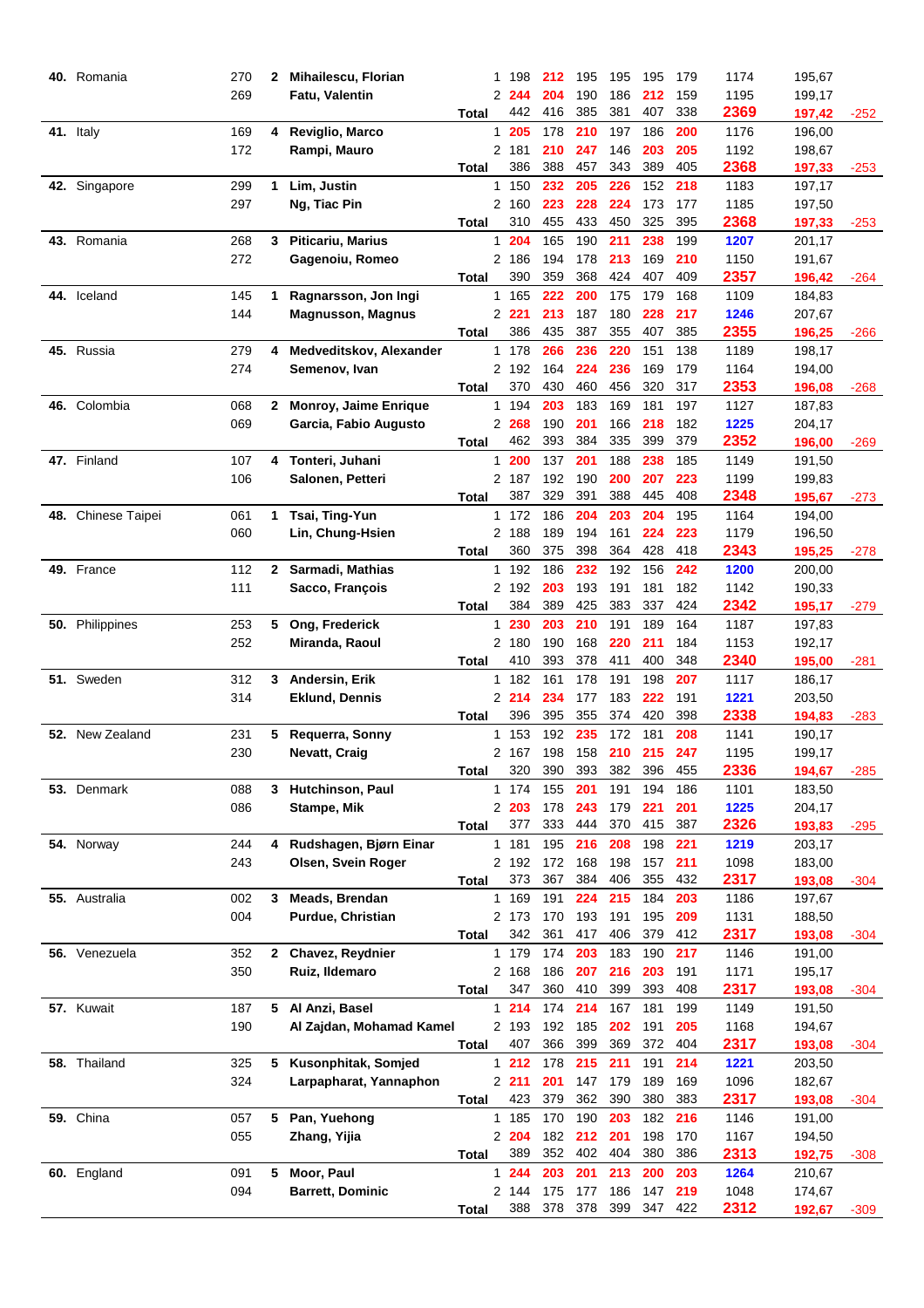| 61. Japan            | 178        | 2            | Takemoto, Masaaki         |                       | 1 160          | 162        | 233        | 207        | 175        | 218        | 1155         | 192,50           |        |
|----------------------|------------|--------------|---------------------------|-----------------------|----------------|------------|------------|------------|------------|------------|--------------|------------------|--------|
|                      | 176        |              | Takahashi, Toshihiko      |                       | 2 192          | 157        | 199        | 189        | 236        | 178        | 1151         | 191,83           |        |
|                      |            |              |                           | Total                 | 352            | 319        | 432        | 396        | 411        | 396        | 2306         | 192,17           | $-315$ |
| 62. Scotland         | 287        |              | 2 Kerr, Mark              | 1.                    | 213            | 183        | 170        | 197        | 196        | 183        | 1142         | 190,33           |        |
|                      | 286        |              | McQueen, Mark             |                       | 2 233          | 181        | 174        | 183        | 203        | 188        | 1162         | 193,67           |        |
|                      |            |              |                           | Total                 | 446            | 364        | 344        | 380        | 399        | 371        | 2304         | 192,00           | -317   |
| 63. Catalonia        | 050        | 4            | Perez, Moises             |                       | 1 177          | 141        | 185        | 216        | 222        | 185        | 1126         | 187,67           |        |
|                      | 049        |              | Ovide, Marcial            |                       | 2 180          | 203        | 183        | 227        | 212        | 164        | 1169         | 194,83           |        |
|                      |            |              |                           | Total                 | 357            | 344        | 368        | 443        | 434        | 349        | 2295         | 191,25           | $-326$ |
| 64. Macau            | 209        | 4            | Lee, Tak Man              | 1.                    | 167            | 179        | 177        | 203        | 180        | 204        | 1110         | 185,00           |        |
|                      | 206        |              | Choi, lo Fai              |                       | 2 180          | 215        | 189        | 197        | 186        | 215        | 1182         | 197,00           |        |
|                      |            |              |                           | Total                 | 347            | 394        | 366        | 400        | 366        | 419        | 2292         | 191,00           | $-329$ |
| 65. Germany          | 117        | 5.           | Winternheimer, Pascal     |                       | 1 161          | 147        | 195        | 187        | 215        | 188        | 1093         | 182,17           |        |
|                      | 118        |              | Grabowski, Achim          |                       | 2 181          | 163        | 214        | 214        | 246        | 180        | 1198         | 199,67           |        |
|                      |            |              |                           | Total                 | 342            | 310        | 409        | 401        | 461        | 368        | 2291         | 190,92           | -330   |
| 66. Israel           | 163        | 5            | Aviram, Or                |                       | 1 176          | 224        | 223        | 206        | 196        | 183        | 1208         | 201,33           |        |
|                      | 165        |              | Rabin, Yahav              |                       | 2 149          | 177        | 210        | 188        | 198        | 157        | 1079         | 179,83           |        |
|                      |            |              |                           | Total                 | 325            | 401        | 433        | 394        | 394        | 340        | 2287         | 190,58           | $-334$ |
| 67. Australia        | 003        | 4            | Pilkington, Brian         |                       | 1 198          | 226        | 159        | 200        | 197        | 196        | 1176         | 196,00           |        |
|                      | 006        |              | <b>Trotter, Paul</b>      |                       | 2 203          | 178        | 181        | 173        | 189        | 184        | 1108         | 184,67           |        |
|                      |            |              |                           | Total                 | 401            | 404        | 340        | 373        | 386        | 380        | 2284         | 190,33           | -337   |
| 68. Ukraine          | 332        | 4            | Petrovskyi, levgen        |                       | 1 229          | 140<br>211 | 157<br>173 | 224<br>164 | 221        | 169<br>181 | 1140         | 190,00           |        |
|                      | 331        |              | Kondrat'yev, Oleksandr    |                       | 2 2 2 6<br>455 | 351        | 330        | 388        | 189<br>410 | 350        | 1144<br>2284 | 190,67           |        |
| 69. England          | 093        | $\mathbf{2}$ | Miller, Matt              | Total<br>$\mathbf{1}$ | 202            | 188        | 202        | 185        | 229        | 196        | 1202         | 190,33<br>200,33 | $-337$ |
|                      | 092        |              | <b>Williams, Stuart</b>   |                       | 2 161          | 166        | 223        | 175        | 188        | 159        | 1072         | 178,67           |        |
|                      |            |              |                           | Total                 | 363            | 354        | 425        | 360        | 417        | 355        | 2274         | 189,50           | -347   |
| 70. Mexico           | 217        | 4            | Baeza, Marcos             |                       | 1 198          | 180        | 205        | 176        | 201        | 206        | 1166         | 194,33           |        |
|                      | 218        |              | Cruz, Alejandro           |                       | 2210           | 145        | 203        | 211        | 151        | 187        | 1107         | 184,50           |        |
|                      |            |              |                           | Total                 | 408            | 325        | 408        | 387        | 352        | 393        | 2273         | 189,42           | $-348$ |
| 71. Indonesia        | 154        | 1            | Lalisang, Ryan Leonard    | 1                     | 206            | 183        | 176        | 183        | 218        | 189        | 1155         | 192,50           |        |
|                      | 155        |              | Hengki,                   |                       | 2 191          | 190        | 214        | 192        | 175        | 156        | 1118         | 186,33           |        |
|                      |            |              |                           | Total                 | 397            | 373        | 390        | 375        | 393        | 345        | 2273         | 189,42           | $-348$ |
| 72. England          | 096        | 1            | <b>Teece, Raymond</b>     | $\mathbf{1}$          | 190            | 192        | 222        | 179        | 179        | 214        | 1176         | 196,00           |        |
|                      | 095        |              | Wells, John               |                       | 2 149          | 169        | 195        | 220        | 183        | 178        | 1094         | 182,33           |        |
|                      |            |              |                           | Total                 | 339            | 361        | 417        | 399        | 362        | 392        | 2270         | 189,17           | $-351$ |
| 73. Colombia         | 067        | 1            | Romero, Jorge David       | 1                     | 206            | 194        | 215        | 185        | 188        | 225        | 1213         | 202,17           |        |
|                      | 070        |              | Rodriguez, Juan Sebastian |                       | 2172           | 196        | 178        | 197        | 158        | 156        | 1057         | 176,17           |        |
|                      |            |              |                           | <b>Total</b>          | 378            | 390        | 393        | 382        | 346        | 381        | 2270         | 189,17           | -351   |
| 74. Canada           | 046        |              | 3 Nadeau, Guillaume       |                       | 1 180          | 203        | 182        | 190        | 158        | 231        | 1144         | 190,67           |        |
|                      | 047        |              | Oliver Jr., Art           |                       | 2200           | 183        | 170        | 165        | 201        | 206        | 1125         | 187,50           |        |
|                      |            |              |                           | Total                 | 380            | 386        | 352        | 355        | 359        | 437        | 2269         | 189,08           | $-352$ |
| 75. Singapore        | 296        | $\mathbf{2}$ | Low, Basil                |                       | $1222$         | 172        | 166        | 203        | 182        | 222        | 1167         | 194,50           |        |
|                      | 298        |              | Wong, Mark                |                       | 2 127          | 253        | 157        | 173        | 178        | 208        | 1096         | 182,67           |        |
|                      |            |              |                           | Total                 | 349            | 425        | 323        | 376        | 360        | 430        | 2263         | 188,58           | -358   |
| 76. Australia        | 001        | $\mathbf{2}$ | <b>Brown, Ross</b>        |                       | 1 177          | 188        | 161        | 171        | 184        | 211        | 1092         | 182,00           |        |
|                      | 005        |              | Taylor, Ben               |                       | 2 209          | 162        | 194        | 241        | 152        | 208        | 1166         | 194,33           |        |
|                      |            |              |                           | Total                 | 386            | 350        | 355        | 412        | 336        | 419        | 2258         | 188,17           | -363   |
| 77. Puerto Rico      | 263        | $\mathbf{2}$ | Simounet, Androunick      |                       | 1 161          | 214        | 191        | 159        | 160        | 196        | 1081         | 180,17           |        |
|                      | 264        |              | Diaz, Bruno               |                       | 2 190          | 199        | 172        | 181        | 233        | 200        | 1175         | 195,83           |        |
|                      |            |              |                           | <b>Total</b>          | 351            | 413        | 363        | 340        | 393        | 396        | 2256         | 188,00           | -365   |
| 78. Hong Kong        | 134        | 1            | Tsang, Pak Kei            |                       | 1 167          | 198        | 195        | 204        | 205        | 201        | 1170         | 195,00           |        |
|                      | 131        |              | Yeung, Wai Ki             |                       | 2 171          | 146        | 185        | 196        | 178        | 207        | 1083         | 180,50           |        |
|                      |            |              |                           | Total                 | 338            | 344        | 380        | 400        | 383        | 408        | 2253         | 187,75           | -368   |
| 79. India            | 152        |              | 5 Gaba, Girish            |                       | 1215           | 173        | 159        | 224        | 188        | 191        | 1150         | 191,67           |        |
|                      | 148        |              | Singh, Dilbir             |                       | 2 166<br>381   | 190<br>363 | 201<br>360 | 189<br>413 | 188<br>376 | 169<br>360 | 1103<br>2253 | 183,83           |        |
|                      |            |              |                           | Total                 |                |            |            |            |            |            |              | 187,75           | -368   |
| 80. Austria          | 010<br>008 | 5            | Rauscher, Alexander       |                       | 1 193<br>2 138 | 210<br>170 | 232<br>167 | 215<br>160 | 201<br>227 | 148<br>190 | 1199<br>1052 | 199,83           |        |
|                      |            |              | Gross, Thomas             | Total                 | 331            | 380        | 399        | 375        | 428        | 338        | 2251         | 175,33<br>187,58 |        |
| 81. Northern Ireland | 238        | 4            | Nimick, Billy             |                       | 1 158          | 173        | 209        | 189        | 186        | 215        | 1130         | 188,33           | -370   |
|                      | 236        |              | Dugan, Grant              |                       | 2 160          | 210        | 162        | 220        | 178        | 190        | 1120         | 186,67           |        |
|                      |            |              |                           | Total                 | 318            | 383        | 371        | 409        | 364        | 405        | 2250         | 187,50           | -371   |
|                      |            |              |                           |                       |                |            |            |            |            |            |              |                  |        |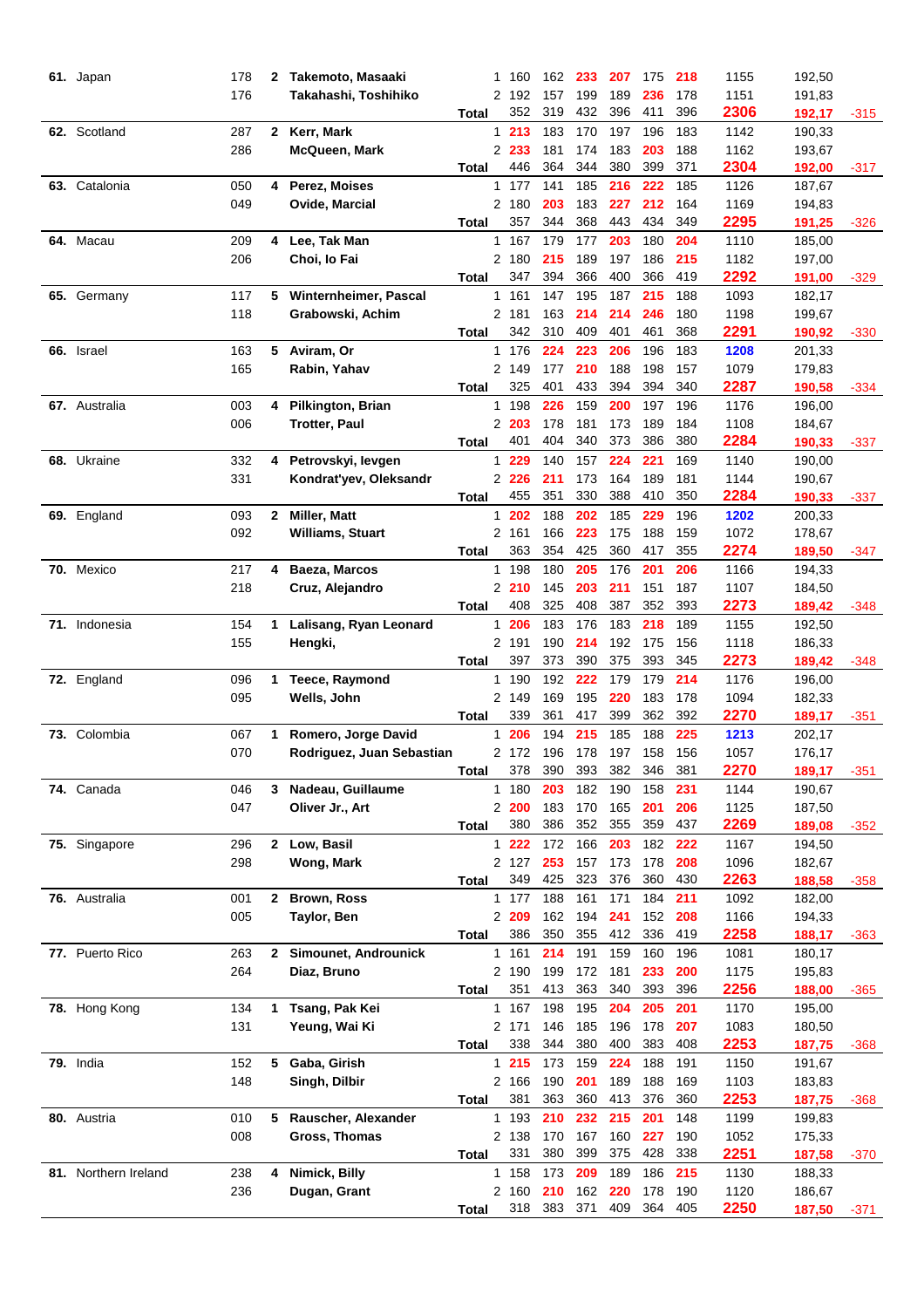| 82. Hungary        | 137 |              | 3 Rácz, Csaba             | 1            | 160            | 172        | 155        | 156        | 215        | 217        | 1075         | 179,17           |        |
|--------------------|-----|--------------|---------------------------|--------------|----------------|------------|------------|------------|------------|------------|--------------|------------------|--------|
|                    | 136 |              | Kapronczay, Gergely       |              | 2 195          | 176        | 169        | 208        | 242        | 185        | 1175         | 195,83           |        |
|                    |     |              |                           | Total        | 355            | 348        | 324        | 364        | 457        | 402        | 2250         | 187,50           | -371   |
| 83. Czech Republic | 082 |              | 4 Kubin, Filip            |              | 1 165          | 157        | 200        | 178        | 202        | 210        | 1112         | 185,33           |        |
|                    | 079 |              | Sadlik, Vojtech           |              | 2211           | 157        | 193        | 167        | 253        | 157        | 1138         | 189,67           |        |
|                    |     |              |                           | <b>Total</b> | 376            | 314        | 393        | 345        | 455        | 367        | 2250         | 187,50           | -371   |
| 84. Poland         | 259 | 4            | Błaszczak, Adam           | $\mathbf{1}$ | 183            | 215        | 147        | 201        | 197        | 168        | 1111         | 185,17           |        |
|                    | 258 |              | <b>Musialik, Mariusz</b>  |              | 2 178          | 181        | 234        | 202        | 185        | 158        | 1138         | 189,67           |        |
|                    |     |              |                           | <b>Total</b> | 361            | 396        | 381        | 403        | 382        | 326        | 2249         | 187,42           | -372   |
| 85. Slovakia       | 300 | 5            | Slavkovsky, Martin        | 1.           | 200            | 224        | 166        | 147        | 153        | 147        | 1037         | 172,83           |        |
|                    | 303 |              | Frunyo, Ladislav          |              | 2 238          | 210        | 200        | 203        | 185        | 176        | 1212         | 202,00           |        |
|                    |     |              |                           | <b>Total</b> | 438            | 434        | 366        | 350        | 338        | 323        | 2249         | 187,42           | $-372$ |
| 86. France         | 114 | 3            | Fabre, Anthony            | $\mathbf{1}$ | 148            | 180        | 190        | 170        | 196        | 220        | 1104         | 184,00           |        |
|                    | 109 |              | Alix, Yoan                |              | 2 192          | 190        | 167        | 162        | 234        | 198        | 1143         | 190,50           |        |
|                    |     |              |                           | <b>Total</b> | 340            | 370        | 357        | 332        | 430        | 418        | 2247         | 187,25           | -374   |
| 87. Iceland        | 142 | 3            | Sigurdsson, Robert Dan    |              | 1 166          | 185        | 209        | 259        | 202        | 179        | 1200         | 200,00           |        |
|                    | 143 |              | Hardarson, Hafthor        |              | 2 161          | 175        | 187        | 150        | 175        | 196        | 1044         | 174,00           |        |
|                    |     |              |                           | Total        | 327            | 360        | 396        | 409        | 377        | 375        | 2244         | 187,00           | -377   |
| 88. Mexico         | 219 | 5            | Corona, Rodolfo           | $\mathbf{1}$ | 209            | 192        | 183        | 198        | 206        | 183        | 1171         | 195,17           |        |
|                    | 222 |              | Sanchez, Alejandro        |              | 2 204          | 154        | 171        | 183        | 178        | 180        | 1070         | 178,33           |        |
|                    |     |              |                           | Total        | 413            | 346        | 354        | 381        | 384        | 363        | 2241         | 186,75           | -380   |
| 89. Poland         | 257 | $\mathbf{2}$ | Przezpolewski, Marek      |              | 1 183          | 178        | 171        | 179        | 151        | 190        | 1052         | 175,33           |        |
|                    | 260 |              | Janicki, Tomasz           |              | 2 236          | 194        | 181        | 193        | 184        | 198        | 1186         | 197,67           |        |
|                    |     |              |                           | Total        | 419            | 372        | 352        | 372        | 335        | 388        | 2238         | 186,50           | $-383$ |
| 90. Canada         | 045 | 5            | Lessard, Jean-Sebastien   | 1            | 212            | 169        | 189        | 213        | 146        | 176        | 1105         | 184,17           |        |
|                    | 043 |              | <b>Buffa, Mark</b>        |              | 2 175          | 191        | 167        | 210        | 221        | 168        | 1132         | 188,67           |        |
|                    |     |              |                           | <b>Total</b> | 387            | 360        | 356        | 423        | 367        | 344        | 2237         | 186,42           | -384   |
| 91. Kuwait         | 191 | 3.           | Abbas, Jassim             |              | 1 152          | 223        | 164        | 187        | 225        | 152        | 1103         | 183,83           |        |
|                    | 188 |              | Al Rajeeba, Mohamad       |              | 2 164          | 196        | 180        | 204        | 188        | 201        | 1133         | 188,83           |        |
|                    |     |              |                           | <b>Total</b> | 316            | 419        | 344        | 391        | 413        | 353        | 2236         | 186,33           | $-385$ |
| 92. Thailand       | 327 | $\mathbf{2}$ | Tinjiratip, Dechochai     | 1            | 243            | 202        | 245        | 209        | 174        | 156        | 1229         | 204,83           |        |
|                    | 326 |              | Lerdpiriyasakulkit, Badin |              | 2 147          | 146        | 184        | 193        | 180        | 156        | 1006         | 167,67           |        |
|                    |     |              |                           | <b>Total</b> | 390            | 348        | 429        | 402        | 354        | 312        | 2235         | 186,25           | -386   |
| 93. Estonia        | 100 | $\mathbf{2}$ | Beekmann, Raul            |              | 1 181          | 168        | 214        | 182        | 225        | 162        | 1132         | 188,67           |        |
|                    | 099 |              | Allsalu, Taavi            |              | 2 173          | 169        | 172        | 217        | 172        | 199        | 1102         | 183,67           |        |
|                    |     |              |                           | Total        | 354            | 337        | 386        | 399        | 397        | 361        | 2234         | 186,17           | $-387$ |
| 94. India          | 149 | $\mathbf{2}$ | Dhankot, Shabbir          | 1            | 188            | 244        | 187        | 201        | 174        | 196        | 1190         | 198,33           |        |
|                    | 153 |              | Punjabi, Vijay            |              | 2190           | 172        | 143        | 164        | 187        | 183        | 1039         | 173,17           |        |
|                    |     |              |                           | <b>Total</b> | 378            | 416        | 330        | 365        | 361        | 379        | 2229         | 185,75           |        |
| 95. Norway         | 246 | 1            | <b>Tjernes, Fredrik</b>   |              | 1 195          | 162        | 197        | 190        | 142        | 183        | 1069         | 178,17           | $-392$ |
|                    | 242 |              | Olsen, Martin             |              | 2 177          | 218        | 228        | 211        | 148        | 176        | 1158         |                  |        |
|                    |     |              |                           |              | 372            | 380        | 425        | 401        | 290        | 359        | 2227         | 193,00<br>185,58 |        |
| 96. Lithuania      | 193 | 1            | <b>Amolevicius, Domas</b> | Total        | 1211           | 177        | 169        | 182        | 203        | 203        | 1145         | 190,83           | -394   |
|                    |     |              |                           |              |                |            |            |            |            |            |              |                  |        |
|                    | 196 |              | <b>Cibinskas, Tomas</b>   |              | 2 146<br>357   | 186<br>363 | 164<br>333 | 225<br>407 | 169<br>372 | 183<br>386 | 1073<br>2218 | 178,83           |        |
|                    |     |              |                           | Total        |                |            |            |            |            |            |              | 184,83<br>186,00 | -403   |
| 97. Venezuela      | 349 | 5            | Olivo, Luis               |              | 1213           | 177        | 205        | 170        | 196        | 155        | 1116         |                  |        |
|                    | 348 |              | Hernandez, Arturo         |              | 2 193<br>406   | 182<br>359 | 189<br>394 | 184<br>354 | 163<br>359 | 190<br>345 | 1101<br>2217 | 183,50           |        |
|                    |     |              |                           | Total        |                |            |            |            |            |            |              | 184,75           | -404   |
| 98. Israel         | 167 |              | 3 Alfital, Aviv           |              | 1 222          | 176        | 180        | 157        | 185        | 173        | 1093         | 182,17           |        |
|                    | 166 |              | Nechustan, Omer           |              | 2 192<br>414   | 197<br>373 | 160<br>340 | 217<br>374 | 165<br>350 | 191<br>364 | 1122         | 187,00           |        |
|                    |     |              | 3 Tam, Tsz Sun            | <b>Total</b> |                |            |            |            |            |            | 2215         | 184,58           | -406   |
| 99. Macau          | 207 |              |                           |              | 1 191          | 169        | 153        | 157        | 203        | 135        | 1008         | 168,00           |        |
|                    | 205 |              | Lok, Hei leong            |              | 2 2 3 4<br>425 | 211<br>380 | 139<br>292 | 188<br>345 | 198<br>401 | 232<br>367 | 1202         | 200,33           |        |
|                    |     |              |                           | Total        |                |            |            |            |            |            | 2210         | 184,17           | -411   |
| 100. Kuwait        | 189 |              | 2 Al Ragheeb, Fahad       |              | 1 169          | 149        | 182        | 210        | 184        | 181        | 1075         | 179,17           |        |
|                    | 192 |              | Al Amiri, Rakan           |              | 2 2 2 5        | 199        | 197        | 171        | 165        | 178        | 1135         | 189,17           |        |
|                    |     |              |                           | <b>Total</b> | 394            | 348        | 379        | 381        | 349        | 359        | 2210         | 184,17           | -411   |
| 101. France        | 113 | 1            | Nicolas, Alain            |              | $1222$         | 175        | 162        | 206        | 175        | 159        | 1099         | 183,17           |        |
|                    | 110 |              | Lotthe, Xavier            |              | 2 196          | 165        | 199<br>361 | 178        | 165        | 204        | 1107         | 184,50           |        |
|                    |     |              |                           | Total        | 418            | 340        |            | 384        | 340        | 363        | 2206         | 183,83           | -415   |
| <b>102.</b> Japan  | 180 | 5            | Wada, Shogo               |              | 1 180          | 165        | 157        | 189        | 204        | 183        | 1078         | 179,67           |        |
|                    | 175 |              | Yamashita, Tomokatsu      |              | 2 160          | 189        | 241        | 170        | 200        | 166        | 1126         | 187,67           |        |
|                    |     |              |                           | <b>Total</b> | 340            | 354        | 398        | 359        | 404        | 349        | 2204         | 183,67           | -417   |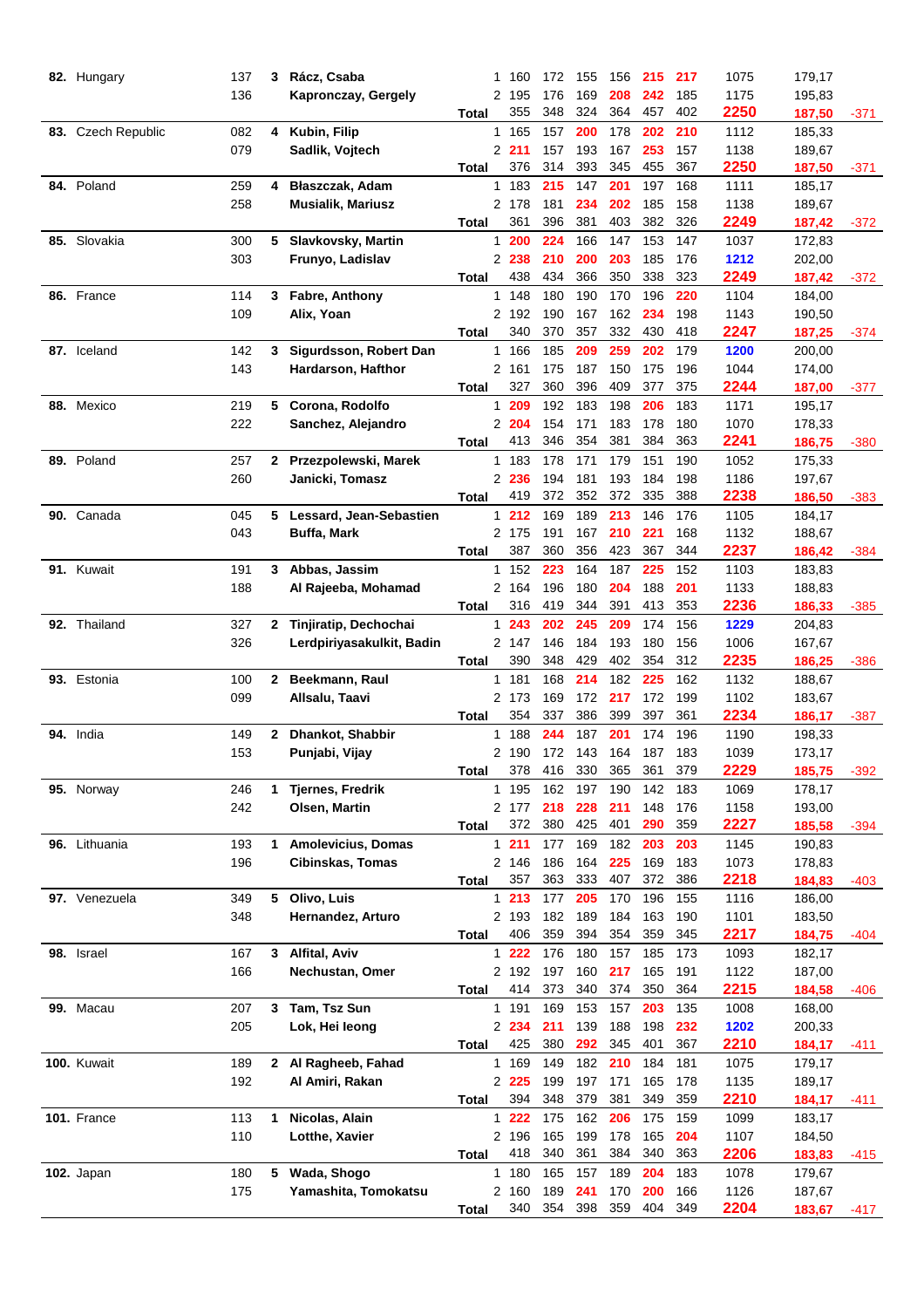| 103. Switzerland          | 323 | 4            | Huber, Philippe         | 1            | 146          | 211        | 180        | 185        | 192        | 168        | 1082         | 180,33           |        |
|---------------------------|-----|--------------|-------------------------|--------------|--------------|------------|------------|------------|------------|------------|--------------|------------------|--------|
|                           | 320 |              | Berges, Mathieu         | 2            | 156          | 183        | 214        | 182        | 168        | 218        | 1121         | 186,83           |        |
|                           |     |              |                         | Total        | 302          | 394        | 394        | 367        | 360        | 386        | 2203         | 183,58           | -418   |
| <b>104. Wales</b>         | 358 | 4            | Griffin, Sean           | $\mathbf{1}$ | 167          | 170        | 177        | 197        | 169        | 183        | 1063         | 177,17           |        |
|                           | 357 |              | Green, Paul             |              | 2 173        | 182        | 181        | 247        | 162        | 193        | 1138         | 189,67           |        |
|                           |     |              |                         | Total        | 340          | 352        | 358        | 444        | 331        | 376        | 2201         | 183,42           | -420   |
| 105. Slovenia             | 310 | 3            | Mrzlikar, Mitja         |              | 1 175        | 177        | 136        | 162        | 199        | 177        | 1026         | 171,00           |        |
|                           | 306 |              | Grabrijan, Anže         |              | 2 176        | 181        | 235        | 200        | 224        | 155        | 1171         | 195,17           |        |
|                           |     |              |                         | Total        | 351          | 358        | 371        | 362        | 423        | 332        | 2197         | 183,08           | -424   |
| 106. Netherlands          | 228 | $\mathbf{2}$ | Hulst, Phil             | $\mathbf{1}$ | 219          | 159        | 192        | 192        | 158        | 168        | 1088         | 181,33           |        |
|                           | 229 |              | v/d Bogaard, Ron        |              | 2 185        | 173        | 201        | 189        | 181        | 175        | 1104         | 184,00           |        |
|                           |     |              |                         | Total        | 404          | 332        | 393        | 381        | 339        | 343        | 2192         | 182,67           | -429   |
| 107. Philippines          | 255 | 4            | Chua, Kenneth           |              | 1 185        | 158        | 156        | 166        | 123        | 190        | 978          | 163,00           |        |
|                           | 254 |              | Layoso, Benshir         |              | 2 207        | 211        | 213        | 195        | 192        | 195        | 1213         | 202,17           |        |
|                           |     |              |                         | Total        | 392          | 369        | 369        | 361        | 315        | 385        | 2191         | 182,58           | -430   |
| <b>108. Italy</b>         | 173 | 1            | Rossi, Federico         |              | 1 147        | 171        | 234        | 161        | 172        | 211        | 1096         | 182,67           |        |
|                           | 171 |              | Pirozzi, Massimo        |              | 2 187        | 211        | 177        | 187        | 174        | 157        | 1093         | 182,17           |        |
|                           |     |              |                         | Total        | 334          | 382        | 411        | 348        | 346        | 368        | 2189         | 182,42           | -432   |
| 109. Israel               | 168 | 2            | Sheinman, Moshe         |              | 1 178        | 196        | 157        | 221        | 192        | 167        | 1111         | 185,17           |        |
|                           | 164 |              | <b>Israel, Tener</b>    |              | 2 190        | 165        | 202        | 180        | 167        | 174        | 1078         | 179,67           |        |
|                           |     |              |                         | Total        | 368          | 361        | 359        | 401        | 359        | 341        | 2189         | 182,42           | $-432$ |
| 110. Northern Ireland     | 239 | 3            | O'Hare, Tony            |              | 1 183        | 189        | 135        | 193        | 170        | 169        | 1039         | 173,17           |        |
|                           | 240 |              | Press, Ryan             |              | 2 171        | 201        | 200        | 192        | 177        | 207        | 1148         | 191,33           |        |
|                           |     |              |                         | Total        | 354          | 390        | 335        | 385        | 347        | 376        | 2187         | 182,25           | -434   |
| 111. Scotland             | 288 | 4            | Hutton, Mark            | $\mathbf{1}$ | 202          | 202        | 205        | 180        | 193        | 172        | 1154         | 192,33           |        |
|                           | 290 |              | Gillespie, Brian        |              | 2 169        | 156        | 179        | 157        | 169        | 199        | 1029         | 171,50           |        |
|                           |     |              |                         | <b>Total</b> | 371          | 358        | 384        | 337        | 362        | 371        | 2183         | 181,92           | -438   |
| 112. Iceland              | 147 | 4            | Thordarson, Kristjan    |              | 1 183        | 199        | 169        | 148        | 181        | 171        | 1051         | 175,17           |        |
|                           | 146 |              | Sveinsson, Ingi Geir    |              | 2 180        | 201        | 141        | 214        | 199        | 194        | 1129         | 188,17           |        |
|                           |     |              |                         | Total        | 363          | 400        | 310        | 362        | 380        | 365        | 2180         | 181,67           | -441   |
| 113. Japan                | 177 | 1            | Sasaki, Tomoyuki        | $\mathbf{1}$ | 238          | 147        | 170        | 187        | 189        | 195        | 1126         | 187,67           |        |
|                           | 179 |              | Fujii, Nobuhito         |              | 2 191        | 180        | 181        | 160        | 175        | 167        | 1054         | 175,67           |        |
|                           |     |              |                         | Total        | 429          | 327        | 351        | 347        | 364        | 362        | 2180         | 181,67           | -441   |
| 114. Ireland              | 162 | 1            | Mackey, Conan           |              | 1 160        | 155        | 184        | 188        | 157        | 146        | 990          | 165,00           |        |
|                           | 161 |              | Puzzuoli, Fran          |              | 2 187        | 210        | 180        | 226        | 159        | 225        | 1187         | 197,83           |        |
|                           |     |              |                         | Total        | 347          | 365        | 364        | 414        | 316        | 371        | 2177         | 181,42           | -444   |
| 115. Russia               | 277 | 2            | Andreev, Sergey         | 1            | 196          | 161        | 183        | 191        | 180        | 195        | 1106         | 184,33           |        |
|                           | 275 |              | Krasavkin, Victor       |              | 2 177        | 157        | 171        | 190        | 207        | 168        | 1070         | 178,33           |        |
|                           |     |              |                         | <b>Total</b> | 373          | 318        | 354        | 381        | 387        | 363        | 2176         | 181,33           | $-445$ |
| 116. Scotland             | 291 | 1.           | <b>Bruce, Michael</b>   |              | 1 182        | 234        | 201        | 207        | 168        | 153        | 1145         | 190,83           |        |
|                           | 289 |              | <b>Claxton, James</b>   |              | 2 163        | 171        | 158        | 161        | 188        | 188        | 1029         | 171,50           |        |
|                           |     |              |                         |              | 345          | 405        | 359        | 368        | 356        | 341        | 2174         |                  |        |
| 117. United Arab Emirates | 339 | 1.           | Belkedaida, Saeed Obaid | Total        | 1214         | 209        | 171        | 170        | 145        | 193        | 1102         | 181,17<br>183,67 | -447   |
|                           | 338 |              |                         |              | 2 189        | 191        | 167        | 180        | 154        |            | 1067         | 177,83           |        |
|                           |     |              | Al Attar, Mahmood       |              | 403          | 400        | 338        | 350        | 299        | 186<br>379 | 2169         |                  |        |
|                           |     |              |                         | Total        |              |            |            |            |            |            |              | 180,75           | -452   |
| 118. Romania              | 271 | 5            | Grecu, Ion              |              | 1 196        | 202        | 171        | 158        | 163        | 150        | 1040         | 173,33           |        |
|                           | 273 |              | Simut, Viorel           |              | 2214<br>410  | 150<br>352 | 168<br>339 | 200<br>358 | 192<br>355 | 203<br>353 | 1127<br>2167 | 187,83           |        |
| 119. Croatia              | 074 | 3            | Petkovic, Sasa          | Total        | 1 181        | 150        | 191        | 255        | 180        | 184        | 1141         | 180,58<br>190,17 | -454   |
|                           |     |              |                         |              | 2 124        |            |            |            |            |            |              |                  |        |
|                           | 076 |              | Zabcic, Kreso           |              | 305          | 205<br>355 | 186<br>377 | 182<br>437 | 172<br>352 | 156<br>340 | 1025<br>2166 | 170,83           |        |
|                           |     |              |                         | <b>Total</b> |              |            |            |            |            |            |              | 180,50           | -455   |
| 120. Hungary              | 140 | $\mathbf{2}$ | Skobrics, Zoltán        |              | 1 205        | 211        | 148        | 145        | 149        | 197        | 1055         | 175,83           |        |
|                           | 141 |              | Paál, László            |              | 2 161<br>366 | 186<br>397 | 207<br>355 | 167<br>312 | 177<br>326 | 212<br>409 | 1110         | 185,00           |        |
|                           |     |              |                         | Total        |              |            |            |            |            |            | 2165         | 180,42           | -456   |
| 121. Czech Republic       | 078 | 1            | Spacil, Jan             |              | 1 187        | 212        | 212        | 160        | 209        | 211        | 1191         | 198,50           |        |
|                           | 081 |              | Cifra, Miroslav         |              | 2 157        | 154        | 170        | 177        | 155        | 161        | 974          | 162,33           |        |
|                           |     |              |                         | Total        | 344          | 366        | 382        | 337        | 364        | 372        | 2165         | 180,42           | -456   |
| 122. Moldova              | 223 | 4            | Grosu, Aureliu          |              | 1 194        | 174        | 200        | 178        | 222        | 174        | 1142         | 190,33           |        |
|                           | 225 |              | Tucan, Alexandru        |              | 2 157        | 163        | 198        | 167        | 153        | 185        | 1023         | 170,50           |        |
|                           |     |              |                         | Total        | 351          | 337        | 398        | 345        | 375        | 359        | 2165         | 180,42           | -456   |
| 123. Switzerland          | 322 | 5            | Doppler, Philippe       |              | 1 141        | 184        | 177        | 166        | 204        | 163        | 1035         | 172,50           |        |
|                           | 321 |              | Mendes, Vasco           |              | 2 145        | 211        | 173        | 184        | 201        | 215        | 1129         | 188,17           |        |
|                           |     |              |                         | Total        | 286          | 395        | 350        | 350        | 405        | 378        | 2164         | 180,33           | -457   |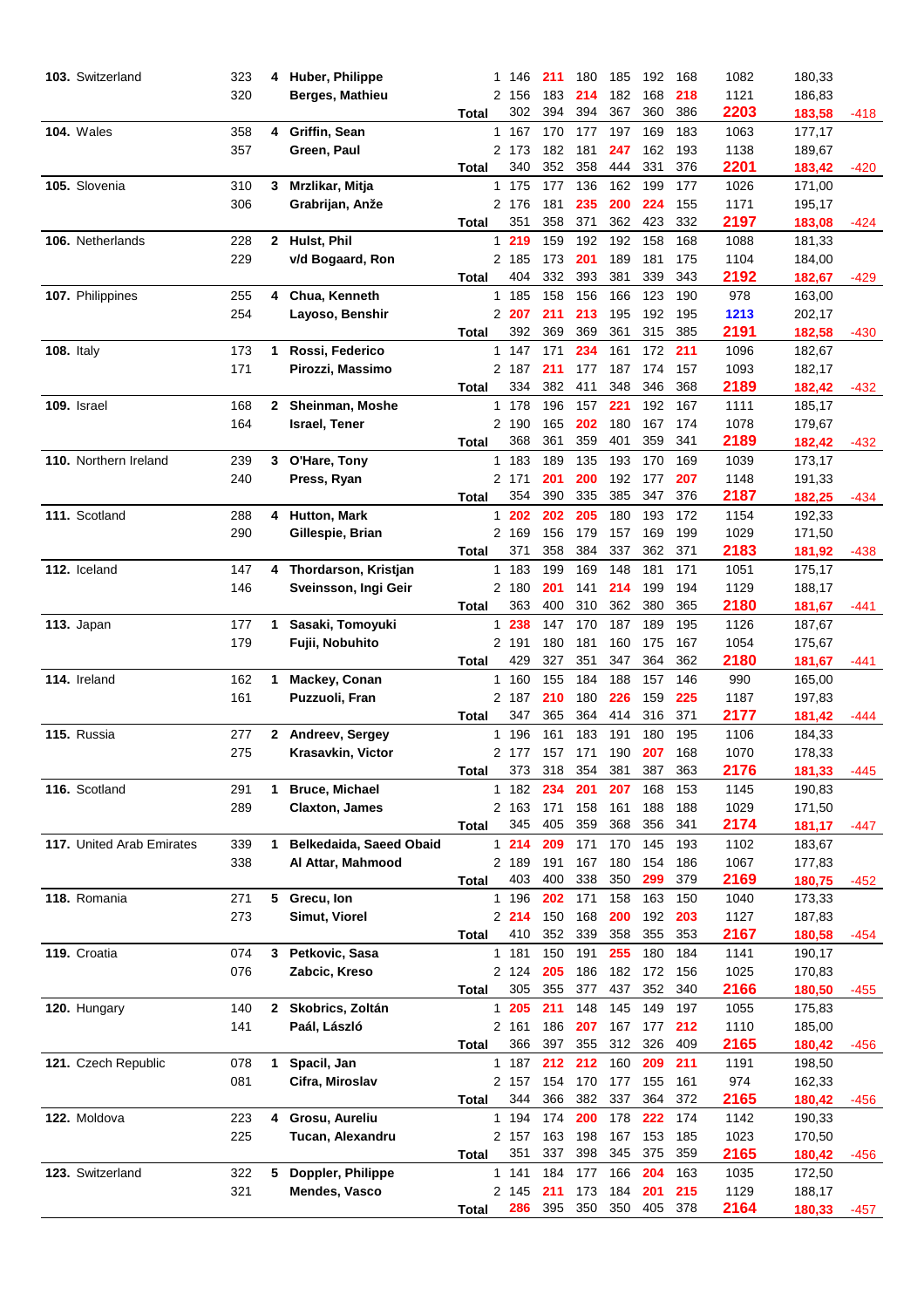| 124. Belarus          | 020        | 1            | <b>Stepuk, Dmitry</b>        | 1            | 188          | 181        | 182        | 204        | 160        | 224        | 1139         | 189,83           |        |
|-----------------------|------------|--------------|------------------------------|--------------|--------------|------------|------------|------------|------------|------------|--------------|------------------|--------|
|                       | 021        |              | Kiseliov, Sergey             | 2            | 165          | 204        | 174        | 162        | 178        | 141        | 1024         | 170,67           |        |
|                       |            |              |                              | Total        | 353          | 385        | 356        | 366        | 338        | 365        | 2163         | 180,25           | -458   |
| 125. Ukraine          | 328        | $\mathbf{2}$ | Shcherbinin, Oleksandr       | $\mathbf{1}$ | 198          | 176        | 174        | 182        | 167        | 156        | 1053         | 175,50           |        |
|                       | 333        |              | Shchabelsky, Volodymyr       |              | 2 178        | 157        | 199        | 172        | 200        | 203        | 1109         | 184,83           |        |
|                       |            |              |                              | Total        | 376          | 333        | 373        | 354        | 367        | 359        | 2162         | 180,17           | -459   |
| 126. Austria          | 007        | 3            | Fürbacher, Roman             |              | 1 199        | 168        | 150        | 155        | 217        | 192        | 1081         | 180,17           |        |
|                       | 012        |              | <b>Tybl, Thomas</b>          |              | 2 174        | 185        | 188        | 185        | 181        | 165        | 1078         | 179,67           |        |
|                       |            |              |                              | Total        | 373          | 353        | 338        | 340        | 398        | 357        | 2159         | 179,92           | -462   |
| 127. Bulgaria         | 042        | 1            | Georgiev, Hristo             |              | 1 183        | 176        | 141        | 175        | 204        | 181        | 1060         | 176,67           |        |
|                       | 038        |              | Donov, Boyan                 |              | 2 193        | 160        | 194        | 156        | 190        | 200        | 1093         | 182,17           |        |
|                       |            |              |                              | Total        | 376          | 336        | 335        | 331        | 394        | 381        | 2153         | 179,42           | -468   |
| 128. Ireland          | 159        | 3            | Bride, Alan                  |              | 1215         | 209        | 146        | 185        | 196        | 202        | 1153         | 192,17           |        |
|                       | 160        |              | Joyce, Stephen               |              | 2 206        | 160        | 166        | 144        | 172        | 152        | 1000         | 166,67           |        |
|                       |            |              |                              | Total        | 421          | 369        | 312        | 329        | 368        | 354        | 2153         | 179,42           | -468   |
| 129. Lithuania        | 194        | 4            | Sergejevas, Kristijonas      |              | 1 146        | 164        | 197        | 220        | 183        | 160        | 1070         | 178,33           |        |
|                       | 197        |              | Sergejevas, Zanas            |              | 2 169        | 164        | 193        | 175        | 179        | 201        | 1081         | 180,17           |        |
|                       |            |              |                              | Total        | 315          | 328        | 390        | 395        | 362        | 361        | 2151         | 179,25           | -470   |
| <b>130. Macau</b>     | 208        | 2            | Ho, Weng Hou                 |              | 1 167        | 169        | 226        | 190        | 189        | 169        | 1110         | 185,00           |        |
|                       | 210        |              | Kot, Ka Hou                  |              | 2 148        | 221        | 171        | 165        | 177        | 158        | 1040         | 173,33           |        |
|                       |            |              |                              | Total        | 315          | 390        | 397        | 355        | 366        | 327        | 2150         | 179,17           | -471   |
| 131. New Zealand      | 234        | 3            | Lum, Tony                    |              | 1 150        | 165        | 151        | 148        | 189        | 215        | 1018         | 169,67           |        |
|                       | 235        |              | Nicolas, Gregorio            |              | 2 164        | 191        | 186        | 182        | 194        | 214        | 1131         | 188,50           |        |
|                       |            |              |                              | Total        | 314          | 356        | 337        | 330        | 383        | 429        | 2149         | 179,08           | -472   |
| 132. Saudi Arabia     | 280        | 5            | Al Juraifani, Faisal         |              | 1 139        | 233        | 191        | 176        | 167        | 183        | 1089         | 181,50           |        |
|                       | 282        |              | <b>Terrad, Ammar</b>         |              | 2 187        | 162        | 168        | 177        | 199        | 165        | 1058         | 176,33           |        |
|                       |            |              |                              | Total        | 326          | 395        | 359        | 353        | 366        | 348        | 2147         | 178,92           | -474   |
| 133. Lithuania        | 195        | 3            | Saudargas, Saulius           |              | 1 146        | 204        | 200        | 169        | 205        | 171        | 1095         | 182,50           |        |
|                       | 198        |              | Perminas, Zilvinas           |              | 2 179        | 169        | 161        | 178        | 169        | 195        | 1051         | 175,17           |        |
|                       |            |              |                              | Total        | 325          | 373        | 361        | 347        | 374        | 366        | 2146         | 178,83           | -475   |
| 134. Switzerland      | 318        | 1            | Regennass, Cedric            |              | 1 167        | 141        | 209        | 159        | 147        | 171        | 994          | 165,67           |        |
|                       | 319        |              | Vontobel, Larry              |              | 2 236        | 195        | 189        | 189        | 190        | 152        | 1151         | 191,83           |        |
|                       |            |              |                              | Total        | 403          | 336        | 398        | 348        | 337        | 323        | 2145         | 178,75           | -476   |
|                       | 029        | $\mathbf{2}$ | Claessens, Wim               |              | 1 168        | 193        | 148        | 171        | 180        | 175        | 1035         | 172,50           |        |
| 135. Belgium          | 031        |              |                              |              | 2 156        | 191        | 176        | 207        | 175        | 202        | 1107         | 184,50           |        |
|                       |            |              | Leroy, Olivier               |              | 324          | 384        | 324        | 378        | 355        | 377        | 2142         |                  |        |
| 136. Catalonia        |            |              |                              | Total        |              |            |            | 182        |            |            |              | 178,50           | -479   |
|                       | 052<br>053 | 1            | <b>Colomer, Artur</b>        | 1            | 191          | 163        | 189        | 173        | 154        | 201<br>140 | 1080<br>1056 | 180,00           |        |
|                       |            |              | Galvez, Raul                 |              | 2 197<br>388 | 187<br>350 | 150<br>339 | 355        | 209<br>363 | 341        | 2136         | 176,00<br>178,00 |        |
|                       |            |              |                              | <b>Total</b> |              |            |            |            |            |            |              |                  | -485   |
| 137. Ukraine          | 330        | 5.           | Kalika, Oleksandr            |              | 1 180        | 125        | 153<br>203 | 196<br>213 | 196        | 157        | 1007         | 167,83           |        |
|                       | 329        |              | Kalika, Mykhaylo             |              | 2 184<br>364 | 182<br>307 | 356        | 409        | 181<br>377 | 166<br>323 | 1129<br>2136 | 188,17           |        |
|                       |            |              |                              | Total        |              |            |            |            |            |            |              | 178,00           | -485   |
| 138. Bulgaria         | 040        | 4            | Bojilov, Georgi              |              | 1 145        | 165        | 171        | 186        | 163        | 188        | 1018         | 169,67           |        |
|                       | 039        |              | Dinev, Dian                  |              | 2 171        | 193        | 197        | 221        | 188        | 146        | 1116         | 186,00           |        |
|                       |            |              |                              | Total        | 316          | 358        | 368        | 407        | 351        | 334        | 2134         | 177,83           | -487   |
| 139. Brazil           | 034        | 2            | Issa, Eduardo                |              | 1 225        | 200        | 206        | 193        | 159        | 166        | 1149         | 191,50           |        |
|                       | 035        |              | Sato, Mauro                  |              | 2 150        | 186        | 155        | 181        | 132        | 180        | 984          | 164,00           |        |
|                       |            |              |                              | Total        | 375          | 386        | 361        | 374        | 291        | 346        | 2133         | 177,75           | -488   |
| <b>140.</b> Italy     | 174        | 3            | De Filippi, Pier Paolo       |              | 1 168        | 143        | 180        | 214        | 241        | 172        | 1118         | 186,33           |        |
|                       | 170        |              | Boccato, Marco               |              | 2 194        | 180        | 146        | 165        | 153        | 175        | 1013         | 168,83           |        |
|                       |            |              |                              | <b>Total</b> | 362          | 323        | 326        | 379        | 394        | 347        | 2131         | 177,58           | -490   |
| 141. Northern Ireland | 241        | $\mathbf{2}$ | Smith, Alan                  |              | 1 191        | 155        | 168        | 211        | 178        | 203        | 1106         | 184,33           |        |
|                       | 237        |              | Horton, Kevin                |              | 2 169        | 166        | 151        | 207        | 167        | 158        | 1018         | 169,67           |        |
|                       |            |              |                              | <b>Total</b> | 360          | 321        | 319        | 418        | 345        | 361        | 2124         | 177,00           | -497   |
| 142. Bahamas          | 016        | 3            | Miller, Jethro               |              | 1 185        | 143        | 179        | 188        | 166        | 169        | 1030         | 171,67           |        |
|                       | 018        |              | Cooper, Lindberg             |              | 2 182        | 167        | 180        | 175        | 185        | 194        | 1083         | 180,50           |        |
|                       |            |              |                              | Total        | 367          | 310        | 359        | 363        | 351        | 363        | 2113         | 176,08           | $-508$ |
| 143. Ecuador          | 090        | 1            | Saverio Borja, Diogenes Jose |              | 1 147        | 179        | 187        | 167        | 185        | 164        | 1029         | 171,50           |        |
|                       | 089        |              | Vallejo Cabrera, Ivan Andres |              | 2201         | 183        | 168        | 192        | 158        | 176        | 1078         | 179,67           |        |
|                       |            |              |                              | Total        | 348          | 362        | 355        | 359        | 343        | 340        | 2107         | 175,58           | -514   |
| 144. Ireland          | 157        | 4            | English, Dave                |              | $1223$       | 172        | 177        | 198        | 179        | 176        | 1125         | 187,50           |        |
|                       | 158        |              | McLoughlin, Darragh          |              | 2 141        | 176        | 169        | 148        | 166        | 176        | 976          | 162,67           |        |
|                       |            |              |                              | Total        | 364          | 348        | 346        | 346        | 345        | 352        | 2101         | 175,08           | $-520$ |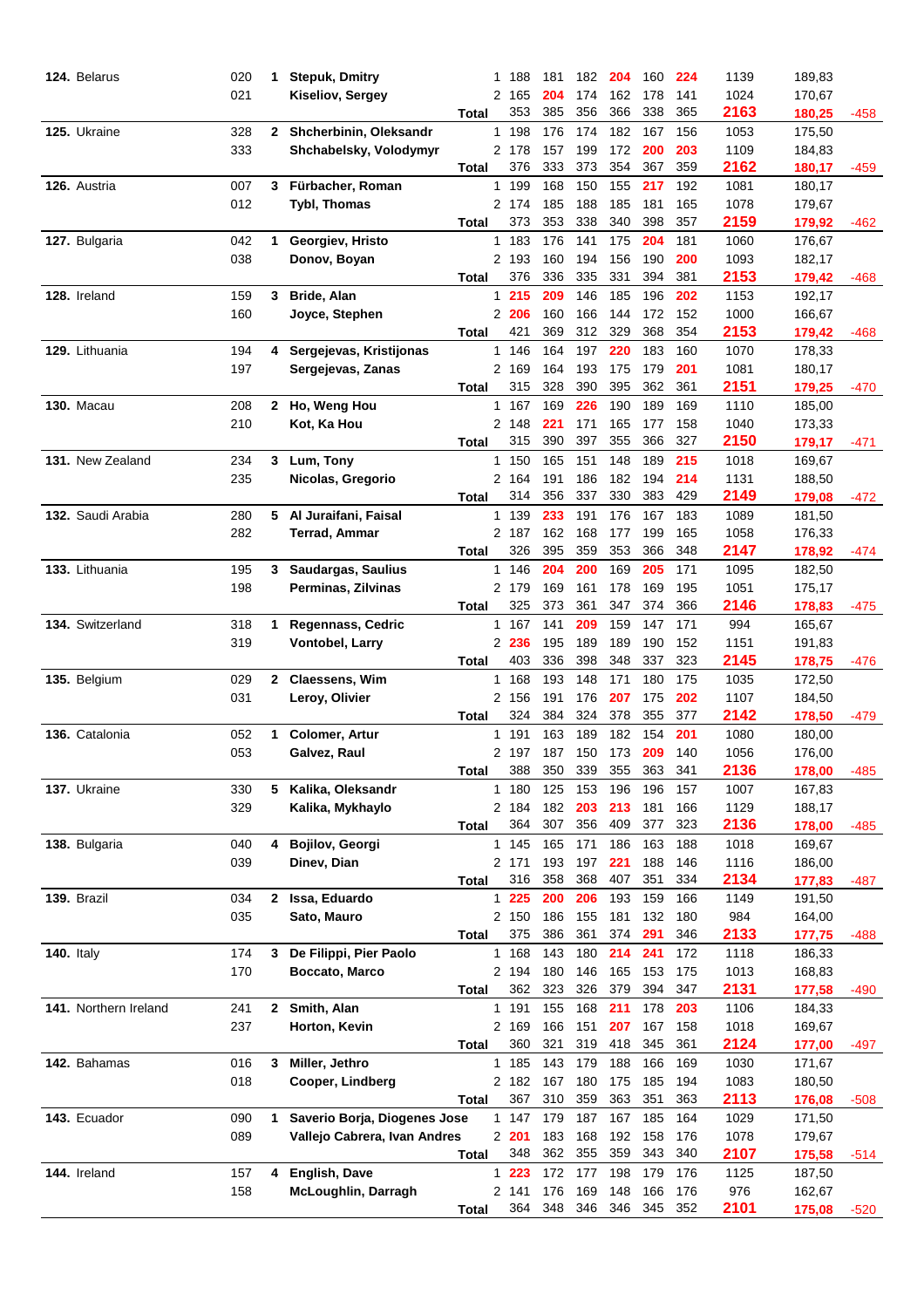| 145. Slovenia       | 307 | 4            | Lajovic, Dušan             | 1              | 221     | 189 | 175     | 181 | 159     | 191 | 1116 | 186,00 |        |
|---------------------|-----|--------------|----------------------------|----------------|---------|-----|---------|-----|---------|-----|------|--------|--------|
|                     | 308 |              | Feguš, Matej               | 2              | 162     | 140 | 178     | 157 | 148     | 199 | 984  | 164,00 |        |
|                     |     |              |                            | Total          | 383     | 329 | 353     | 338 | 307     | 390 | 2100 | 175,00 | -521   |
| 146. Austria        | 011 | 4            | <b>Schlosser, Patrick</b>  | $\mathbf{1}$   | 189     | 183 | 144     | 174 | 174     | 180 | 1044 | 174,00 |        |
|                     | 009 |              | Grundschober, Leopold      |                | 2 191   | 185 | 157     | 171 | 176     | 167 | 1047 | 174,50 |        |
|                     |     |              |                            | Total          | 380     | 368 | 301     | 345 | 350     | 347 | 2091 | 174,25 | $-530$ |
| 147. Poland         | 261 | 5            | Olesiński, Krzysztof       |                | 1 180   | 196 | 167     | 199 | 182     | 164 | 1088 | 181,33 |        |
|                     | 256 |              | Pałka, Rafał               |                | 2 169   | 141 | 170     | 184 | 180     | 149 | 993  | 165,50 |        |
|                     |     |              |                            | Total          | 349     | 337 | 337     | 383 | 362     | 313 | 2081 | 173,42 | -540   |
| 148. Bahamas        | 015 | 5            | <b>Bowe, Earlin</b>        |                | 1 154   | 181 | 159     | 157 | 152     | 158 | 961  | 160,17 |        |
|                     | 014 |              | <b>Wallace, Clarence</b>   |                | 2 2 2 7 | 171 | 182     | 178 | 178     | 180 | 1116 | 186,00 |        |
|                     |     |              |                            | <b>Total</b>   | 381     | 352 | 341     | 335 | 330     | 338 | 2077 | 173,08 | $-544$ |
| 149. Luxembourg     | 203 | 3            | Scheuer, Harald            |                | 1 178   | 226 | 152     | 153 | 167     | 182 | 1058 | 176,33 |        |
|                     | 200 |              | Mercatoris, Jean           |                | 2 173   | 194 | 156     | 167 | 172     | 156 | 1018 | 169,67 |        |
|                     |     |              |                            | Total          | 351     | 420 | 308     | 320 | 339     | 338 | 2076 | 173,00 | -545   |
| 150. New Zealand    | 233 | 1            | Swain, Tim                 |                | 1 193   | 205 | 160     | 162 | 213     | 161 | 1094 | 182,33 |        |
|                     | 232 |              | <b>Mustchin, Terry</b>     |                | 2 169   | 115 | 160     | 185 | 176     | 176 | 981  | 163,50 |        |
|                     |     |              |                            | Total          | 362     | 320 | 320     | 347 | 389     | 337 | 2075 | 172,92 | -546   |
| 151. Croatia        | 073 | 5            | Mrkonjic, Mise             |                | 1 151   | 154 | 225     | 159 | 212     | 174 | 1075 | 179,17 |        |
|                     | 075 |              | Protic, Goran              |                | 2 178   | 187 | 192     | 147 | 166     | 129 | 999  | 166,50 |        |
|                     |     |              |                            | Total          | 329     | 341 | 417     | 306 | 378     | 303 | 2074 | 172,83 | -547   |
| 152. Brazil         | 036 | 3            | <b>Carrasco, Carlos</b>    |                | 1 178   | 158 | 171     | 147 | 182     | 147 | 983  | 163,83 |        |
|                     | 033 |              | Pizzoli, Igor              |                | 2 192   | 171 | 221     | 165 | 184     | 155 | 1088 | 181,33 |        |
|                     |     |              |                            | Total          | 370     | 329 | 392     | 312 | 366     | 302 | 2071 | 172,58 | -550   |
| 153. Russia         | 276 | 1            | Korshak, Yan               |                | 1 188   | 178 | 166     | 158 | 186     | 177 | 1053 | 175,50 |        |
|                     | 278 |              | Sidorov, Gennady           |                | 2 177   | 157 | 177     | 152 | 179     | 170 | 1012 | 168,67 |        |
|                     |     |              |                            | Total          | 365     | 335 | 343     | 310 | 365     | 347 | 2065 | 172,08 | -556   |
| 154. Serbia         | 292 | 5            | Puskas, Bertalan           |                | 1 165   | 185 | 157     | 150 | 157     | 170 | 984  | 164,00 |        |
|                     | 293 |              | Miljkovic, Slavoljub       |                | 2 200   | 163 | 181     | 177 | 180     | 173 | 1074 | 179,00 |        |
|                     |     |              |                            | Total          | 365     | 348 | 338     | 327 | 337     | 343 | 2058 | 171,50 | -563   |
| 155. Uzbekistan     | 346 | 5            | Smirnov, Viktor            |                | 1 169   | 134 | 169     | 165 | 168     | 206 | 1011 | 168,50 |        |
|                     | 347 |              | Shaabdurakhmanov, Hondamir | $\overline{2}$ | 181     | 193 | 133     | 204 | 146     | 185 | 1042 | 173,67 |        |
|                     |     |              |                            | Total          | 350     | 327 | 302     | 369 | 314     | 391 | 2053 | 171,08 | -568   |
| <b>156.</b> Wales   | 355 | $\mathbf{2}$ | Roberts, Gareth            |                | 1210    | 183 | 142     | 188 | 164     | 155 | 1042 | 173,67 |        |
|                     | 356 |              | Green, Trevor              |                | 2 142   | 193 | 185     | 171 | 192     | 126 | 1009 | 168,17 |        |
|                     |     |              |                            | Total          | 352     | 376 | 327     | 359 | 356     | 281 | 2051 | 170,92 | $-570$ |
| 157. Saudi Arabia   | 285 | 2            | Oraif, Hassan              | $\mathbf{1}$   | 160     | 188 | 142     | 153 | 159     | 173 | 975  | 162,50 |        |
|                     | 283 |              | Fayez, Qusi                |                | 2 173   | 191 | 189     | 177 | 181     | 157 | 1068 | 178,00 |        |
|                     |     |              |                            | Total          | 333     | 379 | 331     | 330 | 340     | 330 | 2043 | 170,25 | -578   |
| 158. Belarus        | 023 | 4            | Sobolev, Pavel             |                | 1 192   | 123 | 181     | 168 | 148     | 153 | 965  | 160,83 |        |
|                     | 025 |              | Chilkine, Dmitri           |                | 2 192   | 141 | 170     | 177 | 183     | 213 | 1076 | 179,33 |        |
|                     |     |              |                            | Total          | 384     | 264 | 351     | 345 | 331     | 366 | 2041 | 170,08 | -580   |
| <b>159. Wales</b>   | 354 | 5            | Footner, James             |                | 1 147   | 181 | 169     | 174 | 149     | 165 | 985  | 164,17 |        |
|                     | 359 |              | Dalton, Graham             |                | 2 173   | 178 | 167     | 204 | 178     | 149 | 1049 | 174,83 |        |
|                     |     |              |                            | Total          | 320     | 359 | 336     | 378 | 327     | 314 | 2034 | 169,50 | $-587$ |
| 160. Slovakia       | 305 | 1            | <b>Blazek, Rene</b>        |                | 1 182   | 179 | 157     | 216 | 215     | 146 | 1095 | 182,50 |        |
|                     | 301 |              | Homola, Michal             |                | 2 187   | 104 | 145     | 172 | 157     | 171 | 936  | 156,00 |        |
|                     |     |              |                            | Total          | 369     | 283 | 302     | 388 | 372     | 317 | 2031 | 169,25 | $-590$ |
| 161. Bulgaria       | 041 | 3            | Lichev, Todor              |                | 1 143   | 183 | 153     | 163 | 182     | 199 | 1023 | 170,50 |        |
|                     | 037 |              | Petrov, Asen               |                | 2 134   | 199 | 178     | 154 | 148     | 192 | 1005 | 167,50 |        |
|                     |     |              |                            | Total          | 277     | 382 | 331     | 317 | 330     | 391 | 2028 | 169,00 |        |
| 162. Hungary        | 138 | 5            | Bódis, György              |                | 1 180   | 170 | 187     | 156 | 167     | 174 | 1034 | 172,33 | -593   |
|                     | 139 |              | Szabó, Tamás               |                | 2 139   | 179 | 180     | 155 | 171     | 167 | 991  | 165,17 |        |
|                     |     |              |                            | <b>Total</b>   | 319     | 349 | 367     | 311 | 338     | 341 | 2025 |        |        |
|                     |     |              |                            |                |         |     |         |     |         |     |      | 168,75 | $-596$ |
| 163. Belarus        | 022 | 3            | Kandrashyn, Ilya           |                | 1 123   | 171 | 186     | 171 | 175     | 201 | 1027 | 171,17 |        |
|                     | 024 |              | Klimkovich, Siahei         |                | 2 146   | 155 | 178     | 150 | 159     | 195 | 983  | 163,83 |        |
|                     |     |              |                            | Total          | 269     | 326 | 364     | 321 | 334     | 396 | 2010 | 167,50 | -611   |
| 164. Saudi Arabia   | 284 | 4            | Al Hamdan, Khalid          |                | 1 173   | 174 | 158     | 147 | 170     | 176 | 998  | 166,33 |        |
|                     | 281 |              | Al Harbi, Sultan           |                | 2 179   | 156 | 164     | 172 | 188     | 153 | 1012 | 168,67 |        |
|                     |     |              |                            | Total          | 352     | 330 | 322     | 319 | 358     | 329 | 2010 | 167,50 | -611   |
| 165. Czech Republic | 077 | 2            | Hindrak, Jiri              |                | 1 167   | 168 | 134     | 181 | 168     | 137 | 955  | 159,17 |        |
|                     | 080 |              | Harbacek, Petr             |                | 2 160   | 158 | 201     | 190 | 164     | 175 | 1048 | 174,67 |        |
|                     |     |              |                            | Total          | 327     |     | 326 335 | 371 | 332 312 |     | 2003 | 166,92 | -618   |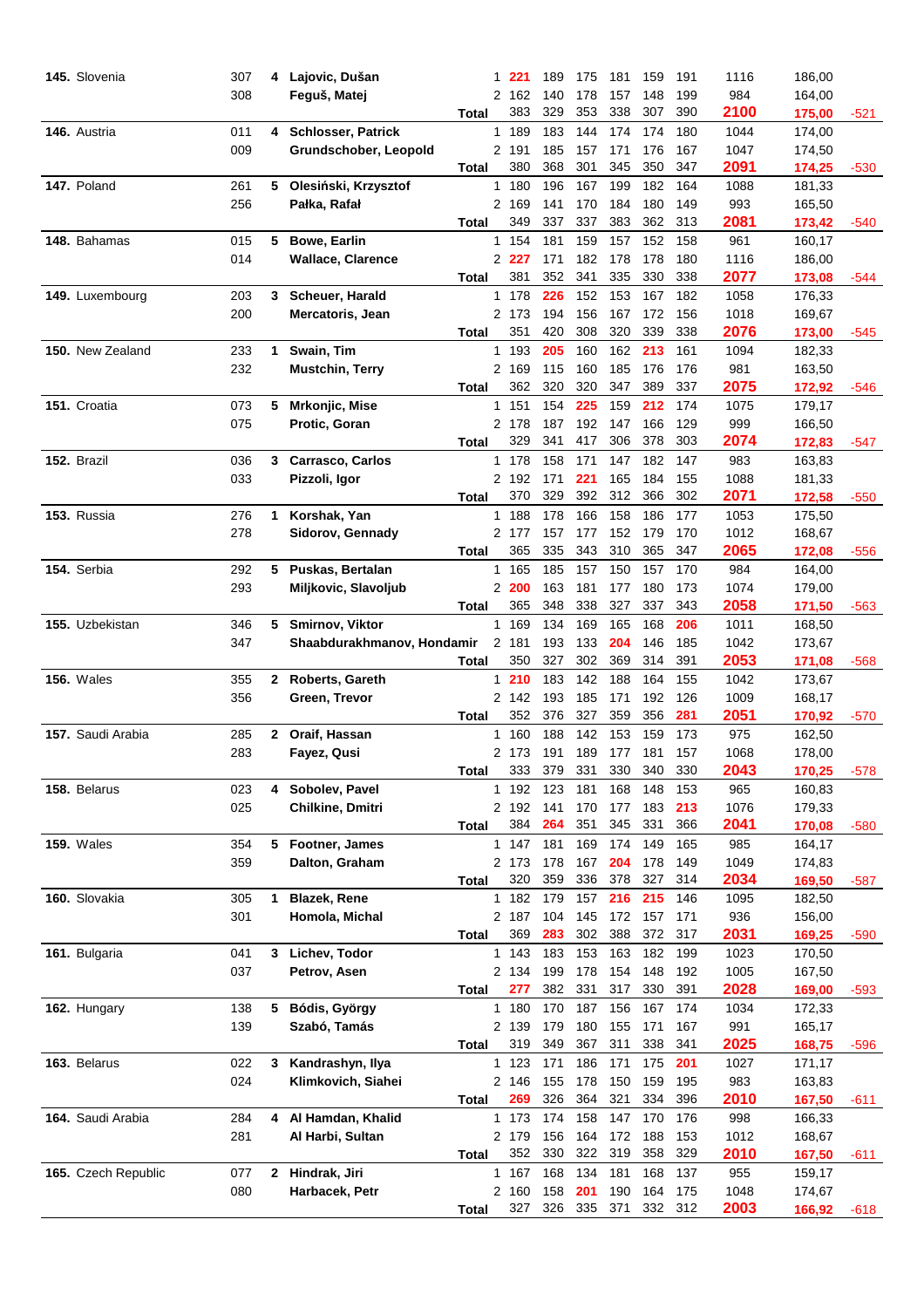| 166. Luxembourg | 204 | 1            | Thill, Tommy               | 1              | 191   | 180 | 156 | 130 | 156 | 142 | 955  | 159,17 |        |
|-----------------|-----|--------------|----------------------------|----------------|-------|-----|-----|-----|-----|-----|------|--------|--------|
|                 | 199 |              | Pescarolo, Othello         |                | 2 161 | 226 | 171 | 169 | 156 | 162 | 1045 | 174,17 |        |
|                 |     |              |                            | <b>Total</b>   | 352   | 406 | 327 | 299 | 312 | 304 | 2000 | 166,67 | $-621$ |
| 167. Gibraltar  | 123 | $2^{\circ}$  | <b>Stott, Matthew</b>      | $\mathbf{1}$   | 121   | 134 | 155 | 157 | 200 | 187 | 954  | 159,00 |        |
|                 | 121 |              | Wood, Michael              |                | 2 150 | 205 | 170 | 130 | 188 | 186 | 1029 | 171,50 |        |
|                 |     |              |                            | <b>Total</b>   | 271   | 339 | 325 | 287 | 388 | 373 | 1983 | 165,25 | $-638$ |
| 168. Croatia    | 072 | 4            | Kolar, Karlo               | $\mathbf{1}$   | 221   | 155 | 139 | 172 | 135 | 150 | 972  | 162,00 |        |
|                 | 071 |              | Dobrilovic, Domagoj        |                | 2 181 | 138 | 187 | 155 | 179 | 171 | 1011 | 168,50 |        |
|                 |     |              |                            | <b>Total</b>   | 402   | 293 | 326 | 327 | 314 | 321 | 1983 | 165,25 | $-638$ |
| 169. Estonia    | 101 | 3            | Parts, Rasmus              |                | 1 178 | 177 | 153 | 135 | 164 | 178 | 985  | 164,17 |        |
|                 | 098 |              | Alep, Priit                |                | 2 125 | 166 | 160 | 177 | 171 | 196 | 995  | 165,83 |        |
|                 |     |              |                            | <b>Total</b>   | 303   | 343 | 313 | 312 | 335 | 374 | 1980 | 165,00 | $-641$ |
| 170. Catalonia  | 051 | 3            | Dominguez, Carlos          | 1              | 156   | 167 | 193 | 194 | 199 | 160 | 1069 | 178,17 |        |
|                 | 054 |              | Roca, Hector               |                | 2 149 | 151 | 153 | 148 | 166 | 133 | 900  | 150,00 |        |
|                 |     |              |                            | <b>Total</b>   | 305   | 318 | 346 | 342 | 365 | 293 | 1969 | 164,08 | $-652$ |
| 171. Slovakia   | 302 | 4            | Jurinyi, Luboslav          |                | 1 151 | 144 | 162 | 188 | 185 | 162 | 992  | 165,33 |        |
|                 | 304 |              | Petras, Jan                |                | 2 155 | 193 | 159 | 194 | 148 | 115 | 964  | 160,67 |        |
|                 |     |              |                            | <b>Total</b>   | 306   | 337 | 321 | 382 | 333 | 277 | 1956 | 163,00 | $-665$ |
| 172. Moldova    | 226 | 5            | Tucan, Eugeniu             |                | 1 132 | 165 | 146 | 209 | 142 | 163 | 957  | 159,50 |        |
|                 | 224 |              | Danilcenco, Igor           |                | 2 157 | 176 | 193 | 177 | 126 | 167 | 996  | 166,00 |        |
|                 |     |              |                            | <b>Total</b>   | 289   | 341 | 339 | 386 | 268 | 330 | 1953 | 162,75 | $-668$ |
| 173. Slovenia   | 311 | 1            | Eržen, Tomaž               |                | 1 175 | 114 | 167 | 134 | 146 | 173 | 909  | 151,50 |        |
|                 | 309 |              | Malek, Milan               | $\overline{2}$ | 193   | 139 | 180 | 178 | 167 | 175 | 1032 | 172,00 |        |
|                 |     |              |                            | <b>Total</b>   | 368   | 253 | 347 | 312 | 313 | 348 | 1941 | 161,75 | $-680$ |
| 174. Estonia    | 102 | 5            | <b>Mäemets, Andres</b>     |                | 1 156 | 156 | 164 | 169 | 150 | 130 | 925  | 154,17 |        |
|                 | 097 |              | Leinemann, Aivar           |                | 2 171 | 182 | 181 | 148 | 154 | 177 | 1013 | 168,83 |        |
|                 |     |              |                            | <b>Total</b>   | 327   | 338 | 345 | 317 | 304 | 307 | 1938 | 161,50 | $-683$ |
| 175. Luxembourg | 202 | 5            | <b>Manderscheid, David</b> | $\mathbf{1}$   | 182   | 139 | 157 | 168 | 175 | 158 | 979  | 163,17 |        |
|                 | 201 |              | <b>Rulot, Eric</b>         |                | 2 184 | 150 | 143 | 142 | 131 | 149 | 899  | 149,83 |        |
|                 |     |              |                            | <b>Total</b>   | 366   | 289 | 300 | 310 | 306 | 307 | 1878 | 156,50 | $-743$ |
| 176. Bahamas    | 019 | $\mathbf{2}$ | Moxey, Dave                |                | 1 178 | 157 | 178 | 146 | 118 | 166 | 943  | 157,17 |        |
|                 | 017 |              | Dames, Ronald              |                | 2 167 | 158 | 135 | 139 | 157 | 173 | 929  | 154,83 |        |
|                 |     |              |                            | <b>Total</b>   | 345   | 315 | 313 | 285 | 275 | 339 | 1872 | 156,00 | $-749$ |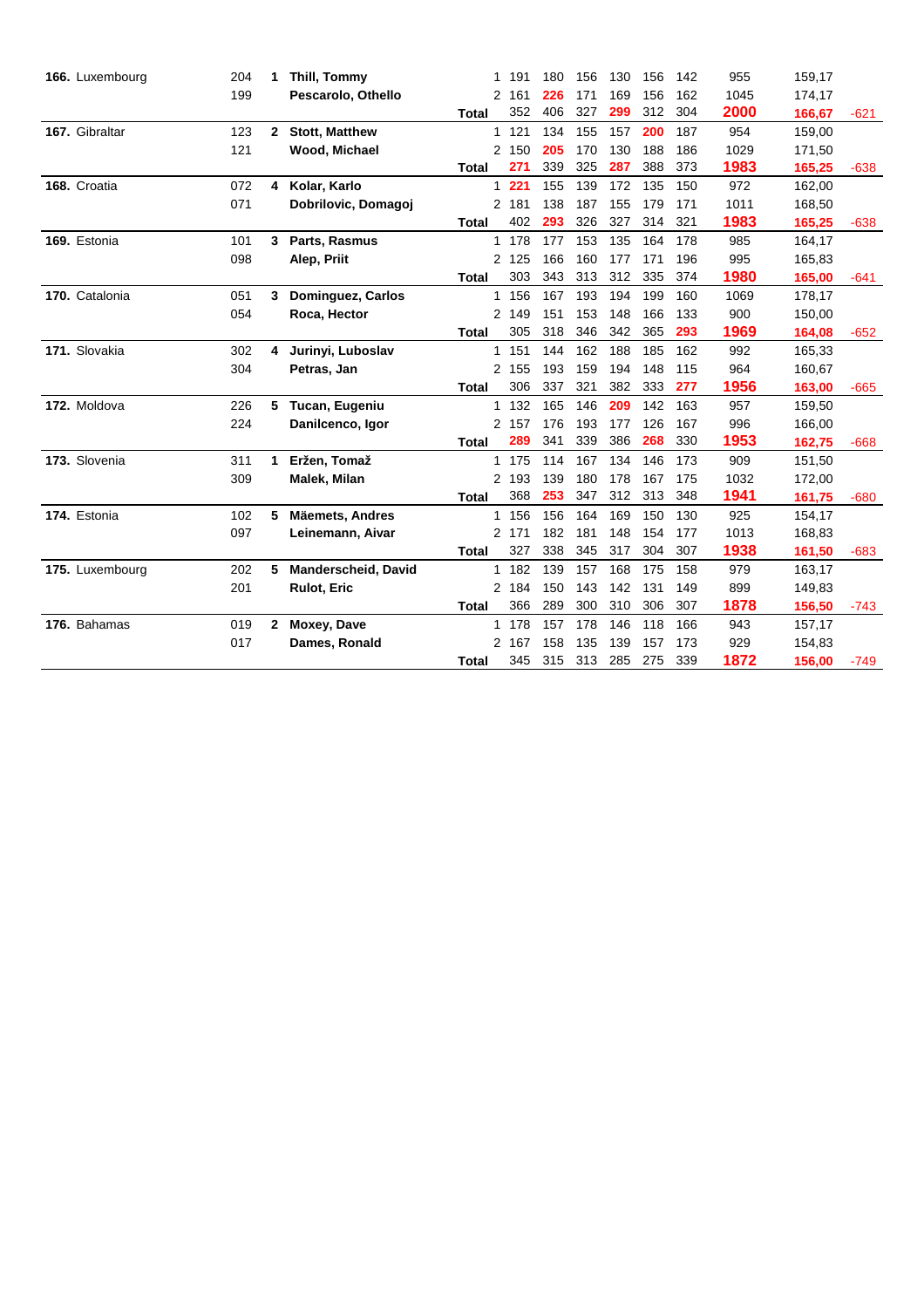



**Extra Players Double**

|     | <b>Official</b> | Date: |   | 2010.08.16 4:01 PM         |     |                  |     |     |     |     | Munich/Unterföhring, Germany |        |
|-----|-----------------|-------|---|----------------------------|-----|------------------|-----|-----|-----|-----|------------------------------|--------|
| Pos | Country         |       |   | Code Sq. Name              |     | $\boldsymbol{c}$ | 3   | 4   | 5   | 6   | Total                        | Ave.   |
|     | Azerbaijan      | 013   | 4 | Hamidov, Ramil             | 185 | -207             | 159 | 211 | 225 | 209 | 1196                         | 199,33 |
| 2.  | Netherlands     | 227   |   | Jacobs, Mark               | 220 | 191              | 198 | 158 | 166 | 209 | 1142                         | 190,33 |
|     | Indonesia       | 156   | 3 | Widiaja, William           | 177 | 152              | 184 | 157 | 214 | 179 | 1063                         | 177.17 |
| 4.  | Gibraltar       | 122   | 3 | <b>Martinez, Alexander</b> | 154 | 175              | 146 | 144 | 132 | 156 | 907                          | 151,17 |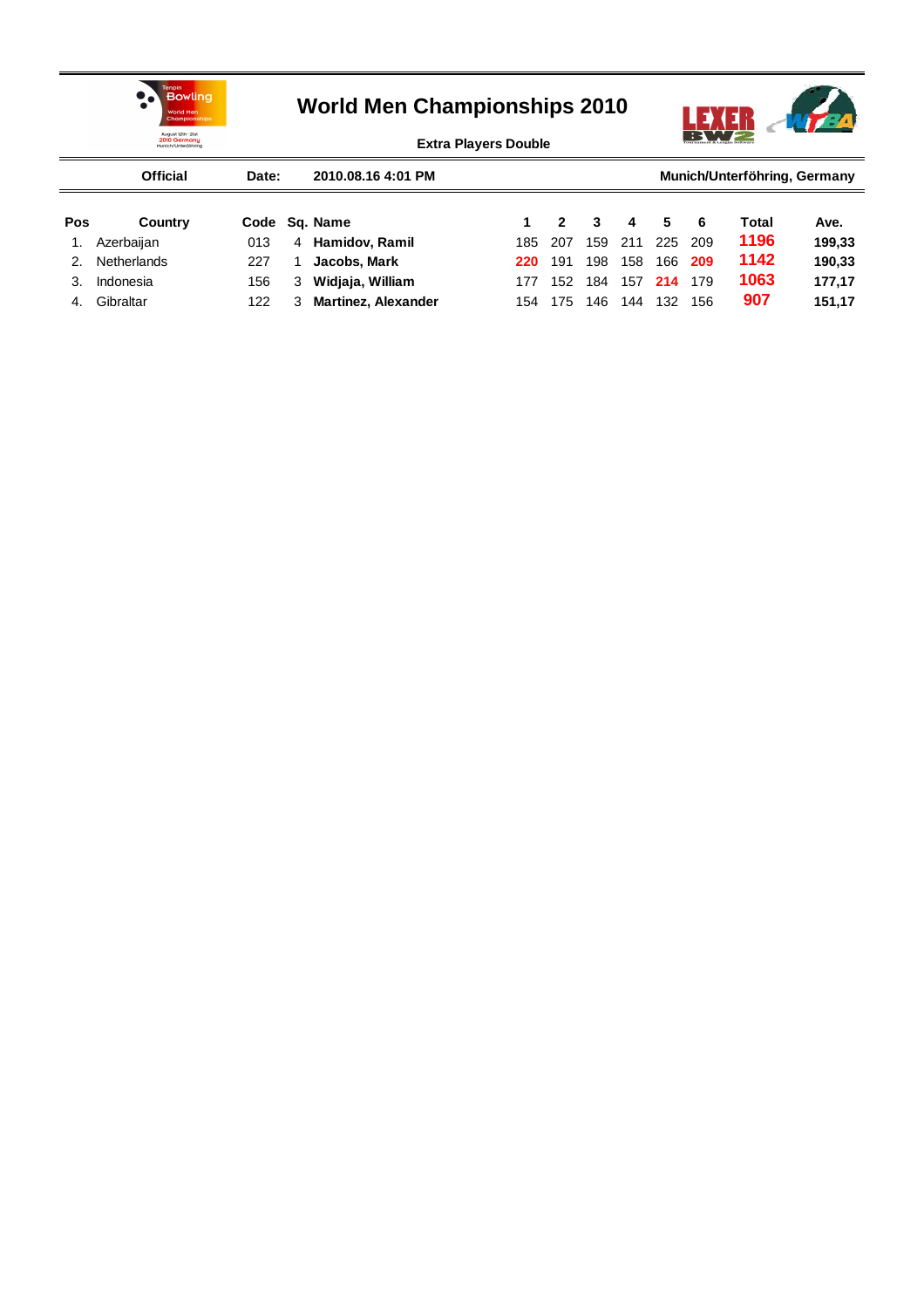



**Double-Finals**

Official 2010.08.16 7:41 PM **Munich/Unterföhring, Germany** 

### **Semi-Finals**

| A/E<br>Ranking | Name             | Country              | Result |
|----------------|------------------|----------------------|--------|
|                | Paulsson, Martin | Sweden               | 196    |
|                | Årup, Mathias    |                      | 253    |
|                |                  |                      | 449    |
| 4              | Allen, Patrick   | <b>United States</b> | 209    |
|                | Page, Rhino      |                      | 164    |
|                |                  |                      | 373    |

| A/E<br>Ranking | Name                  | Country  | Result |
|----------------|-----------------------|----------|--------|
| 2              | Liew, Alex Kien Liang | Malaysia | 236    |
|                | Aiman, Muhamad Nur    |          | 193    |
|                |                       |          | 429    |
| 3              | Konieczny, Bodo       | Germany  | 177    |
|                | Nickel, Jens          |          | 148    |
|                |                       |          | 325    |

| A/E<br>Ranking | Name                  | Country  | Result |
|----------------|-----------------------|----------|--------|
|                | Paulsson, Martin      | Sweden   | 221    |
|                | Årup, Mathias         |          | 177    |
|                |                       |          | 398    |
| $\mathcal{P}$  | Liew, Alex Kien Liang | Malaysia | 187    |
|                | Aiman, Muhamad Nur    |          | 192    |
|                |                       |          | 379    |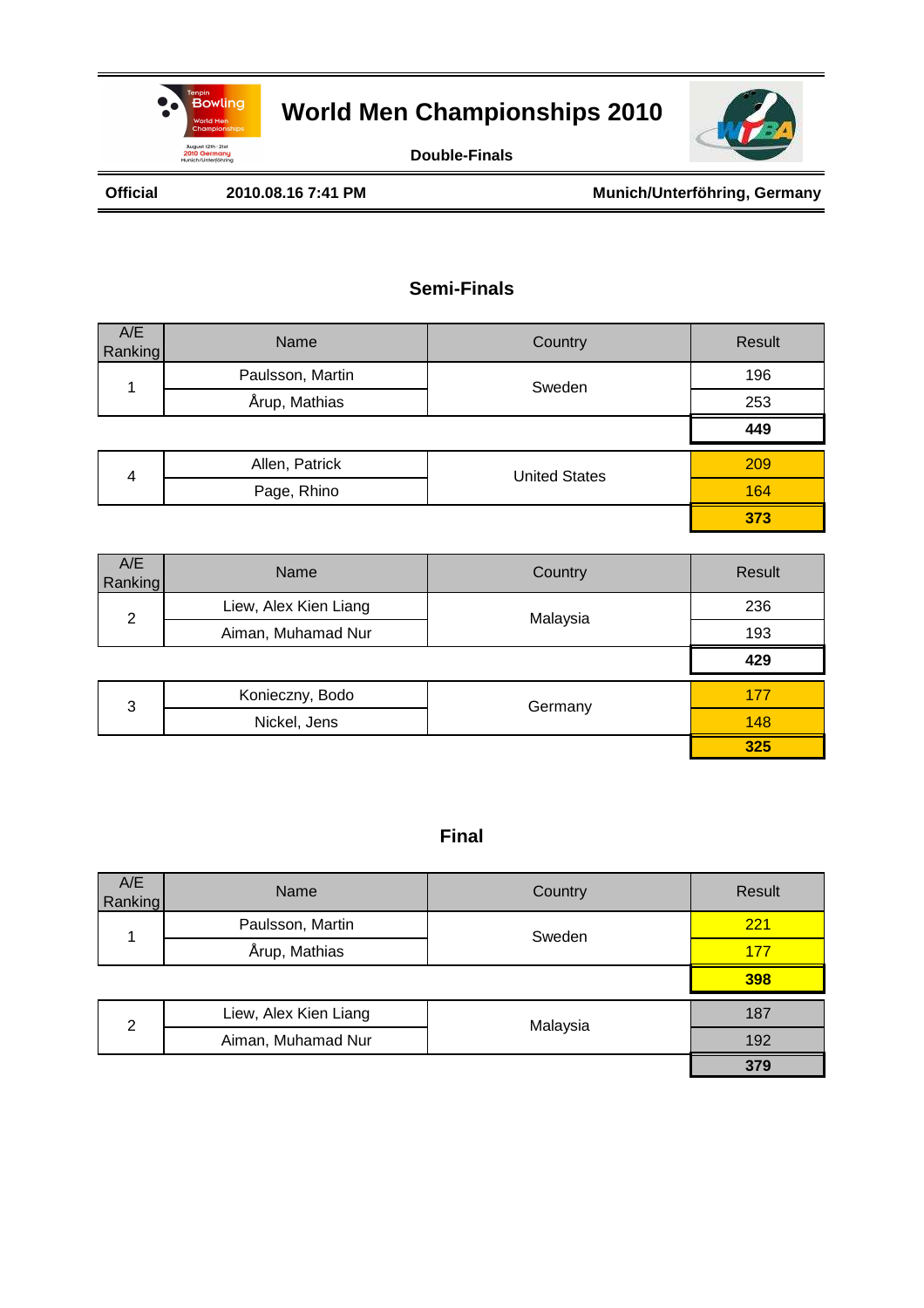

**Trios - 1st Block Medium Oil, 2nd Block Long Oil**



|     | <b>Official</b>        | Date: |              | 2010.08.18 7:24 PM        |              |              |         |             |     |     |     |     | Munich/Unterföhring, Germany |        |             |
|-----|------------------------|-------|--------------|---------------------------|--------------|--------------|---------|-------------|-----|-----|-----|-----|------------------------------|--------|-------------|
| Pos | Country                |       |              | Code Sq. Name             |              |              | 1       | $\mathbf 2$ | 3   | 4   | 5   | 6   | <b>Total</b>                 | Ave.   | Diff.       |
| 1.  | <b>United States 2</b> | 344   | $\mathbf{2}$ | O'Neill, Bill             |              |              | 1218    | 252         | 184 | 247 | 267 | 249 | 1417                         | 236,17 |             |
|     |                        | 340   |              | <b>Barnes, Chris</b>      |              |              | 2 2 2 5 | 213         | 196 | 234 | 235 | 226 | 1329                         | 221,50 |             |
|     |                        | 343   |              | Jones, Tommy              |              |              | 3 200   | 195         | 202 | 246 | 236 | 256 | 1335                         | 222,50 |             |
|     |                        |       |              |                           | Total        |              | 643     | 660         | 582 | 727 | 738 | 731 | 4081                         | 226,72 | $\mathbf 0$ |
| 2.  | Chinese Taipei 1       | 064   | 1            | Cheng, Hsing-Chao         |              | $\mathbf 1$  | 233     | 235         | 232 | 225 | 187 | 234 | 1346                         | 224,33 |             |
|     |                        | 059   |              | Hung, Kun-Yi              |              |              | 2 2 2 5 | 206         | 185 | 199 | 215 | 206 | 1236                         | 206,00 |             |
|     |                        | 062   |              | Wu, Hao-Ming              |              |              | 3215    | 201         | 191 | 245 | 236 | 244 | 1332                         | 222,00 |             |
|     |                        |       |              |                           | Total        |              | 673     | 642         | 608 | 669 | 638 | 684 | 3914                         | 217,44 | $-167$      |
| 3.  | Mexico 1               | 220   | $\mathbf{2}$ | Franco, Ernesto           |              |              | $1223$  | 257         | 196 | 288 | 216 | 202 | 1382                         | 230,33 |             |
|     |                        | 221   |              | Rosado, Jorge             |              |              | 2 164   | 214         | 192 | 241 | 200 | 246 | 1257                         | 209,50 |             |
|     |                        | 218   |              | Cruz, Alejandro           |              |              | 3, 241  | 170         | 194 | 231 | 182 | 182 | 1200                         | 200,00 |             |
|     |                        |       |              |                           | Total        |              | 628     | 641         | 582 | 760 | 598 | 630 | 3839                         | 213,28 | $-242$      |
| 4.  | <b>United States 1</b> | 341   | 1.           | Allen, Patrick            |              |              | 1 278   | 204         | 204 | 188 | 237 | 194 | 1305                         | 217,50 |             |
|     |                        | 345   |              | Page, Rhino               |              |              | 2.213   | 206         | 204 | 223 | 235 | 221 | 1302                         | 217,00 |             |
|     |                        | 342   |              | <b>Malott, Wes</b>        |              |              | 3 190   | 173         | 258 | 180 | 198 | 222 | 1221                         | 203,50 |             |
|     |                        |       |              |                           | Total        |              | 681     | 583         | 666 | 591 | 670 | 637 | 3828                         | 212,67 | $-253$      |
| 5.  | Italy 1                | 171   | 1.           | Pirozzi, Massimo          |              |              | 1 279   | 191         | 183 | 173 | 195 | 221 | 1242                         | 207,00 |             |
|     |                        | 172   |              | Rampi, Mauro              |              |              | 2 2 1 2 | 177         | 253 | 186 | 199 | 213 | 1240                         | 206,67 |             |
|     |                        | 169   |              | Reviglio, Marco           |              |              | 3 225   | 213         | 223 | 200 | 243 | 215 | 1319                         | 219,83 |             |
|     |                        |       |              |                           | Total        |              | 716     | 581         | 659 | 559 | 637 | 649 | 3801                         | 211,17 | $-280$      |
| 6.  | Thailand 1             | 325   | $\mathbf{2}$ | Kusonphitak, Somjed       |              | $\mathbf{1}$ | 171     | 170         | 205 | 232 | 215 | 192 | 1185                         | 197,50 |             |
|     |                        | 327   |              | Tinjiratip, Dechochai     |              |              | 2 2 3 6 | 246         | 209 | 225 | 171 | 210 | 1297                         | 216,17 |             |
|     |                        | 324   |              | Larpapharat, Yannaphon    |              |              | 3252    | 244         | 156 | 226 | 171 | 196 | 1245                         | 207,50 |             |
|     |                        |       |              |                           | Total        |              | 659     | 660         | 570 | 683 | 557 | 598 | 3727                         | 207,06 | $-354$      |
| 7.  | Finland 1              | 103   | $\mathbf{2}$ | Jähi, Joonas              |              |              | 1213    | 190         | 194 | 243 | 233 | 141 | 1214                         | 202,33 |             |
|     |                        | 106   |              | Salonen, Petteri          |              |              | 2 2 2 5 | 212         | 200 | 215 | 167 | 246 | 1265                         | 210,83 |             |
|     |                        | 108   |              | Uotila, Pasi              |              |              | 3 224   | 198         | 234 | 209 | 201 | 178 | 1244                         | 207,33 |             |
|     |                        |       |              |                           | Total        |              | 662     | 600         | 628 | 667 | 601 | 565 | 3723                         | 206,83 | $-358$      |
| 8.  | Philippines 2          | 250   | 3            | Rivera, Engelberto        |              |              | 1 179   | 210         | 185 | 205 | 202 | 202 | 1183                         | 197,17 |             |
|     |                        | 252   |              | Miranda, Raoul            |              |              | 2 2 1 2 | 232         | 217 | 230 | 209 | 168 | 1268                         | 211,33 |             |
|     |                        | 251   |              | King, Constantine Chester |              |              | 3 186   | 218         | 220 | 209 | 193 | 234 | 1260                         | 210,00 |             |
|     |                        |       |              |                           | Total        |              | 577     | 660         | 622 | 644 | 604 | 604 | 3711                         | 206,17 | $-370$      |
| 9.  | Belgium 1              | 030   | 1            | Maggi, Mats               |              | 1            | 225     | 161         | 206 | 198 | 198 | 245 | 1233                         | 205,50 |             |
|     |                        | 032   |              | Samain, Jean-Marc         |              | 2            | 206     | 223         | 170 | 183 | 171 | 242 | 1195                         | 199,17 |             |
|     |                        | 028   |              | Verbruggen, Gery          |              |              | 3236    | 203         | 205 | 194 | 244 | 199 | 1281                         | 213,50 |             |
|     |                        |       |              |                           | Total        |              | 667     | 587         | 581 | 575 | 613 | 686 | 3709                         | 206,06 | $-372$      |
|     | 10. Denmark 1          | 083   | 1.           | Larsen, Thomas            |              |              | 1 184   | 191         | 172 | 192 | 171 | 232 | 1142                         | 190,33 |             |
|     |                        | 085   |              | Øhrgaard, Frederik        |              |              | 2 244   | 202         | 191 | 164 | 235 | 214 | 1250                         | 208,33 |             |
|     |                        | 084   |              | Agerbo, Jesper            |              |              | 3 200   | 214         | 228 | 222 | 214 | 227 | 1305                         | 217,50 |             |
|     |                        |       |              |                           | Total        |              | 628     | 607         | 591 | 578 | 620 | 673 | 3697                         | 205,39 | -384        |
|     | 11. Denmark 2          | 087   |              | 3 Lousdal, Anders         |              |              | 1 188   | 200         | 148 | 209 | 208 | 160 | 1113                         | 185,50 |             |
|     |                        | 088   |              | Hutchinson, Paul          |              |              | 2 2 3 8 | 224         | 174 | 183 | 202 | 205 | 1226                         | 204,33 |             |
|     |                        | 086   |              | Stampe, Mik               |              |              | 3 217   | 248         | 204 | 223 | 195 | 264 | 1351                         | 225,17 |             |
|     |                        |       |              |                           | <b>Total</b> |              | 643     | 672         | 526 | 615 | 605 | 629 | 3690                         | 205,00 | $-391$      |
|     | <b>12.</b> Korea 1     | 183   | $\mathbf 1$  | Choi, Bok-Eum             |              |              | 1 237   | 235         | 166 | 199 | 162 | 192 | 1191                         | 198,50 |             |
|     |                        | 182   |              | Jang, Dong-Chul           |              |              | 2 205   | 258         | 173 | 234 | 193 | 238 | 1301                         | 216,83 |             |
|     |                        | 181   |              | Cho, Young-Seon           |              |              | 3 244   | 177         | 202 | 205 | 170 | 184 | 1182                         | 197,00 |             |
|     |                        |       |              |                           | Total        |              | 686     | 670         | 541 | 638 | 525 | 614 | 3674                         | 204,11 | -407        |
|     | 13. Malaysia 1         | 213   | 1.           | Liew, Alex Kien Liang     |              |              | 1244    | 207         | 206 | 189 | 177 | 238 | 1261                         | 210,17 |             |
|     |                        | 214   |              | Ridhwa, Muhamad Syafiq    |              |              | 2 219   | 236         | 205 | 163 | 178 | 167 | 1168                         | 194,67 |             |
|     |                        | 212   |              | Kong, Aaron Eng Chuan     |              |              | 3218    | 206         | 223 | 217 | 181 | 194 | 1239                         | 206,50 |             |
|     |                        |       |              |                           | Total        |              | 681     | 649         | 634 | 569 | 536 | 599 | 3668                         | 203,78 | -413        |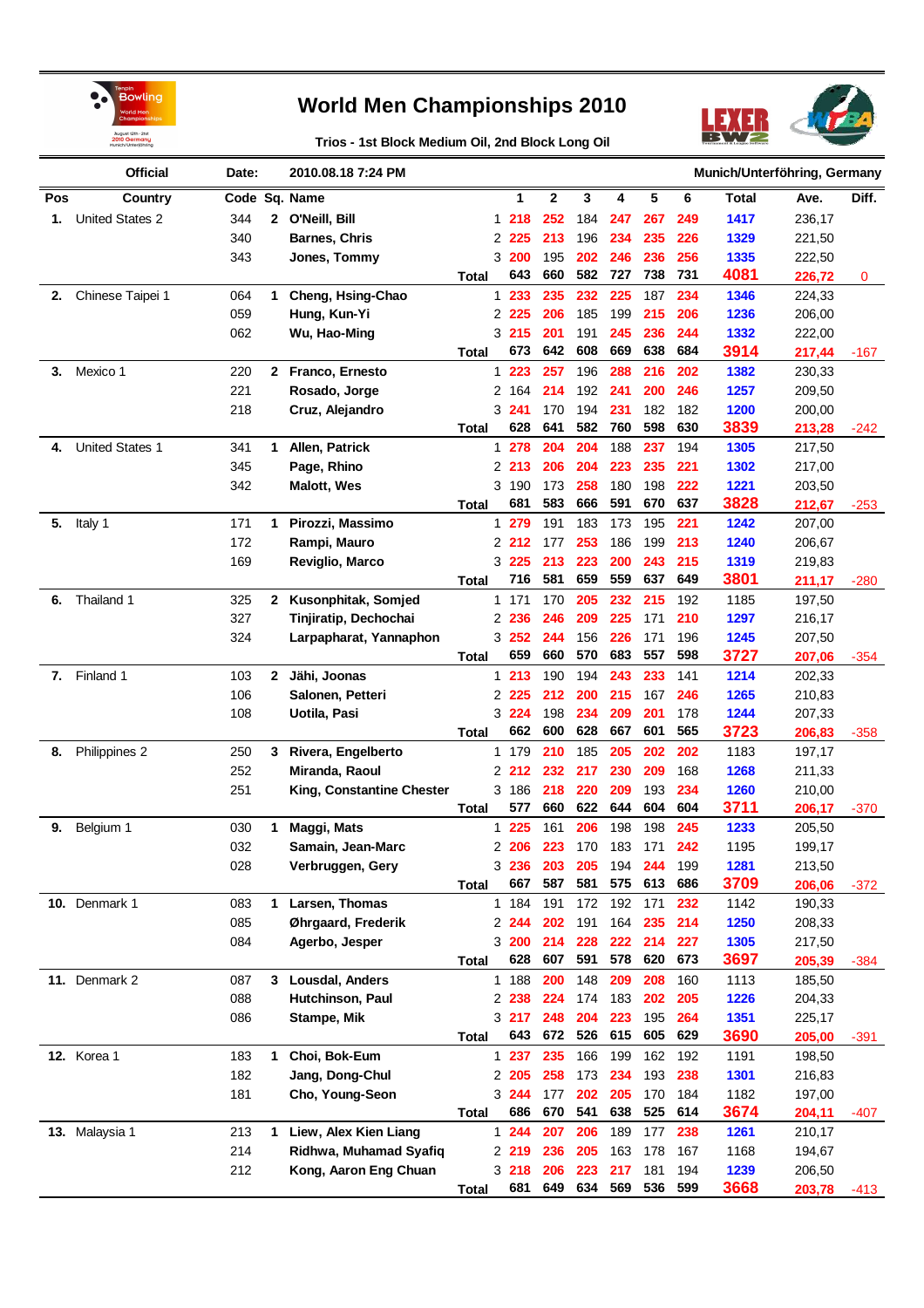| 14. Colombia 2             | 067        | 3            | Romero, Jorge David                    |              | 1 184          | 225        | 183        | 181        | 236        | 205        | 1214         | 202,33           |        |
|----------------------------|------------|--------------|----------------------------------------|--------------|----------------|------------|------------|------------|------------|------------|--------------|------------------|--------|
|                            | 070        |              | Rodriguez, Juan Sebastian              |              | 2 246          | 192        | 234        | 215        | 190        | 181        | 1258         | 209,67           |        |
|                            | 068        |              | Monroy, Jaime Enrique                  |              | 3 193          | 213        | 169        | 221        | 204        | 192        | 1192         | 198,67           |        |
|                            |            |              |                                        | Total        | 623            | 630        | 586        | 617        | 630        | 578        | 3664         | 203,56           | -417   |
| 15. Finland 2              | 104        | 3            | Koivuniemi, Mika                       |              | 1217           | 241        | 191        | 224        | 195        | 191        | 1259         | 209,83           |        |
|                            | 107        |              | Tonteri, Juhani                        |              | 2 169          | 175        | 194        | 183        | 235        | 190        | 1146         | 191,00           |        |
|                            | 105        |              | Palermaa, Osku                         |              | 3 204          | 192        | 268        | 208        | 191        | 196        | 1259         | 209,83           |        |
|                            |            |              |                                        | <b>Total</b> | 590            | 608        | 653        | 615        | 621        | 577        | 3664         | 203,56           | -417   |
| <b>16.</b> Canada 2        | 043        | 3            | <b>Buffa, Mark</b>                     |              | 1 135          | 234        | 223        | 213        | 235        | 194        | 1234         | 205,67           |        |
|                            | 045        |              | Lessard, Jean-Sebastien                |              | 2 168          | 229        | 163        | 214        | 178        | 232        | 1184         | 197,33           |        |
|                            | 048        |              | <b>Schmidt, Michael</b>                |              | 3193           | 225        | 200        | 172        | 226        | 205        | 1221         | 203,50           |        |
|                            |            |              |                                        | Total        | 496            | 688        | 586        | 599        | 639        | 631        | 3639         | 202,17           | -442   |
| 17. Australia 1            | 005        | 1.           | Taylor, Ben                            |              | 1 193          | 175        | 169        | 204        | 196        | 238        | 1175         | 195,83           |        |
|                            | 001        |              | <b>Brown, Ross</b>                     |              | 2 213          | 171        | 165        | 184        | 258        | 243        | 1234         | 205,67           |        |
|                            | 004        |              | Purdue, Christian                      |              | 3 203          | 235        | 185        | 202        | 213        | 191        | 1229         | 204,83           |        |
|                            |            |              |                                        | Total        | 609            | 581        | 519        | 590        | 667        | 672        | 3638         | 202,11           | -443   |
| 18. United Arab Emirates 2 | 334        |              | 3 Al Suwaidi, Hussain                  |              | 1 233          | 189        | 175        | 180        | 176        | 247        | 1200         | 200,00           |        |
|                            | 336        |              | Al Hashemi, Sayed Ibrahim              |              | 2 179          | 200        | 156        | 215        | 192        | 178        | 1120         | 186,67           |        |
|                            | 337        |              | Al Abadla, Nayef Oqab                  |              | 3 232          | 209        | 225        | 200        | 248        | 195        | 1309         | 218,17           |        |
|                            |            |              |                                        | Total        | 644            | 598        | 556        | 595        | 616        | 620        | 3629         | 201,61           | -452   |
| <b>19. Kuwait 2</b>        | 187        |              | 3 Al Anzi, Basel                       | 1            | 201            | 163        | 198        | 231        | 197        | 202        | 1192         | 198,67           |        |
|                            | 189        |              | Al Ragheeb, Fahad                      |              | 2 177          | 199        | 178        | 171        | 205        | 226        | 1156         | 192,67           |        |
|                            | 190        |              | Al Zajdan, Mohamad Kamel               |              | 3235           | 171        | 217        | 209        | 222        | 212        | 1266         | 211,00           |        |
|                            |            |              |                                        | Total        | 613            | 533        | 593        | 611        | 624        | 640        | 3614         | 200,78           | $-467$ |
| 20. Puerto Rico 1          | 262        | $\mathbf{2}$ | Sanchez, Gabriel                       | $\mathbf{1}$ | 242            | 227        | 167        | 150        | 182        | 220        | 1188         | 198,00           |        |
|                            | 267        |              | Hernandez, Israel                      |              | 2 209          | 191        | 157        | 228        | 228        | 222        | 1235         | 205,83           |        |
|                            | 266        |              | Rodriguez, Luis                        |              | 3214           | 142        | 213        | 187        | 225        | 195        | 1176         | 196,00           |        |
|                            |            |              |                                        | Total        | 665            | 560        | 537        | 565        | 635        | 637        | 3599         | 199,94           | $-482$ |
| 21. France 2               | 114        | 3            | Fabre, Anthony                         |              | 1 178          | 225        | 195        | 189        | 202        | 204        | 1193         | 198,83           |        |
|                            | 113        |              | Nicolas, Alain                         |              | 2 201          | 246        | 201        | 163        | 203        | 185        | 1199         | 199,83           |        |
|                            | 110        |              | Lotthe, Xavier                         |              | 3 200          | 252        | 186        | 193        | 178        | 197        | 1206         | 201,00           |        |
|                            |            |              |                                        | Total        | 579            | 723        | 582        | 545        | 583        | 586        | 3598         | 199,89           | $-483$ |
| <b>22.</b> China 1         | 058        | 2.           | Du, Jian Chao                          |              | 1 196          | 212        | 197        | 189        | 259        | 215        | 1268         | 211,33           |        |
|                            | 055        |              | Zhang, Yijia                           |              | 2 193          | 170        | 218        | 196        | 224        | 212        | 1213         | 202,17           |        |
|                            | 057        |              | Pan, Yuehong                           |              | 3 182          | 191        | 201        | 194        | 163        | 182        | 1113         | 185,50           |        |
|                            |            |              |                                        | Total        | 571            | 573        | 616        | 579        | 646        | 609        | 3594         | 199,67           | -487   |
| 23.<br>Colombia 1          | 069        | 2            | Garcia, Fabio Augusto                  |              | 1218           | 190        | 201        | 177        | 213        | 215        | 1214         | 202,33           |        |
|                            | 066        |              | Otalora, Manuel Hernando               |              | 2 210          | 177        | 202        | 180        | 205        | 197        | 1171         | 195,17           |        |
|                            | 065        |              | <b>Gomez, Jaime Andres</b>             |              | 3 191          | 231        | 188        | 176        | 167        | 246        | 1199         | 199,83           |        |
|                            |            |              |                                        | <b>Total</b> | 619            | 598        | 591        | 533        | 585        | 658        | 3584         | 199,11           | -497   |
| 24. Hong Kong 2            | 135        | 3            | <b>Mak, Cheuk Yin</b>                  |              | 1 194          | 185        | 216        | 221        | 279        | 213        | 1308         | 218,00           |        |
|                            | 132        |              | Tseng, Tak Hin                         |              | 2 203          | 190        | 159        | 145        | 213        | 158        | 1068         | 178,00           |        |
|                            | 130        |              | Wu, Siu Hong                           |              | 3201           | 204        | 197        | 185        | 187        | 194        | 1168         | 194,67           |        |
|                            |            |              |                                        | Total        | 598            | 579        | 572        | 551        | 679        | 565        | 3544         | 196,89           | $-537$ |
| 25. Hong Kong 1            | 133        | $\mathbf{2}$ | Cheung, Chun Chung                     |              | 1 184          | 226        | 192        | 187        | 193        | 242        | 1224         | 204,00           |        |
|                            | 134        |              | Tsang, Pak Kei                         |              | 2 181          | 234        | 171        | 222        | 214        | 207        | 1229         | 204,83           |        |
|                            | 131        |              | Yeung, Wai Ki                          |              | 3 176          | 197        | 202        | 145        | 211        | 159        | 1090         | 181,67           |        |
|                            |            |              |                                        | <b>Total</b> | 541            | 657        | 565        | 554        | 618        | 608        | 3543         | 196,83           | $-538$ |
| 26. Switzerland 2          | 321        | 3            | Mendes, Vasco                          |              | 1211           | 189        | 235        | 195        | 188        | 225        | 1243         | 207,17           |        |
|                            | 320        |              | Berges, Mathieu                        |              | 2 193          | 182        | 198        | 221        | 183        | 172        | 1149         | 191,50           |        |
|                            | 319        |              | Vontobel, Larry                        |              | 3 198          | 224        | 188        | 152        | 193        | 196        | 1151         | 191,83           |        |
|                            |            |              |                                        | <b>Total</b> | 602            | 595        | 621        | 568        | 564        | 593        | 3543         | 196,83           | $-538$ |
| 27. Canada 1               | 044        |              | 2 Kovack, Jason                        |              | 1 206          | 161        | 243        | 194        | 170        | 211        | 1185         | 197,50           |        |
|                            | 047        |              | Oliver Jr., Art                        |              | 2 185          | 198        | 173        | 197        | 202        | 200        | 1155         | 192,50           |        |
|                            | 046        |              | Nadeau, Guillaume                      |              | 3 2 2 6<br>617 | 167<br>526 | 188<br>604 | 203<br>594 | 202<br>574 | 209<br>620 | 1195<br>3535 | 199,17           |        |
|                            |            | 1            |                                        | <b>Total</b> | 1 167          | 174        | 185        | 212        | 172        | 191        | 1101         | 196,39<br>183,50 | $-546$ |
| 28. Norway 1               | 243<br>245 |              | Olsen, Svein Roger<br>Sandbækken, Mads |              | 2 198          | 168        | 172        | 194        | 200        | 218        | 1150         | 191,67           |        |
|                            | 247        |              |                                        |              | 3 232          | 188        | 170        | 237        | 230        | 219        | 1276         |                  |        |
|                            |            |              | <b>Torgersen, Tore</b>                 |              | 597            | 530        | 527        | 643        | 602        | 628        | 3527         | 212,67           |        |
|                            |            |              |                                        | Total        |                |            |            |            |            |            |              | 195,94           | -554   |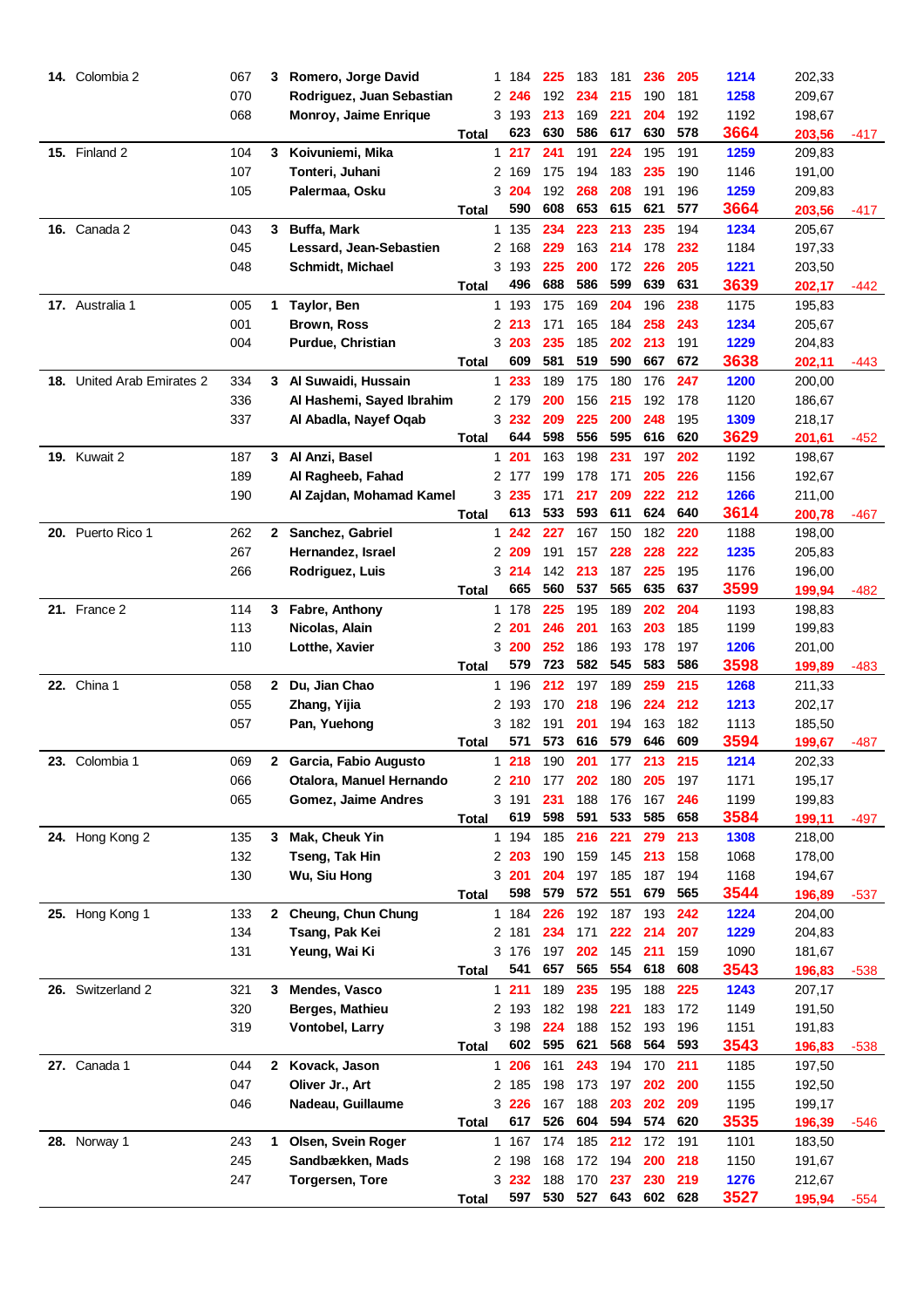|     | 29. England 1        | 091 | 1            | Moor, Paul               |              | 1 181          | 175        | 200        | 193        | 205        | 171        | 1125 | 187,50 |        |
|-----|----------------------|-----|--------------|--------------------------|--------------|----------------|------------|------------|------------|------------|------------|------|--------|--------|
|     |                      | 092 |              | <b>Williams, Stuart</b>  |              | 2 172          | 214        | 200        | 212        | 195        | 180        | 1173 | 195,50 |        |
|     |                      | 094 |              | <b>Barrett, Dominic</b>  |              | 3 190          | 213        | 218        | 199        | 191        | 218        | 1229 | 204,83 |        |
|     |                      |     |              |                          | Total        | 543            | 602        | 618        | 604        | 591        | 569        | 3527 | 195,94 | $-554$ |
|     | <b>30.</b> Japan 1   | 176 | 1.           | Takahashi, Toshihiko     |              | 1 204          | 147        | 201        | 179        | 200        | 185        | 1116 | 186,00 |        |
|     |                      | 179 |              | Fujii, Nobuhito          |              | 2 2 2 1        | 193        | 210        | 162        | 161        | 184        | 1131 | 188,50 |        |
|     |                      | 177 |              | Sasaki, Tomoyuki         |              | 3 217          | 186        | 192        | 268        | 245        | 171        | 1279 | 213,17 |        |
|     |                      |     |              |                          | Total        | 642            | 526        | 603        | 609        | 606        | 540        | 3526 | 195,89 | -555   |
|     | 31. Belgium 2        | 031 | 3.           | Leroy, Olivier           |              | 1 197          | 189        | 181        | 277        | 212        | 172        | 1228 | 204,67 |        |
|     |                      | 029 |              | <b>Claessens, Wim</b>    |              | 2 173          | 189        | 197        | 180        | 171        | 209        | 1119 | 186,50 |        |
|     |                      | 027 |              | <b>Peetroons, Steve</b>  |              | 3 193          | 191        | 176        | 180        | 229        | 192        | 1161 | 193,50 |        |
|     |                      |     |              |                          | Total        | 563            | 569        | 554        | 637        | 612        | 573        | 3508 | 194,89 | $-573$ |
|     |                      | 096 |              | 2 Teece, Raymond         |              | 1 192          | 227        | 153        | 151        | 168        | 202        | 1093 | 182,17 |        |
|     | <b>32.</b> England 2 |     |              |                          |              |                |            |            |            |            |            |      |        |        |
|     |                      | 095 |              | Wells, John              |              | 2 188          | 214        | 171        | 223        | 197        | 246        | 1239 | 206,50 |        |
|     |                      | 093 |              | <b>Miller, Matt</b>      |              | 3 188<br>568   | 209<br>650 | 174<br>498 | 182<br>556 | 198<br>563 | 222<br>670 | 1173 | 195,50 |        |
|     |                      |     |              |                          | Total        |                |            |            |            |            |            | 3505 | 194,72 | $-576$ |
|     | 33. Venezuela 2      | 348 |              | 2 Hernandez, Arturo      |              | 1 198          | 211        | 201        | 209        | 213        | 197        | 1229 | 204,83 |        |
|     |                      | 353 |              | Fung, Danny              | 2            | 158            | 199        | 153        | 183        | 212        | 174        | 1079 | 179,83 |        |
|     |                      | 349 |              | Olivo, Luis              |              | 3 222          | 220        | 181        | 182        | 188        | 204        | 1197 | 199,50 |        |
|     |                      |     |              |                          | Total        | 578            | 630        | 535        | 574        | 613        | 575        | 3505 | 194,72 | -576   |
|     | 34. Romania 1        | 270 | 1            | Mihailescu, Florian      |              | 1 181          | 217        | 157        | 192        | 226        | 199        | 1172 | 195,33 |        |
|     |                      | 268 |              | <b>Piticariu, Marius</b> |              | 2 213          | 210        | 175        | 165        | 169        | 225        | 1157 | 192,83 |        |
|     |                      | 269 |              | Fatu, Valentin           |              | 3 187          | 169        | 192        | 212        | 199        | 215        | 1174 | 195,67 |        |
|     |                      |     |              |                          | Total        | 581            | 596        | 524        | 569        | 594        | 639        | 3503 | 194,61 | -578   |
|     | <b>35.</b> Russia 2  | 277 |              | 2 Andreev, Sergey        |              | 1 177          | 236        | 164        | 180        | 203        | 188        | 1148 | 191,33 |        |
|     |                      | 274 |              | Semenov, Ivan            |              | 2 184          | 200        | 187        | 187        | 235        | 182        | 1175 | 195,83 |        |
|     |                      | 279 |              | Medveditskov, Alexander  |              | 3 216          | 210        | 180        | 201        | 172        | 199        | 1178 | 196,33 |        |
|     |                      |     |              |                          | <b>Total</b> | 577            | 646        | 531        | 568        | 610        | 569        | 3501 | 194,50 | $-580$ |
| 36. | Chinese Taipei 2     | 063 | $\mathbf{2}$ | Hsieh, Chin-Liang        |              | 1211           | 214        | 212        | 190        | 147        | 232        | 1206 | 201,00 |        |
|     |                      | 061 |              | Tsai, Ting-Yun           |              | 2 225          | 181        | 193        | 160        | 213        | 169        | 1141 | 190,17 |        |
|     |                      | 060 |              | Lin, Chung-Hsien         |              | 3 188          | 159        | 235        | 192        | 203        | 159        | 1136 | 189,33 |        |
|     |                      |     |              |                          | Total        | 624            | 554        | 640        | 542        | 563        | 560        | 3483 | 193,50 | $-598$ |
|     | 37. Mexico 2         | 219 | 3            | Corona, Rodolfo          |              | 1 188          | 174        | 202        | 180        | 178        | 182        | 1104 | 184,00 |        |
|     |                      | 222 |              | Sanchez, Alejandro       |              | 2 191          | 169        | 223        | 191        | 184        | 168        | 1126 | 187,67 |        |
|     |                      | 217 |              | Baeza, Marcos            |              | 3 204          | 203        | 234        | 252        | 167        | 191        | 1251 | 208,50 |        |
|     |                      |     |              |                          | Total        | 583            | 546        | 659        | 623        | 529        | 541        | 3481 | 193,39 | -600   |
| 38. | Norway 2             | 246 |              | <b>Tjernes, Fredrik</b>  | 1            | 162            | 186        | 204        | 178        | 187        | 213        | 1130 | 188,33 |        |
|     |                      | 244 |              | Rudshagen, Bjørn Einar   |              | 2 181          | 189        | 166        | 144        | 246        | 191        | 1117 | 186,17 |        |
|     |                      | 242 |              | <b>Olsen, Martin</b>     |              | 3 191          | 199        | 216        | 237        | 234        | 155        | 1232 | 205,33 |        |
|     |                      |     |              |                          | Total        | 534            | 574        | 586        | 559        | 667        | 559        | 3479 | 193,28 | -602   |
|     | 39. Germany 1        | 118 | 1            | Grabowski, Achim         |              | 1 142          | 221        | 228        | 161        | 232        | 191        | 1175 | 195,83 |        |
|     |                      | 115 |              | Konieczny, Bodo          |              | 2 2 2 2 2      | 192        | 183        | 194        | 166        | 179        | 1136 | 189,33 |        |
|     |                      | 119 |              | Nickel, Jens             |              | 3 165          | 196        | 218        | 173        | 218        | 194        | 1164 | 194,00 |        |
|     |                      |     |              |                          | Total        | 529            | 609        | 629        | 528        | 616        | 564        | 3475 | 193,06 | $-606$ |
|     | 40. Venezuela 1      | 351 | 1            | Medina, Rafael           |              | 1 169          | 143        | 233        | 233        | 199        | 212        | 1189 | 198,17 |        |
|     |                      | 352 |              | Chavez, Reydnier         |              | 2 198          | 201        | 206        | 173        | 206        | 186        | 1170 | 195,00 |        |
|     |                      | 350 |              | Ruiz, Ildemaro           |              | 3 237          | 163        | 183        | 167        | 186        | 168        | 1104 | 184,00 |        |
|     |                      |     |              |                          | <b>Total</b> | 604            | 507        | 622        | 573        | 591        | 566        | 3463 | 192,39 |        |
|     | 41. Sweden 1         | 313 | 1            | Andersson, Robert        |              | 1 199          | 192        | 202        | 197        | 194        | 155        | 1139 | 189,83 | -618   |
|     |                      | 316 |              | <b>Paulsson, Martin</b>  |              | 2 173          | 213        | 236        | 191        | 167        | 181        | 1161 | 193,50 |        |
|     |                      |     |              |                          |              |                |            |            |            |            |            |      |        |        |
|     |                      | 315 |              | Larsen, Martin           |              | 3 2 2 0<br>592 | 177<br>582 | 210<br>648 | 177<br>565 | 195<br>556 | 177<br>513 | 1156 | 192,67 |        |
|     |                      |     |              |                          | <b>Total</b> |                |            |            |            |            |            | 3456 | 192,00 | $-625$ |
|     | 42. Puerto Rico 2    | 263 | 3            | Simounet, Androunick     |              | 1 187          | 199        | 174        | 216        | 189        | 146        | 1111 | 185,17 |        |
|     |                      | 264 |              | Diaz, Bruno              |              | 2 2 2 0        | 246        | 206        | 188        | 175        | 199        | 1234 | 205,67 |        |
|     |                      | 265 |              | Colon, Francisco         |              | 3 201          | 177        | 161        | 201        | 180        | 187        | 1107 | 184,50 |        |
|     |                      |     |              |                          | Total        | 608            | 622        | 541        | 605        | 544        | 532        | 3452 | 191,78 | $-629$ |
|     | <b>43.</b> Greece 1  | 125 | 1            | Maragkos, Leonidas       |              | 1216           | 136        | 211        | 215        | 204        | 184        | 1166 | 194,33 |        |
|     |                      | 128 |              | Krizinis, Evangelos      |              | 2 205          | 237        | 190        | 189        | 163        | 220        | 1204 | 200,67 |        |
|     |                      | 129 |              | Parasakis, Stavros       |              | 3 151          | 153        | 226        | 204        | 149        | 198        | 1081 | 180,17 |        |
|     |                      |     |              |                          | Total        |                | 572 526    | 627        | 608        | 516        | 602        | 3451 | 191,72 | $-630$ |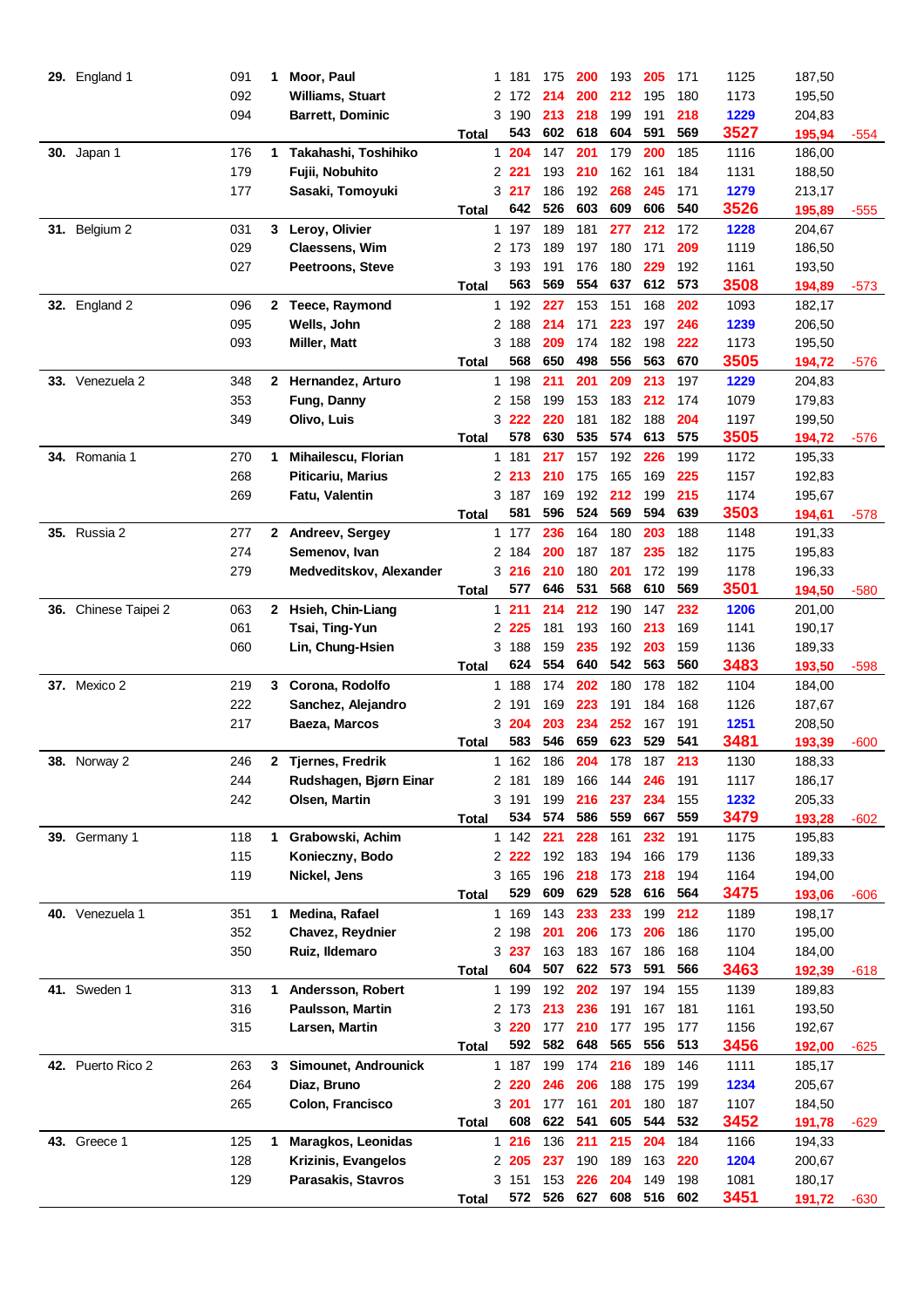|     | 44. Indonesia        | 156 | 1            | Widjaja, William         |              | 1 221 | 166 | 174     | 200 | 133 | 178 | 1072 | 178,67 |        |
|-----|----------------------|-----|--------------|--------------------------|--------------|-------|-----|---------|-----|-----|-----|------|--------|--------|
|     |                      | 154 |              | Lalisang, Ryan Leonard   |              | 2 195 | 177 | 180     | 192 | 199 | 213 | 1156 | 192,67 |        |
|     |                      | 155 |              | Hengki,                  |              | 3 188 | 191 | 191     | 204 | 223 | 207 | 1204 | 200,67 |        |
|     |                      |     |              |                          | Total        | 604   | 534 | 545     | 596 | 555 | 598 | 3432 | 190,67 | -649   |
|     | 45. Singapore 1      | 297 | 1            | Ng, Tiac Pin             |              | 1 199 | 174 | 187     | 173 | 185 | 213 | 1131 | 188,50 |        |
|     |                      | 295 |              | Yeong-Nathan, Jason      |              | 2 145 | 164 | 187     | 168 | 180 | 216 | 1060 | 176,67 |        |
|     |                      | 294 |              | Ong, Remy                |              | 3 220 | 206 | 205     | 203 | 206 | 195 | 1235 | 205,83 |        |
|     |                      |     |              |                          | Total        | 564   | 544 | 579     | 544 | 571 | 624 | 3426 | 190,33 | -655   |
|     | <b>46.</b> Italy 2   | 174 | 3            | De Filippi, Pier Paolo   |              | 1 189 | 182 | 191     | 187 | 172 | 191 | 1112 | 185,33 |        |
|     |                      | 170 |              | Boccato, Marco           |              | 2 178 | 200 | 278     | 153 | 184 | 165 | 1158 | 193,00 |        |
|     |                      | 173 |              | Rossi, Federico          |              | 3179  | 168 | 221     | 195 | 173 | 218 | 1154 | 192,33 |        |
|     |                      |     |              |                          | Total        | 546   | 550 | 690     | 535 | 529 | 574 | 3424 | 190,22 | -657   |
|     | <b>47.</b> Korea 2   | 184 | $\mathbf{2}$ | Choi, Yong-Kyu           |              | 1 163 | 175 | 199     | 172 | 189 | 178 | 1076 | 179,33 |        |
|     |                      | 185 |              | Kim, Jea-Hoon            | 2            | 188   | 190 | 173     | 246 | 202 | 146 | 1145 | 190,83 |        |
|     |                      | 186 |              | Kim, Tae-Young           |              | 3 191 | 204 | 243     | 205 | 190 | 166 | 1199 | 199,83 |        |
|     |                      |     |              |                          | Total        | 542   | 569 | 615     | 623 | 581 | 490 | 3420 | 190,00 | -661   |
|     | <b>48.</b> France 1  | 109 | 1            | Alix, Yoan               | 1.           | 208   | 202 | 205     | 181 | 189 | 223 | 1208 | 201,33 |        |
|     |                      | 112 |              | Sarmadi, Mathias         |              | 2 158 | 195 | 178     | 192 | 158 | 177 | 1058 | 176,33 |        |
|     |                      | 111 |              | Sacco, François          |              | 3 221 | 212 | 171     | 205 | 185 | 159 | 1153 | 192,17 |        |
|     |                      |     |              |                          | Total        | 587   | 609 | 554     | 578 | 532 | 559 | 3419 | 189,94 | $-662$ |
|     | <b>49.</b> India 1   | 153 | 1            | Punjabi, Vijay           |              | 1 160 | 180 | 176     | 184 | 187 | 177 | 1064 | 177,33 |        |
|     |                      | 148 |              | Singh, Dilbir            |              | 2 174 | 214 | 243     | 157 | 179 | 188 | 1155 | 192,50 |        |
|     |                      | 151 |              | Pobbathi, Srinath        |              | 3 203 | 200 | 178     | 186 | 217 | 211 | 1195 | 199,17 |        |
|     |                      |     |              |                          | Total        | 537   | 594 | 597     | 527 | 583 | 576 | 3414 | 189,67 | -667   |
|     | 50. Iceland 1        | 142 | $\mathbf{2}$ | Sigurdsson, Robert Dan   |              | 1 234 | 149 | 170     | 201 | 183 | 196 | 1133 | 188,83 |        |
|     |                      | 145 |              | Ragnarsson, Jon Ingi     |              | 2 141 | 205 | 215     | 200 | 214 | 181 | 1156 | 192,67 |        |
|     |                      | 144 |              | <b>Magnusson, Magnus</b> |              | 3 172 | 209 | 142     | 208 | 224 | 168 | 1123 | 187,17 |        |
|     |                      |     |              |                          | Total        | 547   | 563 | 527     | 609 | 621 | 545 | 3412 | 189,56 | -669   |
|     | <b>51. Macau 2</b>   | 206 | 3            | Choi, lo Fai             |              | 1 225 | 185 | 179     | 253 | 170 | 142 | 1154 | 192,33 |        |
|     |                      | 205 |              | Lok, Hei leong           |              | 2 192 | 141 | 200     | 194 | 192 | 158 | 1077 | 179,50 |        |
|     |                      | 209 |              | Lee, Tak Man             |              | 3 194 | 232 | 168     | 162 | 201 | 221 | 1178 | 196,33 |        |
|     |                      |     |              |                          | Total        | 611   | 558 | 547     | 609 | 563 | 521 | 3409 | 189,39 | $-672$ |
| 52. | Germany 2            | 120 | 3            | Baade, Marco             |              | 1 178 | 177 | 174     | 202 | 165 | 201 | 1097 | 182,83 |        |
|     |                      | 117 |              | Winternheimer, Pascal    |              | 2215  | 201 | 181     | 219 | 188 | 179 | 1183 | 197,17 |        |
|     |                      | 116 |              | Holzapfel, Michael       |              | 3 191 | 190 | 197     | 188 | 182 | 174 | 1122 | 187,00 |        |
|     |                      |     |              |                          | Total        | 584   | 568 | 552     | 609 | 535 | 554 | 3402 | 189,00 | -679   |
| 53. | New Zealand 2        | 233 | 3.           | Swain, Tim               |              | 1 197 | 162 | 192     | 157 | 189 | 190 | 1087 | 181,17 |        |
|     |                      | 232 |              | <b>Mustchin, Terry</b>   |              | 2 206 | 195 | 180     | 176 | 176 | 197 | 1130 | 188,33 |        |
|     |                      | 234 |              | Lum, Tony                |              | 3 156 | 228 | 199     | 180 | 233 | 188 | 1184 | 197,33 |        |
|     |                      |     |              |                          | Total        | 559   | 585 | 571     | 513 | 598 | 575 | 3401 | 188,94 | -680   |
|     | 54. Malaysia 2       | 216 | $\mathbf{2}$ | Zulkifli, Zulmazran      |              | 1 257 | 196 | 170     | 158 | 218 | 228 | 1227 | 204,50 |        |
|     |                      | 211 |              | Ang, Adrian Hsien Loong  |              | 2 200 | 164 | 157     | 235 | 215 | 178 | 1149 | 191,50 |        |
|     |                      | 215 |              | Aiman, Muhamad Nur       |              | 3 134 | 166 | 129     | 180 | 202 | 212 | 1023 | 170,50 |        |
|     |                      |     |              |                          | <b>Total</b> | 591   | 526 | 456     | 573 | 635 | 618 | 3399 | 188,83 | $-682$ |
|     | 55. Czech Republic 1 | 080 | 1            | Harbacek, Petr           |              | 1 140 | 244 | 243     | 167 | 161 | 164 | 1119 | 186,50 |        |
|     |                      | 082 |              | Kubin, Filip             |              | 2 213 |     | 172 190 | 200 | 178 | 217 | 1170 | 195,00 |        |
|     |                      | 079 |              | Sadlik, Vojtech          |              | 3 194 | 162 | 176     | 147 | 204 | 211 | 1094 | 182,33 |        |
|     |                      |     |              |                          | <b>Total</b> | 547   | 578 | 609     | 514 | 543 | 592 | 3383 | 187,94 | $-698$ |
|     | 56. Philippines 1    | 254 | $\mathbf{2}$ | Layoso, Benshir          |              | 1 157 | 185 | 197     | 157 | 180 | 197 | 1073 | 178,83 |        |
|     |                      | 255 |              | Chua, Kenneth            |              | 2 181 | 171 | 233     | 171 | 161 | 179 | 1096 | 182,67 |        |
|     |                      | 253 |              | Ong, Frederick           |              | 3 245 | 187 | 198     | 192 | 216 | 174 | 1212 | 202,00 |        |
|     |                      |     |              |                          | <b>Total</b> | 583   | 543 | 628     | 520 | 557 | 550 | 3381 | 187,83 | $-700$ |
|     | 57. Australia 2      | 002 | 3            | Meads, Brendan           |              | 1 166 | 205 | 133     | 204 | 244 | 183 | 1135 | 189,17 |        |
|     |                      | 003 |              | Pilkington, Brian        |              | 2 183 | 162 | 201     | 229 | 190 | 180 | 1145 | 190,83 |        |
|     |                      | 006 |              | <b>Trotter, Paul</b>     |              | 3 155 | 216 | 169     | 179 | 178 | 201 | 1098 | 183,00 |        |
|     |                      |     |              |                          | <b>Total</b> | 504   | 583 | 503     | 612 | 612 | 564 | 3378 | 187,67 | $-703$ |
| 58. | New Zealand 1        | 231 |              | 2 Requerra, Sonny        |              | 1 209 | 173 | 157     | 182 | 192 | 203 | 1116 | 186,00 |        |
|     |                      | 235 |              | Nicolas, Gregorio        |              | 2 190 | 126 | 210     | 167 | 179 | 182 | 1054 | 175,67 |        |
|     |                      | 230 |              | Nevatt, Craig            |              | 3 201 | 204 | 243     | 171 | 158 | 223 | 1200 | 200,00 |        |
|     |                      |     |              |                          | Total        | 600   | 503 | 610     | 520 | 529 | 608 | 3370 | 187,22 | $-711$ |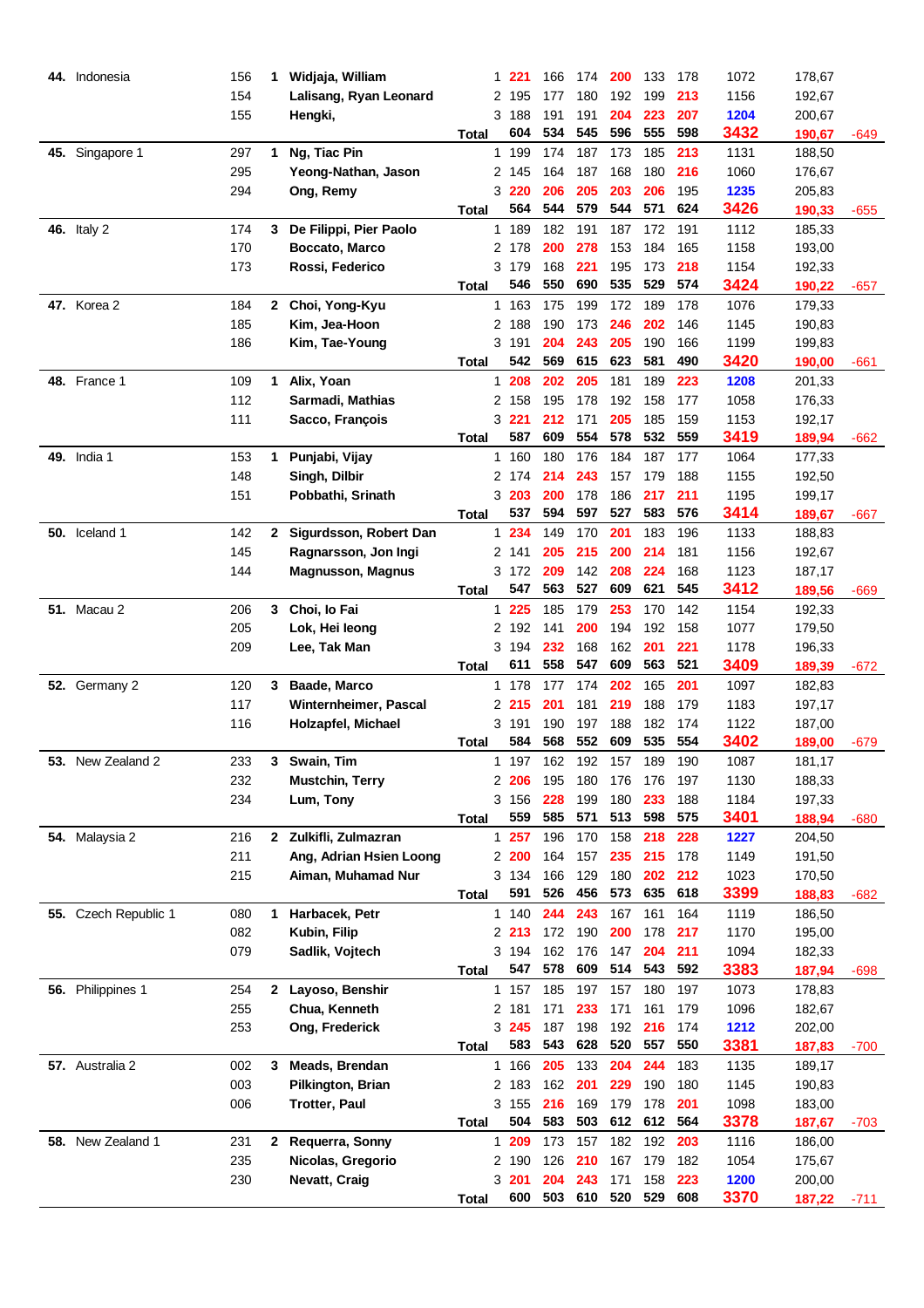| 59. | Scotland 2           | 287 | 3            | Kerr, Mark               | 1.           | <b>200</b>   | 206        | 172        | 237        | 193        | 190        | 1198 | 199,67 |        |
|-----|----------------------|-----|--------------|--------------------------|--------------|--------------|------------|------------|------------|------------|------------|------|--------|--------|
|     |                      | 290 |              | Gillespie, Brian         | 2            | 194          | 143        | 200        | 169        | 190        | 178        | 1074 | 179,00 |        |
|     |                      | 286 |              | McQueen, Mark            |              | 3 176        | 197        | 165        | 172        | 171        | 214        | 1095 | 182,50 |        |
|     |                      |     |              |                          | Total        | 570          | 546        | 537        | 578        | 554        | 582        | 3367 | 187,06 | $-714$ |
| 60. | Czech Republic 2     | 081 | $\mathbf{2}$ | Cifra, Miroslav          |              | 1 183        | 169        | 169        | 162        | 224        | 174        | 1081 | 180,17 |        |
|     |                      | 077 |              | Hindrak, Jiri            |              | 2 210        | 188        | 171        | 180        | 149        | 198        | 1096 | 182,67 |        |
|     |                      | 078 |              | Spacil, Jan              |              | 3 184        | 213        | 215        | 191        | 201        | 186        | 1190 | 198,33 |        |
|     |                      |     |              |                          | Total        | 577          | 570        | 555        | 533        | 574        | 558        | 3367 | 187,06 | -714   |
|     | <b>61.</b> Poland 2  | 257 | 3            | Przezpolewski, Marek     |              | 1 174        | 193        | 146        | 201        | 202        | 238        | 1154 | 192,33 |        |
|     |                      | 256 |              | Pałka, Rafał             |              | 2 150        | 220        | 179        | 181        | 230        | 166        | 1126 | 187,67 |        |
|     |                      | 261 |              | Olesiński, Krzysztof     |              | 3178         | 150        | 185        | 188        | 188        | 189        | 1078 | 179,67 |        |
|     |                      |     |              |                          | Total        | 502          | 563        | 510        | 570        | 620        | 593        | 3358 | 186,56 | -723   |
|     | 62. Saudi Arabia 2   | 280 |              | 3 Al Juraifani, Faisal   |              | 1 179        | 237        | 148        | 205        | 205        | 165        | 1139 | 189,83 |        |
|     |                      | 281 |              | Al Harbi, Sultan         |              | 2 212        | 156        | 159        | 190        | 232        | 178        | 1127 | 187,83 |        |
|     |                      | 282 |              | <b>Terrad, Ammar</b>     |              | 3 133        | 223        | 192        | 209        | 176        | 155        | 1088 | 181,33 |        |
|     |                      |     |              |                          | Total        | 524          | 616        | 499        | 604        | 613        | 498        | 3354 | 186,33 | -727   |
|     | <b>63.</b> Russia 1  | 275 | 1            | <b>Krasavkin, Victor</b> |              | 1 236        | 188        | 203        | 209        | 191        | 193        | 1220 | 203,33 |        |
|     |                      | 276 |              | Korshak, Yan             |              | 2 167        | 189        | 181        | 192        | 197        | 192        | 1118 | 186,33 |        |
|     |                      | 278 |              | Sidorov, Gennady         |              | 3 177        | 193        | 145        | 149        | 170        | 177        | 1011 | 168,50 |        |
|     |                      |     |              |                          | Total        | 580          | 570        | 529        | 550        | 558        | 562        | 3349 | 186,06 | -732   |
|     | <b>64.</b> India 2   | 152 | $\mathbf{2}$ | Gaba, Girish             | 1.           | 175          | 190        | 216        | 193        | 150        | 189        | 1113 | 185,50 |        |
|     |                      | 150 |              | Sarda, Dhruv             |              | 2 213        | 190        | 189        | 172        | 145        | 169        | 1078 | 179,67 |        |
|     |                      | 149 |              | Dhankot, Shabbir         |              | 3 186        | 174        | 216        | 179        | 160        | 225        | 1140 | 190,00 |        |
|     |                      |     |              |                          | <b>Total</b> | 574          | 554        | 621        | 544        | 455        | 583        | 3331 |        |        |
|     |                      |     |              |                          |              |              |            |            |            |            |            |      | 185,06 | $-750$ |
|     | <b>65.</b> Japan 2   | 178 |              | 2 Takemoto, Masaaki      |              | 1 225        | 175        | 165<br>195 | 200<br>180 | 207        | 215        | 1187 | 197,83 |        |
|     |                      | 180 |              | Wada, Shogo              | 2            | 164          | 149        |            |            | 178        | 213        | 1079 | 179,83 |        |
|     |                      | 175 |              | Yamashita, Tomokatsu     |              | 3 183<br>572 | 179<br>503 | 156<br>516 | 174<br>554 | 170<br>555 | 197<br>625 | 1059 | 176,50 |        |
|     |                      |     |              |                          | Total        |              |            |            |            |            |            | 3325 | 184,72 | $-756$ |
|     | <b>66.</b> Wales 2   | 359 | 3            | Dalton, Graham           |              | 1 226        | 192        | 204        | 178        | 177        | 172        | 1149 | 191,50 |        |
|     |                      | 355 |              | Roberts, Gareth          |              | 2 154        | 195        | 220        | 160        | 177        | 178        | 1084 | 180,67 |        |
|     |                      | 356 |              | Green, Trevor            |              | 3 170        | 215        | 159        | 181        | 215        | 150        | 1090 | 181,67 |        |
|     |                      |     |              |                          | Total        | 550          | 602        | 583        | 519        | 569        | 500        | 3323 | 184,61 | $-758$ |
|     | 67. Iceland 2        | 147 | 3            | Thordarson, Kristjan     |              | 1 169        | 163        | 167        | 212        | 208        | 171        | 1090 | 181,67 |        |
|     |                      | 146 |              | Sveinsson, Ingi Geir     |              | 2 142        | 157        | 208        | 190        | 209        | 196        | 1102 | 183,67 |        |
|     |                      | 143 |              | Hardarson, Hafthor       |              | 3 204        | 159        | 174        | 182        | 224        | 187        | 1130 | 188,33 |        |
|     |                      |     |              |                          | Total        | 515          | 479        | 549        | 584        | 641        | 554        | 3322 | 184,56 | $-759$ |
| 68. | Israel <sub>2</sub>  | 167 | 3.           | Alfital, Aviv            |              | 1 201        | 192        | 221        | 167        | 193        | 178        | 1152 | 192,00 |        |
|     |                      | 166 |              | Nechustan, Omer          |              | 2 178        | 143        | 188        | 165        | 194        | 156        | 1024 | 170,67 |        |
|     |                      | 163 |              | Aviram, Or               |              | 3181         | 178        | 215        | 190        | 174        | 194        | 1132 | 188,67 |        |
|     |                      |     |              |                          | Total        | 560          | 513        | 624        | 522        | 561        | 528        | 3308 | 183,78 | $-773$ |
|     | 69. Ukraine 2        | 330 | 3            | Kalika, Oleksandr        |              | 1 206        | 199        | 145        | 165        | 149        | 150        | 1014 | 169,00 |        |
|     |                      | 331 |              | Kondrat'yev, Oleksandr   |              | 2 178        | 174        | 194        | 238        | 169        | 211        | 1164 | 194,00 |        |
|     |                      | 329 |              | Kalika, Mykhaylo         |              | 3 181        | 211        | 165        | 214        | 170        | 187        | 1128 | 188,00 |        |
|     |                      |     |              |                          | Total        | 565          | 584        | 504        | 617        | 488        | 548        | 3306 | 183,67 | -775   |
|     | <b>70.</b> Ireland 2 | 162 | 3            | Mackey, Conan            |              | $1212$       | 179        | 158        | 214        | 213        | 125        | 1101 | 183,50 |        |
|     |                      | 158 |              | McLoughlin, Darragh      |              | 2 179        | 175        | 212        | 214        | 208        | 145        | 1133 | 188,83 |        |
|     |                      | 160 |              | Joyce, Stephen           |              | 3 242        | 153        | 162        | 139        | 185        | 188        | 1069 | 178,17 |        |
|     |                      |     |              |                          | <b>Total</b> | 633          | 507        | 532        | 567        | 606        | 458        | 3303 | 183,50 | $-778$ |
|     | <b>71.</b> Wales 1   | 358 | 1            | Griffin, Sean            |              | 1 186        | 157        | 182        | 169        | 211        | 205        | 1110 | 185,00 |        |
|     |                      | 354 |              | Footner, James           |              | 2 166        | 215        | 195        | 152        | 184        | 189        | 1101 | 183,50 |        |
|     |                      | 357 |              | Green, Paul              |              | 3 183        | 187        | 171        | 190        | 175        | 185        | 1091 | 181,83 |        |
|     |                      |     |              |                          | <b>Total</b> | 535          | 559        | 548        | 511        | 570        | 579        | 3302 | 183,44 | $-779$ |
|     | <b>72.</b> Israel 1  | 168 |              | 2 Sheinman, Moshe        |              | 1 158        | 183        | 169        | 186        | 139        | 163        | 998  | 166,33 |        |
|     |                      | 165 |              | Rabin, Yahav             |              | 2 177        | 194        | 233        | 182        | 132        | 257        | 1175 | 195,83 |        |
|     |                      | 164 |              | Israel, Tener            |              | 3 194        | 204        | 206        | 165        | 183        | 172        | 1124 | 187,33 |        |
|     |                      |     |              |                          | <b>Total</b> | 529          | 581        | 608        | 533        | 454        | 592        | 3297 | 183,17 | -784   |
|     | 73. Bahamas 2        | 017 | 3            | Dames, Ronald            |              | 1 186        | 176        | 201        | 172        | 147        | 181        | 1063 | 177,17 |        |
|     |                      | 018 |              | Cooper, Lindberg         |              | 2 179        | 188        | 174        | 146        | 187        | 204        | 1078 | 179,67 |        |
|     |                      | 014 |              | <b>Wallace, Clarence</b> |              | 3203         | 200        | 160        | 205        | 203        | 185        | 1156 | 192,67 |        |
|     |                      |     |              |                          | Total        | 568          | 564        | 535        | 523        | 537        | 570        | 3297 | 183,17 | -784   |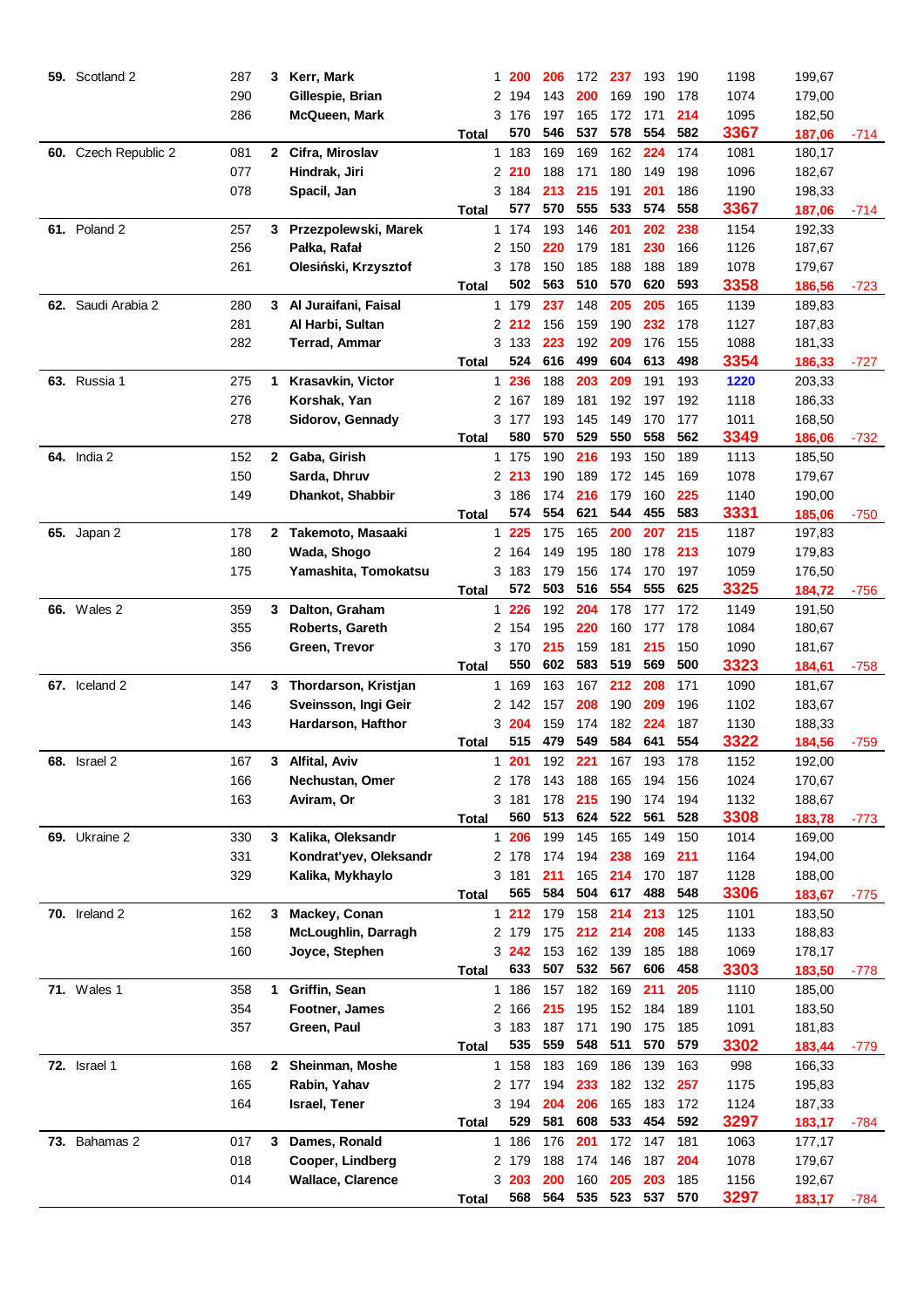|     | <b>74.</b> Sweden 2        | 312 | 3            | Andersin, Erik              | 1.           | 178          | 174 | 184         | 221 | 144 | 150 | 1051 | 175,17 |        |
|-----|----------------------------|-----|--------------|-----------------------------|--------------|--------------|-----|-------------|-----|-----|-----|------|--------|--------|
|     |                            | 314 |              | <b>Eklund, Dennis</b>       | 2            | 185          | 222 | 209         | 161 | 168 | 168 | 1113 | 185,50 |        |
|     |                            | 317 |              | Årup, Mathias               |              | 3 199        | 143 | 173         | 175 | 227 | 213 | 1130 | 188,33 |        |
|     |                            |     |              |                             | Total        | 562          | 539 | 566         | 557 | 539 | 531 | 3294 | 183,00 | -787   |
|     | 75. Catalonia 2            | 052 |              | 2 Colomer, Artur            |              | 1215         | 168 | 177         | 153 | 214 | 137 | 1064 | 177,33 |        |
|     |                            | 050 |              | Perez, Moises               |              | 2 197        | 173 | 177         | 150 | 192 | 212 | 1101 | 183,50 |        |
|     |                            | 049 |              | Ovide, Marcial              |              | 3 227        | 183 | 187         | 186 | 191 | 154 | 1128 | 188,00 |        |
|     |                            |     |              |                             | Total        | 639          | 524 | 541         | 489 | 597 | 503 | 3293 | 182,94 | -788   |
|     | <b>76.</b> Greece 2        | 126 | $\mathbf{2}$ | <b>Stathatos, Ioannis</b>   |              | 1 205        | 186 | 170         | 165 | 221 | 168 | 1115 | 185,83 |        |
|     |                            | 127 |              | <b>Stefanidis, Georgios</b> |              | 2210         | 188 | 186         | 203 | 186 | 192 | 1165 | 194,17 |        |
|     |                            | 124 |              | <b>Karetsos, Dimitrios</b>  |              | 3 195        | 174 | 134         | 185 | 165 | 159 | 1012 | 168,67 |        |
|     |                            |     |              |                             | Total        | 610          | 548 | 490         | 553 | 572 | 519 | 3292 | 182,89 | -789   |
|     | 77. United Arab Emirates 1 | 339 | $\mathbf{2}$ | Belkedaida, Saeed Obaid     |              | 1202         | 183 | 181         | 165 | 188 | 154 | 1073 | 178,83 |        |
|     |                            | 338 |              | Al Attar, Mahmood           |              | 2 194        | 184 | 217         | 200 | 190 | 215 | 1200 | 200,00 |        |
|     |                            | 335 |              | Al Hassan, Shaker Ali       |              | 3 143        | 150 | 174         | 176 | 191 | 184 | 1018 | 169,67 |        |
|     |                            |     |              |                             | Total        | 539          | 517 | 572         | 541 | 569 | 553 | 3291 | 182,83 | $-790$ |
|     | <b>78.</b> Poland 1        | 258 | 1            | <b>Musialik, Mariusz</b>    | 1.           | 182          | 222 | 159         | 199 | 173 | 201 | 1136 | 189,33 |        |
|     |                            | 259 |              | Błaszczak, Adam             |              | 2 192        | 187 | 154         | 162 | 224 | 162 | 1081 | 180,17 |        |
|     |                            | 260 |              | Janicki, Tomasz             |              | 3 193        | 202 | 131         | 188 | 191 | 162 | 1067 | 177,83 |        |
|     |                            |     |              |                             | Total        | 567          | 611 | 444         | 549 | 588 | 525 | 3284 | 182,44 | -797   |
|     | 79. Bulgaria 1             | 039 | 1            | Dinev, Dian                 | 1.           | 150          | 176 | 139         | 187 | 194 | 189 | 1035 | 172,50 |        |
|     |                            | 037 |              | Petrov, Asen                |              | 2216         | 168 | 179         | 170 | 147 | 189 | 1069 | 178,17 |        |
|     |                            | 038 |              | Donov, Boyan                |              | 3179         | 188 | 166         | 212 | 189 | 245 | 1179 | 196,50 |        |
|     |                            |     |              |                             | Total        | 545          | 532 | 484         | 569 | 530 | 623 | 3283 | 182,39 | -798   |
|     | 80. Hungary 1              | 138 | 1            | Bódis, György               |              | 1 203        | 189 | 166         | 197 | 192 | 187 | 1134 | 189,00 |        |
|     |                            | 137 |              | Rácz, Csaba                 | 2            | 166          | 172 | 136         | 192 | 205 | 187 | 1058 | 176,33 |        |
|     |                            | 136 |              | Kapronczay, Gergely         |              | 3 138        | 168 | 205         | 157 | 189 | 234 | 1091 | 181,83 |        |
|     |                            |     |              |                             | Total        | 507          | 529 | 507         | 546 | 586 | 608 | 3283 | 182,39 | $-798$ |
|     | 81. Northern Ireland 2     | 241 | 3            | Smith, Alan                 |              | 1 171        | 167 | 184         | 202 | 174 | 223 | 1121 | 186,83 |        |
|     |                            | 239 |              | O'Hare, Tony                |              | 2 153        | 169 | 222         | 183 | 179 | 191 | 1097 | 182,83 |        |
|     |                            | 237 |              | Horton, Kevin               |              | 3 169        | 179 | 167         | 180 | 199 | 168 | 1062 | 177,00 |        |
|     |                            |     |              |                             | Total        | 493          | 515 | 573         | 565 | 552 | 582 | 3280 | 182,22 | $-801$ |
|     | 82. Belarus 1              | 021 | 1            | Kiseliov, Sergey            |              | 1 170        | 192 | 129         | 215 | 161 | 177 | 1044 | 174,00 |        |
|     |                            | 020 |              | <b>Stepuk, Dmitry</b>       |              | 2 199        | 170 | 248         | 153 | 146 | 194 | 1110 | 185,00 |        |
|     |                            | 025 |              | Chilkine, Dmitri            |              | 3 <b>237</b> | 149 | 204         | 179 | 173 | 183 | 1125 | 187,50 |        |
|     |                            |     |              |                             | Total        | 606          | 511 | 581         | 547 | 480 | 554 | 3279 | 182,17 | -802   |
| 83. | Lithuania 2                | 197 | 3            | Sergejevas, Zanas           | 1            | 157          | 199 | 188         | 204 | 189 | 193 | 1130 | 188,33 |        |
|     |                            | 194 |              | Sergejevas, Kristijonas     |              | 2 160        | 174 | 171         | 223 | 212 | 188 | 1128 | 188,00 |        |
|     |                            | 196 |              | <b>Cibinskas, Tomas</b>     |              | 3 137        | 169 | 169         | 198 | 169 | 177 | 1019 | 169,83 |        |
|     |                            |     |              |                             | Total        | 454          | 542 | 528         | 625 | 570 | 558 | 3277 | 182,06 | -804   |
|     | 84. Northern Ireland 1     | 238 | 1            | Nimick, Billy               |              | 1 178        | 163 | 164         | 173 | 170 | 196 | 1044 | 174,00 |        |
|     |                            | 236 |              | Dugan, Grant                |              | 2 237        | 224 | 208         | 170 | 145 | 192 | 1176 | 196,00 |        |
|     |                            | 240 |              | Press, Ryan                 |              | 3 186        | 176 | 188         | 177 | 156 | 168 | 1051 | 175,17 |        |
|     |                            |     |              |                             | Total        | 601          | 563 | 560         | 520 | 471 | 556 | 3271 | 181,72 | -810   |
|     | 85. Ukraine 1              | 333 |              | 2 Shchabelsky, Volodymyr    |              | 1 173        | 174 | 181         | 224 | 199 | 212 | 1163 | 193,83 |        |
|     |                            | 328 |              | Shcherbinin, Oleksandr      |              | 2 156        | 192 | 170         | 221 | 161 | 169 | 1069 | 178,17 |        |
|     |                            | 332 |              | Petrovskyi, levgen          |              | 3 128        | 191 | 221         | 147 | 204 | 147 | 1038 | 173,00 |        |
|     |                            |     |              |                             | Total        | 457          | 557 | 572         | 592 | 564 | 528 | 3270 | 181,67 | -811   |
|     | 86. Netherlands            | 228 | 1            | Hulst, Phil                 |              | 1 189        | 164 | 178         | 188 | 146 | 191 | 1056 | 176,00 |        |
|     |                            | 229 |              | v/d Bogaard, Ron            |              | 2 192        | 198 | 170         | 176 | 196 | 203 | 1135 | 189,17 |        |
|     |                            | 227 |              | Jacobs, Mark                |              | 3218         | 161 | 166         | 197 | 172 | 163 | 1077 | 179,50 |        |
|     |                            |     |              |                             | <b>Total</b> | 599          | 523 | 514         | 561 | 514 | 557 | 3268 | 181,56 | -813   |
|     | 87. Romania 2              | 271 | 3            | Grecu, Ion                  |              | 1 160        | 221 | 173         | 192 | 170 | 176 | 1092 | 182,00 |        |
|     |                            | 273 |              | Simut, Viorel               |              | 2 181        | 159 | 206         | 167 | 192 | 145 | 1050 | 175,00 |        |
|     |                            | 272 |              | Gagenoiu, Romeo             |              | 3 207        | 215 | 178         | 193 | 151 | 176 | 1120 | 186,67 |        |
|     |                            |     |              |                             | Total        | 548          | 595 | 557         | 552 | 513 | 497 | 3262 | 181,22 | -819   |
| 88. | Scotland 1                 | 288 | 1            | Hutton, Mark                |              | 1215         | 221 | 171         | 191 | 263 | 182 | 1243 | 207,17 |        |
|     |                            | 291 |              | <b>Bruce, Michael</b>       |              | 2 163        | 151 | 172         | 177 | 194 | 159 | 1016 | 169,33 |        |
|     |                            | 289 |              | <b>Claxton, James</b>       |              | 3 147        | 179 | 169         | 219 | 131 | 153 | 998  | 166,33 |        |
|     |                            |     |              |                             | Total        | 525          |     | 551 512 587 |     | 588 | 494 | 3257 | 180,94 | -824   |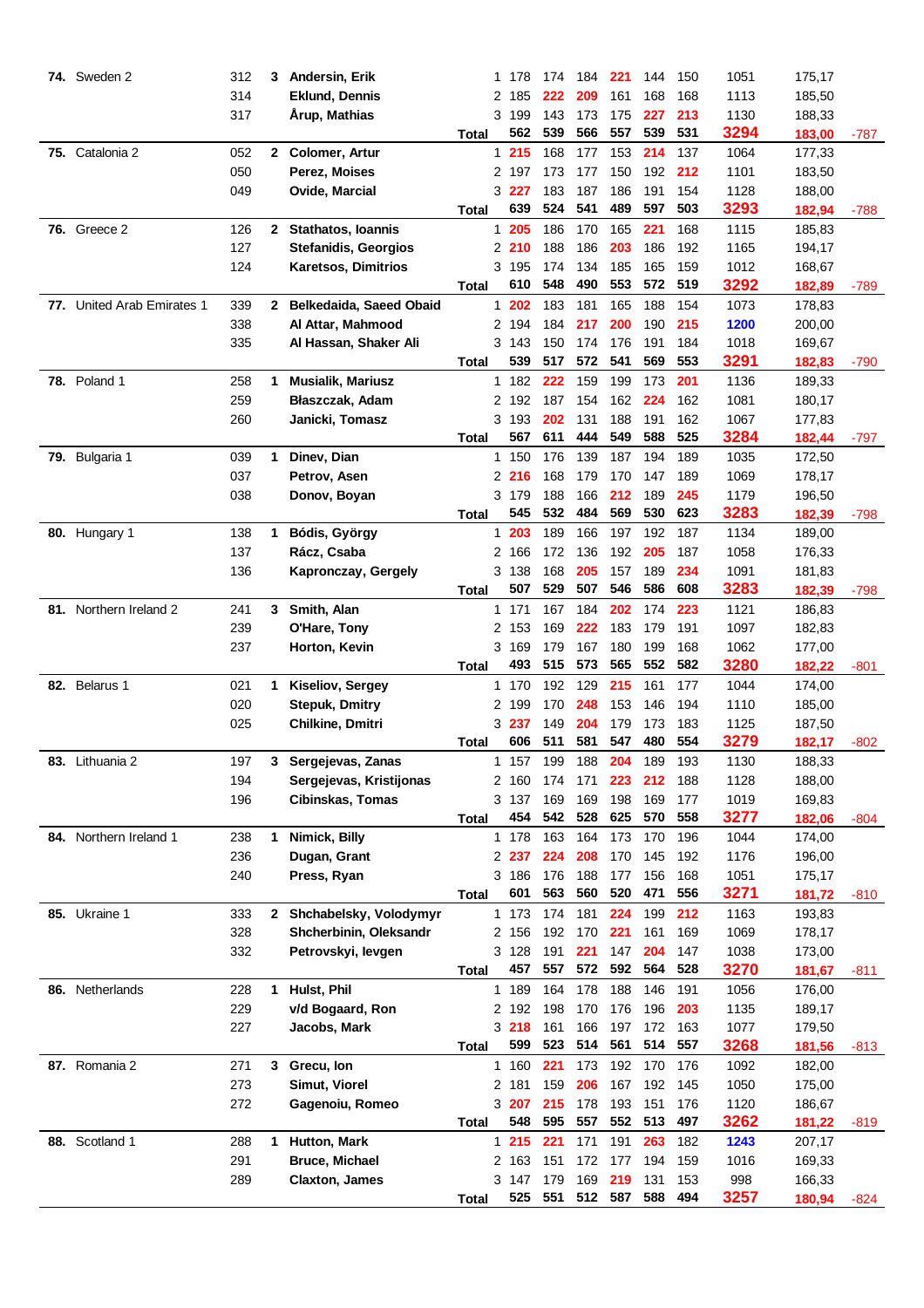|     | 89. Brazil           | 034 | 2            | Issa, Eduardo             | 1.           | 242          | 211        | 202        | 236        | 169        | 170        | 1230         | 205,00 |        |
|-----|----------------------|-----|--------------|---------------------------|--------------|--------------|------------|------------|------------|------------|------------|--------------|--------|--------|
|     |                      | 036 |              | <b>Carrasco, Carlos</b>   | 2            | 162          | 134        | 136        | 232        | 159        | 172        | 995          | 165,83 |        |
|     |                      | 033 |              | Pizzoli, Igor             |              | 3 161        | 143        | 189        | 176        | 166        | 194        | 1029         | 171,50 |        |
|     |                      |     |              |                           | Total        | 565          | 488        | 527        | 644        | 494        | 536        | 3254         | 180,78 | -827   |
|     | 90. Croatia 2        | 073 | 3            | <b>Mrkonjic, Mise</b>     |              | 1 208        | 187        | 184        | 155        | 236        | 223        | 1193         | 198,83 |        |
|     |                      | 075 |              | Protic, Goran             |              | 2 180        | 175        | 179        | 155        | 186        | 171        | 1046         | 174,33 |        |
|     |                      | 074 |              | Petkovic, Sasa            |              | 3 212        | 165        | 168        | 140        | 162        | 164        | 1011         | 168,50 |        |
|     |                      |     |              |                           | Total        | 600          | 527        | 531        | 450        | 584        | 558        | 3250         | 180,56 | -831   |
|     | 91. Estonia 1        | 098 | 1            | Alep, Priit               |              | 1 166        | 192        | 192        | 207        | 165        | 145        | 1067         | 177,83 |        |
|     |                      | 102 |              | <b>Mäemets, Andres</b>    |              | 2 200        | 195        | 137        | 203        | 153        | 151        | 1039         | 173,17 |        |
|     |                      | 097 |              | Leinemann, Aivar          |              | 3 171        | 185        | 180        | 205        | 179        | 214        | 1134         | 189,00 |        |
|     |                      |     |              |                           | Total        | 537          | 572        | 509        | 615        | 497        | 510        | 3240         | 180,00 | -841   |
|     | 92. Bahamas 1        | 019 | $\mathbf{2}$ | Moxey, Dave               |              | 1 157        | 195        | 161        | 192        | 158        | 215        | 1078         | 179,67 |        |
|     |                      | 016 |              | Miller, Jethro            |              | 2 180        | 200        | 189        | 140        | 132        | 191        | 1032         | 172,00 |        |
|     |                      | 015 |              | <b>Bowe, Earlin</b>       |              | 3 209        | 134        | 191        | 226        | 167        | 192        | 1119         | 186,50 |        |
|     |                      |     |              |                           | Total        | 546          | 529        | 541        | 558        | 457        | 598        | 3229         | 179,39 |        |
|     | 93. Estonia 2        | 100 | 3            | Beekmann, Raul            |              | 1200         | 181        | 147        | 219        | 171        | 186        | 1104         | 184,00 | -852   |
|     |                      | 101 |              | Parts, Rasmus             | 2            | 142          | 147        | 199        | 183        | 173        | 214        | 1058         |        |        |
|     |                      |     |              |                           |              |              |            |            |            |            |            |              | 176,33 |        |
|     |                      | 099 |              | Allsalu, Taavi            |              | 3 182<br>524 | 169<br>497 | 192<br>538 | 175<br>577 | 210<br>554 | 135<br>535 | 1063<br>3225 | 177,17 |        |
|     |                      |     |              |                           | <b>Total</b> |              |            |            |            |            |            |              | 179,17 | $-856$ |
|     | <b>94.</b> Austria 2 | 007 | $\mathbf{2}$ | Fürbacher, Roman          | 1.           | 211          | 204        | 199        | 177        | 190        | 183        | 1164         | 194,00 |        |
|     |                      | 011 |              | <b>Schlosser, Patrick</b> |              | 2 180        | 176        | 166        | 179        | 148        | 127        | 976          | 162,67 |        |
|     |                      | 009 |              | Grundschober, Leopold     |              | 3215         | 176        | 192        | 165        | 176        | 157        | 1081         | 180,17 |        |
|     |                      |     |              |                           | Total        | 606          | 556        | 557        | 521        | 514        | 467        | 3221         | 178,94 | $-860$ |
|     | 95. Singapore 2      | 299 | $\mathbf{2}$ | Lim, Justin               | 1.           | 182          | 169        | 183        | 201        | 157        | 176        | 1068         | 178,00 |        |
|     |                      | 298 |              | Wong, Mark                | 2            | 155          | 174        | 223        | 184        | 174        | 213        | 1123         | 187,17 |        |
|     |                      | 296 |              | Low, Basil                |              | 3 183        | 157        | 158        | 158        | 179        | 191        | 1026         | 171,00 |        |
|     |                      |     |              |                           | Total        | 520          | 500        | 564        | 543        | 510        | 580        | 3217         | 178,72 | -864   |
|     | 96. Austria 1        | 010 | 1            | Rauscher, Alexander       | $\mathbf{1}$ | 152          | 213        | 258        | 203        | 172        | 175        | 1173         | 195,50 |        |
|     |                      | 012 |              | <b>Tybl, Thomas</b>       | 2            | 169          | 163        | 162        | 176        | 152        | 180        | 1002         | 167,00 |        |
|     |                      | 008 |              | Gross, Thomas             |              | 3 226        | 167        | 189        | 147        | 143        | 165        | 1037         | 172,83 |        |
|     |                      |     |              |                           | Total        | 547          | 543        | 609        | 526        | 467        | 520        | 3212         | 178,44 | $-869$ |
|     | <b>97.</b> Kuwait 1  | 191 | 2            | Abbas, Jassim             |              | 1 167        | 201        | 227        | 166        | 184        | 157        | 1102         | 183,67 |        |
|     |                      | 188 |              | Al Rajeeba, Mohamad       |              | 2 170        | 124        | 176        | 215        | 183        | 156        | 1024         | 170,67 |        |
|     |                      | 192 |              | Al Amiri, Rakan           |              | 3 243        | 146        | 171        | 177        | 173        | 175        | 1085         | 180,83 |        |
|     |                      |     |              |                           | <b>Total</b> | 580          | 471        | 574        | 558        | 540        | 488        | 3211         | 178,39 | $-870$ |
| 98. | Ireland 1            | 157 | 1            | <b>English, Dave</b>      |              | 1 196        | 187        | 195        | 171        | 164        | 191        | 1104         | 184,00 |        |
|     |                      | 161 |              | Puzzuoli, Fran            |              | 2 153        | 156        | 145        | 160        | 170        | 172        | 956          | 159,33 |        |
|     |                      | 159 |              | Bride, Alan               |              | 3 204        | 215        | 204        | 155        | 170        | 201        | 1149         | 191,50 |        |
|     |                      |     |              |                           | Total        | 553          | 558        | 544        | 486        | 504        | 564        | 3209         | 178,28 | $-872$ |
|     | 99. Bulgaria 2       | 041 | $\mathbf{2}$ | Lichev, Todor             |              | 1 150        | 124        | 224        | 176        | 165        | 220        | 1059         | 176,50 |        |
|     |                      | 042 |              | Georgiev, Hristo          |              | 2 214        | 157        | 245        | 179        | 178        | 165        | 1138         | 189,67 |        |
|     |                      | 040 |              | Bojilov, Georgi           |              | 3 174        | 147        | 135        | 203        | 168        | 182        | 1009         | 168,17 |        |
|     |                      |     |              |                           | Total        | 538          | 428        | 604        | 558        | 511        | 567        | 3206         | 178,11 | -875   |
|     | 100. Switzerland 1   | 318 | 2            | <b>Regenass, Cedric</b>   |              | 1 205        | 138        | 176        | 186        | 164        | 136        | 1005         | 167,50 |        |
|     |                      | 322 |              | Doppler, Philippe         |              | 2 153        | 191        | 135        | 183        | 161        | 232        | 1055         | 175,83 |        |
|     |                      | 323 |              | Huber, Philippe           |              | 3 169        | 189        | 214        | 201        | 168        | 199        | 1140         | 190,00 |        |
|     |                      |     |              |                           | <b>Total</b> | 527          | 518        | 525        | 570        | 493        | 567        | 3200         | 177,78 | -881   |
|     | 101. Moldova         | 223 | $\mathbf{2}$ | Grosu, Aureliu            |              | 1 178        | 206        | 181        | 167        | 202        | 172        | 1106         | 184,33 |        |
|     |                      | 225 |              | Tucan, Alexandru          |              | 2 153        | 211        | 149        | 165        | 201        | 191        | 1070         | 178,33 |        |
|     |                      | 224 |              | Danilcenco, Igor          |              | 3 183        | 175        | 166        | 162        | 146        | 186        | 1018         | 169,67 |        |
|     |                      |     |              |                           | <b>Total</b> | 514          | 592        | 496        | 494        | 549        | 549        | 3194         | 177,44 | -887   |
|     | 102. Luxembourg 2    | 202 | 3            | Manderscheid, David       |              | 1 180        | 153        | 138        | 141        | 171        | 156        | 939          | 156,50 |        |
|     |                      | 200 |              | Mercatoris, Jean          |              | 2 195        | 169        | 182        | 152        | 245        | 180        | 1123         | 187,17 |        |
|     |                      | 201 |              | <b>Rulot, Eric</b>        |              | 3213         | 203        | 173        | 174        | 187        | 168        | 1118         | 186,33 |        |
|     |                      |     |              |                           | Total        | 588          | 525        | 493        | 467        | 603        | 504        | 3180         | 176,67 | -901   |
|     | 103. Slovenia 2      | 309 | 3            | Malek, Milan              |              | 1 151        | 181        | 196        | 188        | 149        | 188        | 1053         | 175,50 |        |
|     |                      | 311 |              | Eržen, Tomaž              |              | 2 171        | 172        | 164        | 188        | 147        | 179        | 1021         | 170,17 |        |
|     |                      | 308 |              | Feguš, Matej              |              | 3 167        | 214        | 165        | 176        | 170        | 199        | 1091         | 181,83 |        |
|     |                      |     |              |                           | Total        | 489          | 567        | 525        | 552        | 466        | 566        | 3165         | 175,83 | -916   |
|     |                      |     |              |                           |              |              |            |            |            |            |            |              |        |        |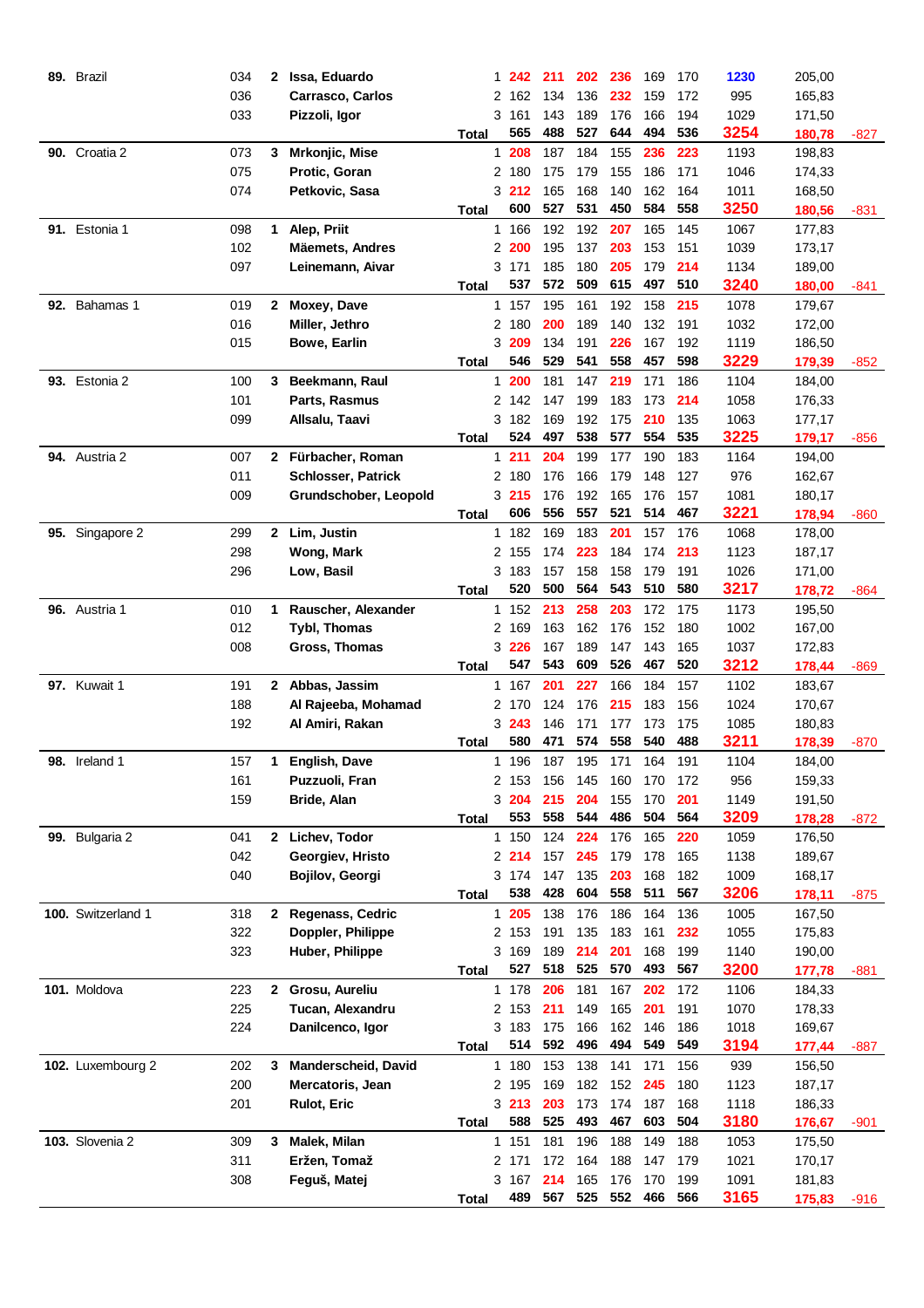| 104. Luxembourg 1   | 204        | 1            | Thill, Tommy                         |              |   | 1 198        | 159        | 168                 | 174        | 167        | 172        | 1038         | 173,00           |         |
|---------------------|------------|--------------|--------------------------------------|--------------|---|--------------|------------|---------------------|------------|------------|------------|--------------|------------------|---------|
|                     | 199        |              | Pescarolo, Othello                   |              |   | 2 171        | 155        | 187                 | 200        | 177        | 212        | 1102         | 183,67           |         |
|                     | 203        |              | Scheuer, Harald                      |              |   | 3 178        | 191        | 172                 | 155        | 163        | 156        | 1015         | 169,17           |         |
|                     |            |              |                                      | Total        |   | 547          | 505        | 527                 | 529        | 507        | 540        | 3155         | 175,28           | -926    |
| 105. Catalonia 1    | 053        | 1.           | Galvez, Raul                         |              |   | 1 149        | 183        | 146                 | 150        | 157        | 159        | 944          | 157,33           |         |
|                     | 051        |              | Dominguez, Carlos                    |              |   | 2 159        | 179        | 205                 | 210        | 160        | 191        | 1104         | 184,00           |         |
|                     | 054        |              | Roca, Hector                         |              |   | 3 175        | 163        | 211                 | 195        | 182        | 180        | 1106         | 184,33           |         |
|                     |            |              |                                      | Total        |   | 483          | 525        | 562                 | 555        | 499        | 530        | 3154         | 175,22           | $-927$  |
| 106. Slovenia 1     | 310        | $\mathbf{2}$ | Mrzlikar, Mitja                      |              |   | 1 157        | 138        | 175                 | 202        | 199        | 175        | 1046         | 174,33           |         |
|                     | 307        |              | Lajovic, Dušan                       |              |   | 2 177        | 165        | 190                 | 147        | 183        | 166        | 1028         | 171,33           |         |
|                     | 306        |              | Grabrijan, Anže                      |              |   | 3 189        | 160        | 180                 | 193        | 156        | 167        | 1045         | 174,17           |         |
|                     |            |              |                                      | Total        |   | 523          | 463        | 545                 | 542        | 538        | 508        | 3119         | 173,28           | -962    |
| 107. Hungary 2      | 141        |              | 2 Paál, László                       |              |   | 1213         | 223        | 176                 | 195        | 160        | 177        | 1144         | 190,67           |         |
|                     | 139        |              | Szabó, Tamás                         |              |   | 2 172        | 177        | 171                 | 196        | 160        | 183        | 1059         | 176,50           |         |
|                     | 140        |              | Skobrics, Zoltán                     |              |   | 3 127        | 167        | 130                 | 175        | 160        | 137        | 896          | 149,33           |         |
|                     |            |              |                                      | Total        |   | 512          | 567        | 477                 | 566        | 480        | 497        | 3099         | 172,17           | -982    |
| 108. Gibraltar      | 122        | 1            | <b>Martinez, Alexander</b>           |              |   | 1 123        | 159        | 118                 | 120        | 170        | 189        | 879          | 146,50           |         |
|                     | 123        |              | <b>Stott, Matthew</b>                |              |   | 2 235        | 208        | 156                 | 174        | 160        | 184        | 1117         | 186,17           |         |
|                     | 121        |              | Wood, Michael                        |              |   | 3 205        | 158        | 150                 | 192        | 192        | 205        | 1102         | 183,67           |         |
|                     |            |              |                                      | Total        |   | 563          | 525        | 424                 | 486        | 522        | 578        | 3098         | 172,11           | $-983$  |
| 109. Lithuania 1    | 195        | 1            | Saudargas, Saulius                   |              | 1 | 181          | 195        | 164                 | 153        | 164        | 146        | 1003         | 167,17           |         |
|                     | 198        |              | Perminas, Zilvinas                   |              | 2 | 168          | 159        | 173                 | 136        | 177        | 187        | 1000         | 166,67           |         |
|                     | 193        |              | <b>Amolevicius, Domas</b>            |              |   | 3 206        | 195        | 170                 | 180        | 210        | 121        | 1082         | 180,33           |         |
|                     |            |              |                                      | Total        |   | 555          | 549        | 507                 | 469        | 551        | 454        | 3085         | 171,39           | $-996$  |
| 110. Slovakia 1     | 301        | 1            | Homola, Michal                       |              |   | 1 181        | 177        | 158                 | 177        | 168        | 172        | 1033         | 172,17           |         |
|                     | 302        |              | Jurinyi, Luboslav                    |              |   | 2 179        | 165        | 157                 | 154        | 139        | 122        | 916          | 152,67           |         |
|                     | 305        |              | <b>Blazek, Rene</b>                  |              |   | 3 191        | 182        | 186                 | 184        | 146        | 219        | 1108         | 184,67           |         |
|                     |            |              |                                      | Total        |   | 551          | 524        | 501                 | 515        | 453        | 513        | 3057         | 169,83           | $-1024$ |
| 111. Belarus 2      | 023        | 2            | Sobolev, Pavel                       |              |   | 1 184        | 228        | 145                 | 146        | 139        | 208        | 1050         | 175,00           |         |
|                     | 022        |              | Kandrashyn, Ilya                     |              |   | 2 181        | 191        | 178                 | 198        | 183        | 160        | 1091         | 181,83           |         |
|                     | 024        |              | Klimkovich, Siahei                   |              |   | 3 159        | 182        | 148                 | 133        | 154        | 128        | 904          | 150,67           |         |
|                     |            |              |                                      | Total        |   | 524          | 601        | 471                 | 477        | 476        | 496        | 3045         | 169,17           | $-1036$ |
| 112. Croatia 1      | 076        | 1            | Zabcic, Kreso                        |              |   | 1 183        | 174        | 180                 | 200        | 166        | 157        | 1060         | 176,67           |         |
|                     | 072        |              | Kolar, Karlo                         |              |   | 2 135        | 137        | 124                 | 165        | 154        | 156        | 871          | 145,17           |         |
|                     | 071        |              | Dobrilovic, Domagoj                  |              |   | 3 148<br>466 | 180<br>491 | 184<br>488          | 174<br>539 | 200<br>520 | 213<br>526 | 1099<br>3030 | 183,17           |         |
|                     |            |              |                                      | Total        |   |              |            |                     | 168        |            |            |              | 168,33           | $-1051$ |
| <b>113. Macau 1</b> | 210        | 1.           | Kot, Ka Hou<br>Ho, Weng Hou          |              |   | 1 173        | 193        | 188                 |            | 213        | 136        | 1071         | 178,50           |         |
|                     | 208<br>207 |              |                                      |              |   | 2 152        | 159<br>134 | 139                 | 171        | 181        | 144        | 946          | 157,67           |         |
|                     |            |              | Tam, Tsz Sun                         | Total        |   | 3183<br>508  | 486        | 197<br>524          | 127<br>466 | 175<br>569 | 187<br>467 | 1003<br>3020 | 167,17<br>167,78 | $-1061$ |
| 114. Saudi Arabia 1 | 284        |              |                                      |              |   | 1 167        | 179        | 135                 | 180        | 182        | 157        | 1000         | 166,67           |         |
|                     | 285        |              | 2 Al Hamdan, Khalid<br>Oraif, Hassan |              |   | 2 201        | 150        | 256                 | 146        | 130        | 161        | 1044         | 174,00           |         |
|                     | 283        |              | Fayez, Qusi                          |              |   | 3 141        | 155        | 169                 | 176        | 139        | 189        | 969          | 161,50           |         |
|                     |            |              |                                      | <b>Total</b> |   | 509          | 484        | 560                 | 502        | 451        | 507        | 3013         | 167,39           | $-1068$ |
| 115. Slovakia 2     | 304        | 3            | Petras, Jan                          |              |   | 1 178        | 140        | 115                 | 152 164    |            | 131        | 880          | 146,67           |         |
|                     | 300        |              | Slavkovsky, Martin                   |              |   | 2 193        | 149        | 167                 | 183        | 170        | 152        | 1014         | 169,00           |         |
|                     | 303        |              | Frunyo, Ladislav                     |              |   | 3212         | 180        | 167                 | 184        | 149        | 186        | 1078         | 179,67           |         |
|                     |            |              |                                      | <b>Total</b> |   |              |            | 583 469 449 519 483 |            |            | 469        | 2972         | 165,11           | $-1109$ |
|                     |            |              |                                      |              |   |              |            |                     |            |            |            |              |                  |         |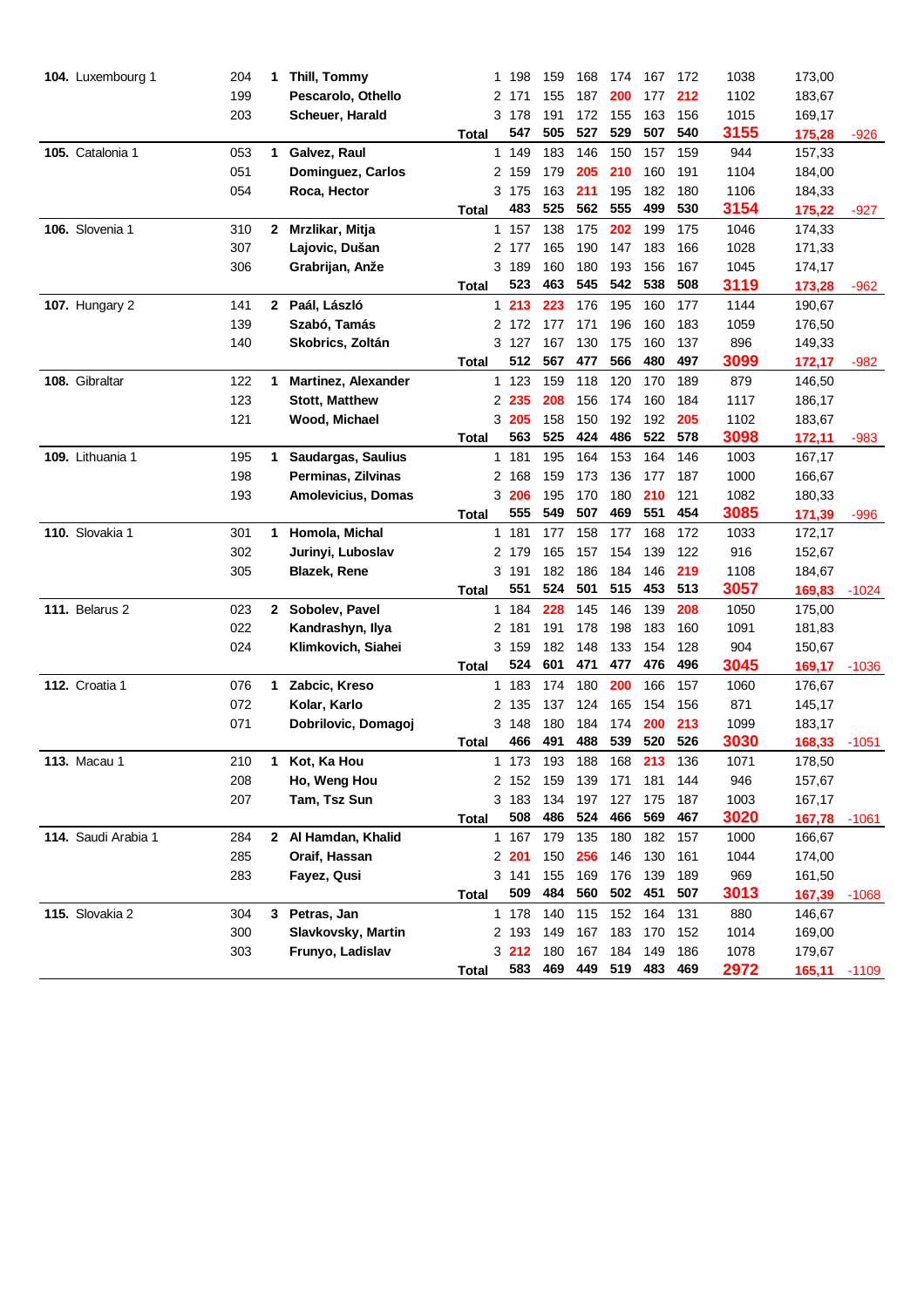



**Extra Players Trio**

|                                | <b>Official</b> | Date: |              | 2010.08.18 3:35 PM             |     |              |     |     |     |     | Munich/Unterföhring, Germany |        |
|--------------------------------|-----------------|-------|--------------|--------------------------------|-----|--------------|-----|-----|-----|-----|------------------------------|--------|
| <b>Pos</b>                     | Country         | Code  |              | Sq. Name                       | 1   | $\mathbf{2}$ | 3   | 4   | 5   | 6   | Total                        | Ave.   |
| 1.                             | Thailand        | 326   | 3            | Lerdpiriyasakulkit, Badin      | 192 | 205          | 174 | 214 | 173 | 208 | 1166                         | 194,33 |
| 2 <sub>1</sub>                 | Ecuador         | 090   | 3            | Saverio Borja, Diogenes Jose   | 194 | 191          | 180 | 155 | 175 | 257 | 1152                         | 192,00 |
| 3.                             | China           | 056   | 3            | Zhang, Peng                    | 167 | 199          | 214 | 139 | 194 | 228 | 1141                         | 190,17 |
| 4.                             | Moldova         | 226   | 3            | Tucan, Eugeniu                 | 157 | 192          | 222 | 198 | 158 | 187 | 1114                         | 185,67 |
| 5.                             | Uzbekistan      | 347   | 2            | Shaabdurakhmanov, Hondamii 179 |     | 177          | 208 | 175 | 181 | 184 | 1104                         | 184,00 |
| 6.                             | Azerbaijan      | 013   | 3            | Hamidov, Ramil                 | 234 | 169          | 196 | 173 | 162 | 143 | 1077                         | 179,50 |
| $7_{\scriptscriptstyle{\sim}}$ | Serbia          | 293   | 3            | Miljkovic, Slavoljub           | 151 | 179          | 192 | 169 | 181 | 187 | 1059                         | 176,50 |
| 8.                             | <b>Brazil</b>   | 035   | 3            | Sato, Mauro                    | 195 | 164          | 143 | 193 | 176 | 181 | 1052                         | 175,33 |
| 9.                             | Ecuador         | 089   | 3            | Vallejo Cabrera, Ivan Andres   | 160 | 168          | 183 | 175 | 180 | 177 | 1043                         | 173,83 |
| 10.                            | Serbia          | 292   | 3            | Puskas, Bertalan               | 156 | 159          | 157 | 194 | 157 | 164 | 987                          | 164,50 |
| 11.                            | Uzbekistan      | 346   | $\mathbf{2}$ | <b>Smirnov, Viktor</b>         | 134 | 125          | 178 | 155 | 198 | 184 | 974                          | 162,33 |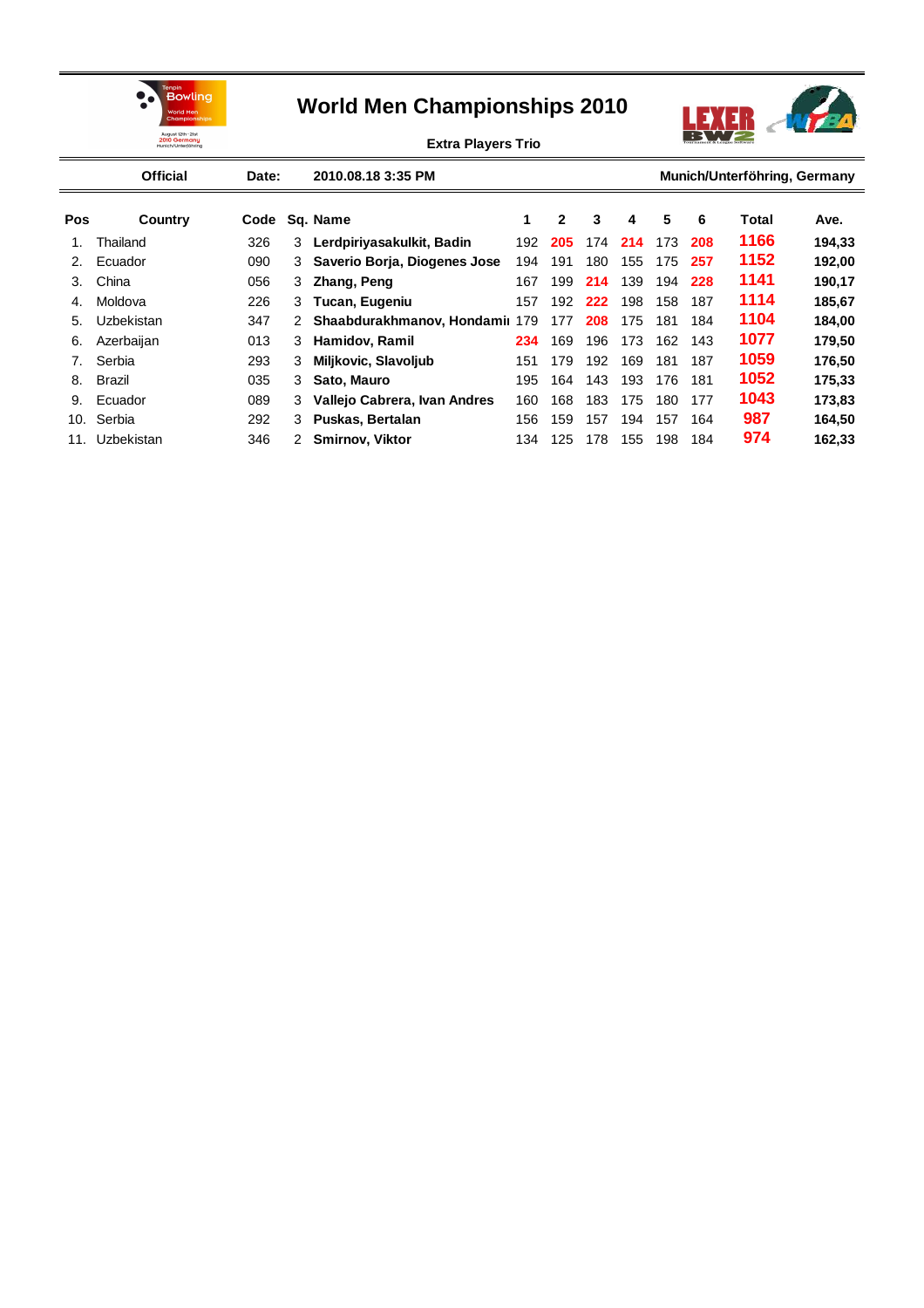



**Trio-Finals**

#### Official 2010.08.18 10:08 PM Munich/Unterföhring, Germany

### **Semi-Finals**

| A/E<br>Ranking | Name           | Country              | Result |
|----------------|----------------|----------------------|--------|
|                | O'Neill, Bill  |                      | 220    |
| 1              | Barnes, Chris  | <b>United States</b> | 173    |
|                | Jones, Tommy   |                      | 197    |
|                |                | <b>RO 27</b>         | 590    |
|                | Allen, Patrick |                      | 168    |
| 4              | Page, Rhino    | <b>United States</b> | 202    |
|                | Malott, Wes    |                      | 220    |
|                |                | <b>RO 50</b>         | 590    |

| A/E<br>Ranking | Name              | Country        | Result |
|----------------|-------------------|----------------|--------|
|                | Cheng, Hsing-Chao |                | 214    |
| 2              | Hung, Kun-Yi      | Chinese Taipei | 199    |
|                | Wu, Hao-Ming      |                | 163    |
|                |                   |                | 576    |
|                | Franco, Ernesto   |                | 212    |
| 3              | Rosado, Jorge     | Mexico         | 161    |
|                | Cruz, Alejandro   |                | 234    |
|                |                   |                | 607    |

| A/E<br>Ranking | Name            | Country              | Result |
|----------------|-----------------|----------------------|--------|
|                | Franco, Ernesto |                      | 220    |
| 3              | Rosado, Jorge   | Mexico               | 145    |
|                | Cruz, Alejandro |                      | 149    |
|                |                 |                      | 514    |
|                | Allen, Patrick  |                      | 235    |
| 4              | Page, Rhino     | <b>United States</b> | 228    |
|                | Malott, Wes     |                      | 187    |
|                |                 |                      | 650    |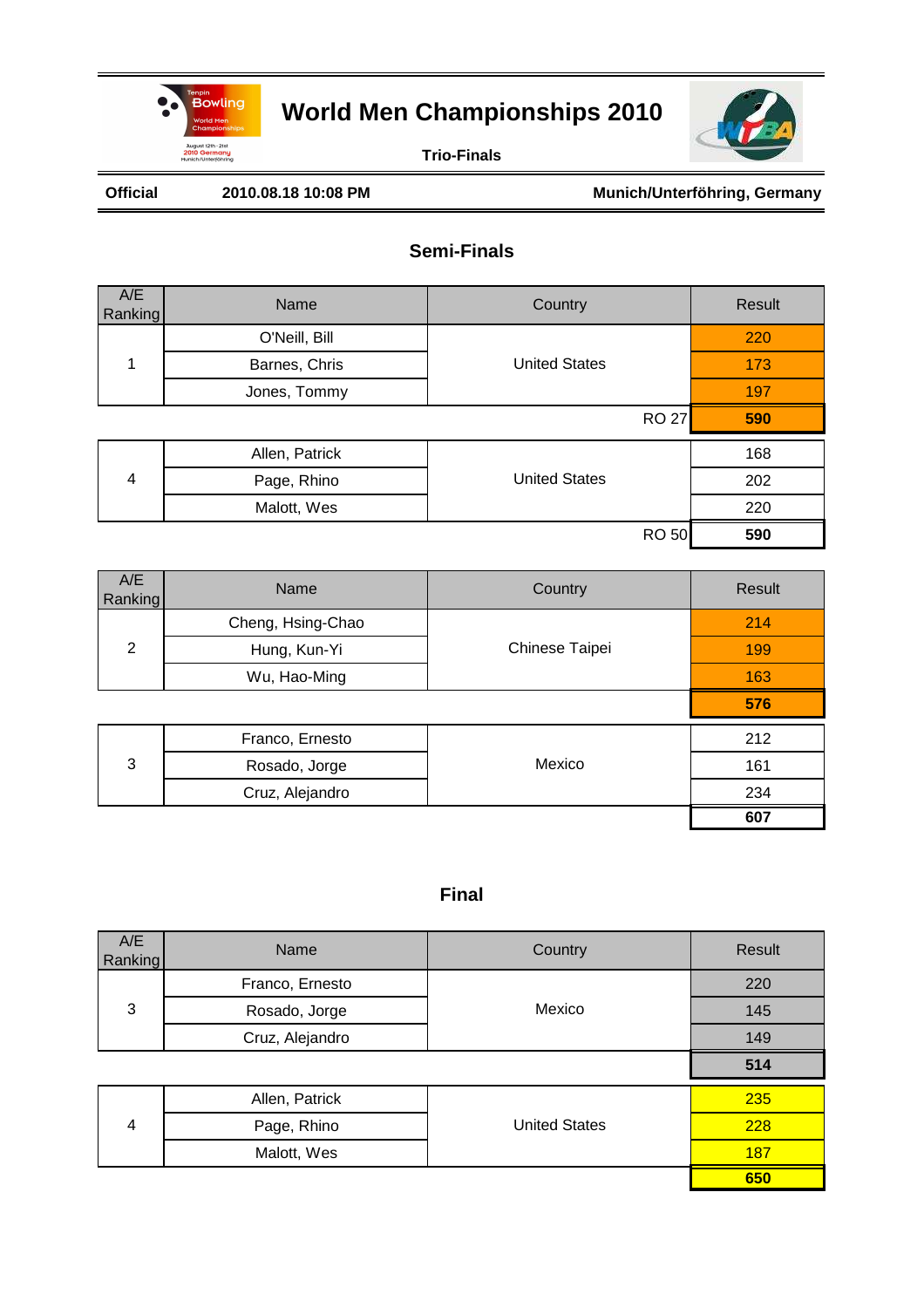



**Team - 1st Block Medium Oil, 2nd Block Long Oil**

|     | <b>Official</b>      | Date:      |              | 2010.08.20 6:00 PM                           | Munich/Unterföhring, Germany |                  |                              |            |                           |               |      |              |                  |        |
|-----|----------------------|------------|--------------|----------------------------------------------|------------------------------|------------------|------------------------------|------------|---------------------------|---------------|------|--------------|------------------|--------|
| Pos | Country              |            |              | Code Sq. Name                                |                              | 1                | 2                            | 3          | 4                         | 5             | 6    | <b>Total</b> | Ave.             | Diff.  |
| 1.  | <b>United States</b> | 344        | 1            | O'Neill, Bill                                |                              | 1 245            | 186                          | 232        | 214                       | 204           | 208  | 1289         | 214,83           |        |
|     |                      | 341        |              | Allen, Patrick                               |                              | 2 2 2 0          | 231                          | 194        | 198                       | 212           | 180  | 1235         | 205,83           |        |
|     |                      | 342        |              | <b>Malott, Wes</b>                           |                              | 3 207            | 225                          | 212        |                           |               |      | 644          | 214,67           |        |
|     |                      | 340        |              | Barnes, Chris                                | 4                            | 268              | 212                          | 212        | 242                       | 192           | 191  | 1317         | 219,50           |        |
|     |                      | 343        |              | Jones, Tommy                                 | 5                            | 202              | 268                          | 200        | 173                       | 213           | 186  | 1242         | 207,00           |        |
|     |                      | 345        |              | Page, Rhino                                  | 6                            |                  |                              |            | 235                       | 222           | 192  | 649          | 216,33           |        |
|     |                      |            |              |                                              | Total                        |                  | 1142 1122 1050 1062 1043 957 |            |                           |               |      | 6376         | 212,53           | 0      |
| 2.  | Finland              | 106        | 1            | Salonen, Petteri                             | 1                            | 231              | 214                          | 270        | 191                       | 177           | 192  | 1275         | 212,50           |        |
|     |                      | 103        |              | Jähi, Joonas                                 |                              | 2214             | 211                          | 203        | 235                       | 202           | 202  | 1267         | 211,17           |        |
|     |                      | 104        |              | Koivuniemi, Mika                             |                              | 3 240            | 194                          | 197        | 207                       | 174           | 209  | 1221         | 203,50           |        |
|     |                      | 108        |              | Uotila, Pasi                                 | 4                            | 203              | 206                          | 177        | 256                       | 195           | 218  | 1255         | 209,17           |        |
|     |                      | 105        |              | Palermaa, Osku                               | 5                            | 248              | 238                          | 239        | 184                       | 213           | 218  | 1340         | 223,33           |        |
|     |                      |            |              |                                              | 6                            |                  |                              |            |                           |               |      |              | 0,00             |        |
|     |                      |            |              |                                              | Total                        |                  | 1136 1063 1086 1073 961      |            |                           |               | 1039 | 6358         | 211,93           | -18    |
| 3.  | Germany              | 115        | 1            | Konieczny, Bodo                              | 1                            | 205              | 203                          | 184        | 178                       | 236           | 191  | 1197         | 199,50           |        |
|     |                      | 120        |              | Baade, Marco                                 |                              | 2 2 2 3          | 199                          | 197        |                           |               |      | 619          | 206,33           |        |
|     |                      | 117        |              | Winternheimer, Pascal                        |                              | 3 169            | 213                          | 237        | 221                       | 206           | 214  | 1260         | 210,00           |        |
|     |                      | 118        |              | Grabowski, Achim                             | 4                            | 190              | 163                          | 227        | 203                       | 244           | 234  | 1261         | 210,17           |        |
|     |                      | 119        |              | Nickel, Jens                                 |                              | 5 224            | 216                          | 189        | 152                       | 228           | 280  | 1289         | 214,83           |        |
|     |                      | 116        |              | Holzapfel, Michael                           | 6                            |                  |                              |            | 196                       | 213           | 191  | 600          | 200,00           |        |
|     |                      |            |              |                                              | Total                        | 1011             | 994                          | 1034       | 950                       | 1127 1110     |      | 6226         | 207,53           | $-150$ |
| 4.  | Colombia             | 068        | 2            | <b>Monroy, Jaime Enrique</b>                 | 1                            | 226              | 201                          | 182        | 200                       | 254           | 204  | 1267         | 211,17           |        |
|     |                      | 067        |              | Romero, Jorge David                          |                              | 2 187            | 199                          | 196        | 211                       | 176           | 199  | 1168         | 194,67           |        |
|     |                      | 069        |              | Garcia, Fabio Augusto                        |                              | 3 207            | 222                          | 212        | 176                       | 156           | 182  | 1155         | 192,50           |        |
|     |                      | 066        |              | Otalora, Manuel Hernando                     |                              | 4 180            | 217                          | 213        | 204                       | 257           | 171  | 1242         | 207,00           |        |
|     |                      | 065        |              | Gomez, Jaime Andres                          |                              | 5 237            | 238                          | 180        | 246                       | 206           | 180  | 1287         | 214,50           |        |
|     |                      |            |              |                                              | 6                            |                  |                              |            |                           |               |      |              | 0,00             |        |
|     |                      |            |              |                                              | Total                        |                  | 1037 1077                    |            | 983 1037 1049 936         |               |      | 6119         | 203,97           | $-257$ |
| 5.  | Korea                | 183        |              | 2 Choi, Bok-Eum                              | 1                            | 186              | 194                          | 247        | 218                       | 195           | 229  | 1269         | 211,50           |        |
|     |                      | 181        |              | Cho, Young-Seon                              |                              | 2215             | 190                          | 202        | 201                       | 190           | 248  | 1246         | 207,67           |        |
|     |                      | 182        |              | Jang, Dong-Chul                              |                              | 3 255            | 232                          | 192        | 191                       | 161           | 200  | 1231         | 205,17           |        |
|     |                      | 185        |              | Kim, Jea-Hoon                                | 4                            | 234              | 197                          | 197        | 187                       | 214           | 194  | 1223         | 203,83           |        |
|     |                      | 186        |              | Kim, Tae-Young                               | 5                            | 201              | 195                          | 122        |                           |               |      | 518          | 172,67           |        |
|     |                      | 184        |              | Choi, Yong-Kyu                               | 6                            |                  |                              |            | 222                       | 179           | 203  | 604          | 201,33           |        |
|     |                      |            |              |                                              | <b>Total</b>                 |                  | 1091 1008 960 1019 939 1074  |            |                           |               |      | 6091         | 203,03           | $-285$ |
| 6.  | Chinese Taipei       | 064        | 1            | Cheng, Hsing-Chao                            |                              | 1 185            | 194                          | 194        | 196                       | 200           | 235  | 1204         | 200,67           |        |
|     |                      | 059        |              | Hung, Kun-Yi                                 |                              | 2 2 38           | 204                          | 217        | 220                       | 202           | 202  | 1283         | 213,83           |        |
|     |                      | 062        |              | Wu, Hao-Ming                                 |                              | 3214             | 195                          | 201        | 227                       | 225           | 209  | 1271         | 211,83           |        |
|     |                      | 063        |              | Hsieh, Chin-Liang                            |                              | 4 236            | 196                          | 160        | 233                       | 205           | 176  | 1206         | 201,00           |        |
|     |                      | 060        |              | Lin, Chung-Hsien                             |                              | 5217             | 185                          | 170        |                           |               |      | 572          | 190,67           |        |
|     |                      | 061        |              | Tsai, Ting-Yun                               | 6                            |                  | 1090 974                     |            | 167<br>942 1043 1034 1008 | 202           | 186  | 555<br>6091  | 185,00           |        |
|     |                      |            |              |                                              | <b>Total</b>                 |                  |                              |            |                           |               |      |              | 203,03           | $-285$ |
| 7.  | Canada               | 045<br>046 | 1            | Lessard, Jean-Sebastien<br>Nadeau, Guillaume |                              | 1 180<br>2 2 3 6 | 163<br>245                   | 182<br>204 | 202                       | 166           | 180  | 525<br>1233  | 175,00<br>205,50 |        |
|     |                      | 044        |              | Kovack, Jason                                |                              | 3 223            | 198                          | 180        | 203                       | 179           | 169  | 1152         | 192,00           |        |
|     |                      | 043        |              | Buffa, Mark                                  |                              | 4 200            | 211                          | 157        | 216                       | 227           | 206  | 1217         |                  |        |
|     |                      | 048        |              | Schmidt, Michael                             |                              | 5 206            | 276                          | 210        | 218                       | 240           | 193  | 1343         | 202,83           |        |
|     |                      | 047        |              |                                              | 6                            |                  |                              |            | 212                       | 224           | 168  | 604          | 223,83           |        |
|     |                      |            |              | Oliver Jr., Art                              | <b>Total</b>                 |                  | 1045 1093 933 1051 1036 916  |            |                           |               |      | 6074         | 201,33<br>202,47 | $-302$ |
| 8.  | Singapore            | 297        | $\mathbf{2}$ | Ng, Tiac Pin                                 |                              | $1223$           | 213                          | 180        | 193                       | 215           | 241  | 1265         | 210,83           |        |
|     |                      | 298        |              | Wong, Mark                                   |                              | 2252             | 219                          | 186        | 188                       | 199           | 166  | 1210         | 201,67           |        |
|     |                      | 299        |              | Lim, Justin                                  |                              | 3 179            | 166                          | 195        |                           |               |      | 540          | 180,00           |        |
|     |                      | 295        |              | Yeong-Nathan, Jason                          |                              | 4 235            | 222                          | 183        | 161                       | 212           | 192  | 1205         | 200,83           |        |
|     |                      | 294        |              | Ong, Remy                                    |                              | 5 245            | 223                          | 148        | 206                       | 210           | 195  | 1227         | 204,50           |        |
|     |                      | 296        |              | Low, Basil                                   | 6                            |                  |                              |            | 188                       | 209           | 210  | 607          | 202,33           |        |
|     |                      |            |              |                                              | Total                        |                  | 1134 1043 892                |            |                           | 936 1045 1004 |      | 6054         | 201,80           | $-322$ |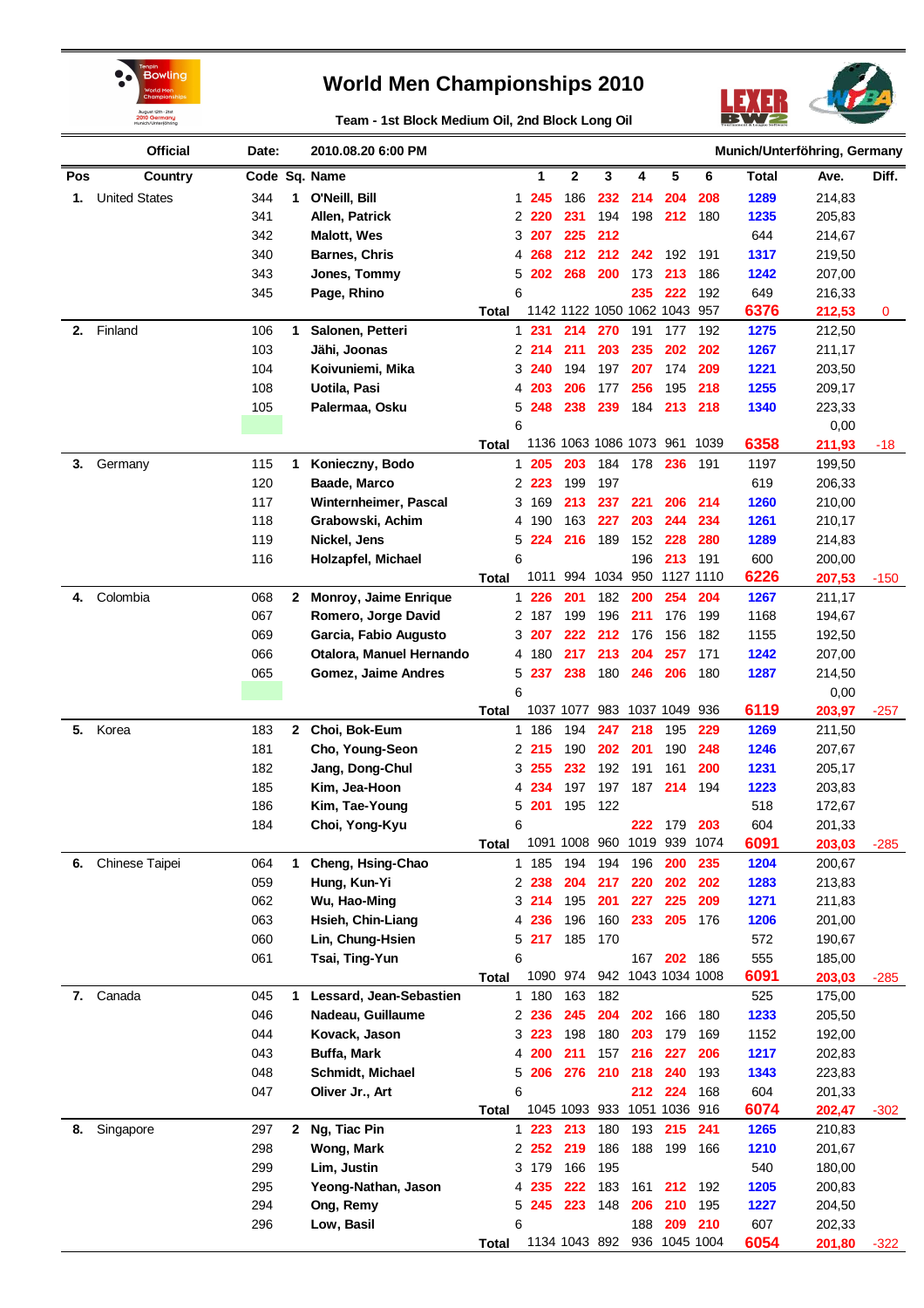| 9.  | Greece                      | 128 | 2            | <b>Krizinis, Evangelos</b>  |              | 1 | 211      | 211      | 234                   | 165      | 176           | 211  | 1208 | 201,33 |        |
|-----|-----------------------------|-----|--------------|-----------------------------|--------------|---|----------|----------|-----------------------|----------|---------------|------|------|--------|--------|
|     |                             | 127 |              | <b>Stefanidis, Georgios</b> |              | 2 | 254      | 211      | 201                   | 223      | 197           | 191  | 1277 | 212,83 |        |
|     |                             | 126 |              | <b>Stathatos, Ioannis</b>   |              | 3 | 197      | 186      | 175                   | 202      | 165           | 218  | 1143 | 190,50 |        |
|     |                             | 125 |              | Maragkos, Leonidas          |              | 4 | 202      | 182      | 207                   | 202      | 228           | 204  | 1225 | 204,17 |        |
|     |                             | 129 |              | Parasakis, Stavros          |              | 5 | 236      | 194      | 187                   | 177      | 224           | 178  | 1196 | 199,33 |        |
|     |                             |     |              |                             |              | 6 |          |          |                       |          |               |      |      | 0,00   |        |
|     |                             |     |              |                             |              |   |          | 1100 984 | 1004 969              |          | 990           | 1002 | 6049 |        |        |
|     |                             |     |              |                             | Total        |   |          |          |                       |          |               |      |      | 201,63 | $-327$ |
| 10. | <b>United Arab Emirates</b> | 334 |              | 2 Al Suwaidi, Hussain       |              |   | 1 188    | 211      | 197                   | 155      | 212           | 178  | 1141 | 190,17 |        |
|     |                             | 336 |              | Al Hashemi, Sayed Ibrahim   |              |   | 2 191    | 234      | 188                   | 184      | 224           | 179  | 1200 | 200,00 |        |
|     |                             | 338 |              | Al Attar, Mahmood           |              |   | 3 189    | 213      | 179                   | 225      | 211           | 188  | 1205 | 200,83 |        |
|     |                             | 335 |              | Al Hassan, Shaker Ali       |              | 4 | 205      | 181      | 197                   | 232      | 223           | 200  | 1238 | 206,33 |        |
|     |                             | 337 |              | Al Abadla, Nayef Oqab       |              | 5 | 213      | 193      | 199                   | 196      | 200           | 220  | 1221 | 203,50 |        |
|     |                             |     |              |                             |              | 6 |          |          |                       |          |               |      |      | 0,00   |        |
|     |                             |     |              |                             | <b>Total</b> |   | 986      | 1032 960 |                       |          | 992 1070      | 965  | 6005 | 200,17 | $-371$ |
|     | 11. Sweden                  | 313 | 1            | Andersson, Robert           |              | 1 | 221      | 218      | 172                   | 222      | 167           | 216  | 1216 | 202,67 |        |
|     |                             | 317 |              | Årup, Mathias               |              |   | 2211     | 180      | 200                   | 226      | 196           | 158  | 1171 | 195,17 |        |
|     |                             | 314 |              | <b>Eklund, Dennis</b>       |              | 3 | 192      | 213      | 170                   | 173      | 182           | 224  | 1154 | 192,33 |        |
|     |                             | 316 |              | Paulsson, Martin            |              | 4 | 186      | 184      | 171                   | 220      | 232           | 178  | 1171 | 195,17 |        |
|     |                             | 315 |              | Larsen, Martin              |              | 5 | 184      | 191      | 202                   | 253      | 223           | 215  | 1268 | 211,33 |        |
|     |                             |     |              |                             |              | 6 |          |          |                       |          |               |      |      | 0,00   |        |
|     |                             |     |              |                             | Total        |   | 994      | 986      |                       |          | 915 1094 1000 | 991  | 5980 | 199,33 | $-396$ |
|     | 12. Norway                  | 243 | 1            | Olsen, Svein Roger          |              |   | 1 208    | 190      | 212                   | 156      | 225           | 164  | 1155 | 192,50 |        |
|     |                             | 242 |              | Olsen, Martin               |              |   | 2 248    | 203      | 188                   | 168      | 168           | 215  | 1190 | 198,33 |        |
|     |                             | 244 |              | Rudshagen, Bjørn Einar      |              |   | 3 298    | 214      | 186                   | 170      | 193           | 182  | 1243 | 207,17 |        |
|     |                             | 245 |              | Sandbækken, Mads            |              | 4 | 201      | 212      | 245                   | 203      | 182           | 179  | 1222 | 203,67 |        |
|     |                             | 247 |              |                             |              | 5 | 183      | 204      | 195                   | 211      | 196           | 176  | 1165 |        |        |
|     |                             |     |              | <b>Torgersen, Tore</b>      |              | 6 |          |          |                       |          |               |      |      | 194,17 |        |
|     |                             |     |              |                             |              |   |          |          | 1138 1023 1026 908    |          | 964           | 916  | 5975 | 0,00   |        |
|     |                             |     |              |                             | Total        |   |          |          |                       |          |               |      |      | 199,17 | -401   |
|     | 13. Venezuela               | 352 | 1            | Chavez, Reydnier            |              | 1 | 217      | 202      | 151                   | 203      | 168           | 245  | 1186 | 197,67 |        |
|     |                             | 351 |              | Medina, Rafael              |              |   | 2 156    | 202      | 224                   | 196      | 179           | 177  | 1134 | 189,00 |        |
|     |                             | 350 |              | Ruiz, Ildemaro              |              | 3 | 181      | 191      | 237                   | 189      | 208           | 241  | 1247 | 207,83 |        |
|     |                             | 348 |              | Hernandez, Arturo           |              | 4 | 216      | 202      | 197                   | 181      | 162           | 200  | 1158 | 193,00 |        |
|     |                             | 349 |              | Olivo, Luis                 |              | 5 | 180      | 209      | 221                   | 181      | 193           | 259  | 1243 | 207,17 |        |
|     |                             |     |              |                             |              | 6 |          |          |                       |          |               |      |      | 0,00   |        |
|     |                             |     |              |                             | Total        |   | 950      |          | 1006 1030 950         |          | 910           | 1122 | 5968 | 198,93 | -408   |
|     | 14. England                 | 091 | $\mathbf{2}$ | Moor, Paul                  |              | 1 | 233      | 209      | 204                   | 198      | 160           | 163  | 1167 | 194,50 |        |
|     |                             | 095 |              | Wells, John                 |              |   | 2 221    | 195      | 197                   | 219      | 185           | 229  | 1246 | 207,67 |        |
|     |                             | 093 |              | Miller, Matt                |              |   | 3 180    | 185      | 183                   | 178      | 185           | 184  | 1095 | 182,50 |        |
|     |                             | 092 |              | Williams, Stuart            |              | 4 | 190      | 163      | 211                   | 193      | 206           | 181  | 1144 | 190,67 |        |
|     |                             | 094 |              | <b>Barrett, Dominic</b>     |              |   | 5 179    | 199      | 196                   | 246      | 219           | 215  | 1254 | 209,00 |        |
|     |                             |     |              |                             |              | 6 |          |          |                       |          |               |      |      | 0,00   |        |
|     |                             |     |              |                             | <b>Total</b> |   | 1003 951 |          | 991                   | 1034 955 |               | 972  | 5906 | 196,87 | $-470$ |
|     | 15. Hong Kong               | 135 | 1            | Mak, Cheuk Yin              |              |   | 1233     | 229      | 194                   | 191      | 194           | 200  | 1241 | 206,83 |        |
|     |                             | 133 |              | Cheung, Chun Chung          |              |   | 2 2 2 5  | 235      | 183                   | 183      | 176           | 205  | 1207 | 201,17 |        |
|     |                             | 134 |              | Tsang, Pak Kei              |              |   | 3243     | 142      | 211                   | 175      | 172           | 190  | 1133 | 188,83 |        |
|     |                             | 132 |              | Tseng, Tak Hin              |              |   | 4 210    | 158      | 177                   | 225      | 179           | 202  | 1151 | 191,83 |        |
|     |                             | 130 |              | Wu, Siu Hong                |              |   | 5 206    | 208      | 184                   | 176      | 191           | 192  | 1157 | 192,83 |        |
|     |                             |     |              |                             |              | 6 |          |          |                       |          |               |      |      | 0,00   |        |
|     |                             |     |              |                             | Total        |   |          | 1117 972 | 949                   | 950      | 912           | 989  | 5889 | 196,30 | -487   |
|     | 16. Belgium                 | 030 | 1            | Maggi, Mats                 |              |   | $1222$   | 207      | 214                   | 172      | 152           | 153  | 1120 | 186,67 |        |
|     |                             | 027 |              | Peetroons, Steve            |              |   | 2 177    | 204      | 221                   | 200      | 193           | 171  | 1166 | 194,33 |        |
|     |                             | 031 |              | Leroy, Olivier              |              | 3 | 201      | 256      | 166                   | 156      | 171           | 189  | 1139 | 189,83 |        |
|     |                             | 032 |              |                             |              |   |          | 189      | 224                   | 201      | 151           |      |      |        |        |
|     |                             |     |              | Samain, Jean-Marc           |              | 4 | 166      |          |                       |          |               | 217  | 1148 | 191,33 |        |
|     |                             | 028 |              | Verbruggen, Gery            |              | 5 | 202      | 225      | 214                   | 207      | 227           | 223  | 1298 | 216,33 |        |
|     |                             |     |              |                             |              | 6 |          |          |                       |          |               |      |      | 0,00   |        |
|     |                             |     |              |                             | Total        |   |          |          | 968 1081 1039 936     |          | 894           | 953  | 5871 | 195,70 | $-505$ |
|     | 17. Malaysia                | 213 | $\mathbf{2}$ | Liew, Alex Kien Liang       |              | 1 | 160      | 178      | 233                   | 174      | 184           | 201  | 1130 | 188,33 |        |
|     |                             | 214 |              | Ridhwa, Muhamad Syafiq      |              |   | 2 155    | 213      | 210                   | 195      | 205           | 227  | 1205 | 200,83 |        |
|     |                             | 211 |              | Ang, Adrian Hsien Loong     |              |   | 3 222    | 191      | 182 246               |          | 224           | 166  | 1231 | 205,17 |        |
|     |                             | 212 |              | Kong, Aaron Eng Chuan       |              |   | 4 176    | 168      | 161                   |          |               |      | 505  | 168,33 |        |
|     |                             | 216 |              | Zulkifli, Zulmazran         |              |   | 5 198    | 211      | 223                   | 196      | 224           | 158  | 1210 | 201,67 |        |
|     |                             | 215 |              | Aiman, Muhamad Nur          |              | 6 |          |          |                       | 185      | 189           | 199  | 573  | 191,00 |        |
|     |                             |     |              |                             | <b>Total</b> |   | 911      |          | 961 1009 996 1026 951 |          |               |      | 5854 | 195,13 | $-522$ |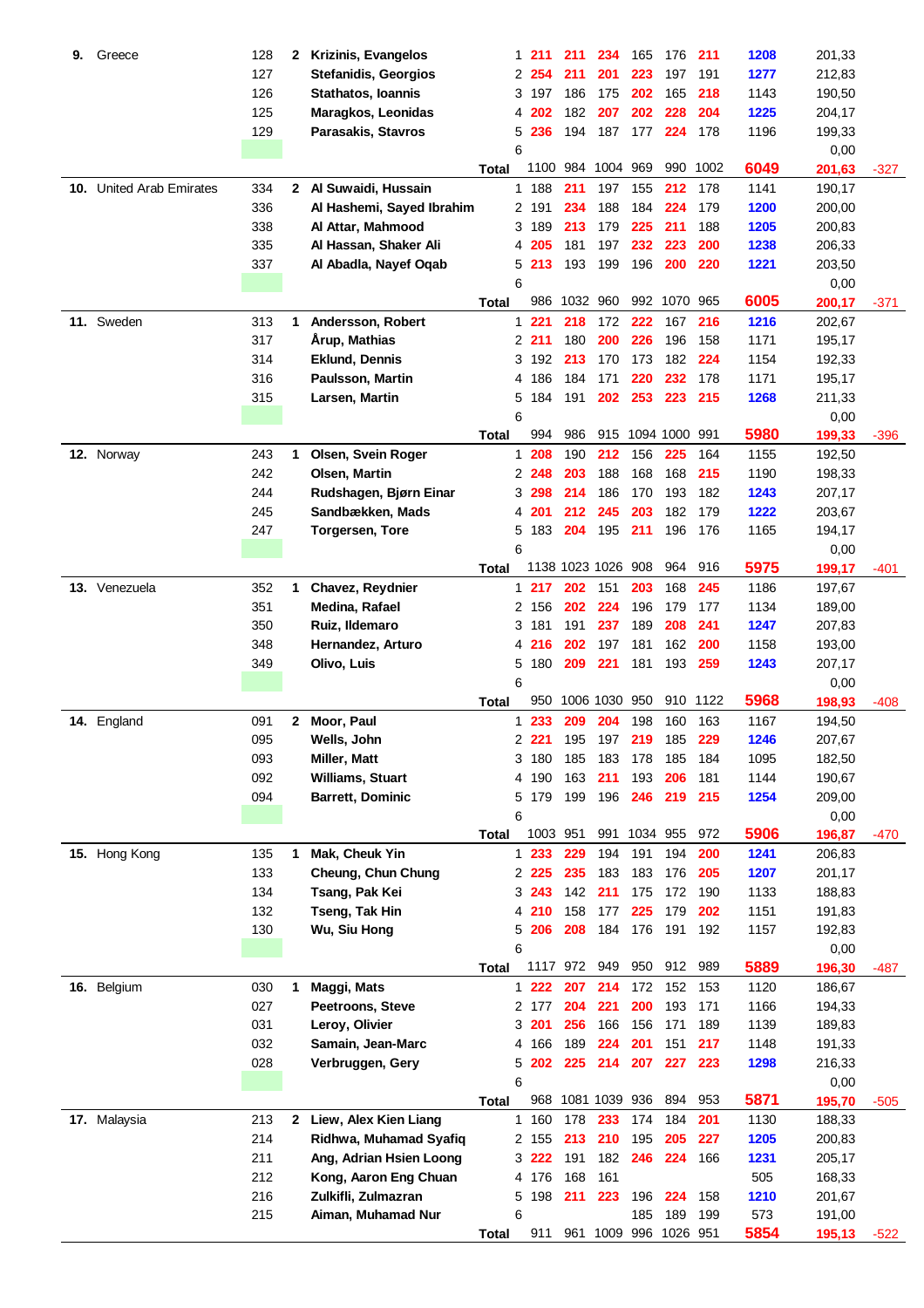| 18. Kuwait      | 187 | $\mathbf{2}$ | Al Anzi, Basel            |              | 1              | 212      | 224          | 181        | 217                          | 201          | 245        | 1280        | 213,33 |        |
|-----------------|-----|--------------|---------------------------|--------------|----------------|----------|--------------|------------|------------------------------|--------------|------------|-------------|--------|--------|
|                 | 189 |              | Al Ragheeb, Fahad         |              |                | 2 190    | 181          | 201        | 232                          | 170          | 194        | 1168        | 194,67 |        |
|                 | 191 |              | Abbas, Jassim             |              | 3              | 199      | 176          | 179        | 181                          | 211          | 177        | 1123        | 187,17 |        |
|                 | 192 |              | Al Amiri, Rakan           |              | 4              | 209      | 175          | 171        | 199                          | 188          | 161        | 1103        | 183,83 |        |
|                 | 190 |              | Al Zajdan, Mohamad Kamel  |              |                | 5 260    | 194          | 177        | 197                          | 183          | 169        | 1180        | 196,67 |        |
|                 |     |              |                           |              | 6              |          |              |            |                              |              |            |             | 0,00   |        |
|                 |     |              |                           | Total        |                | 1070     | 950          | 909        | 1026 953                     |              | 946        | 5854        | 195,13 | $-522$ |
| 19. Mexico      | 220 | 1            | Franco, Ernesto           |              |                | 1 183    | 196          | 197        | 195                          | 192          | 173        | 1136        | 189,33 |        |
|                 | 221 |              | Rosado, Jorge             |              |                | 2 183    | 150          | 186        |                              |              |            | 519         | 173,00 |        |
|                 | 222 |              | Sanchez, Alejandro        |              |                | 3 156    | 235          | 181        | 198                          | 191          | 196        | 1157        | 192,83 |        |
|                 | 218 |              | Cruz, Alejandro           |              | 4              | 189      | 220          | 229        | 237                          | 199          | 188        | 1262        | 210,33 |        |
|                 | 217 |              | Baeza, Marcos             |              | 5              | 195      | 224          | 199        | 205                          | 184          | 219        | 1226        | 204,33 |        |
|                 | 219 |              | Corona, Rodolfo           |              | 6              |          |              |            | 201                          | 144          | 192        | 537         | 179,00 |        |
|                 |     |              |                           | Total        |                | 906      | 1025         |            | 992 1036 910                 |              | 968        | 5837        | 194,57 | $-539$ |
| 20. France      | 110 |              | 2 Lotthe, Xavier          |              |                | 1 187    | 216          | 172        | 183                          | 165          | 174        | 1097        | 182,83 |        |
|                 | 113 |              | Nicolas, Alain            |              |                | 2217     | 215          | 167        | 180                          | 204          | 184        | 1167        | 194,50 |        |
|                 | 114 |              | Fabre, Anthony            |              |                | 3223     | 205          | 236        | 206                          | 185          | 245        | 1300        | 216,67 |        |
|                 | 111 |              | Sacco, François           |              |                | 4 153    | 205          | 193        | 177                          | 212          | 178        | 1118        | 186,33 |        |
|                 | 109 |              | Alix, Yoan                |              |                | 5 140    | 222          | 205        | 202                          | 171          | 212        | 1152        | 192,00 |        |
|                 |     |              |                           |              | 6              |          |              |            |                              |              |            |             | 0,00   |        |
|                 |     |              |                           | Total        |                |          | 920 1063 973 |            | 948 937                      |              | 993        | 5834        | 194,47 | $-542$ |
| 21. Israel      | 164 | 1            | Israel, Tener             |              | 1              | 181      | 172          | 200        |                              |              |            | 553         | 184,33 |        |
|                 | 167 |              | Alfital, Aviv             |              |                | 2 192    | 182          | 267        | 184                          | 189          | 169        | 1183        | 197,17 |        |
|                 | 166 |              | Nechustan, Omer           |              |                | 3 247    | 208          | 208        | 193                          | 178          | 146        | 1180        | 196,67 |        |
|                 | 165 |              | Rabin, Yahav              |              | 4              | 230      | 156          | 210        | 203                          | 170          | 222        | 1191        | 198,50 |        |
|                 | 163 |              | Aviram, Or                |              | 5              | 188      | 182          | 200        | 231                          | 167          | 170        | 1138        | 189,67 |        |
|                 | 168 |              | Sheinman, Moshe           |              | 6              |          |              |            | 187                          | 189          | 195        | 571         | 190,33 |        |
|                 |     |              |                           | Total        |                | 1038 900 |              | 1085       | 998                          | 893          | 902        | 5816        | 193,87 | $-560$ |
| 22. Philippines | 250 | $\mathbf{2}$ | Rivera, Engelberto        |              | 1              | 205      | 175          | 178        | 180                          | 210          | 224        | 1172        | 195,33 |        |
|                 | 252 |              | Miranda, Raoul            |              |                | 2 197    | 212          | 243        | 194                          | 222          | 176        | 1244        | 207,33 |        |
|                 | 254 |              | Layoso, Benshir           |              |                | 3 202    | 246          | 166        | 206                          | 195          | 179        | 1194        | 199,00 |        |
|                 | 251 |              | King, Constantine Chester |              |                | 4 193    | 171          | 206        | 184                          | 148          | 199        | 1101        | 183,50 |        |
|                 | 253 |              | Ong, Frederick            |              |                | 5 194    | 180          | 178        | 203                          | 191          | 156        | 1102        | 183,67 |        |
|                 |     |              |                           |              | 6              |          |              |            |                              |              |            |             | 0,00   |        |
|                 |     |              |                           | <b>Total</b> |                | 991      | 984          | 971        | 967                          | 966          | 934        | 5813        | 193,77 | $-563$ |
| 23. Puerto Rico | 265 | 1            | Colon, Francisco          |              | 1              | 207      | 207          | 211        | 183                          | 202          | 179        | 1189        | 198,17 |        |
|                 | 267 |              | Hernandez, Israel         |              | $\overline{2}$ | 178      | 184          | 152        | 209                          | 146          | 191        | 1060        | 176,67 |        |
|                 | 264 |              | Diaz, Bruno               |              |                | 3 163    | 203          | 187        | 194                          | 199          | 205        | 1151        | 191,83 |        |
|                 | 262 |              | Sanchez, Gabriel          |              |                | 4 219    | 200          | 216        | 216                          | 168          | 265        | 1284        | 214,00 |        |
|                 | 266 |              | Rodriguez, Luis           |              |                | 5 194    | 161          | 168        | 229                          | 209          | 158        | 1119        | 186,50 |        |
|                 |     |              |                           |              | 6              |          |              |            |                              |              |            |             | 0,00   |        |
|                 |     |              |                           | <b>Total</b> |                | 961      | 955          |            | 934 1031 924                 |              | 998        | 5803        | 193,43 | $-573$ |
| 24. Russia      | 275 |              | 2 Krasavkin, Victor       |              |                | 1 192    | 178          | 190        | 188                          | 188          | 200        | 1136        | 189,33 |        |
|                 | 276 |              | Korshak, Yan              |              |                | 2 197    | 204          | 171        | 168                          | 169          | 210        | 1119        | 186,50 |        |
|                 | 279 |              | Medveditskov, Alexander   |              |                | 3 236    | 189          | 178        | 181                          | 176          | 210        | 1170        | 195,00 |        |
|                 | 277 |              | Andreev, Sergey           |              |                | 4 212    | 193          | 205        | 154                          | 189          | 220        | 1173        | 195,50 |        |
|                 | 274 |              | Semenov, Ivan             |              |                | 5 223    | 165          | 174        | 209                          | 194          | 238        | 1203        | 200,50 |        |
|                 |     |              |                           |              | 6              |          |              |            |                              |              |            |             | 0,00   |        |
|                 |     |              |                           | <b>Total</b> |                | 1060 929 |              | 918        | 900                          | 916 1078     |            | 5801        | 193,37 | $-575$ |
| 25. Switzerland | 323 | 1            | Huber, Philippe           |              |                | 1 195    | 168          | 201        | 200                          | 222          | 254        | 1240        | 206,67 |        |
|                 | 320 |              | Berges, Mathieu           |              |                | 2 205    | 199          | 183        | 148                          | 205          | 180        | 1120        | 186,67 |        |
|                 | 322 |              | Doppler, Philippe         |              |                | 3 169    | 185          | 159        |                              |              |            | 513         | 171,00 |        |
|                 | 321 |              | Mendes, Vasco             |              | 4              | 203      | 212          | 182        | 202                          | 217          | 151        | 1167        | 194,50 |        |
|                 | 319 |              | Vontobel, Larry           |              |                | 5 196    | 215          | 226        | 214                          | 201          | 182        | 1234        | 205,67 |        |
|                 | 318 |              | Regenass, Cedric          |              | 6              |          |              |            | 185                          | 159          | 164        | 508         | 169,33 |        |
|                 |     |              |                           | <b>Total</b> |                | 968      | 979          | 951        |                              | 949 1004 931 |            | 5782        | 192,73 | $-594$ |
| 26. Denmark     | 085 | 1            | Øhrgaard, Frederik        |              | $\mathbf{1}$   | 218      | 178          | 182        | 205                          | 168          | 223        | 1174        | 195,67 |        |
|                 | 088 |              | Hutchinson, Paul          |              |                | 2 172    | 186          | 225        |                              |              |            | 583         | 194,33 |        |
|                 | 083 |              | Larsen, Thomas            |              |                | 3 155    | 200          | 236        | 228                          | 191          | 172        | 1182        | 197,00 |        |
|                 | 086 |              | Stampe, Mik               |              |                | 4 172    | 161          | 205<br>229 | 178<br>216                   | 223<br>161   | 193<br>181 | 1132        | 188,67 |        |
|                 | 084 |              | Agerbo, Jesper            |              |                | 5 171    | 176          |            |                              |              |            | 1134        | 189,00 |        |
|                 | 087 |              | Lousdal, Anders           |              | 6              | 888      |              |            | 193<br>901 1077 1020 937 958 | 194          | 189        | 576<br>5781 | 192,00 |        |
|                 |     |              |                           | Total        |                |          |              |            |                              |              |            |             | 192,70 | -595   |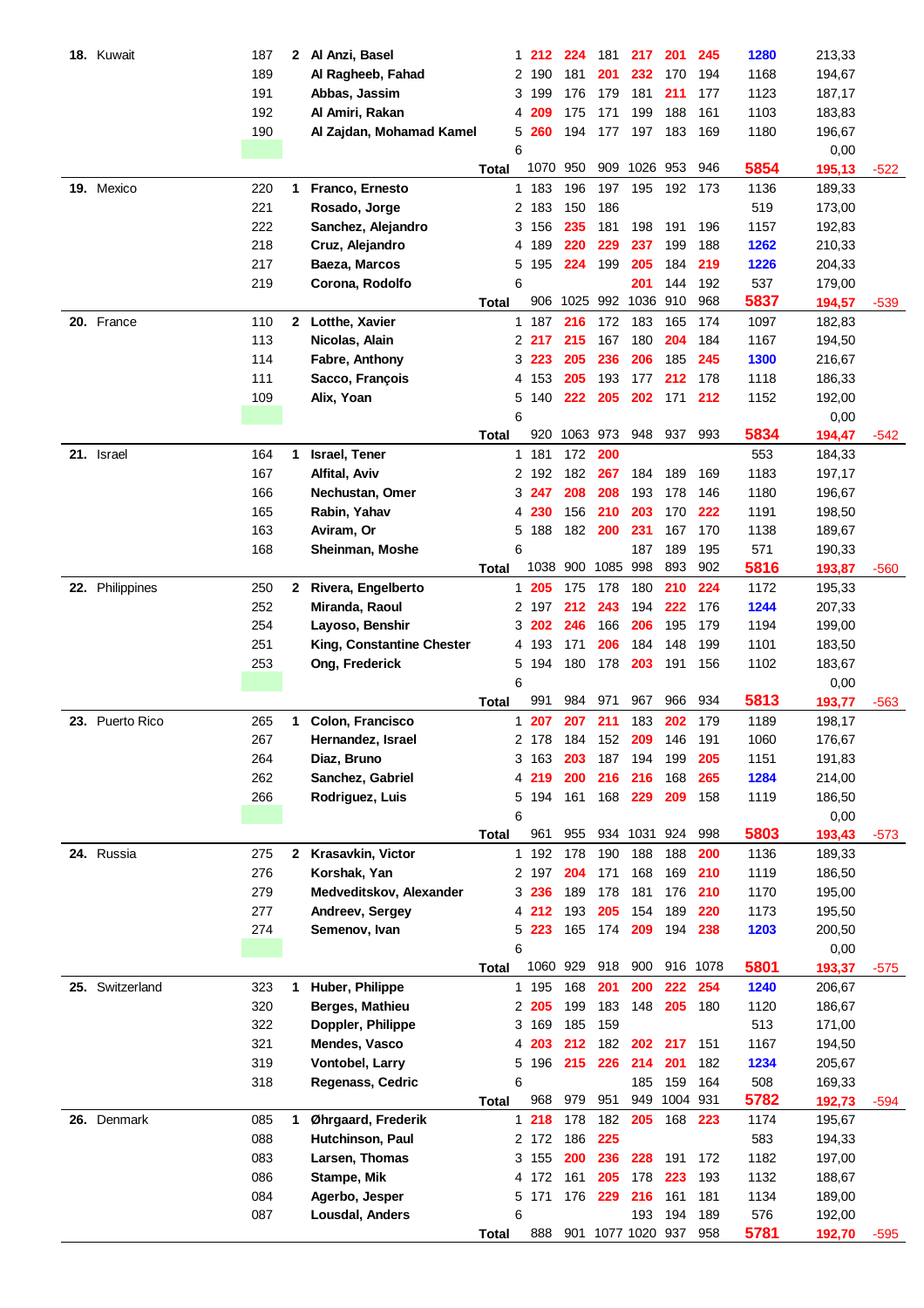| 27. Australia        | 006 | 2            | <b>Trotter, Paul</b>     | 1              | 186   | 221      | 182          |     |      |     | 589  | 196,33 |        |
|----------------------|-----|--------------|--------------------------|----------------|-------|----------|--------------|-----|------|-----|------|--------|--------|
|                      | 005 |              | Taylor, Ben              | $\mathbf{2}^-$ | 225   | 202      | 215          | 196 | 157  | 192 | 1187 | 197,83 |        |
|                      | 003 |              | Pilkington, Brian        | 3              | 211   | 196      | 246          | 180 | 171  | 197 | 1201 | 200,17 |        |
|                      | 002 |              | Meads, Brendan           | 4              | 157   | 199      | 167          | 200 | 204  | 137 | 1064 | 177,33 |        |
|                      | 004 |              | Purdue, Christian        | 5              | 191   | 170      | 201          | 165 | 232  | 156 | 1115 | 185,83 |        |
|                      | 001 |              | <b>Brown, Ross</b>       | 6              |       |          |              | 175 | 202  | 179 | 556  | 185,33 |        |
|                      |     |              |                          | <b>Total</b>   | 970   | 988      | 1011 916     |     | 966  | 861 | 5712 | 190,40 | -664   |
| 28. Italy            | 170 | 2            | Boccato, Marco           | 1              | 160   | 151      | 171          |     |      |     | 482  | 160,67 |        |
|                      | 171 |              | Pirozzi, Massimo         |                | 2 168 | 226      | 173          | 223 | 177  | 157 | 1124 | 187,33 |        |
|                      | 173 |              | Rossi, Federico          | 3              | 259   | 222      | 161          | 199 | 199  | 174 | 1214 | 202,33 |        |
|                      | 172 |              | Rampi, Mauro             | 4              | 191   | 223      | 194          | 157 | 181  | 178 | 1124 | 187,33 |        |
|                      | 169 |              | Reviglio, Marco          | 5              | 174   | 215      | 195          | 180 | 235  | 177 | 1176 | 196,00 |        |
|                      | 174 |              | De Filippi, Pier Paolo   | 6              |       |          |              | 224 | 169  | 193 | 586  | 195,33 |        |
|                      |     |              |                          | <b>Total</b>   | 952   | 1037 894 |              | 983 | 961  | 879 | 5706 | 190,20 | -670   |
| 29. Northern Ireland | 238 | 1            | Nimick, Billy            |                | 1 195 | 185      | 188          | 166 | 174  | 194 | 1102 | 183,67 |        |
|                      | 240 |              | Press, Ryan              |                | 2 205 | 237      | 232          | 225 | 179  | 165 | 1243 | 207,17 |        |
|                      | 236 |              | Dugan, Grant             |                | 3 161 | 157      | 203          | 198 | 180  | 220 | 1119 | 186,50 |        |
|                      | 241 |              | Smith, Alan              |                | 4 159 | 186      | 209          |     |      |     | 554  | 184,67 |        |
|                      | 237 |              | Horton, Kevin            | 5              | 181   | 207      | 214          | 127 | 201  | 179 | 1109 | 184,83 |        |
|                      | 239 |              | O'Hare, Tony             | 6              |       |          |              | 211 | 203  | 156 | 570  | 190,00 |        |
|                      |     |              |                          | Total          | 901   |          | 972 1046 927 |     | 937  | 914 | 5697 | 189,90 | $-679$ |
| 30. Japan            | 176 | 1            | Takahashi, Toshihiko     | 1              | 166   | 177      | 188          | 200 | 224  | 192 | 1147 | 191,17 |        |
|                      | 179 |              | Fujii, Nobuhito          | 2              | 148   | 169      | 223          |     |      |     | 540  | 180,00 |        |
|                      | 177 |              | Sasaki, Tomoyuki         | 3              | 266   | 190      | 206          | 203 | 204  | 156 | 1225 | 204,17 |        |
|                      | 180 |              | Wada, Shogo              | 4              | 184   | 184      | 159          | 155 | 190  | 206 | 1078 | 179,67 |        |
|                      | 178 |              | Takemoto, Masaaki        | 5              | 188   | 185      | 203          | 145 | 188  | 223 | 1132 | 188,67 |        |
|                      | 175 |              | Yamashita, Tomokatsu     | 6              |       |          |              | 183 | 202  | 189 | 574  | 191,33 |        |
|                      |     |              |                          | <b>Total</b>   | 952   | 905      | 979          | 886 | 1008 | 966 | 5696 | 189,87 | $-680$ |
| 31. India            | 152 | $\mathbf{2}$ | Gaba, Girish             | 1              | 207   | 207      | 257          | 176 | 171  | 202 | 1220 | 203,33 |        |
|                      | 150 |              | Sarda, Dhruv             |                | 2 159 | 193      | 186          | 149 | 190  | 199 | 1076 | 179,33 |        |
|                      | 149 |              | Dhankot, Shabbir         |                | 3 159 | 152      | 189          | 237 | 207  | 173 | 1117 | 186,17 |        |
|                      | 148 |              | Singh, Dilbir            | 4              | 200   | 188      | 216          | 177 | 155  | 199 | 1135 | 189,17 |        |
|                      | 151 |              | Pobbathi, Srinath        | 5              | 224   | 138      | 202          | 182 | 193  | 190 | 1129 | 188,17 |        |
|                      |     |              |                          | 6              |       |          |              |     |      |     |      | 0,00   |        |
|                      |     |              |                          | Total          | 949   | 878      | 1050 921     |     | 916  | 963 | 5677 | 189,23 | $-699$ |
| 32. Austria          | 007 | 1            | Fürbacher, Roman         | 1              | 210   | 200      | 171          | 175 | 204  | 201 | 1161 | 193,50 |        |
|                      | 009 |              | Grundschober, Leopold    | 2              | 158   | 164      | 234          | 190 | 204  | 160 | 1110 | 185,00 |        |
|                      | 012 |              | <b>Tybl, Thomas</b>      |                | 3 189 | 169      | 235          | 204 | 194  | 180 | 1171 | 195,17 |        |
|                      | 010 |              | Rauscher, Alexander      |                | 4 165 | 245      | 192          | 164 | 171  | 134 | 1071 | 178,50 |        |
|                      | 008 |              | Gross, Thomas            | 5              | 192   | 181      | 209          | 157 | 151  | 212 | 1102 | 183,67 |        |
|                      |     |              |                          | 6              |       |          |              |     |      |     |      | 0,00   |        |
|                      |     |              |                          | <b>Total</b>   | 914   |          | 959 1041 890 |     | 924  | 887 | 5615 | 187,17 | -761   |
| 33. Scotland         | 287 | 1            | Kerr, Mark               |                | 1213  | 158      | 202          | 186 | 169  | 196 | 1124 | 187,33 |        |
|                      | 291 |              | <b>Bruce, Michael</b>    |                | 2 192 | 170      | 210          | 200 | 158  | 181 | 1111 | 185,17 |        |
|                      | 288 |              | Hutton, Mark             |                | 3 170 | 173      | 191          | 206 | 195  | 162 | 1097 | 182,83 |        |
|                      | 290 |              | Gillespie, Brian         | 4              | 181   | 182      | 212          | 198 | 189  | 170 | 1132 | 188,67 |        |
|                      | 286 |              | McQueen, Mark            | 5              | 201   | 188      | 178          | 184 | 187  | 201 | 1139 | 189,83 |        |
|                      |     |              |                          | 6              |       |          |              |     |      |     |      | 0,00   |        |
|                      |     |              |                          | Total          | 957   | 871      | 993          | 974 | 898  | 910 | 5603 | 186,77 | $-773$ |
| 34. Catalonia        | 052 | 1            | <b>Colomer, Artur</b>    | $\mathbf{1}$   | 200   | 165      | 166          | 173 | 176  | 179 | 1059 | 176,50 |        |
|                      | 054 |              | Roca, Hector             |                | 2 184 | 178      | 215          | 136 | 185  | 152 | 1050 | 175,00 |        |
|                      | 053 |              | Galvez, Raul             | 3              | 206   | 167      | 195          |     |      |     | 568  | 189,33 |        |
|                      | 050 |              | Perez, Moises            |                | 4 199 | 193      | 182          | 195 | 195  | 146 | 1110 | 185,00 |        |
|                      | 049 |              | Ovide, Marcial           | 5              | 197   | 189      | 187          | 256 | 186  | 256 | 1271 | 211,83 |        |
|                      | 051 |              | Dominguez, Carlos        | 6              |       |          |              | 186 | 175  | 161 | 522  | 174,00 |        |
|                      |     |              |                          | <b>Total</b>   | 986   | 892      | 945          | 946 | 917  | 894 | 5580 | 186,00 | $-796$ |
| 35. Iceland          | 142 | 2            | Sigurdsson, Robert Dan   | $\mathbf{1}$   | 139   | 164      | 219          | 175 | 202  | 223 | 1122 | 187,00 |        |
|                      | 145 |              | Ragnarsson, Jon Ingi     |                | 2 202 | 196      | 201          | 211 | 189  | 183 | 1182 | 197,00 |        |
|                      | 146 |              | Sveinsson, Ingi Geir     |                | 3 179 | 179      | 146          |     |      |     | 504  | 168,00 |        |
|                      | 144 |              | <b>Magnusson, Magnus</b> |                | 4 180 | 191      | 190          | 168 | 169  | 175 | 1073 | 178,83 |        |
|                      | 143 |              | Hardarson, Hafthor       | 5              | 190   | 206      | 197          | 210 | 202  | 189 | 1194 | 199,00 |        |
|                      | 147 |              |                          | 6              |       |          |              | 170 | 182  | 147 | 499  | 166,33 |        |
|                      |     |              | Thordarson, Kristjan     | <b>Total</b>   | 890   | 936      | 953          | 934 | 944  | 917 | 5574 | 185,80 | -802   |
|                      |     |              |                          |                |       |          |              |     |      |     |      |        |        |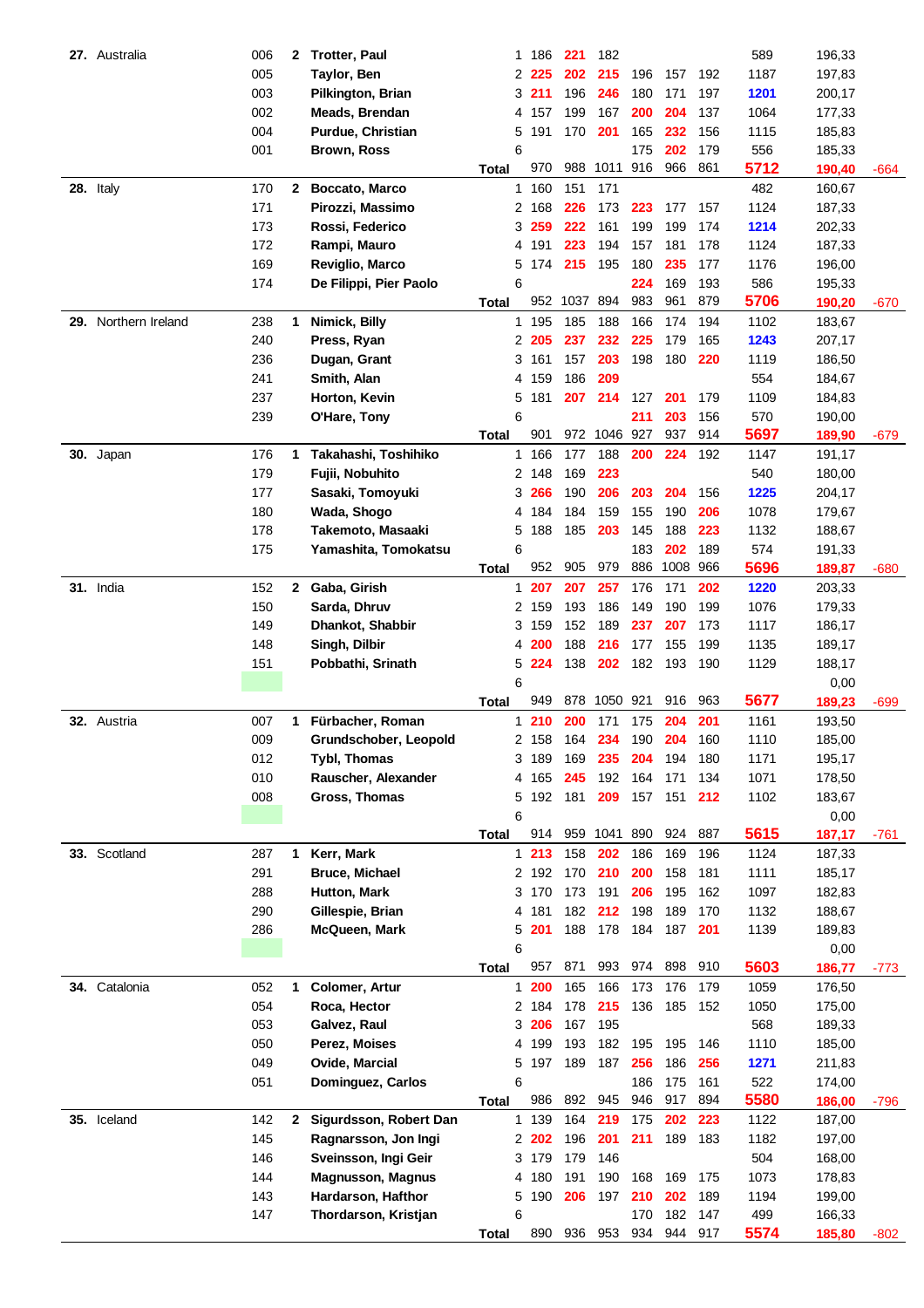| 36. | Estonia         | 100 | 1            | Beekmann, Raul           |              | 1 | 213   | 189 | 177 | 190                | 148 | 144        | 1061        | 176,83 |        |
|-----|-----------------|-----|--------------|--------------------------|--------------|---|-------|-----|-----|--------------------|-----|------------|-------------|--------|--------|
|     |                 | 098 |              | Alep, Priit              |              | 2 | 181   | 188 | 178 | 188                | 198 | 211        | 1144        | 190,67 |        |
|     |                 | 097 |              | Leinemann, Aivar         |              | 3 | 224   | 179 | 158 | 215                | 181 | 180        | 1137        | 189,50 |        |
|     |                 | 099 |              | Allsalu, Taavi           |              | 4 | 169   | 226 | 191 | 222                | 180 | 176        | 1164        | 194,00 |        |
|     |                 | 101 |              | Parts, Rasmus            |              | 5 | 153   | 213 | 182 | 182                | 167 | 167        | 1064        | 177,33 |        |
|     |                 |     |              |                          |              | 6 |       |     |     |                    |     |            |             | 0,00   |        |
|     |                 |     |              |                          |              |   | 940   | 995 | 886 | 997                | 874 | 878        | 5570        |        |        |
|     |                 |     |              |                          | Total        |   |       |     |     |                    |     |            |             | 185,67 | $-806$ |
| 37. | Czech Republic  | 080 | 1            | Harbacek, Petr           |              | 1 | 159   | 235 | 192 | 150                | 178 | 165        | 1079        | 179,83 |        |
|     |                 | 081 |              | Cifra, Miroslav          |              |   | 2 190 | 205 | 172 | 192                | 210 | 201        | 1170        | 195,00 |        |
|     |                 | 077 |              | Hindrak, Jiri            |              |   | 3 172 | 149 | 206 |                    |     |            | 527         | 175,67 |        |
|     |                 | 082 |              | Kubin, Filip             |              | 4 | 170   | 203 | 196 | 162                | 168 | 153        | 1052        | 175,33 |        |
|     |                 | 078 |              | Spacil, Jan              |              | 5 | 183   | 198 | 183 | 249                | 176 | 200        | 1189        | 198,17 |        |
|     |                 | 079 |              | Sadlik, Vojtech          |              | 6 |       |     |     | 164                | 168 | 178        | 510         | 170,00 |        |
|     |                 |     |              |                          | <b>Total</b> |   | 874   | 990 | 949 | 917                | 900 | 897        | 5527        | 184,23 | $-849$ |
|     | 38. Ukraine     | 333 |              | 2 Shchabelsky, Volodymyr |              |   | 1 194 | 187 | 185 | 189                | 170 | 187        | 1112        | 185,33 |        |
|     |                 | 332 |              | Petrovskyi, levgen       |              |   | 2 188 | 178 | 186 | 200                | 168 | 172        | 1092        | 182,00 |        |
|     |                 | 330 |              | Kalika, Oleksandr        |              | 3 | 156   | 192 | 245 |                    |     |            | 593         | 197,67 |        |
|     |                 | 331 |              | Kondrat'yev, Oleksandr   |              | 4 | 166   | 199 | 183 | 187                | 208 | 161        | 1104        | 184,00 |        |
|     |                 | 329 |              |                          |              |   |       | 229 |     | 165                | 202 |            |             |        |        |
|     |                 |     |              | Kalika, Mykhaylo         |              | 5 | 196   |     | 153 |                    |     | 169        | 1114        | 185,67 |        |
|     |                 | 328 |              | Shcherbinin, Oleksandr   |              | 6 |       |     |     | 156                | 180 | 165        | 501         | 167,00 |        |
|     |                 |     |              |                          | Total        |   | 900   | 985 | 952 | 897                | 928 | 854        | 5516        | 183,87 | -860   |
|     | 39. Hungary     | 139 | $\mathbf 1$  | Szabó, Tamás             |              |   | 1 188 | 188 | 188 | 169                | 199 | 190        | 1122        | 187,00 |        |
|     |                 | 138 |              | Bódis, György            |              |   | 2 171 | 166 | 211 | 179                | 196 | 199        | 1122        | 187,00 |        |
|     |                 | 141 |              | Paál, László             |              | 3 | 161   | 179 | 184 | 157                | 151 | 158        | 990         | 165,00 |        |
|     |                 | 137 |              | Rácz, Csaba              |              | 4 | 196   | 180 | 181 | 197                | 221 | 201        | 1176        | 196,00 |        |
|     |                 | 136 |              | Kapronczay, Gergely      |              | 5 | 176   | 164 | 144 | 182                | 193 | 240        | 1099        | 183,17 |        |
|     |                 |     |              |                          |              | 6 |       |     |     |                    |     |            |             | 0,00   |        |
|     |                 |     |              |                          | Total        |   | 892   | 877 | 908 | 884                | 960 | 988        | 5509        | 183,63 | -867   |
|     | 40. Poland      | 257 | 1            | Przezpolewski, Marek     |              | 1 | 213   | 169 | 192 | 205                | 176 | 205        | 1160        | 193,33 |        |
|     |                 | 261 |              | Olesiński, Krzysztof     |              |   | 2 176 | 193 | 191 | 160                | 211 | 155        | 1086        | 181,00 |        |
|     |                 | 258 |              | <b>Musialik, Mariusz</b> |              | 3 | 179   | 189 | 188 | 177                | 209 | 194        | 1136        | 189,33 |        |
|     |                 | 260 |              | Janicki, Tomasz          |              | 4 | 172   | 170 | 220 | 204                | 161 | 188        | 1115        | 185,83 |        |
|     |                 | 256 |              | Pałka, Rafał             |              | 5 | 214   | 171 | 155 |                    |     |            | 540         | 180,00 |        |
|     |                 | 259 |              | Błaszczak, Adam          |              | 6 |       |     |     | 166                | 142 | 164        | 472         | 157,33 |        |
|     |                 |     |              |                          | <b>Total</b> |   | 954   | 892 | 946 | 912                | 899 | 906        | 5509        | 183,63 | -867   |
|     | 41. Macau       | 206 | $\mathbf{2}$ | Choi, lo Fai             |              | 1 | 223   | 161 | 178 | 206                | 211 | 171        | 1150        | 191,67 |        |
|     |                 | 207 |              | Tam, Tsz Sun             |              |   | 2 187 | 166 | 170 | 201                | 173 | 152        | 1049        | 174,83 |        |
|     |                 | 205 |              | Lok, Hei leong           |              |   | 3 151 | 186 | 148 | 203                | 232 | 169        | 1089        | 181,50 |        |
|     |                 | 210 |              | Kot, Ka Hou              |              |   | 214   | 181 | 192 | 140                | 187 | 176        | 1090        | 181,67 |        |
|     |                 | 209 |              | Lee, Tak Man             |              |   | 5 199 | 220 | 194 | 171                | 182 | 161        | 1127        | 187,83 |        |
|     |                 |     |              |                          |              | 6 |       |     |     |                    |     |            |             | 0,00   |        |
|     |                 |     |              |                          | <b>Total</b> |   | 974   | 914 | 882 | 921                | 985 | 829        | 5505        | 183,50 | $-871$ |
|     | 42. New Zealand | 231 | 1            | Requerra, Sonny          |              |   | 1 177 | 160 | 209 | 181                | 140 | 179        | 1046        | 174,33 |        |
|     |                 | 233 |              | Swain, Tim               |              |   | 2 147 | 225 | 165 | 164                | 204 | 200        | 1105        | 184,17 |        |
|     |                 | 232 |              | Mustchin, Terry          |              |   | 3 179 | 162 | 157 |                    |     |            | 498         | 166,00 |        |
|     |                 | 234 |              | Lum, Tony                |              |   | 4 186 | 167 | 179 | 209                | 191 | 200        | 1132        | 188,67 |        |
|     |                 |     |              | Nevatt, Craig            |              |   |       | 203 |     |                    | 203 | 170        | 1164        |        |        |
|     |                 | 230 |              |                          |              |   | 5 192 |     | 202 | 194                |     |            |             | 194,00 |        |
|     |                 | 235 |              | Nicolas, Gregorio        |              | 6 | 881   | 917 |     | 184<br>912 932 931 | 193 | 176<br>925 | 553<br>5498 | 184,33 |        |
|     |                 |     |              |                          | Total        |   |       |     |     |                    |     |            |             | 183,27 | -878   |
|     | 43. Wales       | 359 | 1            | Dalton, Graham           |              |   | 1 235 | 156 | 151 | 197                | 167 | 201        | 1107        | 184,50 |        |
|     |                 | 355 |              | Roberts, Gareth          |              |   | 2200  | 182 | 178 |                    |     |            | 560         | 186,67 |        |
|     |                 | 354 |              | Footner, James           |              |   | 3 157 | 166 | 213 | 178                | 165 | 189        | 1068        | 178,00 |        |
|     |                 | 356 |              | Green, Trevor            |              | 4 | 210   | 204 | 202 | 155                | 171 | 164        | 1106        | 184,33 |        |
|     |                 | 357 |              | Green, Paul              |              |   | 5 178 | 173 | 189 | 164                | 222 | 156        | 1082        | 180,33 |        |
|     |                 | 358 |              | Griffin, Sean            |              | 6 |       |     |     | 160                | 204 | 200        | 564         | 188,00 |        |
|     |                 |     |              |                          | <b>Total</b> |   | 980   | 881 | 933 | 854                | 929 | 910        | 5487        | 182,90 | $-889$ |
| 44. | Romania         | 270 | 2            | Mihailescu, Florian      |              | 1 | 202   | 181 | 192 | 170                | 205 | 172        | 1122        | 187,00 |        |
|     |                 | 269 |              | Fatu, Valentin           |              |   | 2 185 | 167 | 165 | 213                | 183 | 196        | 1109        | 184,83 |        |
|     |                 | 268 |              | <b>Piticariu, Marius</b> |              |   | 3 197 | 209 | 178 | 182                | 158 | 204        | 1128        | 188,00 |        |
|     |                 | 272 |              | Gagenoiu, Romeo          |              |   | 4 227 | 193 | 163 |                    |     |            | 583         | 194,33 |        |
|     |                 | 273 |              | Simut, Viorel            |              |   | 5 138 | 141 | 194 | 194                | 195 | 179        | 1041        | 173,50 |        |
|     |                 | 271 |              | Grecu, Ion               |              | 6 |       |     |     | 169                | 148 | 145        | 462         | 154,00 |        |
|     |                 |     |              |                          | <b>Total</b> |   | 949   | 891 |     | 892 928            | 889 | 896        | 5445        | 181,50 | -931   |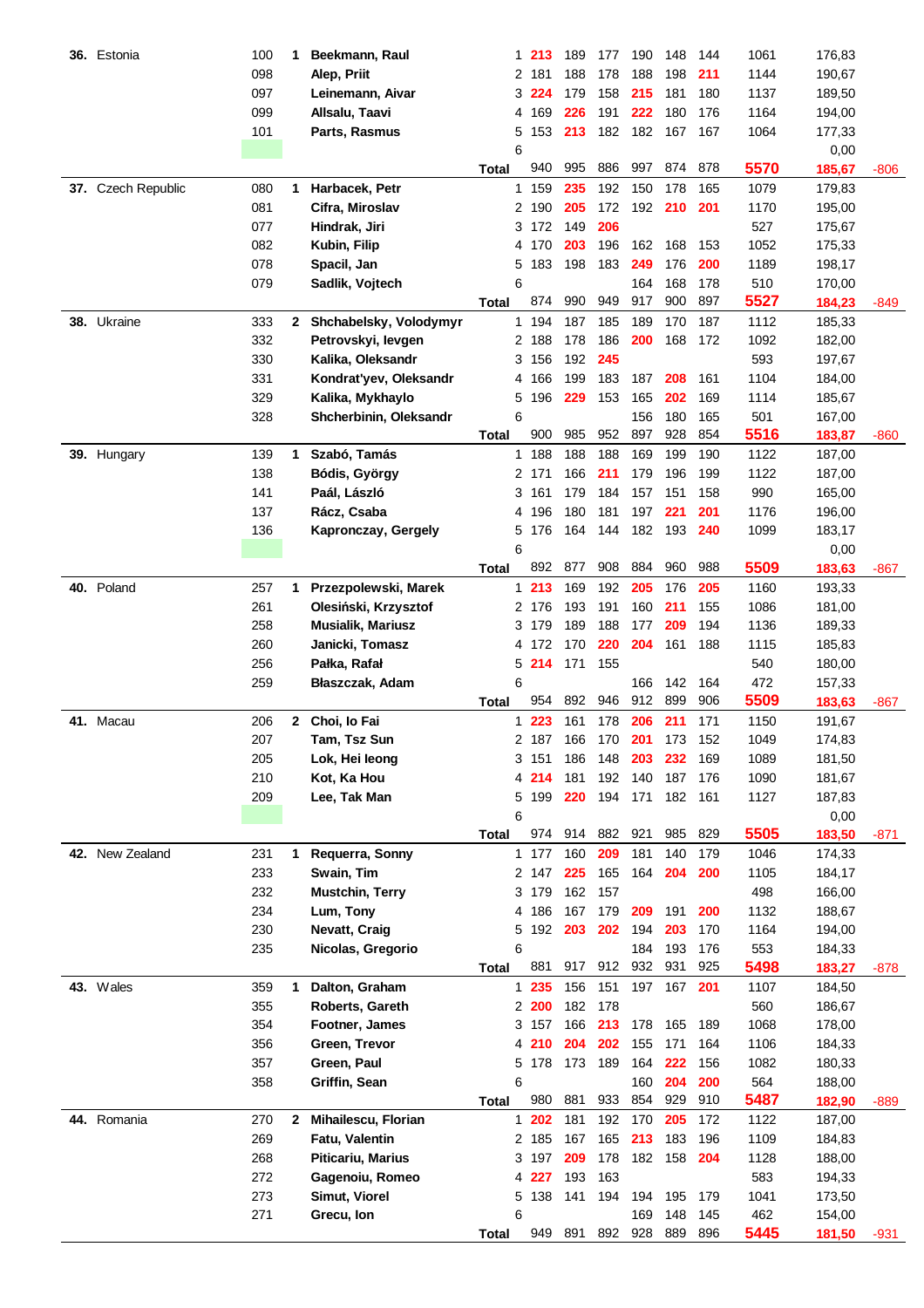| 45. | <b>Belarus</b> | 023 | 1            | Sobolev, Pavel            | 1.           | 187   | 156 | 168 | 174          | 179  | 179 | 1043 | 173,83 |         |
|-----|----------------|-----|--------------|---------------------------|--------------|-------|-----|-----|--------------|------|-----|------|--------|---------|
|     |                | 021 |              | Kiseliov, Sergey          | 2            | 213   | 169 | 199 | 189          | 177  | 159 | 1106 | 184,33 |         |
|     |                | 022 |              | Kandrashyn, Ilya          | 3            | 139   | 155 | 140 |              |      |     | 434  | 144,67 |         |
|     |                | 020 |              | <b>Stepuk, Dmitry</b>     | 4            | 183   | 178 | 199 | 184          | 222  | 148 | 1114 | 185,67 |         |
|     |                | 025 |              | Chilkine, Dmitri          | 5            | 210   | 203 | 247 | 158          | 167  | 232 | 1217 | 202,83 |         |
|     |                | 024 |              | Klimkovich, Siahei        | 6            |       |     |     | 159          | 185  | 183 | 527  | 175,67 |         |
|     |                |     |              |                           | <b>Total</b> | 932   | 861 | 953 | 864          | 930  | 901 | 5441 | 181,37 | -935    |
|     | 46. Ireland    | 162 | $\mathbf{2}$ | Mackey, Conan             | 1.           | 168   | 179 | 192 | 211          | 159  | 126 | 1035 | 172,50 |         |
|     |                | 158 |              | McLoughlin, Darragh       |              | 2 163 | 210 | 148 | 172          | 168  | 189 | 1050 | 175,00 |         |
|     |                | 157 |              | English, Dave             |              | 3 190 | 178 | 180 | 215          | 191  | 139 | 1093 | 182,17 |         |
|     |                |     |              |                           |              |       | 184 | 192 | 227          | 192  | 168 | 1120 |        |         |
|     |                | 159 |              | Bride, Alan               |              | 4 157 |     |     |              |      |     |      | 186,67 |         |
|     |                | 160 |              | Joyce, Stephen            | 5            | 204   | 174 | 222 | 180          | 170  | 156 | 1106 | 184,33 |         |
|     |                |     |              |                           | 6            |       |     |     |              |      |     |      | 0,00   |         |
|     |                |     |              |                           | <b>Total</b> | 882   | 925 |     | 934 1005 880 |      | 778 | 5404 | 180,13 | $-972$  |
|     | 47. Lithuania  | 196 | $\mathbf{2}$ | Cibinskas, Tomas          |              | 1 190 | 175 | 207 | 170          | 178  | 174 | 1094 | 182,33 |         |
|     |                | 197 |              | Sergejevas, Zanas         |              | 2 166 | 158 | 196 | 177          | 231  | 171 | 1099 | 183,17 |         |
|     |                | 195 |              | Saudargas, Saulius        |              | 3 151 | 175 | 167 | 180          | 158  | 146 | 977  | 162,83 |         |
|     |                | 194 |              | Sergejevas, Kristijonas   |              | 4 179 | 174 | 143 |              |      |     | 496  | 165,33 |         |
|     |                | 198 |              | Perminas, Zilvinas        | 5            | 207   | 192 | 182 | 170          | 270  | 178 | 1199 | 199,83 |         |
|     |                | 193 |              | <b>Amolevicius, Domas</b> | 6            |       |     |     | 182          | 190  | 162 | 534  | 178,00 |         |
|     |                |     |              |                           | Total        | 893   | 874 | 895 | 879          | 1027 | 831 | 5399 | 179,97 | -977    |
|     | 48. Bahamas    | 017 |              | 2 Dames, Ronald           |              | 1 183 | 146 | 189 | 160          | 235  | 169 | 1082 | 180,33 |         |
|     |                | 019 |              | Moxey, Dave               |              | 2 156 | 158 | 152 |              |      |     | 466  | 155,33 |         |
|     |                | 018 |              | Cooper, Lindberg          | 3            | 179   | 193 | 186 | 156          | 172  | 190 | 1076 | 179,33 |         |
|     |                | 015 |              | Bowe, Earlin              | 4            | 164   | 159 | 169 | 191          | 205  | 170 | 1058 | 176,33 |         |
|     |                | 014 |              | <b>Wallace, Clarence</b>  | 5            | 167   | 207 | 222 | 213          | 160  | 188 | 1157 | 192,83 |         |
|     |                | 016 |              | Miller, Jethro            | 6            |       |     |     | 201          | 126  | 188 | 515  | 171,67 |         |
|     |                |     |              |                           | Total        | 849   | 863 | 918 | 921          | 898  | 905 | 5354 | 178,47 | $-1022$ |
| 49. | Saudi Arabia   | 280 |              | 2 Al Juraifani, Faisal    | 1            | 162   | 223 | 167 | 130          | 219  | 188 | 1089 | 181,50 |         |
|     |                | 282 |              | <b>Terrad, Ammar</b>      | 2            | 168   | 184 | 176 | 141          | 171  | 178 | 1018 | 169,67 |         |
|     |                | 285 |              | Oraif, Hassan             | 3            | 180   | 164 | 124 |              |      |     | 468  | 156,00 |         |
|     |                | 284 |              | Al Hamdan, Khalid         | 4            | 160   | 194 | 179 | 212          | 215  | 162 | 1122 |        |         |
|     |                |     |              |                           |              |       |     | 195 |              |      |     |      | 187,00 |         |
|     |                | 281 |              | Al Harbi, Sultan          | 5            | 177   | 187 |     | 179          | 163  | 183 | 1084 | 180,67 |         |
|     |                | 283 |              | Fayez, Qusi               | 6            |       |     |     | 161          | 193  | 156 | 510  | 170,00 |         |
|     |                |     |              |                           | Total        | 847   | 952 | 841 | 823          | 961  | 867 | 5291 | 176,37 | $-1085$ |
|     | 50. Bulgaria   | 041 | 2            | Lichev, Todor             | 1            | 148   | 144 | 154 | 147          | 165  | 178 | 936  | 156,00 |         |
|     |                | 039 |              | Dinev, Dian               | 2            | 168   | 177 | 147 | 205          | 168  | 210 | 1075 | 179,17 |         |
|     |                | 037 |              | Petrov, Asen              |              | 3 202 | 155 | 133 |              |      |     | 490  | 163,33 |         |
|     |                | 042 |              | Georgiev, Hristo          | 4            | 181   | 217 | 178 | 163          | 191  | 200 | 1130 | 188,33 |         |
|     |                | 038 |              | Donov, Boyan              | 5            | 193   | 211 | 169 | 179          | 169  | 161 | 1082 | 180,33 |         |
|     |                | 040 |              | Bojilov, Georgi           | 6            |       |     |     | 199          | 205  | 164 | 568  | 189,33 |         |
|     |                |     |              |                           | <b>Total</b> | 892   | 904 | 781 | 893          | 898  | 913 | 5281 | 176,03 | $-1095$ |
|     | 51. Luxembourg | 200 | 1            | Mercatoris, Jean          |              | 1200  | 157 | 216 | 204          | 159  | 166 | 1102 | 183,67 |         |
|     |                | 202 |              | Manderscheid, David       |              | 2 152 | 183 | 190 | 178          | 156  | 189 | 1048 | 174,67 |         |
|     |                | 199 |              | Pescarolo, Othello        |              | 3 191 | 206 | 159 |              |      |     | 556  | 185,33 |         |
|     |                | 203 |              | Scheuer, Harald           |              | 4 207 | 185 | 204 | 186          | 162  | 169 | 1113 | 185,50 |         |
|     |                | 201 |              | Rulot, Eric               |              | 5 180 | 229 | 113 | 158          | 192  | 141 | 1013 | 168,83 |         |
|     |                | 204 |              | Thill, Tommy              | 6            |       |     |     | 143          | 120  | 127 | 390  | 130,00 |         |
|     |                |     |              |                           | <b>Total</b> | 930   | 960 | 882 | 869          | 789  | 792 | 5222 | 174,07 | $-1154$ |
|     | 52. Croatia    | 073 | $\mathbf{2}$ | Mrkonjic, Mise            |              | 1 158 | 181 | 198 | 185          | 139  | 156 | 1017 | 169,50 |         |
|     |                | 071 |              | Dobrilovic, Domagoj       |              | 2 173 | 185 | 165 | 198          | 199  | 179 | 1099 | 183,17 |         |
|     |                | 075 |              | Protic, Goran             | 3            | 192   | 151 | 152 | 181          | 195  | 127 | 998  | 166,33 |         |
|     |                | 076 |              | Zabcic, Kreso             | 4            | 195   | 139 | 145 | 170          | 211  | 127 | 987  | 164,50 |         |
|     |                | 074 |              | Petkovic, Sasa            | 5            | 171   | 203 | 211 | 171          | 144  | 183 | 1083 | 180,50 |         |
|     |                |     |              |                           | 6            |       |     |     |              |      |     |      | 0,00   |         |
|     |                |     |              |                           | <b>Total</b> | 889   | 859 | 871 | 905          | 888  | 772 | 5184 | 172,80 | $-1192$ |
|     | 53. Slovenia   | 310 | $\mathbf{2}$ | Mrzlikar, Mitja           | $\mathbf{1}$ | 205   | 177 | 171 | 192          | 188  | 157 | 1090 | 181,67 |         |
|     |                | 309 |              | Malek, Milan              |              | 2 187 | 170 | 157 | 200          | 136  | 204 | 1054 | 175,67 |         |
|     |                | 311 |              | Eržen, Tomaž              |              | 3 136 | 220 | 135 |              |      |     | 491  | 163,67 |         |
|     |                | 308 |              | Feguš, Matej              |              | 4 185 | 146 | 186 | 160          | 143  | 191 | 1011 |        |         |
|     |                |     |              |                           |              |       |     |     |              |      |     |      | 168,50 |         |
|     |                | 306 |              | Grabrijan, Anže           | 5            | 159   | 177 | 133 | 145          | 218  | 160 | 992  | 165,33 |         |
|     |                | 307 |              | Lajovic, Dušan            | 6            |       |     |     | 180          | 152  | 185 | 517  | 172,33 |         |
|     |                |     |              |                           | <b>Total</b> | 872   | 890 | 782 | 877          | 837  | 897 | 5155 | 171,83 | $-1221$ |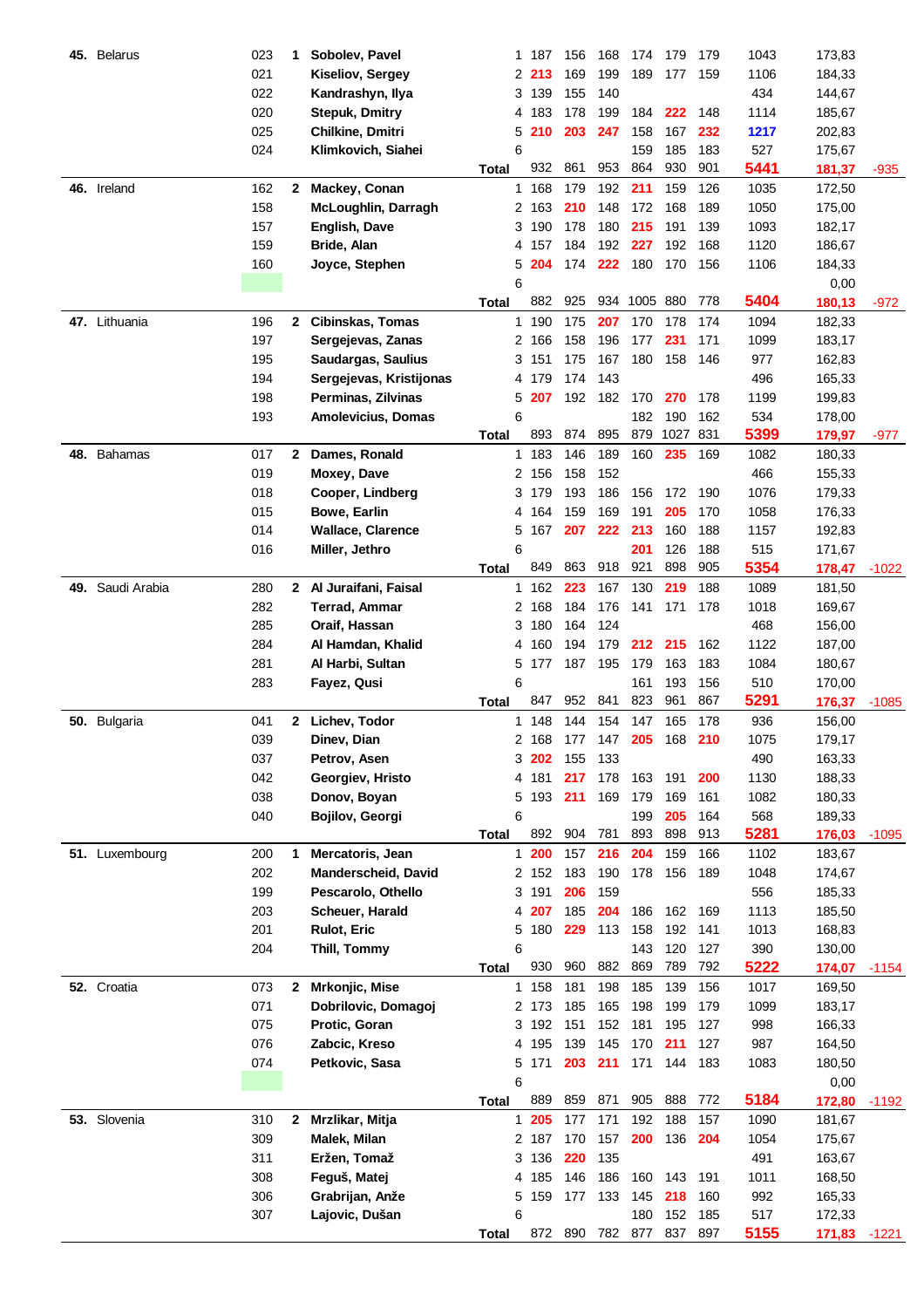| 54. Slovakia | 301 | Homola, Michal      |       | 152   | 143              | 208 | 178     | 153 | 124 | 958  | 159,67 |         |
|--------------|-----|---------------------|-------|-------|------------------|-----|---------|-----|-----|------|--------|---------|
|              | 300 | Slavkovsky, Martin  |       | 2 188 | 165              | 117 | 177     | 106 | 178 | 931  | 155,17 |         |
|              | 303 | Frunyo, Ladislav    |       |       | 3 192 <b>205</b> | 147 | 187     | 129 | 162 | 1022 | 170,33 |         |
|              | 302 | Jurinyi, Luboslav   |       | 4 215 | 187              | 177 | 180     | 116 | 135 | 1010 | 168,33 |         |
|              | 305 | <b>Blazek, Rene</b> |       | 5 167 | 183              | 187 | 172 202 |     | 192 | 1103 | 183,83 |         |
|              |     |                     | 6     |       |                  |     |         |     |     |      | 0,00   |         |
|              |     |                     | Total | 914   | 883              | 836 | 894     | 706 | 791 | 5024 | 167.47 | $-1352$ |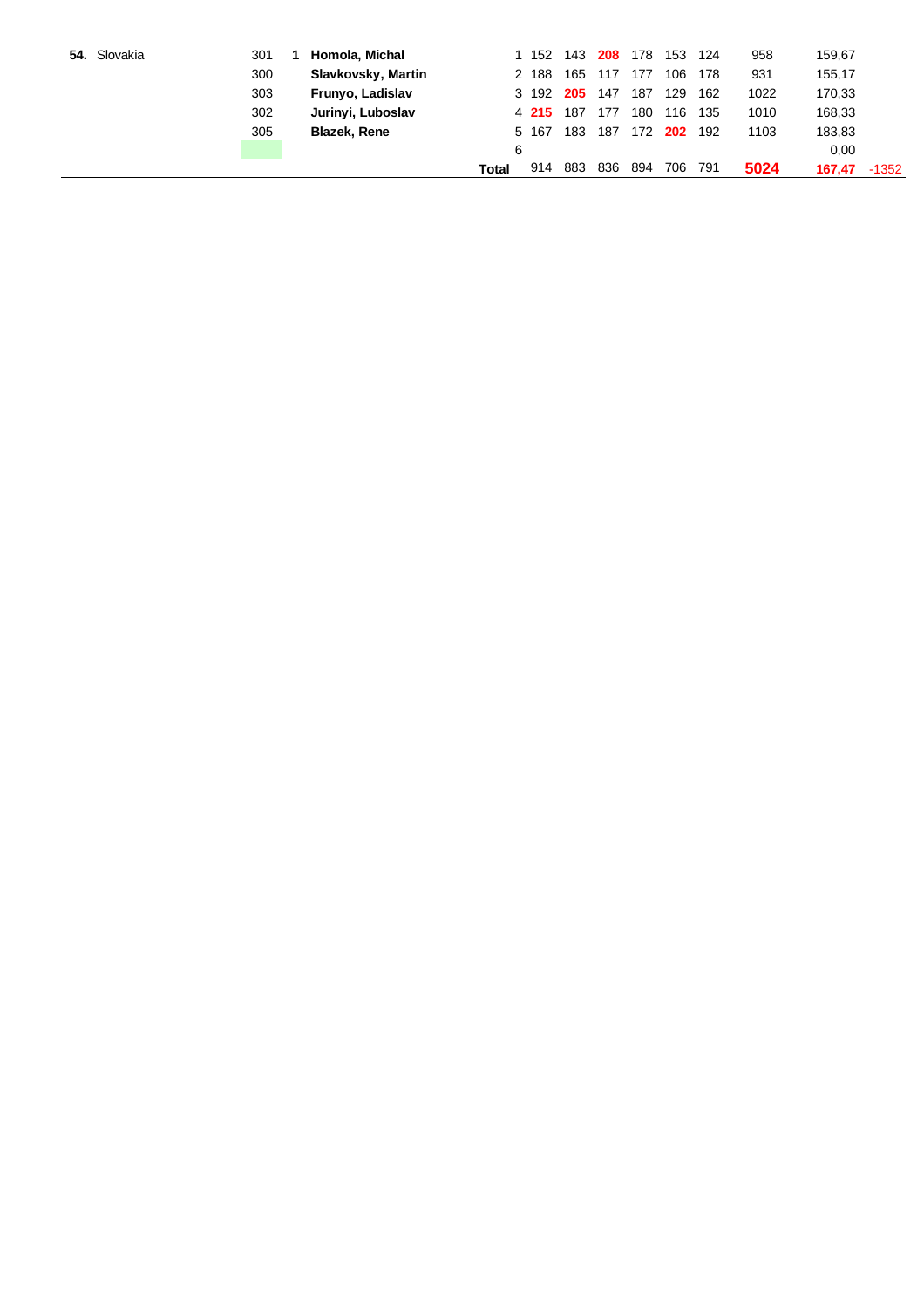



**Busterteam - 1st Block Medium Oil, 2nd Block Long Oil**

|            | <b>Official</b>                | Date:      |              | 2010.08.20 6:08 PM           |     |             |            |     |     |     | Munich/Unterföhring, Germany |        |  |
|------------|--------------------------------|------------|--------------|------------------------------|-----|-------------|------------|-----|-----|-----|------------------------------|--------|--|
| Pos        | Country                        |            |              | Code Sq. Name                | 1   | $\mathbf 2$ | 3          | 4   | 5   | 6   | <b>Total</b>                 | Ave.   |  |
| 1.         | China                          | 058        | $\mathbf{2}$ | Du, Jian Chao                | 220 | 246         | 237        | 211 | 223 | 213 | 1350                         | 225,00 |  |
| 2.         | England                        | 096        | $\mathbf{2}$ | <b>Teece, Raymond</b>        | 223 | 201         | 195        | 209 | 209 | 199 | 1236                         | 206,00 |  |
| 3.         | Indonesia                      | 154        | 2            | Lalisang, Ryan Leonard       | 170 | 182         | 201        | 244 | 226 | 209 | 1232                         | 205,33 |  |
| 4.         | Ireland                        | 161        | 2            | Puzzuoli, Fran               | 234 | 188         | 206        | 200 | 181 | 219 | 1228                         | 204,67 |  |
| 5.         | France                         | 112        | 2            | Sarmadi, Mathias             | 195 | 168         | 211        | 205 | 187 | 235 | 1201                         | 200,17 |  |
| 6.         | Thailand                       | 324        | 2            | Larpapharat, Yannaphon       | 236 | 199         | 165        | 229 | 194 | 167 | 1190                         | 198,33 |  |
| 7.         | Colombia                       | 070        | 2            | Rodriguez, Juan Sebastian    | 189 | 188         | 215        | 195 | 178 | 224 | 1189                         | 198,17 |  |
| 8.         | Ecuador                        | 090        | 2            | Saverio Borja, Diogenes Jose | 185 | 182         | 217        | 205 | 193 | 207 | 1189                         | 198,17 |  |
| 9.         | Hungary                        | 140        | 1            | Skobrics, Zoltán             | 180 | 209         | 188        | 183 | 173 | 255 | 1188                         | 198,00 |  |
| 10.        | Thailand                       | 326        | 2            | Lerdpiriyasakulkit, Badin    | 213 | 189         | 194        | 186 | 193 | 210 | 1185                         | 197,50 |  |
| 11.        | <b>Brazil</b>                  | 034        | 1            | Issa, Eduardo                | 168 | 224         | 211        | 175 | 195 | 210 | 1183                         | 197,17 |  |
| 12.        | Sweden                         | 312        | 1            | Andersin, Erik               | 208 | 192         | 221        | 172 | 191 | 199 | 1183                         | 197,17 |  |
| 13.        | China                          | 055        | 2            | Zhang, Yijia                 | 190 | 204         | 213        | 198 | 160 | 216 | 1181                         | 196,83 |  |
| 14.        | China                          | 056        | 2            | Zhang, Peng                  | 169 | 170         | 214        | 200 | 199 | 225 | 1177                         | 196,17 |  |
| 15.        | Thailand                       | 325        | $\mathbf{2}$ | Kusonphitak, Somjed          | 186 | 198         | 197        | 212 | 186 | 189 | 1168                         | 194,67 |  |
| 16.        | Puerto Rico                    | 263        | 1            | Simounet, Androunick         | 215 | 187         | 180        | 189 | 195 | 191 | 1157                         | 192,83 |  |
| 17.        | Norway                         | 246        | 1            | <b>Tjernes, Fredrik</b>      | 195 | 166         | 200        | 202 | 207 | 181 | 1151                         | 191,83 |  |
| 18.        | Indonesia                      | 156        | $\mathbf{2}$ | Widjaja, William             | 210 | 164         | 257        | 184 | 167 | 169 | 1151                         | 191,83 |  |
| 19.        | Hong Kong                      | 131        | 1.           | Yeung, Wai Ki                | 177 | 188         | 211        | 179 | 200 | 194 | 1149                         | 191,50 |  |
| 20.        | Philippines                    | 255        | 2            | Chua, Kenneth                | 176 | 203         | 162        | 191 | 243 | 163 | 1138                         | 189,67 |  |
| 21.        | Belgium                        | 029        | 1            | Claessens, Wim               | 192 | 175         | 172        | 192 | 190 | 216 | 1137                         | 189,50 |  |
| 22.        | Indonesia                      | 155        | 2            | Hengki,                      | 203 | 216         | 205        | 183 | 185 | 142 | 1134                         | 189,00 |  |
| 23.        | Macau                          | 208        | 2            | Ho, Weng Hou                 | 159 | 244         | 181        | 145 | 242 | 150 | 1121                         | 186,83 |  |
| 24.        | Netherlands                    | 229        | 2            | v/d Bogaard, Ron             | 192 | 189         | 186        | 187 | 234 | 131 | 1119                         | 186,50 |  |
| 25.        | Kuwait                         | 188        | 2            | Al Rajeeba, Mohamad          | 207 | 244         | 159        | 147 | 179 | 182 | 1118                         | 186,33 |  |
| 26.        | Azerbaijan                     | 013        | 1            | Hamidov, Ramil               | 180 | 170         | 214        | 161 | 211 | 173 | 1109                         | 184,83 |  |
| 27.        | China                          | 057        | 2            | Pan, Yuehong                 | 149 | 167         | 221        | 180 | 186 | 200 | 1103                         | 183,83 |  |
| 28.        | Uzbekistan                     | 347        | 2            | Shaabdurakhmanov, Hondamir   | 202 | 175         | 175        | 180 | 194 | 177 | 1103                         | 183,83 |  |
| 29.        | Greece                         | 124        | 2            | <b>Karetsos, Dimitrios</b>   | 170 | 182         | 208        | 156 | 185 | 193 | 1094                         | 182,33 |  |
| 30.        | Venezuela                      | 353        | 1            | Fung, Danny                  | 171 | 191         | 192        | 186 | 177 | 174 | 1091                         | 181,83 |  |
| 31.        | India                          | 153        | 2            | Punjabi, Vijay               | 140 | 173         | 180        | 192 | 224 | 167 | 1076                         | 179,33 |  |
| 32.        | Thailand                       | 327        | 2            | Tinjiratip, Dechochai        | 200 | 189         | 165        | 160 | 174 | 179 | 1067                         | 177,83 |  |
| 33.        | Russia                         | 278        | 2            | Sidorov, Gennady             | 209 | 149         | 168        | 196 | 172 | 160 | 1054                         | 175,67 |  |
|            | 34. Gibraltar                  | 121        | 2            | Wood, Michael                | 183 | 148         | 221        | 166 | 149 | 186 | 1053                         | 175,50 |  |
| 35.        | Scotland                       | 289        | 1            | <b>Claxton, James</b>        | 194 | 183         | 189        | 151 | 185 | 146 | 1048                         | 174,67 |  |
| 36.        | <b>United Arab Emirates</b>    | 339        | 2            | Belkedaida, Saeed Obaid      | 154 | 188         | 191        | 192 | 168 | 147 | 1040                         | 173,33 |  |
| 37.        | Moldova                        | 226        | 2            | Tucan, Eugeniu               | 182 | 200         | 174        | 168 | 171 | 145 | 1040                         | 173,33 |  |
| 38.        | Uzbekistan                     | 346        | 2            | Smirnov, Viktor              | 151 | 170         | 185        | 206 | 168 | 158 | 1038                         | 173,00 |  |
| 39.        | Netherlands                    | 228        | 2            | Hulst, Phil                  | 175 | 168         | 176        | 177 | 181 | 149 | 1026                         | 171,00 |  |
| 40.        | Netherlands                    | 227        | $\mathbf{2}$ | Jacobs, Mark                 | 157 | 157         | 148        | 192 | 198 | 173 | 1025                         | 170,83 |  |
| 41.        | Ecuador                        | 089        | 2            | Vallejo Cabrera, Ivan Andres | 165 | 195         | 190        | 195 | 123 | 154 | 1022                         | 170,33 |  |
| 42.        | Moldova                        | 225        | 2            | Tucan, Alexandru             | 149 | 149         | 165        | 177 | 168 | 203 | 1011                         | 168,50 |  |
| 43.        | Moldova                        | 223        | $\mathbf{2}$ | Grosu, Aureliu               | 181 | 194         | 157        | 169 | 159 | 144 | 1004                         | 167,33 |  |
| 44.        | <b>Brazil</b>                  | 033        | 1.           | Pizzoli, Igor                | 177 | 171         | 180        | 151 | 168 | 155 | 1002                         | 167,00 |  |
| 45.        | Moldova                        | 224        | 2            | Danilcenco, Igor             | 215 | 178         | 148        | 162 | 152 | 142 | 997                          | 166,17 |  |
| 46.        | Croatia                        | 072        | 2            | Kolar, Karlo                 | 172 | 166         | 152        | 197 | 152 | 157 | 996                          | 166,00 |  |
| 47.        | Estonia                        | 102        | 1            | <b>Mäemets, Andres</b>       | 147 | 205         | 185        | 149 | 147 | 160 | 993                          | 165,50 |  |
| 48.        | Serbia                         | 292        | $\mathbf{2}$ | Puskas, Bertalan             | 197 | 148         | 139        | 149 | 148 | 192 | 973                          | 162,17 |  |
| 49.        | <b>Brazil</b>                  | 036        | 1            | Carrasco, Carlos             | 146 | 152         | 174        | 211 | 139 | 147 | 969                          | 161,50 |  |
| 50.        | Austria                        | 011        | 1            | <b>Schlosser, Patrick</b>    | 116 | 168         | 183        | 179 | 177 | 143 | 966                          | 161,00 |  |
| 51.        | Gibraltar                      | 123        | $\mathbf{2}$ | <b>Stott, Matthew</b>        | 158 | 190         | 190        | 134 | 159 | 127 | 958                          | 159,67 |  |
| 52.        | <b>Brazil</b>                  | 035<br>304 | 1            | Sato, Mauro                  | 165 | 166         | 154        | 176 | 168 | 112 | 941                          | 156,83 |  |
| 53.        | Slovakia                       |            | 1            | Petras, Jan                  | 141 | 154         | 155        | 133 | 131 | 136 | 850                          | 141,67 |  |
| 54.        | Gibraltar                      | 122        | $\mathbf{2}$ | <b>Martinez, Alexander</b>   | 140 | 146<br>237  | 106<br>220 | 109 | 151 | 152 | 804                          | 134,00 |  |
| 55.<br>56. | Mexico<br><b>United States</b> | 219<br>342 | 1<br>1       | Corona, Rodolfo              | 210 |             |            |     | 227 | 165 | 667<br>659                   | 222,33 |  |
|            |                                |            |              | <b>Malott, Wes</b>           |     |             |            | 267 |     |     |                              | 219,67 |  |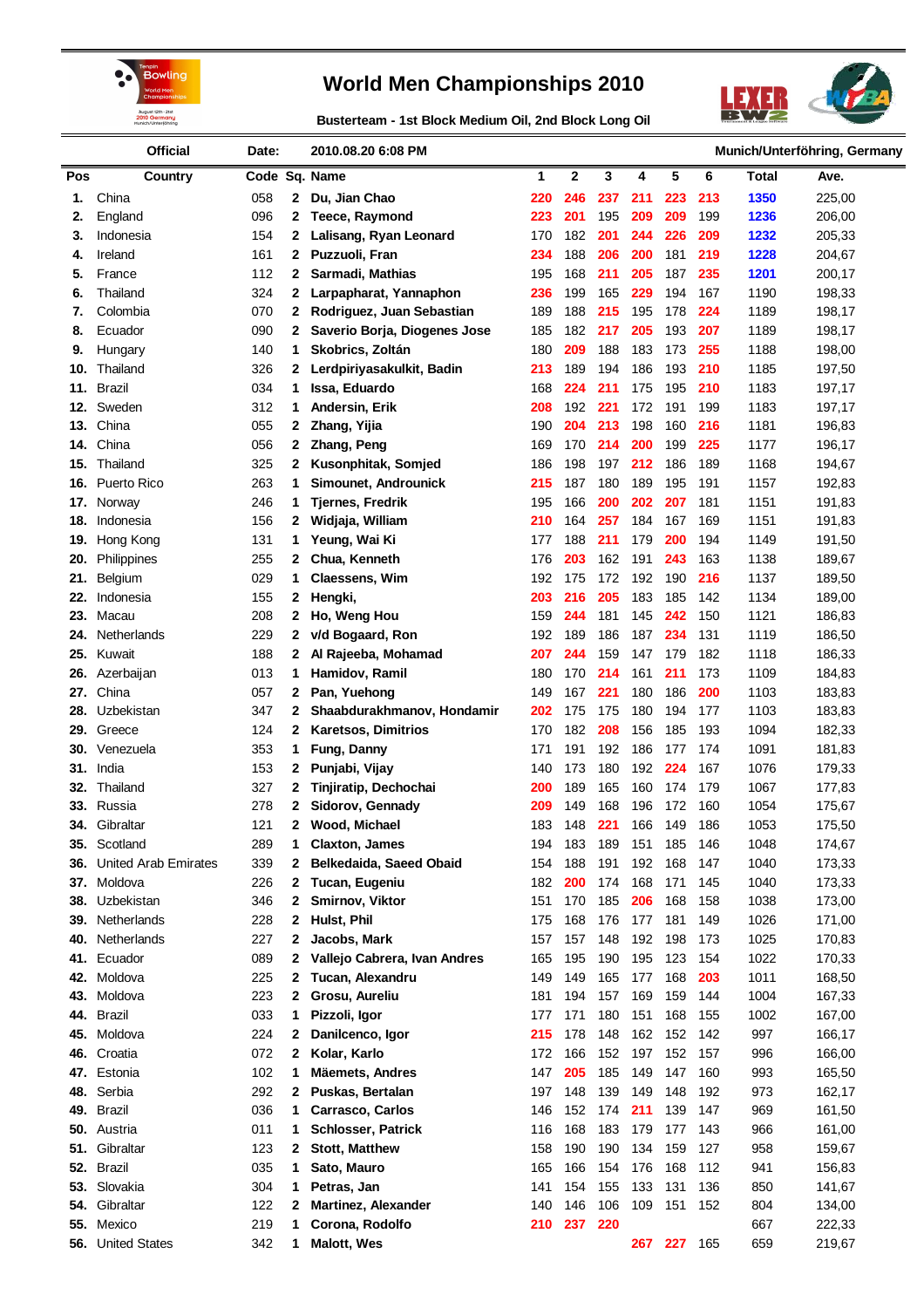| 57. | Japan                 | 179 | 1            | Fujii, Nobuhito           |     |         |     | 258 | 204 | 192   | 654 | 218,00 |
|-----|-----------------------|-----|--------------|---------------------------|-----|---------|-----|-----|-----|-------|-----|--------|
| 58. | Canada                | 047 | 1            | Oliver Jr., Art           | 225 | 209     | 209 |     |     |       | 643 | 214,33 |
| 59. | <b>United States</b>  | 345 | 1            | Page, Rhino               | 210 | 225     | 205 |     |     |       | 640 | 213,33 |
| 60. | Germany               | 120 | 1            | <b>Baade, Marco</b>       |     |         |     | 228 | 212 | 193   | 633 | 211,00 |
| 61. | Malaysia              | 215 | 2            | Aiman, Muhamad Nur        | 202 | 196     | 226 |     |     |       | 624 | 208,00 |
| 62. | Japan                 | 175 | 1            | Yamashita, Tomokatsu      | 233 | 207     | 182 |     |     |       | 622 | 207,33 |
| 63. | Finland               | 107 | 1            | Tonteri, Juhani           |     |         |     | 200 | 201 | 216   | 617 | 205,67 |
| 64. | <b>Chinese Taipei</b> | 061 | 1            | Tsai, Ting-Yun            | 170 | 220     | 225 |     |     |       | 615 | 205,00 |
| 65. | Malaysia              | 212 | 2            | Kong, Aaron Eng Chuan     |     |         |     | 192 | 187 | 224   | 603 | 201,00 |
| 66. | Mexico                | 221 | 1            | Rosado, Jorge             |     |         |     | 199 | 213 | 190   | 602 | 200,67 |
| 67. | Italy                 | 174 | 2            | De Filippi, Pier Paolo    | 180 | 223     | 197 |     |     |       | 600 | 200,00 |
| 68. | Serbia                | 293 | 2            | Miljkovic, Slavoljub      | 222 | 183     | 194 | 0   | 0   | 0     | 599 | 199,67 |
| 69. | Australia             | 006 | 2            | <b>Trotter, Paul</b>      |     |         |     | 207 | 216 | 175   | 598 | 199,33 |
| 70. | Czech Republic        | 079 | 1            | Sadlik, Vojtech           | 169 | 209     | 215 |     |     |       | 593 | 197,67 |
| 71. | Wales                 | 355 | 1            | Roberts, Gareth           |     |         |     | 193 | 213 | 181   | 587 | 195,67 |
| 72. | Wales                 | 358 | 1            | Griffin, Sean             | 180 | 158     | 241 |     |     |       | 579 | 193,00 |
| 73. | Romania               | 272 | 2            | Gagenoiu, Romeo           |     |         |     | 194 | 184 | 200   | 578 | 192,67 |
| 74. | Germany               | 116 | 1            | Holzapfel, Michael        | 184 | 180     | 210 |     |     |       | 574 | 191,33 |
| 75. | Lithuania             | 194 | 2            | Sergejevas, Kristijonas   |     |         |     | 201 | 179 | 193   | 573 | 191,00 |
| 76. | Switzerland           | 318 | 1            | Regenass, Cedric          | 193 | 199     | 173 |     |     |       | 565 | 188,33 |
| 77. | Singapore             | 296 | 2            | Low, Basil                | 181 | 178     | 201 |     |     |       | 560 | 186,67 |
| 78. | Poland                | 259 | 1            | Błaszczak, Adam           | 192 | 185     | 183 |     |     |       | 560 | 186,67 |
| 79. | Australia             | 001 | 2            | <b>Brown, Ross</b>        | 169 | 207     | 183 |     |     |       | 559 | 186,33 |
| 80. | Northern Ireland      | 239 | 1            | O'Hare, Tony              | 162 | 209     | 186 |     |     |       | 557 | 185,67 |
| 81. | Switzerland           | 322 | 1            | Doppler, Philippe         |     |         |     | 180 | 167 | 208   | 555 | 185,00 |
| 82. | Catalonia             | 053 | 1            | Galvez, Raul              |     |         |     | 225 | 185 | 144   | 554 | 184,67 |
|     | 83. Lithuania         | 193 | 2            | <b>Amolevicius, Domas</b> | 160 | 189     | 201 |     |     |       | 550 |        |
|     |                       |     |              |                           |     |         |     |     |     |       |     | 183,33 |
| 84. | Denmark               | 088 | 1            | Hutchinson, Paul          |     |         | 175 | 199 | 178 | 172   | 549 | 183,00 |
| 85. | Denmark               | 087 | 1            | Lousdal, Anders           | 181 | 191     |     |     |     |       | 547 | 182,33 |
| 86. | Luxembourg            | 199 | 1            | Pescarolo, Othello        |     |         |     | 159 | 204 | 182   | 545 | 181,67 |
| 87. | Chinese Taipei        | 060 | 1            | Lin, Chung-Hsien          |     |         |     | 182 | 181 | 181   | 544 | 181,33 |
| 88. | Northern Ireland      | 241 | 1            | Smith, Alan               |     |         |     | 167 | 179 | 194   | 540 | 180,00 |
| 89. | Korea                 | 184 | 2            | Choi, Yong-Kyu            | 199 | 192     | 148 |     |     |       | 539 | 179,67 |
| 90. | Poland                | 256 | 1            | Pałka, Rafał              |     |         |     | 156 | 204 | 177   | 537 | 179,00 |
| 91. | Singapore             | 299 | 2            | Lim, Justin               |     |         |     | 177 | 161 | 197   | 535 | 178,33 |
| 92. | Ukraine               | 330 | 2            | Kalika, Oleksandr         |     |         |     | 223 | 143 | 169   | 535 | 178,33 |
| 93. | New Zealand           | 235 | 1            | Nicolas, Gregorio         | 211 | 175     | 149 |     |     |       | 535 | 178,33 |
|     | 94. Israel            | 168 | 1            | Sheinman, Moshe           | 178 | 146     | 210 |     |     |       | 534 | 178,00 |
| 95. | Catalonia             | 051 | 1            | Dominguez, Carlos         | 172 | 155     | 205 |     |     |       | 532 | 177,33 |
|     | 96. Slovenia          | 307 | 2            | Lajovic, Dušan            | 171 | 173     | 185 |     |     |       | 529 | 176,33 |
|     | 97. Ukraine           | 328 | 2            | Shcherbinin, Oleksandr    | 179 | 178     | 170 |     |     |       | 527 | 175,67 |
|     | 98. Israel            | 164 | 1            | Israel, Tener             |     |         |     | 171 | 179 | 174   | 524 | 174,67 |
|     | 99. Belarus           | 024 | 1.           | Klimkovich, Siahei        |     | 187 170 | 164 |     |     |       | 521 | 173,67 |
|     | 100. Slovenia         | 311 | 2            | Eržen, Tomaž              |     |         |     | 202 | 173 | 145   | 520 | 173,33 |
|     | 101. New Zealand      | 232 | 1            | <b>Mustchin, Terry</b>    |     |         |     | 166 | 193 | 158   | 517 | 172,33 |
|     | 102. Bahamas          | 019 | 2            | Moxey, Dave               |     |         |     | 186 | 212 | 118   | 516 | 172,00 |
|     | 103. Bulgaria         | 040 | 2            | Bojilov, Georgi           | 168 | 162     | 185 |     |     |       | 515 | 171,67 |
|     | 104. Iceland          | 147 | 2            | Thordarson, Kristjan      | 181 | 180     | 153 |     |     |       | 514 | 171,33 |
|     | 105. Bulgaria         | 037 | $\mathbf{2}$ | Petrov, Asen              |     |         |     | 180 | 179 | 148   | 507 | 169,00 |
|     | 106. Iceland          | 146 | 2            | Sveinsson, Ingi Geir      |     |         |     | 179 | 191 | 125   | 495 | 165,00 |
|     | 107. Czech Republic   | 077 | 1            | Hindrak, Jiri             |     |         |     | 168 | 170 | 152   | 490 | 163,33 |
|     | 108. Luxembourg       | 204 | 1            | Thill, Tommy              | 186 | 160     | 135 |     |     |       | 481 | 160,33 |
|     | 109. Italy            | 170 | 2            | Boccato, Marco            |     |         |     | 134 | 166 | - 171 | 471 | 157,00 |
|     | 110. Bahamas          | 016 | 2            | Miller, Jethro            | 180 | 153     | 138 |     |     |       | 471 | 157,00 |
|     | 111. Saudi Arabia     | 285 | 2            | Oraif, Hassan             |     |         |     | 156 | 173 | 137   | 466 | 155,33 |
|     | 112. Romania          | 271 | 2            | Grecu, Ion                | 175 | 137     | 128 |     |     |       | 440 | 146,67 |
|     | 113. Belarus          | 022 | 1            | Kandrashyn, Ilya          |     |         |     | 130 | 160 | 135   | 425 | 141,67 |
|     | 114. Saudi Arabia     | 283 |              | 2 Fayez, Qusi             | 147 | 128     | 140 |     |     |       | 415 | 138,33 |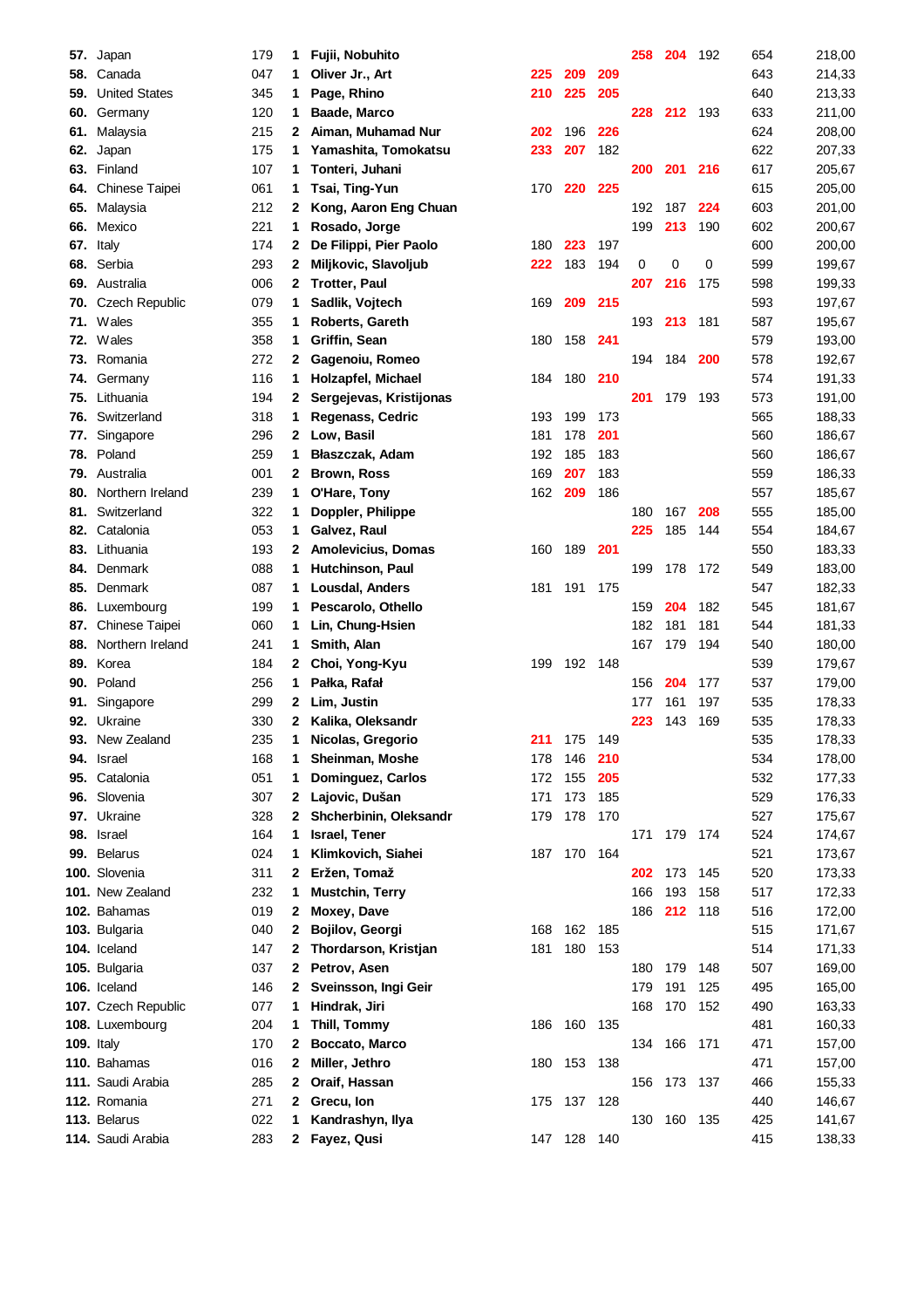

**Team-Finals**

Official 2010.08.20 10:53 PM Munich/Unterföhring, Germany

#### **Semi-Finals**

| A/E<br>Ranking                                                        | Name                      | Country              | Result |
|-----------------------------------------------------------------------|---------------------------|----------------------|--------|
| 1<br>$\overline{\mathbf{4}}$<br>A/E<br>Ranking<br>$\overline{2}$<br>3 | O'Neill, Bill             |                      | 212    |
|                                                                       | Allen, Patrick            |                      | 235    |
|                                                                       | Malott, Wes               | <b>United States</b> | 197    |
|                                                                       | Barnes, Chris             |                      | 173    |
|                                                                       | Jones, Tommy              |                      | 231    |
|                                                                       | Page, Rhino               |                      |        |
|                                                                       |                           |                      | 1048   |
|                                                                       | Monroy, Jaime Enrique     |                      | 167    |
|                                                                       | Romero, Jorge David       |                      | 195    |
|                                                                       | Garcia, Fabio Augusto     | Colombia             | 212    |
|                                                                       | Otalora, Manuel Hernando  |                      | 225    |
|                                                                       | Gomez, Jaime Andres       |                      | 171    |
|                                                                       | Rodriguez, Juan Sebastian |                      |        |
|                                                                       |                           |                      | 970    |
|                                                                       | Name                      | Country              | Result |
|                                                                       | Salonen, Petteri          |                      | 170    |
|                                                                       | Jähi, Joonas              |                      | 242    |
|                                                                       | Koivuniemi, Mika          | Finland              | 189    |
|                                                                       | Uotila, Pasi              |                      | 228    |
|                                                                       | Palermaa, Osku            |                      | 167    |
|                                                                       | Tonteri, Juhani           |                      |        |
|                                                                       |                           |                      | 996    |
|                                                                       | Konieczny, Bodo           |                      | 212    |
|                                                                       | Baade, Marco              |                      | 170    |
|                                                                       |                           |                      |        |
|                                                                       | Winternheimer, Pascal     |                      | 207    |
|                                                                       | Grabowski, Achim          | Germany              | 192    |
|                                                                       | Nickel, Jens              |                      | 160    |
|                                                                       | Holzapfel, Michael        |                      |        |

| A/E<br>Ranking | Name             | Country                                                                                          | Result     |
|----------------|------------------|--------------------------------------------------------------------------------------------------|------------|
|                | O'Neill, Bill    |                                                                                                  | <b>183</b> |
|                | Allen, Patrick   |                                                                                                  | 202        |
| 1              | Malott, Wes      |                                                                                                  | 245        |
|                | Barnes, Chris    | <b>United States</b><br>194<br>249<br>1073<br>186<br>214<br>245<br>Finland<br>195<br>217<br>1057 |            |
|                | Jones, Tommy     |                                                                                                  |            |
|                | Page, Rhino      |                                                                                                  |            |
|                |                  |                                                                                                  |            |
|                | Salonen, Petteri |                                                                                                  |            |
|                | Jähi, Joonas     |                                                                                                  |            |
| $\mathfrak{p}$ | Koivuniemi, Mika |                                                                                                  |            |
|                | Uotila, Pasi     |                                                                                                  |            |
|                | Palermaa, Osku   |                                                                                                  |            |
|                | Tonteri, Juhani  |                                                                                                  |            |
|                |                  |                                                                                                  |            |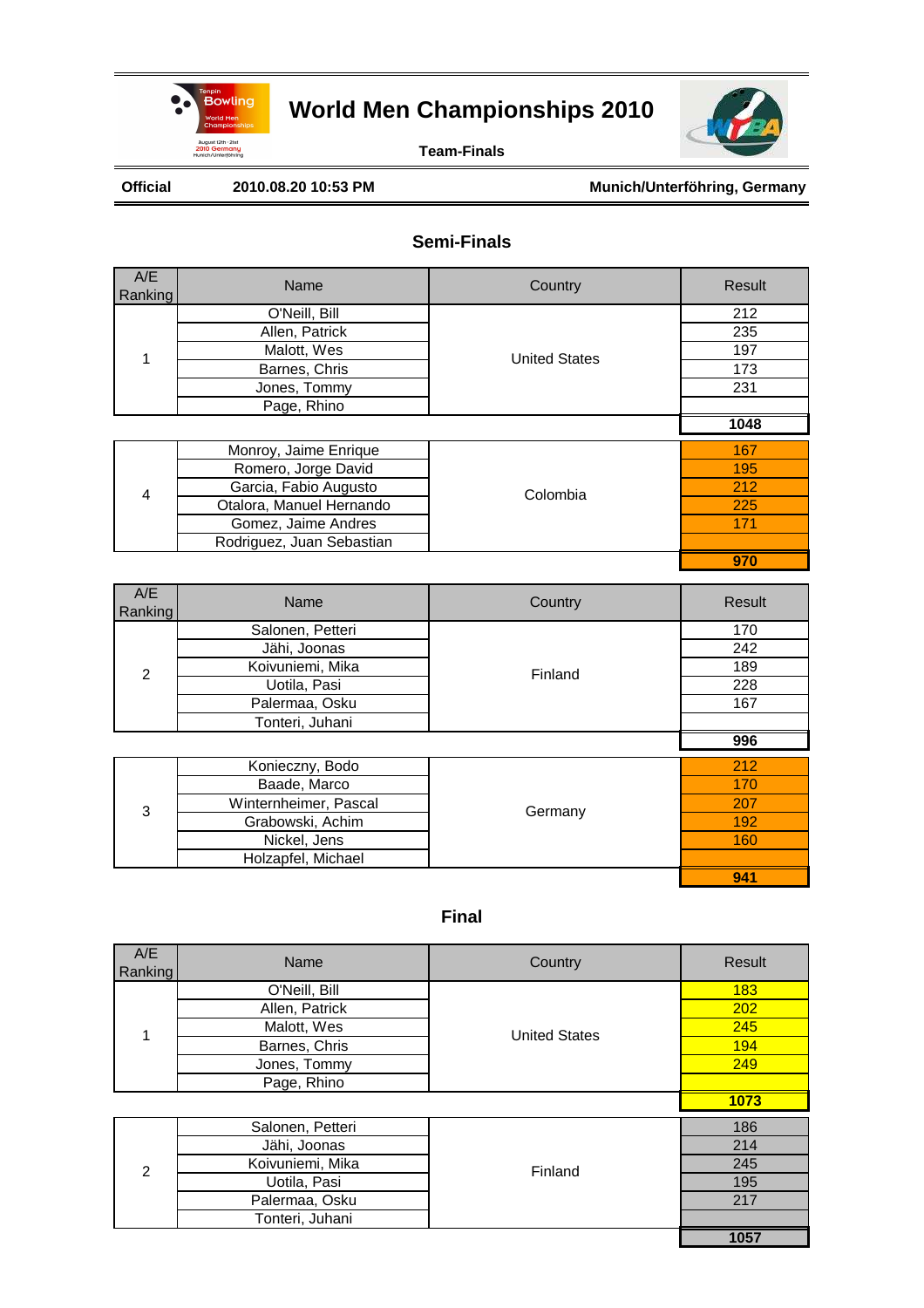



**All Event**

|            | <b>Official</b>                 |            | Date: 2010.08.20 6:02 PM                        |              | Munich/Unterföhring, Germany |              |              |              |                     |                  |
|------------|---------------------------------|------------|-------------------------------------------------|--------------|------------------------------|--------------|--------------|--------------|---------------------|------------------|
| Pos.       | Country                         | Code       | Name                                            |              | <b>Single Double</b>         | Trio         | Team         |              | <b>Total Sp.ges</b> | Ave.             |
| 1.         | <b>United States</b>            | 344        | O'Neill, Bill                                   | 1372         | 1265                         | 1417         | 1289         | 5343         | 24                  | 222,63           |
| 2.         | <b>United States</b>            | 340        | Barnes, Chris                                   | 1375         | 1237                         | 1329         | 1317         | 5258         | 24                  | 219,08           |
| 3.         | Korea                           | 182        | Jang, Dong-Chul                                 | 1346         | 1213                         | 1301         | 1231         | 5091         | 24                  | 212,13           |
| 4.<br>5.   | <b>United States</b><br>China   | 341<br>058 | Allen, Patrick<br>Du, Jian Chao                 | 1172<br>1256 | 1367<br>1195                 | 1305<br>1268 | 1235<br>1350 | 5079<br>5069 | 24<br>24            | 211,63<br>211,21 |
| 6.         | Mexico                          | 220        | Franco, Ernesto                                 | 1353         | 1197                         | 1382         | 1136         | 5068         | 24                  | 211,17           |
| 7.         | <b>United States</b>            | 342        | Malott, Wes                                     | 1278         | 1263                         | 1221         | 1303         | 5065         | 24                  | 211,04           |
| 8.         | Korea                           | 183        | Choi, Bok-Eum                                   | 1392         | 1199                         | 1191         | 1269         | 5051         | 24                  | 210,46           |
| 9.         | Hong Kong                       | 135        | Mak, Cheuk Yin                                  | 1240         | 1260                         | 1308         | 1241         | 5049         | 24                  | 210,38           |
| 10.        | Korea                           | 181        | Cho, Young-Seon                                 | 1324         | 1280                         | 1182         | 1246         | 5032         | 24                  | 209,67           |
| 11.        | Chinese Taipei                  | 062        | Wu, Hao-Ming                                    | 1232         | 1194                         | 1332         | 1271         | 5029         | 24                  | 209,54           |
| 12.<br>13. | Chinese Taipei                  | 064        | Cheng, Hsing-Chao<br>Uotila, Pasi               | 1299<br>1357 | 1179                         | 1346         | 1204         | 5028<br>5025 | 24                  | 209,50           |
| 14.        | Finland<br>Finland              | 108<br>105 | Palermaa, Osku                                  | 1229         | 1169<br>1186                 | 1244<br>1259 | 1255<br>1340 | 5014         | 24<br>24            | 209,38<br>208,92 |
| 15.        | Canada                          | 048        | Schmidt, Michael                                | 1158         | 1290                         | 1221         | 1343         | 5012         | 24                  | 208,83           |
| 16.        | Finland                         | 106        | Salonen, Petteri                                | 1270         | 1199                         | 1265         | 1275         | 5009         | 24                  | 208,71           |
| 17.        | <b>United States</b>            | 343        | Jones, Tommy                                    | 1250         | 1182                         | 1335         | 1242         | 5009         | 24                  | 208,71           |
| 18.        | Denmark                         | 084        | Agerbo, Jesper                                  | 1349         | 1219                         | 1305         | 1134         | 5007         | 24                  | 208,63           |
| 19.        | Finland                         | 103        | Jähi, Joonas                                    | 1267         | 1248                         | 1214         | 1267         | 4996         | 24                  | 208,17           |
| 20.        | Belgium                         | 028        | Verbruggen, Gery                                | 1158         | 1255                         | 1281         | 1298         | 4992         | 24                  | 208,00           |
| 21.        | <b>United Arab Emirates</b>     | 337        | Al Abadla, Nayef Oqab                           | 1181         | 1276                         | 1309         | 1221         | 4987         | 24                  | 207,79           |
| 22.        | <b>United States</b>            | 345        | Page, Rhino                                     | 1235         | 1146                         | 1302         | 1289         | 4972         | 24                  | 207,17           |
| 23.        | Germany                         | 119        | Nickel, Jens                                    | 1226         | 1289                         | 1164         | 1289         | 4968         | 24                  | 207,00           |
| 24.<br>25. | Denmark                         | 085        | Øhrgaard, Frederik                              | 1283         | 1259                         | 1250         | 1174         | 4966<br>4962 | 24<br>24            | 206,92<br>206,75 |
| 26.        | <b>Chinese Taipei</b><br>Sweden | 059<br>315 | Hung, Kun-Yi<br>Larsen, Martin                  | 1215<br>1289 | 1228<br>1239                 | 1236<br>1156 | 1283<br>1268 | 4952         | 24                  | 206,33           |
| 27.        | England                         | 094        | Barrett, Dominic                                | 1395         | 1048                         | 1229         | 1254         | 4926         | 24                  | 205,25           |
| 28.        | Colombia                        | 065        | Gomez, Jaime Andres                             | 1234         | 1194                         | 1199         | 1287         | 4914         | 24                  | 204,75           |
| 29.        | Puerto Rico                     | 262        | Sanchez, Gabriel                                | 1278         | 1158                         | 1188         | 1284         | 4908         | 24                  | 204,50           |
| 30.        | Malaysia                        | 211        | Ang, Adrian Hsien Loong                         | 1240         | 1281                         | 1149         | 1231         | 4901         | 24                  | 204,21           |
| 31.        | Japan                           | 177        | Sasaki, Tomoyuki                                | 1257         | 1126                         | 1279         | 1225         | 4887         | 24                  | 203,63           |
| 32.        | Malaysia                        | 215        | Aiman, Muhamad Nur                              | 1247         | 1419                         | 1023         | 1197         | 4886         | 24                  | 203,58           |
| 33.        | <b>United Arab Emirates</b>     | 336        | Al Hashemi, Sayed Ibrahim                       | 1368         | 1196                         | 1120         | 1200         | 4884         | 24                  | 203,50           |
| 34.        | England                         | 091        | Moor, Paul                                      | 1328         | 1264                         | 1125         | 1167         | 4884         | 24                  | 203,50           |
| 35.        | Norway                          | 247        | Torgersen, Tore                                 | 1256         | 1186                         | 1276         | 1165         | 4883         | 24                  | 203,46           |
| 36.<br>37. | Mexico                          | 217<br>086 | Baeza, Marcos                                   | 1238<br>1171 | 1166<br>1225                 | 1251         | 1226<br>1132 | 4881<br>4879 | 24<br>24            | 203,38           |
| 38.        | Denmark<br>Belgium              | 032        | Stampe, Mik<br>Samain, Jean-Marc                | 1323         | 1198                         | 1351<br>1195 | 1148         | 4864         | 24                  | 203,29<br>202,67 |
| 39.        | Mexico                          | 221        | Rosado, Jorge                                   | 1275         | 1211                         | 1257         | 1121         | 4864         | 24                  | 202,67           |
| 40.        | Canada                          | 043        | Buffa, Mark                                     | 1273         | 1132                         | 1234         | 1217         | 4856         | 24                  | 202,33           |
| 41.        | Finland                         | 104        | Koivuniemi, Mika                                | 1156         | 1218                         | 1259         | 1221         | 4854         | 24                  | 202,25           |
| 42.        | Philippines                     | 252        | Miranda, Raoul                                  | 1189         | 1153                         | 1268         | 1244         | 4854         | 24                  | 202,25           |
| 43.        | Norway                          | 245        | Sandbækken, Mads                                | 1190         | 1289                         | 1150         | 1222         | 4851         | 24                  | 202,13           |
| 44.        | <b>United Arab Emirates</b>     | 334        | Al Suwaidi, Hussain                             | 1318         | 1192                         | 1200         | 1141         | 4851         | 24                  | 202,13           |
| 45.        | Greece                          | 129        | Parasakis, Stavros                              | 1262         | 1303                         | 1081         | 1196         | 4842         | 24                  | 201,75           |
| 46.        | Sweden                          | 316        | Paulsson, Martin                                | 1185         | 1322                         | 1161         | 1171         | 4839         | 24                  | 201,63           |
| 47.        | Malaysia                        | 216        | Zulkifli, Zulmazran                             | 1256         | 1144                         | 1227         | 1210         | 4837         | 24                  | 201,54           |
| 48.<br>49. | Thailand<br>Thailand            | 324<br>327 | Larpapharat, Yannaphon<br>Tinjiratip, Dechochai | 1306<br>1243 | 1096<br>1229                 | 1245<br>1297 | 1190<br>1067 | 4837<br>4836 | 24<br>24            | 201,54<br>201,50 |
| 50.        | Korea                           | 185        | Kim, Jea-Hoon                                   | 1266         | 1199                         | 1145         | 1223         | 4833         | 24                  | 201,38           |
| 51.        | Thailand                        | 325        | Kusonphitak, Somjed                             | 1258         | 1221                         | 1185         | 1168         | 4832         | 24                  | 201,33           |
| 52.        | Colombia                        | 069        | Garcia, Fabio Augusto                           | 1237         | 1225                         | 1214         | 1155         | 4831         | 24                  | 201,29           |
| 53.        | Malaysia                        | 214        | Ridhwa, Muhamad Syafiq                          | 1171         | 1275                         | 1168         | 1205         | 4819         | 24                  | 200,79           |
| 54.        | Canada                          | 046        | Nadeau, Guillaume                               | 1243         | 1144                         | 1195         | 1233         | 4815         | 24                  | 200,63           |
| 55.        | Denmark                         | 083        | Larsen, Thomas                                  | 1287         | 1202                         | 1142         | 1182         | 4813         | 24                  | 200,54           |
| 56.        | Norway                          | 244        | Rudshagen, Bjørn Einar                          | 1228         | 1219                         | 1117         | 1243         | 4807         | 24                  | 200,29           |
| 57.        | Malaysia                        | 212        | Kong, Aaron Eng Chuan                           | 1234         | 1222                         | 1239         | 1108         | 4803         | 24                  | 200,13           |
| 58.        | Chinese Taipei                  | 063        | Hsieh, Chin-Liang                               | 1198         | 1192                         | 1206         | 1206         | 4802         | 24                  | 200,08           |
| 59.        | Mexico                          | 218        | Cruz, Alejandro                                 | 1231         | 1107                         | 1200         | 1262         | 4800         | 24                  | 200,00           |
| 60.<br>61. | Germany<br>Hong Kong            | 115<br>133 | Konieczny, Bodo<br>Cheung, Chun Chung           | 1239<br>1168 | 1225<br>1196                 | 1136<br>1224 | 1197<br>1207 | 4797<br>4795 | 24<br>24            | 199,88<br>199,79 |
| 62.        | Greece                          | 125        | Maragkos, Leonidas                              | 1167         | 1234                         | 1166         | 1225         | 4792         | 24                  | 199,67           |
| 63.        | Indonesia                       | 154        | Lalisang, Ryan Leonard                          | 1244         | 1155                         | 1156         | 1232         | 4787         | 24                  | 199,46           |
| 64.        | Greece                          | 127        | Stefanidis, Georgios                            | 1180         | 1164                         | 1165         | 1277         | 4786         | 24                  | 199,42           |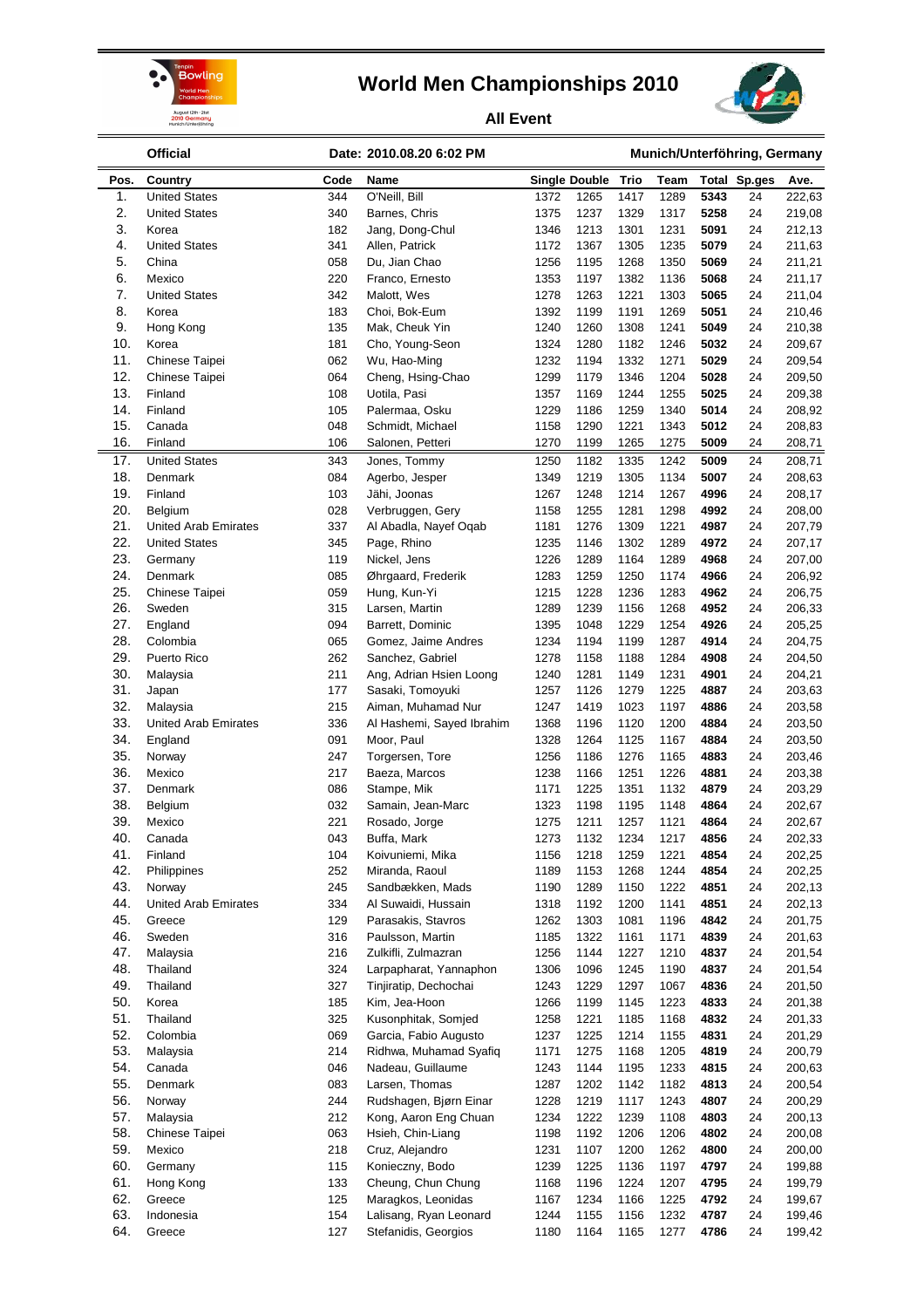| 65.  | Colombia                    | 066 | Otalora, Manuel Hernando  | 1121 | 1250 | 1171 | 1242 | 4784 | 24 | 199,33 |
|------|-----------------------------|-----|---------------------------|------|------|------|------|------|----|--------|
| 66.  | Italy                       | 169 | Reviglio, Marco           | 1111 | 1176 | 1319 | 1176 | 4782 | 24 | 199,25 |
| 67.  |                             | 030 |                           | 1205 | 1224 | 1233 |      | 4782 |    |        |
|      | Belgium                     |     | Maggi, Mats               |      |      |      | 1120 |      | 24 | 199,25 |
| 68.  | Sweden                      | 313 | Andersson, Robert         | 1199 | 1226 | 1139 | 1216 | 4780 | 24 | 199,17 |
| 69.  | Singapore                   | 294 | Ong, Remy                 | 1036 | 1281 | 1235 | 1227 | 4779 | 24 | 199,13 |
| 70.  | Kuwait                      | 190 | Al Zajdan, Mohamad Kamel  | 1163 | 1168 | 1266 | 1180 | 4777 | 24 | 199,04 |
| 71.  |                             | 095 |                           | 1196 | 1094 | 1239 |      | 4775 |    |        |
|      | England                     |     | Wells, John               |      |      |      | 1246 |      | 24 | 198,96 |
| 72.  | Norway                      | 242 | Olsen, Martin             | 1195 | 1158 | 1232 | 1190 | 4775 | 24 | 198,96 |
| 73.  | Greece                      | 128 | Krizinis, Evangelos       | 1127 | 1236 | 1204 | 1208 | 4775 | 24 | 198,96 |
| 74.  | Germany                     | 118 | Grabowski, Achim          | 1137 | 1198 | 1175 | 1261 | 4771 | 24 | 198,79 |
|      |                             |     |                           |      |      |      |      |      |    |        |
| 75.  | Canada                      | 047 | Oliver Jr., Art           | 1235 | 1125 | 1155 | 1247 | 4762 | 24 | 198,42 |
| 76.  | Ireland                     | 159 | Bride, Alan               | 1336 | 1153 | 1149 | 1120 | 4758 | 24 | 198,25 |
| 77.  | Malaysia                    | 213 | Liew, Alex Kien Liang     | 1215 | 1149 | 1261 | 1130 | 4755 | 24 | 198,13 |
| 78.  | Hong Kong                   | 130 |                           | 1198 | 1224 | 1168 |      | 4747 | 24 | 197,79 |
|      |                             |     | Wu, Siu Hong              |      |      |      | 1157 |      |    |        |
| 79.  | France                      | 113 | Nicolas, Alain            | 1279 | 1099 | 1199 | 1167 | 4744 | 24 | 197,67 |
| 80.  | Germany                     | 120 | Baade, Marco              | 1236 | 1159 | 1097 | 1252 | 4744 | 24 | 197,67 |
| 81.  | Catalonia                   | 049 | Ovide, Marcial            | 1173 | 1169 | 1128 | 1271 | 4741 | 24 | 197,54 |
|      |                             |     |                           |      |      |      |      |      |    |        |
| 82.  | Korea                       | 184 | Choi, Yong-Kyu            | 1226 | 1293 | 1076 | 1143 | 4738 | 24 | 197,42 |
| 83.  | Colombia                    | 068 | Monroy, Jaime Enrique     | 1151 | 1127 | 1192 | 1267 | 4737 | 24 | 197,38 |
| 84.  | Puerto Rico                 | 267 | Hernandez, Israel         | 1221 | 1218 | 1235 | 1060 | 4734 | 24 | 197,25 |
| 85.  | Japan                       | 179 | Fujii, Nobuhito           | 1347 | 1054 | 1131 | 1194 | 4726 | 24 | 196,92 |
|      |                             |     |                           |      |      |      |      |      |    |        |
| 86.  | Puerto Rico                 | 266 | Rodriguez, Luis           | 1246 | 1184 | 1176 | 1119 | 4725 | 24 | 196,88 |
| 87.  | <b>United Arab Emirates</b> | 338 | Al Attar, Mahmood         | 1252 | 1067 | 1200 | 1205 | 4724 | 24 | 196,83 |
| 88.  | Brazil                      | 034 | Issa, Eduardo             | 1160 | 1149 | 1230 | 1183 | 4722 | 24 | 196,75 |
|      |                             |     |                           |      |      |      |      |      |    |        |
| 89.  | Switzerland                 | 321 | Mendes, Vasco             | 1182 | 1129 | 1243 | 1167 | 4721 | 24 | 196,71 |
| 90.  | Venezuela                   | 352 | Chavez, Reydnier          | 1217 | 1146 | 1170 | 1186 | 4719 | 24 | 196,63 |
| 91.  | Czech Republic              | 078 | Spacil, Jan               | 1149 | 1191 | 1190 | 1189 | 4719 | 24 | 196,63 |
| 92.  | Scotland                    | 287 | Kerr, Mark                | 1252 | 1142 | 1198 | 1124 | 4716 | 24 | 196,50 |
|      |                             |     |                           |      |      |      |      |      |    |        |
| 93.  | China                       | 055 | Zhang, Yijia              | 1155 | 1167 | 1213 | 1181 | 4716 | 24 | 196,50 |
| 94.  | Italy                       | 172 | Rampi, Mauro              | 1157 | 1192 | 1240 | 1124 | 4713 | 24 | 196,38 |
| 95.  | Belgium                     | 031 | Leroy, Olivier            | 1237 | 1107 | 1228 | 1139 | 4711 | 24 | 196,29 |
| 96.  |                             | 297 | Ng, Tiac Pin              | 1127 | 1185 | 1131 | 1265 | 4708 | 24 |        |
|      | Singapore                   |     |                           |      |      |      |      |      |    | 196,17 |
| 97.  | Colombia                    | 067 | Romero, Jorge David       | 1113 | 1213 | 1214 | 1168 | 4708 | 24 | 196,17 |
| 98.  | France                      | 111 | Sacco, François           | 1295 | 1142 | 1153 | 1118 | 4708 | 24 | 196,17 |
| 99.  | France                      | 114 | Fabre, Anthony            | 1110 | 1104 | 1193 | 1300 | 4707 | 24 | 196,13 |
|      |                             |     |                           |      |      |      |      |      |    |        |
| 100. | Russia                      | 274 | Semenov, Ivan             | 1163 | 1164 | 1175 | 1203 | 4705 | 24 | 196,04 |
| 101. | Russia                      | 279 | Medveditskov, Alexander   | 1168 | 1189 | 1178 | 1170 | 4705 | 24 | 196,04 |
| 102. | Sweden                      | 314 | Eklund, Dennis            | 1215 | 1221 | 1113 | 1154 | 4703 | 24 | 195,96 |
| 103. | Puerto Rico                 | 264 | Diaz, Bruno               | 1141 | 1175 | 1234 | 1151 | 4701 | 24 | 195,88 |
|      |                             |     |                           |      |      |      |      |      |    |        |
| 104. | Iceland                     | 145 | Ragnarsson, Jon Ingi      | 1254 | 1109 | 1156 | 1182 | 4701 | 24 | 195,88 |
| 105. | Germany                     | 117 | Winternheimer, Pascal     | 1163 | 1093 | 1183 | 1260 | 4699 | 24 | 195,79 |
| 106. | India                       | 152 | Gaba, Girish              | 1214 | 1150 | 1113 | 1220 | 4697 | 24 | 195,71 |
| 107. |                             |     |                           |      |      |      |      |      |    |        |
|      | Kuwait                      | 189 | Al Ragheeb, Fahad         | 1297 | 1075 | 1156 | 1168 | 4696 | 24 | 195,67 |
| 108. | Venezuela                   | 349 | Olivo, Luis               | 1139 | 1116 | 1197 | 1243 | 4695 | 24 | 195,63 |
| 109. | France                      | 109 | Alix, Yoan                | 1192 | 1143 | 1208 | 1152 | 4695 | 24 | 195,63 |
| 110. | England                     | 093 | Miller, Matt              | 1224 | 1202 | 1173 | 1095 | 4694 | 24 | 195,58 |
|      |                             |     |                           |      |      |      |      |      |    |        |
| 111. | Germany                     | 116 | Holzapfel, Michael        | 1140 | 1257 | 1122 | 1174 | 4693 | 24 | 195,54 |
| 112. | Macau                       | 206 | Choi, lo Fai              | 1207 | 1182 | 1154 | 1150 | 4693 | 24 | 195,54 |
| 113. | Australia                   | 006 | Trotter, Paul             | 1299 | 1108 | 1098 | 1187 | 4692 | 24 | 195,50 |
| 114. | Philippines                 |     | Rivera, Engelberto        |      |      |      |      |      |    |        |
|      |                             | 250 |                           | 1168 | 1167 | 1183 | 1172 | 4690 | 24 | 195,42 |
| 115. | New Zealand                 | 230 | Nevatt, Craig             | 1130 | 1195 | 1200 | 1164 | 4689 | 24 | 195,38 |
| 116. | Switzerland                 | 319 | Vontobel, Larry           | 1151 | 1151 | 1151 | 1234 | 4687 | 24 | 195,29 |
| 117. | Scotland                    | 288 | Hutton, Mark              | 1189 | 1154 | 1243 | 1097 | 4683 | 24 | 195,13 |
| 118. | Philippines                 | 251 | King, Constantine Chester | 1069 | 1252 | 1260 | 1101 | 4682 | 24 | 195,08 |
|      |                             |     |                           |      |      |      |      |      |    |        |
| 119. | England                     | 096 | Teece, Raymond            | 1174 | 1176 | 1093 | 1236 | 4679 | 24 | 194,96 |
| 120. | Philippines                 | 253 | Ong, Frederick            | 1176 | 1187 | 1212 | 1102 | 4677 | 24 | 194,88 |
| 121. | India                       | 151 | Pobbathi, Srinath         | 1157 | 1192 | 1195 | 1129 | 4673 | 24 | 194,71 |
|      |                             |     |                           |      |      |      |      |      |    |        |
| 122. | Hong Kong                   | 134 | Tsang, Pak Kei            | 1139 | 1170 | 1229 | 1133 | 4671 | 24 | 194,63 |
| 123. | Italy                       | 171 | Pirozzi, Massimo          | 1209 | 1093 | 1242 | 1124 | 4668 | 24 | 194,50 |
| 124. | Italy                       | 173 | Rossi, Federico           | 1200 | 1096 | 1154 | 1214 | 4664 | 24 | 194,33 |
|      |                             |     |                           |      |      |      |      |      |    |        |
| 125. | Chinese Taipei              | 060 | Lin, Chung-Hsien          | 1232 | 1179 | 1136 | 1116 | 4663 | 24 | 194,29 |
| 126. | Norway                      | 243 | Olsen, Svein Roger        | 1305 | 1098 | 1101 | 1155 | 4659 | 24 | 194,13 |
| 127. | Kuwait                      | 187 | Al Anzi, Basel            | 1028 | 1149 | 1192 | 1280 | 4649 | 24 | 193,71 |
| 128. | China                       | 056 | Zhang, Peng               | 1107 | 1223 | 1141 | 1177 | 4648 | 24 | 193,67 |
|      |                             |     |                           |      |      |      |      |      |    |        |
| 129. | Hong Kong                   | 132 | Tseng, Tak Hin            | 1214 | 1214 | 1068 | 1151 | 4647 | 24 | 193,63 |
| 130. | Denmark                     | 087 | Lousdal, Anders           | 1173 | 1238 | 1113 | 1123 | 4647 | 24 | 193,63 |
| 131. | Iceland                     | 142 | Sigurdsson, Robert Dan    | 1190 | 1200 | 1133 | 1122 | 4645 | 24 | 193,54 |
| 132. | Sweden                      | 317 | Årup, Mathias             | 1045 | 1299 | 1130 | 1171 | 4645 | 24 | 193,54 |
|      |                             |     |                           |      |      |      |      |      |    |        |
| 133. | Puerto Rico                 | 265 | Colon, Francisco          | 1141 | 1207 | 1107 | 1189 | 4644 | 24 | 193,50 |
| 134. | Denmark                     | 088 | Hutchinson, Paul          | 1183 | 1101 | 1226 | 1132 | 4642 | 24 | 193,42 |
| 135. | Indonesia                   | 155 | Hengki,                   | 1185 | 1118 | 1204 | 1134 | 4641 | 24 | 193,38 |
|      |                             |     |                           |      |      |      |      |      |    |        |
| 136. | Colombia                    | 070 | Rodriguez, Juan Sebastian | 1134 | 1057 | 1258 | 1189 | 4638 | 24 | 193,25 |
| 137. | Philippines                 | 254 | Layoso, Benshir           | 1152 | 1213 | 1073 | 1194 | 4632 | 24 | 193,00 |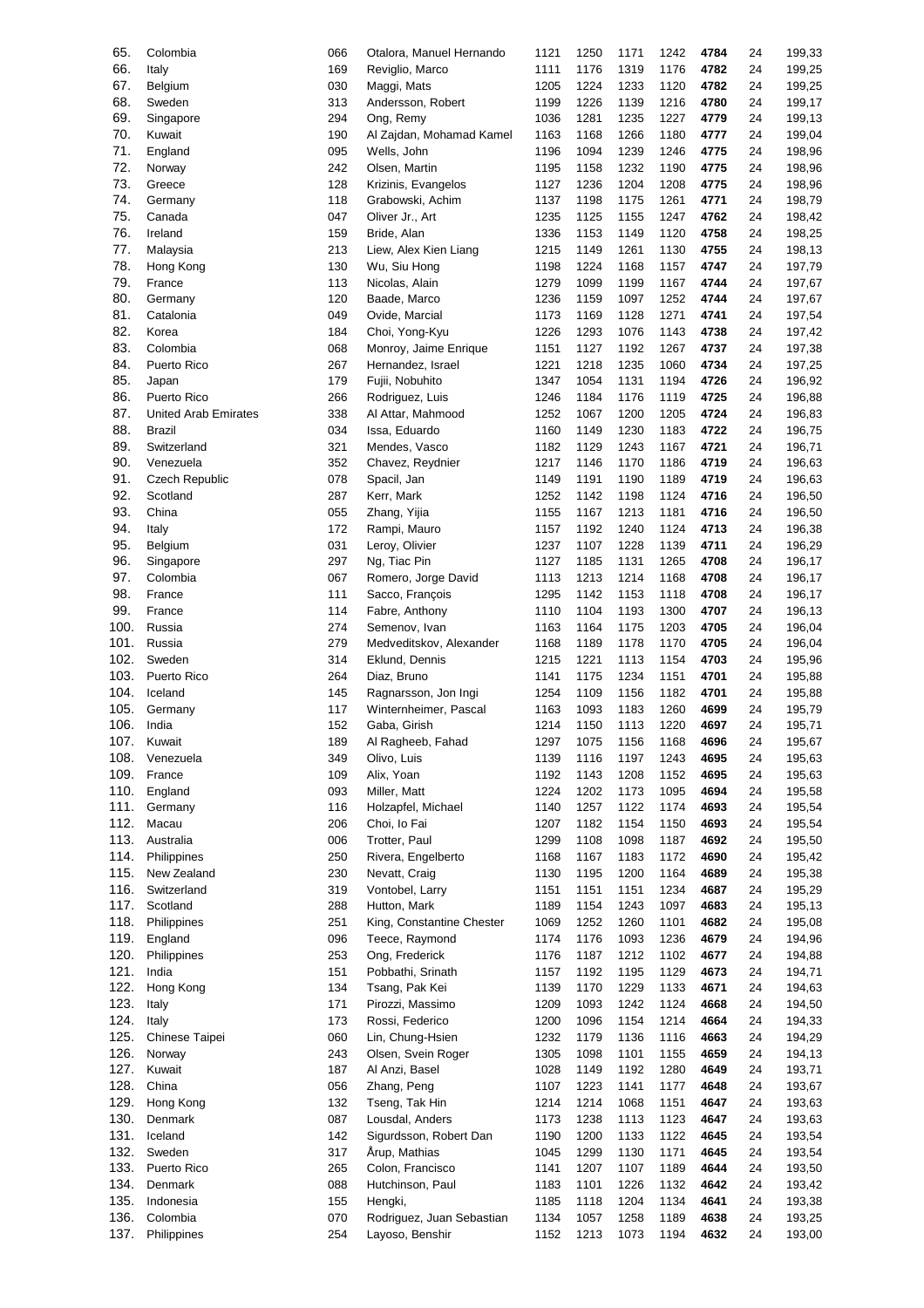| 138. | Canada                      | 044 | Kovack, Jason                | 1140 | 1153 | 1185 | 1152 | 4630 | 24 | 192,92 |
|------|-----------------------------|-----|------------------------------|------|------|------|------|------|----|--------|
| 139. | Romania                     | 270 | Mihailescu, Florian          | 1160 | 1174 | 1172 | 1122 | 4628 | 24 | 192,83 |
| 140. | Romania                     | 268 | Piticariu, Marius            | 1135 | 1207 | 1157 | 1128 | 4627 | 24 | 192,79 |
| 141. | Venezuela                   | 351 | Medina, Rafael               | 1086 | 1216 | 1189 | 1134 | 4625 | 24 | 192,71 |
| 142. | <b>United Arab Emirates</b> | 335 |                              | 1190 | 1176 | 1018 | 1238 | 4622 | 24 | 192,58 |
|      |                             |     | Al Hassan, Shaker Ali        |      |      |      |      |      |    |        |
| 143. | Greece                      | 126 | Stathatos, Ioannis           | 1187 | 1172 | 1115 | 1143 | 4617 | 24 | 192,38 |
| 144. | <b>Bahamas</b>              | 014 | Wallace, Clarence            | 1183 | 1116 | 1156 | 1157 | 4612 | 24 | 192,17 |
| 145. | Russia                      | 277 | Andreev, Sergey              | 1183 | 1106 | 1148 | 1173 | 4610 | 24 | 192,08 |
| 146. | Australia                   | 003 | Pilkington, Brian            | 1088 | 1176 | 1145 | 1201 | 4610 | 24 | 192,08 |
| 147. | Israel                      | 167 | Alfital, Aviv                | 1182 | 1093 | 1152 | 1183 | 4610 | 24 | 192,08 |
| 148. | Australia                   | 004 | Purdue, Christian            | 1135 | 1131 | 1229 | 1115 | 4610 | 24 |        |
|      |                             |     |                              |      |      |      |      |      |    | 192,08 |
| 149. | France                      | 112 | Sarmadi, Mathias             | 1151 | 1200 | 1058 | 1201 | 4610 | 24 | 192,08 |
| 150. | Chinese Taipei              | 061 | Tsai, Ting-Yun               | 1130 | 1164 | 1141 | 1170 | 4605 | 24 | 191,88 |
| 151. | Australia                   | 005 | Taylor, Ben                  | 1075 | 1166 | 1175 | 1187 | 4603 | 24 | 191,79 |
| 152. | Israel                      | 163 | Aviram, Or                   | 1125 | 1208 | 1132 | 1138 | 4603 | 24 | 191,79 |
| 153. | Romania                     | 269 | Fatu, Valentin               | 1124 | 1195 | 1174 | 1109 | 4602 | 24 | 191,75 |
| 154. | Iceland                     | 144 | Magnusson, Magnus            | 1155 | 1246 | 1123 | 1073 | 4597 | 24 | 191,54 |
|      |                             |     |                              |      |      |      |      |      |    |        |
| 155. | <b>Belarus</b>              | 025 | Chilkine, Dmitri             | 1177 | 1076 | 1125 | 1217 | 4595 | 24 | 191,46 |
| 156. | Sweden                      | 312 | Andersin, Erik               | 1244 | 1117 | 1051 | 1183 | 4595 | 24 | 191,46 |
| 157. | Venezuela                   | 350 | Ruiz, Ildemaro               | 1072 | 1171 | 1104 | 1247 | 4594 | 24 | 191,42 |
| 158. | Mexico                      | 219 | Corona, Rodolfo              | 1112 | 1171 | 1104 | 1204 | 4591 | 24 | 191,29 |
| 159. | Russia                      | 275 | Krasavkin, Victor            | 1160 | 1070 | 1220 | 1136 | 4586 | 24 | 191,08 |
| 160. | Israel                      | 165 | Rabin, Yahav                 | 1139 | 1079 | 1175 | 1191 | 4584 | 24 | 191,00 |
|      |                             |     |                              |      |      |      |      |      |    |        |
| 161. | Singapore                   | 295 | Yeong-Nathan, Jason          | 1142 | 1177 | 1060 | 1205 | 4584 | 24 | 191,00 |
| 162. | Ukraine                     | 331 | Kondrat'yev, Oleksandr       | 1171 | 1144 | 1164 | 1104 | 4583 | 24 | 190,96 |
| 163. | Singapore                   | 298 | Wong, Mark                   | 1150 | 1096 | 1123 | 1210 | 4579 | 24 | 190,79 |
| 164. | Belgium                     | 027 | Peetroons, Steve             | 1049 | 1202 | 1161 | 1166 | 4578 | 24 | 190,75 |
| 165. | Japan                       | 178 | Takemoto, Masaaki            | 1102 | 1155 | 1187 | 1132 | 4576 | 24 | 190,67 |
| 166. | Venezuela                   | 348 | Hernandez, Arturo            | 1086 | 1101 | 1229 | 1158 | 4574 | 24 | 190,58 |
|      |                             |     |                              |      |      |      |      |      |    |        |
| 167. | India                       | 148 | Singh, Dilbir                | 1171 | 1103 | 1155 | 1135 | 4564 | 24 | 190,17 |
| 168. | Romania                     | 272 | Gagenoiu, Romeo              | 1132 | 1150 | 1120 | 1161 | 4563 | 24 | 190,13 |
| 169. | France                      | 110 | Lotthe, Xavier               | 1151 | 1107 | 1206 | 1097 | 4561 | 24 | 190,04 |
| 170. | Japan                       | 176 | Takahashi, Toshihiko         | 1146 | 1151 | 1116 | 1147 | 4560 | 24 | 190,00 |
| 171. | England                     | 092 | Williams, Stuart             | 1168 | 1072 | 1173 | 1144 | 4557 | 24 | 189,88 |
| 172. | Saudi Arabia                |     | Al Juraifani, Faisal         |      |      |      |      | 4547 |    |        |
|      |                             | 280 |                              | 1230 | 1089 | 1139 | 1089 |      | 24 | 189,46 |
| 173. | Scotland                    | 286 | McQueen, Mark                | 1148 | 1162 | 1095 | 1139 | 4544 | 24 | 189,33 |
| 174. | Australia                   | 002 | Meads, Brendan               | 1158 | 1186 | 1135 | 1064 | 4543 | 24 | 189,29 |
| 175. | Poland                      | 258 | Musialik, Mariusz            | 1131 | 1138 | 1136 | 1136 | 4541 | 24 | 189,21 |
| 176. | Macau                       | 209 | Lee, Tak Man                 | 1125 | 1110 | 1178 | 1127 | 4540 | 24 | 189,17 |
| 177. | Poland                      | 257 | Przezpolewski, Marek         | 1170 | 1052 | 1154 | 1160 | 4536 | 24 | 189,00 |
| 178. |                             |     |                              |      |      |      |      |      |    |        |
|      | Australia                   | 001 | Brown, Ross                  | 1093 | 1092 | 1234 | 1115 | 4534 | 24 | 188,92 |
| 179. | Netherlands                 | 229 | v/d Bogaard, Ron             | 1175 | 1104 | 1135 | 1119 | 4533 | 24 | 188,88 |
| 180. | Austria                     | 007 | Fürbacher, Roman             | 1125 | 1081 | 1164 | 1161 | 4531 | 24 | 188,79 |
| 181. | India                       | 149 | Dhankot, Shabbir             | 1078 | 1190 | 1140 | 1117 | 4525 | 24 | 188,54 |
| 182. | Macau                       | 205 | Lok, Hei leong               | 1144 | 1202 | 1077 | 1089 | 4512 | 24 | 188,00 |
| 183. | India                       | 150 | Sarda, Dhruv                 | 1176 | 1180 | 1078 | 1076 | 4510 | 24 | 187,92 |
| 184. |                             |     | Requerra, Sonny              |      |      |      |      | 4510 |    |        |
|      | New Zealand                 | 231 |                              | 1207 | 1141 | 1116 | 1046 |      | 24 | 187,92 |
| 185. | New Zealand                 | 234 | Lum, Tony                    | 1175 | 1018 | 1184 | 1132 | 4509 | 24 | 187,88 |
| 186. | Ukraine                     | 333 | Shchabelsky, Volodymyr       | 1125 | 1109 | 1163 | 1112 | 4509 | 24 | 187,88 |
| 187. | Austria                     | 010 | Rauscher, Alexander          | 1062 | 1199 | 1173 | 1071 | 4505 | 24 | 187,71 |
| 188. | Singapore                   | 299 | Lim, Justin                  | 1178 | 1183 | 1068 | 1075 | 4504 | 24 | 187,67 |
| 189. | Catalonia                   | 050 | Perez, Moises                | 1166 | 1126 | 1101 | 1110 | 4503 | 24 | 187,63 |
| 190. | Thailand                    | 326 | Lerdpiriyasakulkit, Badin    | 1145 | 1006 | 1166 | 1185 | 4502 | 24 | 187,58 |
|      |                             |     |                              |      |      |      |      |      |    |        |
| 191. | Northern Ireland            | 236 | Dugan, Grant                 | 1080 | 1120 | 1176 | 1119 | 4495 | 24 | 187,29 |
| 192. | Japan                       | 175 | Yamashita, Tomokatsu         | 1110 | 1126 | 1059 | 1196 | 4491 | 24 | 187,13 |
| 193. | Switzerland                 | 323 | Huber, Philippe              | 1025 | 1082 | 1140 | 1240 | 4487 | 24 | 186,96 |
| 194. | Ukraine                     | 329 | Kalika, Mykhaylo             | 1112 | 1129 | 1128 | 1114 | 4483 | 24 | 186,79 |
| 195. | Kuwait                      | 192 | Al Amiri, Rakan              | 1158 | 1135 | 1085 | 1103 | 4481 | 24 | 186,71 |
| 196. |                             |     |                              |      |      |      |      |      |    |        |
|      | China                       | 057 | Pan, Yuehong                 | 1119 | 1146 | 1113 | 1103 | 4481 | 24 | 186,71 |
| 197. | <b>Czech Republic</b>       | 082 | Kubin, Filip                 | 1145 | 1112 | 1170 | 1052 | 4479 | 24 | 186,63 |
| 198. | <b>Bulgaria</b>             | 038 | Donov, Boyan                 | 1122 | 1093 | 1179 | 1082 | 4476 | 24 | 186,50 |
| 199. | Mexico                      | 222 | Sanchez, Alejandro           | 1121 | 1070 | 1126 | 1157 | 4474 | 24 | 186,42 |
| 200. | Wales                       | 359 | Dalton, Graham               | 1167 | 1049 | 1149 | 1107 | 4472 | 24 | 186,33 |
| 201. | Ecuador                     | 090 | Saverio Borja, Diogenes Jose | 1095 | 1029 | 1152 | 1189 | 4465 | 24 | 186,04 |
| 202. |                             |     |                              |      |      |      |      |      |    |        |
|      | Italy                       | 174 | De Filippi, Pier Paolo       | 1046 | 1118 | 1112 | 1186 | 4462 | 24 | 185,92 |
| 203. | Iceland                     | 143 | Hardarson, Hafthor           | 1090 | 1044 | 1130 | 1194 | 4458 | 24 | 185,75 |
| 204. | <b>Belarus</b>              | 020 | Stepuk, Dmitry               | 1093 | 1139 | 1110 | 1114 | 4456 | 24 | 185,67 |
| 205. | Puerto Rico                 | 263 | Simounet, Androunick         | 1107 | 1081 | 1111 | 1157 | 4456 | 24 | 185,67 |
| 206. | Wales                       | 357 | Green, Paul                  | 1144 | 1138 | 1091 | 1082 | 4455 | 24 | 185,63 |
| 207. | Netherlands                 | 227 | Jacobs, Mark                 | 1211 | 1142 | 1077 | 1025 | 4455 | 24 | 185,63 |
| 208. | Ireland                     |     |                              |      |      |      |      | 4454 |    |        |
|      |                             | 161 | Puzzuoli, Fran               | 1083 | 1187 | 956  | 1228 |      | 24 | 185,58 |
| 209. | Northern Ireland            | 240 | Press, Ryan                  | 1010 | 1148 | 1051 | 1243 | 4452 | 24 | 185,50 |
| 210. | Kuwait                      | 191 | Abbas, Jassim                | 1117 | 1103 | 1102 | 1123 | 4445 | 24 | 185,21 |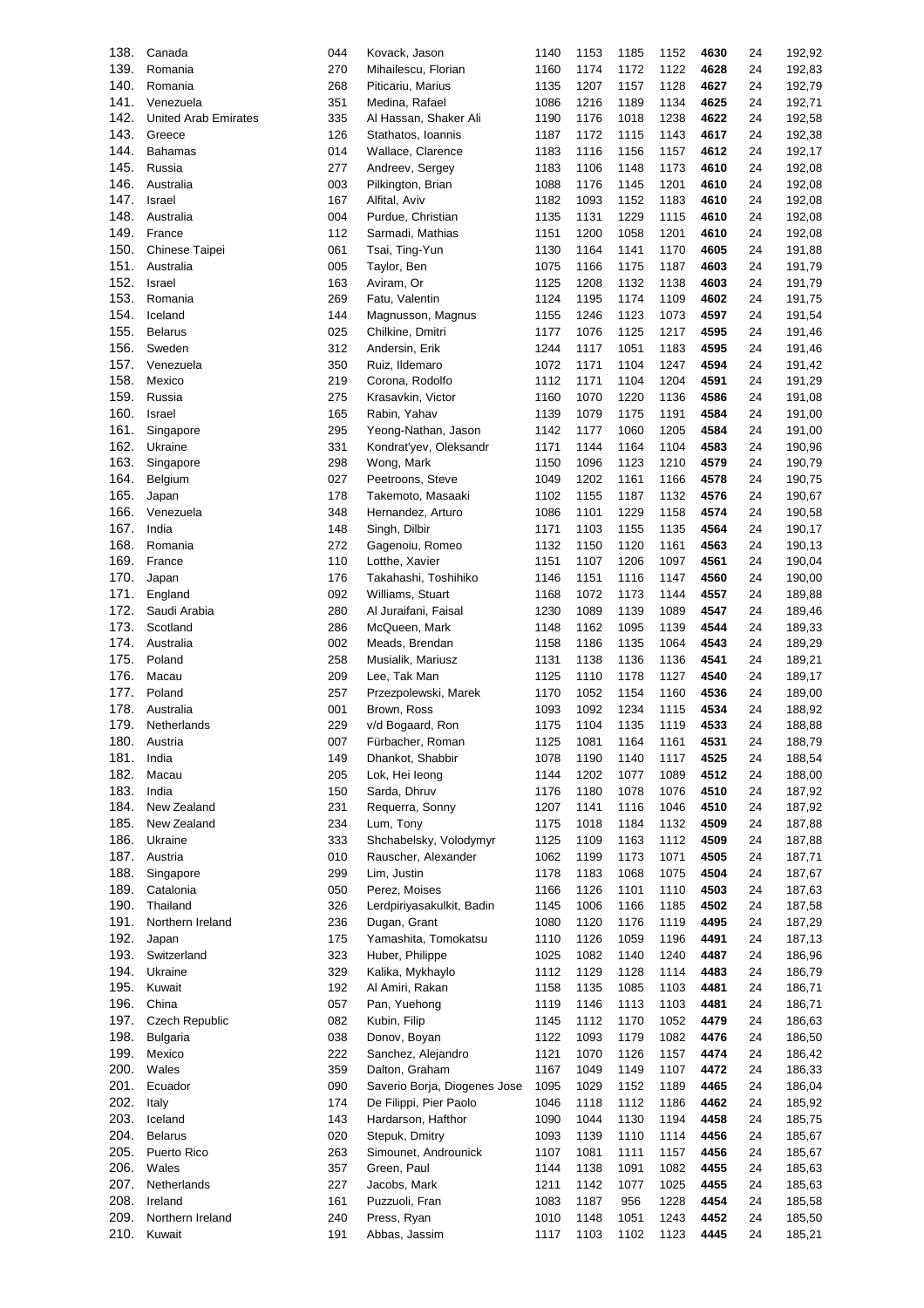| 211. | Poland                      | 260 | Janicki, Tomasz              | 1076 | 1186 | 1067 | 1115 | 4444 | 24 | 185,17 |
|------|-----------------------------|-----|------------------------------|------|------|------|------|------|----|--------|
| 212. | Japan                       | 180 | Wada, Shogo                  | 1204 | 1078 | 1079 | 1078 | 4439 | 24 | 184,96 |
| 213. | Israel                      | 164 | Israel, Tener                | 1158 | 1078 | 1124 | 1077 | 4437 | 24 | 184,88 |
| 214. | Norway                      | 246 | Tjernes, Fredrik             | 1085 | 1069 | 1130 | 1151 | 4435 | 24 | 184,79 |
| 215. | Hungary                     | 137 | Rácz, Csaba                  | 1113 | 1075 | 1058 | 1176 | 4422 | 24 | 184,25 |
| 216. | Bulgaria                    | 042 | Georgiev, Hristo             | 1094 | 1060 | 1138 | 1130 | 4422 | 24 | 184,25 |
| 217. | Czech Republic              | 079 | Sadlik, Vojtech              | 1083 | 1138 | 1094 | 1103 | 4418 | 24 | 184,08 |
| 218. | Israel                      | 166 | Nechustan, Omer              | 1092 | 1122 | 1024 | 1180 | 4418 | 24 | 184,08 |
| 219. | Northern Ireland            | 241 |                              | 1097 | 1106 | 1121 | 1094 | 4418 | 24 |        |
|      |                             |     | Smith, Alan                  |      |      |      |      |      |    | 184,08 |
| 220. | Estonia                     | 099 | Allsalu, Taavi               | 1088 | 1102 | 1063 | 1164 | 4417 | 24 | 184,04 |
| 221. | Lithuania                   | 194 | Sergejevas, Kristijonas      | 1147 | 1070 | 1128 | 1069 | 4414 | 24 | 183,92 |
| 221. | Venezuela                   | 353 | Fung, Danny                  | 1031 | 1213 | 1079 | 1091 | 4414 | 24 | 183,92 |
| 223. | Lithuania                   | 197 | Sergejevas, Zanas            | 1103 | 1081 | 1130 | 1099 | 4413 | 24 | 183,88 |
| 224. | Russia                      | 276 | Korshak, Yan                 | 1119 | 1053 | 1118 | 1119 | 4409 | 24 | 183,71 |
| 225. | Switzerland                 | 320 | Berges, Mathieu              | 1014 | 1121 | 1149 | 1120 | 4404 | 24 | 183,50 |
| 226. | Northern Ireland            | 238 | Nimick, Billy                | 1127 | 1130 | 1044 | 1102 | 4403 | 24 | 183,46 |
| 227. | Hong Kong                   | 131 | Yeung, Wai Ki                | 1080 | 1083 | 1090 | 1149 | 4402 | 24 | 183,42 |
| 228. | Ireland                     | 157 | English, Dave                | 1075 | 1125 | 1104 | 1093 | 4397 | 24 | 183,21 |
| 229. | Azerbaijan                  | 013 | Hamidov, Ramil               | 1015 | 1196 | 1077 | 1109 | 4397 | 24 | 183,21 |
| 230. | Scotland                    | 290 | Gillespie, Brian             | 1159 | 1029 | 1074 | 1132 | 4394 | 24 | 183,08 |
|      |                             |     |                              |      |      |      |      |      |    |        |
| 231. | <b>Czech Republic</b>       | 080 | Harbacek, Petr               | 1148 | 1048 | 1119 | 1079 | 4394 | 24 | 183,08 |
| 232. | Indonesia                   | 156 | Widjaja, William             | 1107 | 1063 | 1072 | 1151 | 4393 | 24 | 183,04 |
| 233. | Luxembourg                  | 200 | Mercatoris, Jean             | 1147 | 1018 | 1123 | 1102 | 4390 | 24 | 182,92 |
| 234. | <b>Czech Republic</b>       | 081 | Cifra, Miroslav              | 1163 | 974  | 1081 | 1170 | 4388 | 24 | 182,83 |
| 235. | Saudi Arabia                | 281 | Al Harbi, Sultan             | 1164 | 1012 | 1127 | 1084 | 4387 | 24 | 182,79 |
| 236. | Hungary                     | 136 | Kapronczay, Gergely          | 1018 | 1175 | 1091 | 1099 | 4383 | 24 | 182,63 |
| 237. | Greece                      | 124 | Karetsos, Dimitrios          | 1096 | 1177 | 1012 | 1094 | 4379 | 24 | 182,46 |
| 238. | Ukraine                     | 332 | Petrovskyi, levgen           | 1103 | 1140 | 1038 | 1092 | 4373 | 24 | 182,21 |
| 239. | Poland                      | 256 | Pałka, Rafał                 | 1176 | 993  | 1126 | 1077 | 4372 | 24 | 182,17 |
| 240. | India                       | 153 | Punjabi, Vijay               | 1192 | 1039 | 1064 | 1076 | 4371 | 24 | 182,13 |
| 241. | Romania                     | 273 | Simut, Viorel                | 1151 | 1127 | 1050 | 1041 | 4369 | 24 | 182,04 |
| 242. | Austria                     | 008 |                              |      | 1052 |      |      | 4364 |    |        |
|      |                             |     | Gross, Thomas                | 1173 |      | 1037 | 1102 |      | 24 | 181,83 |
| 243. | Slovakia                    | 305 | Blazek, Rene                 | 1058 | 1095 | 1108 | 1103 | 4364 | 24 | 181,83 |
| 244. | Singapore                   | 296 | Low, Basil                   | 996  | 1167 | 1026 | 1167 | 4356 | 24 | 181,50 |
| 245. | New Zealand                 | 233 | Swain, Tim                   | 1070 | 1094 | 1087 | 1105 | 4356 | 24 | 181,50 |
| 246. | Lithuania                   | 198 | Perminas, Zilvinas           | 1104 | 1051 | 1000 | 1199 | 4354 | 24 | 181,42 |
| 247. | Ireland                     | 160 | Joyce, Stephen               | 1179 | 1000 | 1069 | 1106 | 4354 | 24 | 181,42 |
| 248. | Catalonia                   | 052 | Colomer, Artur               | 1150 | 1080 | 1064 | 1059 | 4353 | 24 | 181,38 |
| 249. | New Zealand                 | 235 | Nicolas, Gregorio            | 1080 | 1131 | 1054 | 1088 | 4353 | 24 | 181,38 |
| 250. | Lithuania                   | 193 | Amolevicius, Domas           | 1041 | 1145 | 1082 | 1084 | 4352 | 24 | 181,33 |
| 250. | Slovakia                    | 303 | Frunyo, Ladislav             | 1040 | 1212 | 1078 | 1022 | 4352 | 24 | 181,33 |
| 252. | Hungary                     | 141 | Paál, László                 | 1107 | 1110 | 1144 | 990  | 4351 | 24 | 181,29 |
| 253. | Wales                       | 358 | Griffin, Sean                | 1033 | 1063 | 1110 | 1143 | 4349 | 24 | 181,21 |
| 254. | Croatia                     | 073 |                              | 1063 |      |      |      |      |    |        |
|      |                             |     | Mrkonjic, Mise               |      | 1075 | 1193 | 1017 | 4348 | 24 | 181,17 |
| 255. | Belgium                     | 029 | Claessens, Wim               | 1056 | 1035 | 1119 | 1137 | 4347 | 24 | 181,13 |
| 256. | Estonia                     | 097 | Leinemann, Aivar             | 1057 | 1013 | 1134 | 1137 | 4341 | 24 | 180,88 |
| 257. | Kuwait                      | 188 | Al Rajeeba, Mohamad          | 1066 | 1133 | 1024 | 1118 | 4341 | 24 | 180,88 |
| 258. | Poland                      | 261 | Olesiński, Krzysztof         | 1080 | 1088 | 1078 | 1086 | 4332 | 24 | 180,50 |
| 259. | Scotland                    | 291 | Bruce, Michael               | 1054 | 1145 | 1016 | 1111 | 4326 | 24 | 180,25 |
| 260. | <b>Bulgaria</b>             | 039 | Dinev, Dian                  | 1098 | 1116 | 1035 | 1075 | 4324 | 24 | 180,17 |
| 261. | Estonia                     | 100 | Beekmann, Raul               | 1025 | 1132 | 1104 | 1061 | 4322 | 24 | 180,08 |
| 262. | Austria                     | 009 | Grundschober, Leopold        | 1082 | 1047 | 1081 | 1110 | 4320 | 24 | 180,00 |
| 263. | Poland                      | 259 | Błaszczak, Adam              | 1095 | 1111 | 1081 | 1032 | 4319 | 24 | 179,96 |
| 264. | Macau                       | 210 | Kot, Ka Hou                  | 1116 | 1040 | 1071 | 1090 | 4317 | 24 | 179,88 |
| 265. | Austria                     | 012 | Tybl, Thomas                 | 1065 | 1078 | 1002 | 1171 | 4316 | 24 | 179,83 |
| 266. | Hungary                     | 138 | Bódis, György                | 1022 | 1034 | 1134 | 1122 | 4312 | 24 | 179,67 |
| 267. | <b>Bahamas</b>              | 018 | Cooper, Lindberg             | 1070 | 1083 | 1078 | 1076 | 4307 | 24 | 179,46 |
|      |                             |     |                              |      |      |      |      |      |    |        |
| 268. | Netherlands                 | 228 | Hulst, Phil                  | 1132 | 1088 | 1056 | 1026 | 4302 | 24 | 179,25 |
| 269. | Wales                       | 354 | Footner, James               | 1146 | 985  | 1101 | 1068 | 4300 | 24 | 179,17 |
| 270. | Croatia                     | 074 | Petkovic, Sasa               | 1065 | 1141 | 1011 | 1083 | 4300 | 24 | 179,17 |
| 271. | Moldova                     | 223 | Grosu, Aureliu               | 1045 | 1142 | 1106 | 1004 | 4297 | 24 | 179,04 |
| 272. | <b>United Arab Emirates</b> | 339 | Belkedaida, Saeed Obaid      | 1078 | 1102 | 1073 | 1040 | 4293 | 24 | 178,88 |
| 273. | Iceland                     | 146 | Sveinsson, Ingi Geir         | 1059 | 1129 | 1102 | 999  | 4289 | 24 | 178,71 |
| 273. | Wales                       | 355 | Roberts, Gareth              | 1016 | 1042 | 1084 | 1147 | 4289 | 24 | 178,71 |
| 275. | Iceland                     | 147 | Thordarson, Kristjan         | 1134 | 1051 | 1090 | 1013 | 4288 | 24 | 178,67 |
| 276. | Catalonia                   | 051 | Dominguez, Carlos            | 1060 | 1069 | 1104 | 1054 | 4287 | 24 | 178,63 |
| 277. | Ukraine                     | 330 | Kalika, Oleksandr            | 1136 | 1007 | 1014 | 1128 | 4285 | 24 | 178,54 |
| 278. | Saudi Arabia                | 282 | Terrad, Ammar                | 1120 | 1058 | 1088 | 1018 | 4284 | 24 | 178,50 |
| 279. | Slovenia                    | 306 | Grabrijan, Anže              | 1072 | 1171 | 1045 | 992  | 4280 | 24 | 178,33 |
| 280. | Lithuania                   | 196 | Cibinskas, Tomas             | 1084 | 1073 | 1019 | 1094 | 4270 | 24 | 177,92 |
| 281. |                             | 203 |                              |      |      |      |      | 4264 |    |        |
|      | Luxembourg                  |     | Scheuer, Harald              | 1078 | 1058 | 1015 | 1113 |      | 24 | 177,67 |
| 282. | <b>Bulgaria</b>             | 037 | Petrov, Asen                 | 1189 | 1005 | 1069 | 997  | 4260 | 24 | 177,50 |
| 283. | Ecuador                     | 089 | Vallejo Cabrera, Ivan Andres | 1115 | 1078 | 1043 | 1022 | 4258 | 24 | 177,42 |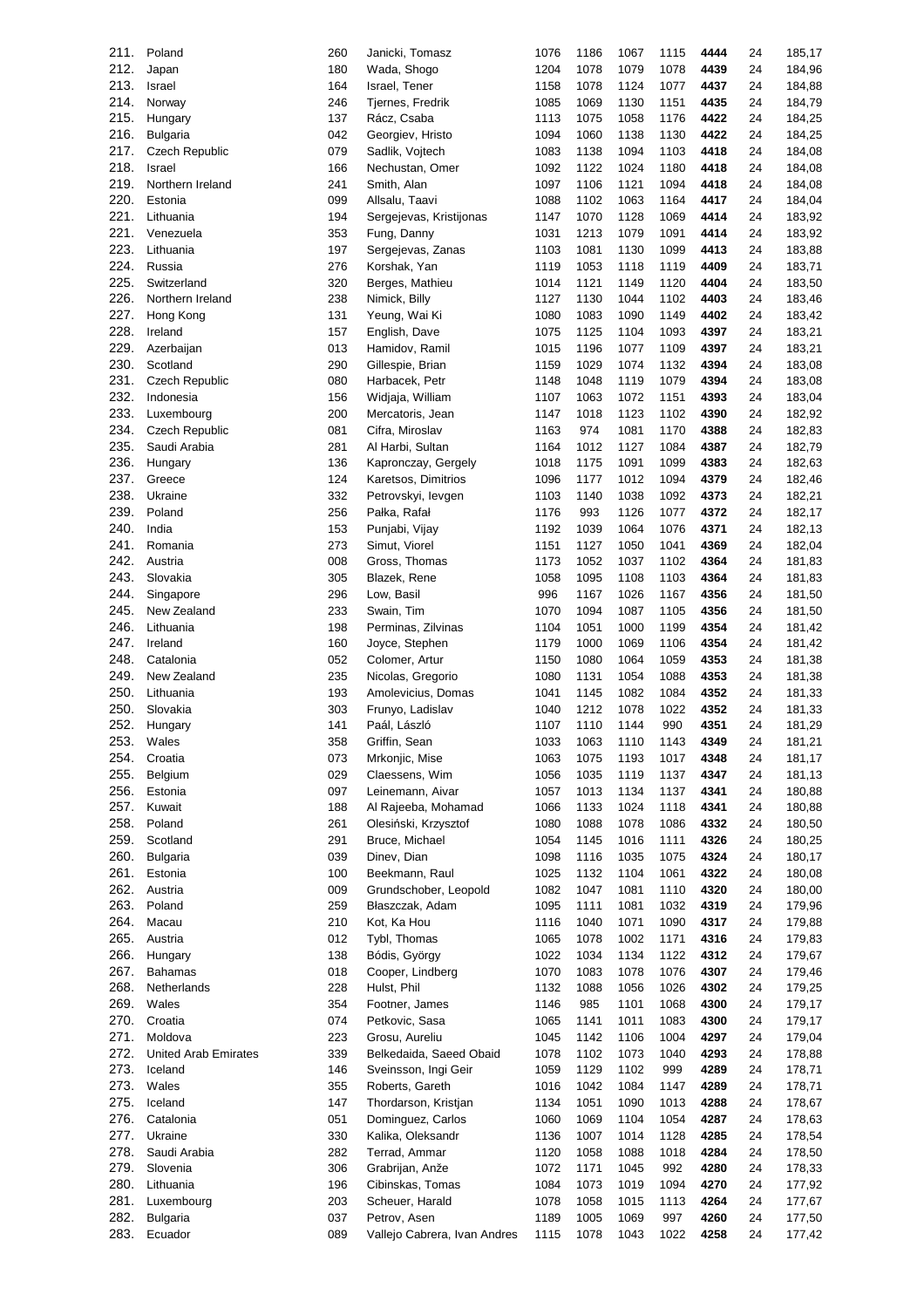| 284. | Israel           | 168 | Sheinman, Moshe           | 1043 | 1111 | 998  | 1105 | 4257 | 24 | 177,38 |
|------|------------------|-----|---------------------------|------|------|------|------|------|----|--------|
| 285. | Luxembourg       | 199 | Pescarolo, Othello        | 1009 | 1045 | 1102 | 1101 | 4257 | 24 | 177,38 |
|      |                  |     |                           |      |      |      |      |      |    |        |
| 286. | Switzerland      | 322 | Doppler, Philippe         | 1096 | 1035 | 1055 | 1068 | 4254 | 24 | 177,25 |
| 287. | Northern Ireland | 237 | Horton, Kevin             | 1062 | 1018 | 1062 | 1109 | 4251 | 24 | 177,13 |
| 288. | Northern Ireland | 239 | O'Hare, Tony              | 985  | 1039 | 1097 | 1127 | 4248 | 24 | 177,00 |
| 289. | Ireland          | 158 | McLoughlin, Darragh       | 1088 | 976  | 1133 | 1050 | 4247 | 24 | 176,96 |
|      |                  |     |                           |      |      |      |      |      |    |        |
| 290. | Croatia          | 071 | Dobrilovic, Domagoj       | 1033 | 1011 | 1099 | 1099 | 4242 | 24 | 176,75 |
| 291. | Wales            | 356 | Green, Trevor             | 1034 | 1009 | 1090 | 1106 | 4239 | 24 | 176,63 |
| 292. | Gibraltar        | 121 | Wood, Michael             | 1054 | 1029 | 1102 | 1053 | 4238 | 24 | 176,58 |
| 293. | Slovenia         | 307 | Lajovic, Dušan            | 1037 | 1116 | 1028 | 1046 | 4227 | 24 | 176,13 |
| 294. | Estonia          |     | Alep, Priit               | 1020 | 995  | 1067 | 1144 | 4226 |    | 176,08 |
|      |                  | 098 |                           |      |      |      |      |      | 24 |        |
| 295. | <b>Bahamas</b>   | 015 | Bowe, Earlin              | 1080 | 961  | 1119 | 1058 | 4218 | 24 | 175,75 |
| 296. | Russia           | 278 | Sidorov, Gennady          | 1139 | 1012 | 1011 | 1054 | 4216 | 24 | 175,67 |
| 297. | Estonia          | 101 | Parts, Rasmus             | 1106 | 985  | 1058 | 1064 | 4213 | 24 | 175,54 |
| 298. | Uzbekistan       | 347 | Shaabdurakhmanov, Hondami | 963  | 1042 | 1104 | 1103 | 4212 | 24 | 175,50 |
|      |                  |     |                           |      |      |      |      |      |    |        |
| 299. | Lithuania        | 195 | Saudargas, Saulius        | 1135 | 1095 | 1003 | 977  | 4210 | 24 | 175,42 |
| 300. | Moldova          | 225 | Tucan, Alexandru          | 1104 | 1023 | 1070 | 1011 | 4208 | 24 | 175,33 |
| 301. | Philippines      | 255 | Chua, Kenneth             | 994  | 978  | 1096 | 1138 | 4206 | 24 | 175,25 |
| 302. | Ukraine          | 328 | Shcherbinin, Oleksandr    | 1051 | 1053 | 1069 | 1028 | 4201 | 24 | 175,04 |
|      |                  |     |                           |      |      |      |      |      |    |        |
| 303. | Italy            | 170 | Boccato, Marco            | 1075 | 1013 | 1158 | 953  | 4199 | 24 | 174,96 |
| 304. | <b>Belarus</b>   | 021 | Kiseliov, Sergey          | 1024 | 1024 | 1044 | 1106 | 4198 | 24 | 174,92 |
| 305. | Slovenia         | 310 | Mrzlikar, Mitja           | 1028 | 1026 | 1046 | 1090 | 4190 | 24 | 174,58 |
| 306. | Hungary          | 139 | Szabó, Tamás              | 1009 | 991  | 1059 | 1122 | 4181 | 24 | 174,21 |
| 307. | <b>Bahamas</b>   | 017 | Dames, Ronald             | 1107 | 929  | 1063 | 1082 | 4181 | 24 | 174,21 |
|      |                  |     |                           |      |      |      |      |      |    |        |
| 308. | Catalonia        | 053 | Galvez, Raul              | 1056 | 1056 | 944  | 1122 | 4178 | 24 | 174,08 |
| 309. | Saudi Arabia     | 284 | Al Hamdan, Khalid         | 1056 | 998  | 1000 | 1122 | 4176 | 24 | 174,00 |
| 310. | Ireland          | 162 | Mackey, Conan             | 1047 | 990  | 1101 | 1035 | 4173 | 24 | 173,88 |
| 311. | Slovenia         | 309 | Malek, Milan              | 1024 | 1032 | 1053 | 1054 | 4163 | 24 | 173,46 |
|      |                  |     |                           |      |      |      |      |      |    |        |
| 312. | <b>Bulgaria</b>  | 040 | Bojilov, Georgi           | 1049 | 1018 | 1009 | 1083 | 4159 | 24 | 173,29 |
| 313. | Brazil           | 033 | Pizzoli, Igor             | 1036 | 1088 | 1029 | 1002 | 4155 | 24 | 173,13 |
| 313. | Scotland         | 289 | Claxton, James            | 1080 | 1029 | 998  | 1048 | 4155 | 24 | 173,13 |
| 315. | Czech Republic   | 077 | Hindrak, Jiri             | 1084 | 955  | 1096 | 1017 | 4152 | 24 | 173,00 |
|      |                  |     |                           |      |      |      |      |      |    |        |
| 316. | Slovenia         | 308 | Feguš, Matej              | 1065 | 984  | 1091 | 1011 | 4151 | 24 | 172,96 |
| 317. | New Zealand      | 232 | Mustchin, Terry           | 1024 | 981  | 1130 | 1015 | 4150 | 24 | 172,92 |
| 318. | Catalonia        | 054 | Roca, Hector              | 1092 | 900  | 1106 | 1050 | 4148 | 24 | 172,83 |
| 319. | Macau            | 207 | Tam, Tsz Sun              | 1084 | 1008 | 1003 | 1049 | 4144 | 24 | 172,67 |
| 320. | Hungary          | 140 | Skobrics, Zoltán          | 999  | 1055 | 896  | 1188 | 4138 | 24 | 172,42 |
|      |                  |     |                           |      |      |      |      |      |    |        |
| 321. | Macau            | 208 | Ho, Weng Hou              | 958  | 1110 | 946  | 1121 | 4135 | 24 | 172,29 |
| 322. | Uzbekistan       | 346 | Smirnov, Viktor           | 1109 | 1011 | 974  | 1038 | 4132 | 24 | 172,17 |
| 323. | <b>Bahamas</b>   | 016 | Miller, Jethro            | 1076 | 1030 | 1032 | 986  | 4124 | 24 | 171,83 |
| 324. | Switzerland      | 318 | Regenass, Cedric          | 1038 | 994  | 1005 | 1073 | 4110 | 24 | 171,25 |
|      |                  |     |                           |      |      |      |      |      |    |        |
| 325. | <b>Bulgaria</b>  | 041 | Lichev, Todor             | 1066 | 1023 | 1059 | 936  | 4084 | 24 | 170,17 |
| 326. | Korea            | 186 | Kim, Tae-Young            | 1161 | 1205 | 1199 | 518  | 4083 | 21 | 194,43 |
| 327. | Finland          | 107 | Tonteri, Juhani           | 1169 | 1149 | 1146 | 617  | 4081 | 21 | 194,33 |
| 328. | Croatia          | 075 | Protic, Goran             | 1034 | 999  | 1046 | 998  | 4077 | 24 | 169,88 |
| 329. | Luxembourg       | 201 | Rulot, Eric               | 1041 | 899  | 1118 | 1013 | 4071 | 24 | 169,63 |
|      |                  |     |                           |      |      |      |      |      |    |        |
| 330. | Croatia          | 076 | Zabcic, Kreso             | 990  | 1025 | 1060 | 987  | 4062 | 24 | 169,25 |
| 331. | Canada           | 045 | Lessard, Jean-Sebastien   | 1246 | 1105 | 1184 | 525  | 4060 | 21 | 193,33 |
| 332. | <b>Brazil</b>    | 036 | Carrasco, Carlos          | 1109 | 983  | 995  | 969  | 4056 | 24 | 169,00 |
| 333. | Romania          | 271 | Grecu, Ion                | 1008 | 1040 | 1092 | 902  | 4042 | 24 | 168,42 |
|      |                  |     |                           |      |      |      |      |      |    |        |
| 334. | <b>Belarus</b>   | 023 | Sobolev, Pavel            | 981  | 965  | 1050 | 1043 | 4039 | 24 | 168,29 |
| 335. | Moldova          | 224 | Danilcenco, Igor          | 1017 | 996  | 1018 | 997  | 4028 | 24 | 167,83 |
| 336. | Gibraltar        | 123 | Stott, Matthew            | 994  | 954  | 1117 | 958  | 4023 | 24 | 167,63 |
| 337. | Serbia           | 292 | Puskas, Bertalan          | 1071 | 984  | 987  | 973  | 4015 | 24 | 167,29 |
| 338. | Slovakia         | 302 | Jurinyi, Luboslav         | 1094 | 992  | 916  | 1010 | 4012 | 24 | 167,17 |
|      |                  |     |                           |      |      |      |      |      |    |        |
| 339. | <b>Bahamas</b>   | 019 | Moxey, Dave               | 1007 | 943  | 1078 | 982  | 4010 | 24 | 167,08 |
| 340. | Luxembourg       | 202 | Manderscheid, David       | 1041 | 979  | 939  | 1048 | 4007 | 24 | 166,96 |
| 341. | <b>Belarus</b>   | 024 | Klimkovich, Siahei        | 1070 | 983  | 904  | 1048 | 4005 | 24 | 166,88 |
| 342. | <b>Brazil</b>    | 035 | Sato, Mauro               | 1028 | 984  | 1052 | 941  | 4005 | 24 | 166,88 |
|      |                  |     | Schlosser, Patrick        |      |      |      |      |      |    |        |
| 343. | Austria          | 011 |                           | 1001 | 1044 | 976  | 966  | 3987 | 24 | 166,13 |
| 344. | Saudi Arabia     | 283 | Fayez, Qusi               | 1009 | 1068 | 969  | 925  | 3971 | 24 | 165,46 |
| 345. | Moldova          | 226 | Tucan, Eugeniu            | 846  | 957  | 1114 | 1040 | 3957 | 24 | 164,88 |
| 346. | Saudi Arabia     | 285 | Oraif, Hassan             | 968  | 975  | 1044 | 934  | 3921 | 24 | 163,38 |
| 347. | Slovakia         | 301 | Homola, Michal            | 980  | 936  | 1033 | 958  | 3907 | 24 | 162,79 |
|      |                  |     |                           |      |      |      |      |      |    |        |
| 348. | <b>Belarus</b>   | 022 | Kandrashyn, Ilya          | 927  | 1027 | 1091 | 859  | 3904 | 24 | 162,67 |
| 349. | Estonia          | 102 | Mäemets, Andres           | 932  | 925  | 1039 | 993  | 3889 | 24 | 162,04 |
| 350. | Slovenia         | 311 | Eržen, Tomaž              | 945  | 909  | 1021 | 1011 | 3886 | 24 | 161,92 |
| 351. | Luxembourg       | 204 | Thill, Tommy              | 1021 | 955  | 1038 | 871  | 3885 | 24 | 161,88 |
| 352. | Slovakia         | 300 | Slavkovsky, Martin        | 897  | 1037 | 1014 | 931  | 3879 | 24 | 161,63 |
|      |                  |     |                           |      |      |      |      |      |    |        |
| 353. | Croatia          | 072 | Kolar, Karlo              | 943  | 972  | 871  | 996  | 3782 | 24 | 157,58 |
| 354. | Serbia           | 293 | Miljkovic, Slavoljub      | 1049 | 1074 | 1059 | 599  | 3781 | 21 | 180,05 |
| 355. | Slovakia         | 304 | Petras, Jan               | 1057 | 964  | 880  | 850  | 3751 | 24 | 156,29 |
| 356. | Gibraltar        | 122 | Martinez, Alexander       | 847  | 907  | 879  | 804  | 3437 | 24 | 143,21 |
|      |                  |     |                           |      |      |      |      |      |    |        |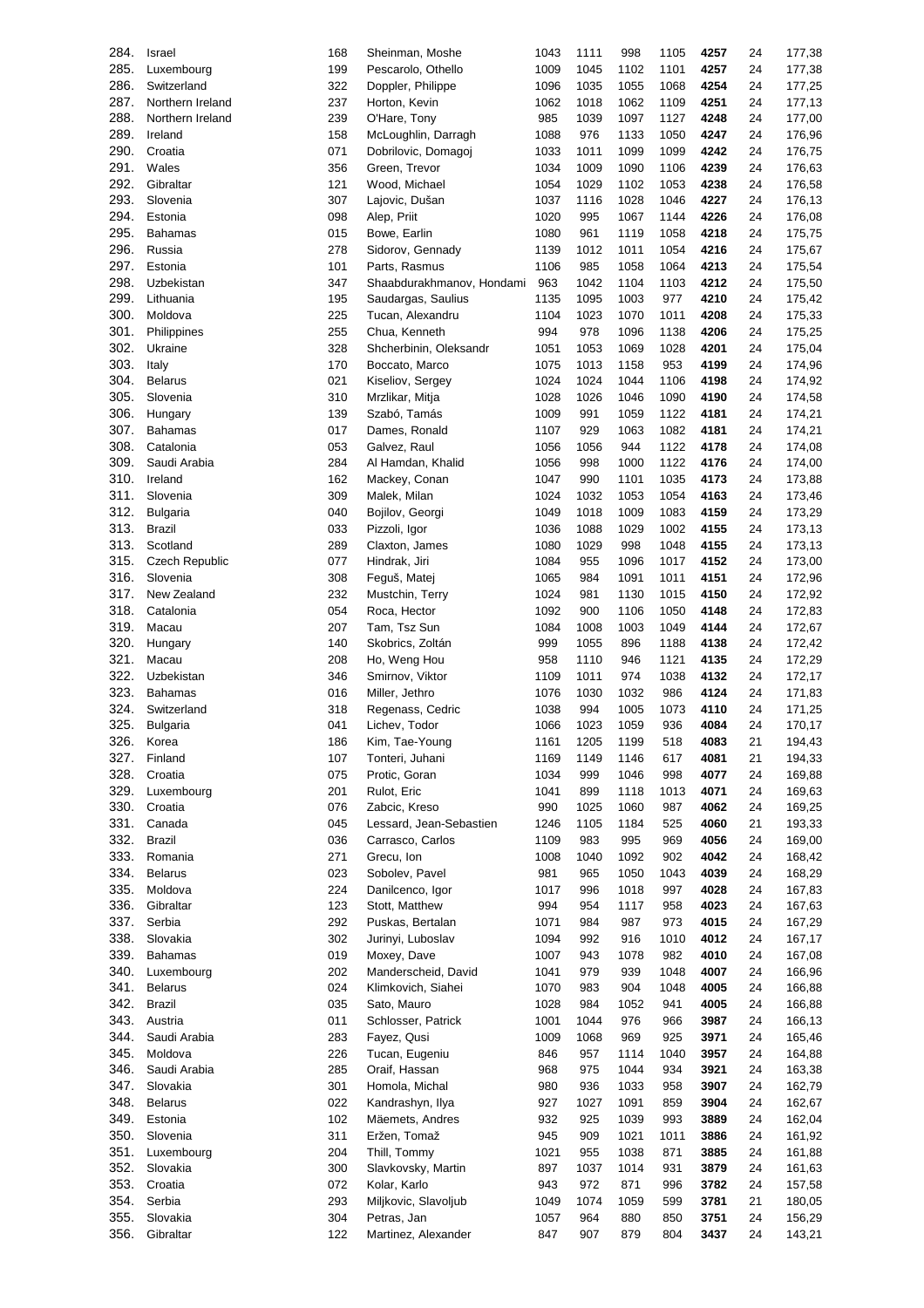

31/32

### **World Men Championships 2010**



**Masters - Step 1**

**Official**

**2010.08.21 10:02 AM Munich/Unterföhring, Germany**

| A/E            | Lane  | Name              | Country              | Game 1            | Game 2          | Game 3            | Game 4   | Game 5     | Result                  |
|----------------|-------|-------------------|----------------------|-------------------|-----------------|-------------------|----------|------------|-------------------------|
| Ranking        |       |                   |                      | <b>Medium Oil</b> | Long Oil        | Medium Oil        | Long Oil | Medium Oil |                         |
| 1              | 35/36 | O'Neill, Bill     | <b>United States</b> | 216               | 206             | 182               | 244      | 222        | $\overline{2}$          |
| 16             |       | Salonen, Petteri  | Finland              | 204               | 225             | 203               | 232      | 235        | 3                       |
|                |       |                   |                      |                   |                 |                   |          |            |                         |
| A/E            | Lane  | Name              | Country              | Game 1            | Game 2          | Game 3            | Game 4   | Game 5     | <b>Result</b>           |
| Ranking        |       |                   |                      | Medium Oil        | Long Oil        | Medium Oil        | Long Oil | Medium Oil |                         |
| $\overline{2}$ | 39/40 | Barnes, Chris     | <b>United States</b> | 229               | 242             | 183               | 228      |            | 3                       |
| 15             |       | Schmidt, Michael  | Canada               | 184               | 205             | 207               | 227      |            | 1                       |
|                |       |                   |                      |                   |                 |                   |          |            |                         |
| A/E            | Lane  | Name              | Country              | Game 1            | Game 2          | Game 3            | Game 4   | Game 5     | Result                  |
| Ranking        |       |                   |                      | Medium Oil        | Long Oil        | Medium Oil        | Long Oil | Medium Oil |                         |
| 3              | 15/16 | Jang, Dong-Chul   | Korea                | 230               | 190             | 224               | 206      |            | 1                       |
| 14             |       | Palermaa, Osku    | Finland              | 180               | 220             | 237               | 235      |            | $\mathbf{3}$            |
|                |       |                   |                      |                   |                 |                   |          |            |                         |
| A/E            | Lane  | Name              | Country              | Game 1            | Game 2          | Game 3            | Game 4   | Game 5     | Result                  |
| Ranking        |       |                   |                      | Medium Oil        | Long Oil        | Medium Oil        | Long Oil | Medium Oil |                         |
| 4              | 27/28 | Allen, Patrick    | <b>United States</b> | 234               | 234             | 211               |          |            | 3                       |
| 13             |       | Uotila, Pasi      | Finland              | 170               | 212             | 199               |          |            | 0                       |
|                |       |                   |                      |                   |                 |                   |          |            |                         |
| A/E            | Lane  | Name              | Country              | Game 1            | Game 2          | Game 3            | Game 4   | Game 5     | <b>Result</b>           |
| Ranking        |       |                   |                      | Medium Oil        | Long Oil        | Medium Oil        | Long Oil | Medium Oil |                         |
| 5              | 43/44 | Du, Jian Chao     | China                | 179               | 215             | 204               | 187      | 206        | $\overline{c}$          |
| 12             |       | Cheng, Hsing-Chao | Chinese Taipei       | 206               | 192             | 167               | 215      | 223        | 3                       |
|                |       |                   |                      |                   |                 |                   |          |            |                         |
| A/E            | Lane  | Name              | Country              | Game 1            | Game 2          | Game 3            | Game 4   | Game 5     | Result                  |
| Ranking<br>6   |       | Franco, Ernesto   | Mexico               | Medium Oil<br>206 | Long Oil<br>180 | Medium Oil<br>183 | Long Oil | Medium Oil | 0                       |
|                | 23/24 |                   |                      |                   |                 |                   |          |            |                         |
| 11             |       | Wu, Hao-Ming      | Chinese Taipei       | 226               | 237             | 225               |          |            | 3                       |
| A/E            |       |                   |                      | Game 1            | Game 2          | Game 3            | Game 4   | Game 5     |                         |
| Ranking        | Lane  | Name              | Country              | <b>Medium Oil</b> | Long Oil        | <b>Medium Oil</b> | Long Oil | Medium Oil | Result                  |
| $\overline{7}$ |       | Malott, Wes       | <b>United States</b> | 159               | 202             | 234               | 208      |            | $\mathbf 3$             |
| 10             | 19/20 | Cho, Young-Seon   | Korea                | 231               | 181             | 204               | 197      |            | 1                       |
|                |       |                   |                      |                   |                 |                   |          |            |                         |
| A/E            |       |                   |                      | Game 1            | Game 2          | Game 3            | Game 4   | Game 5     |                         |
| Ranking        | Lane  | Name              | Country              | Medium Oil        | Long Oil        | Medium Oil        | Long Oil | Medium Oil | Result                  |
| 8              |       | Choi, Bok-Eum     | Korea                | 221               | 184             | 200               | 212      |            | $\overline{\mathbf{3}}$ |

9 <sup>211</sup> Mak, Cheuk Yin | Hong Kong | 205 | 210 | 182 | 177 | | 1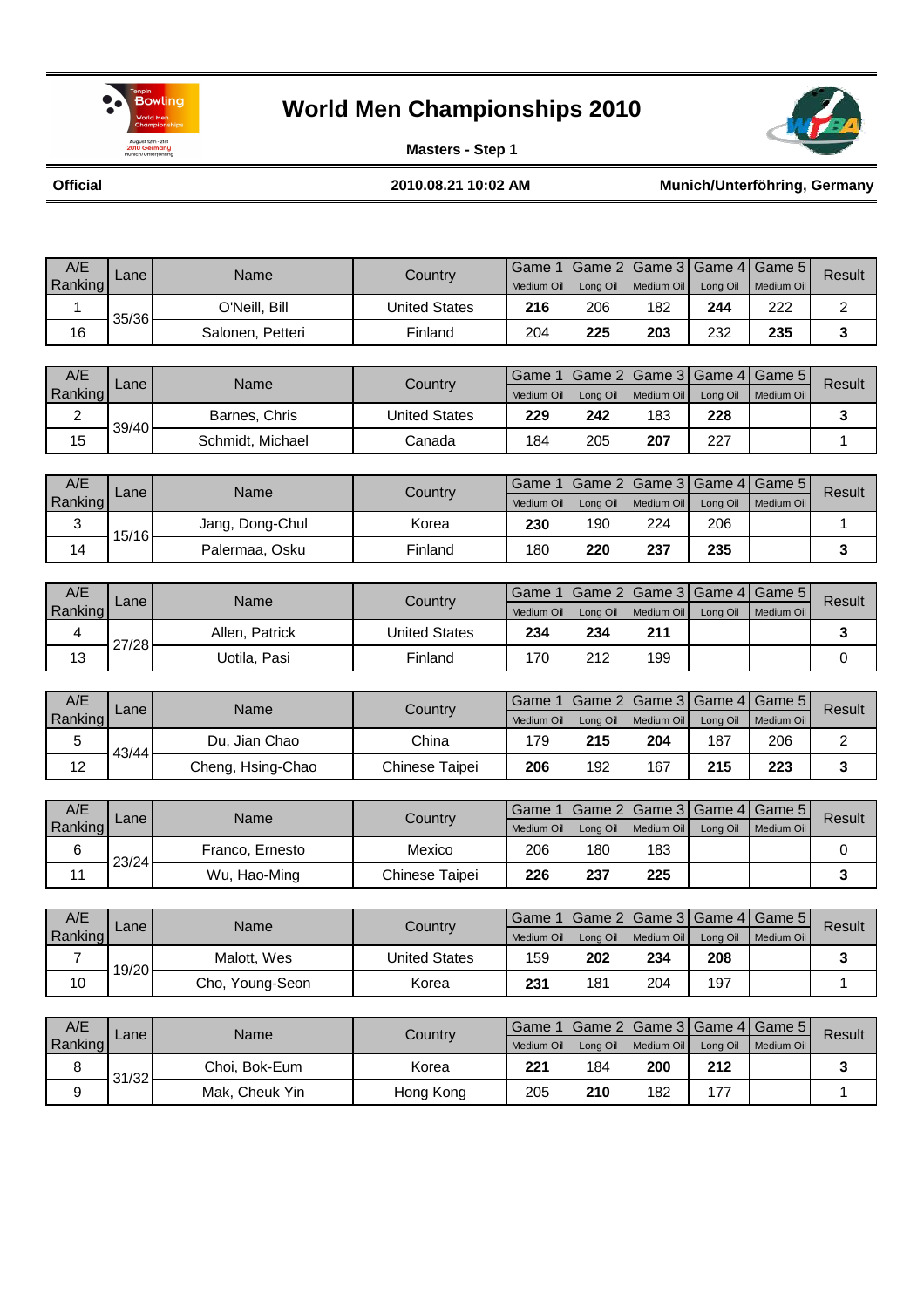



**Masters - Quarterfinal**

**Official**

**2010.08.21 12:10 PM Munich/Unterföhring, Germany**

| A/E     | Lane  | Name             | Countrv              | Game       |          |            |          | Game 2   Game 3   Game 4   Game 5 | Result |
|---------|-------|------------------|----------------------|------------|----------|------------|----------|-----------------------------------|--------|
| Ranking |       |                  |                      | Medium Oil | Lona Oil | Medium Oil | Long Oil | Medium Oil                        |        |
|         | 25/26 | Barnes, Chris    | <b>United States</b> | 225        | 216      | 215        | 214      | 205                               |        |
| 16      |       | Salonen, Petteri | Finland              | 179        | 242      | 173        | 269      | 185                               |        |

| A/E     | $\mathsf{cane}$ | Name           | Country              |            |     |                       |          | Game 1   Game 2   Game 3   Game 4   Game 5 | Result |
|---------|-----------------|----------------|----------------------|------------|-----|-----------------------|----------|--------------------------------------------|--------|
| Ranking |                 |                |                      | Medium Oil |     | Long Oil   Medium Oil | Long Oil | Medium Oil                                 |        |
|         | 29/30           | Allen, Patrick | <b>United States</b> | 207        | 276 | 235                   |          |                                            |        |
| 14      |                 | Palermaa, Osku | Finland              | 204        | 151 | 220                   |          |                                            |        |

| A/E     | ∠ane  | Name          | Country        | Game 1     |     |                       |          | Game 2   Game 3   Game 4   Game 5 | Result |
|---------|-------|---------------|----------------|------------|-----|-----------------------|----------|-----------------------------------|--------|
| Ranking |       |               |                | Medium Oil |     | Long Oil   Medium Oil | Long Oil | Medium Oil                        |        |
|         | 33/34 | Choi. Bok-Eum | Korea          | 220        | 204 | 198                   |          |                                   |        |
|         |       | Wu, Hao-Ming  | Chinese Taipei | 194        | 79  | 182                   |          |                                   |        |

| A/E     | Lane  | Name              | Country        |            |          |            |          | Game 1   Game 2   Game 3   Game 4   Game 5 | Result |
|---------|-------|-------------------|----------------|------------|----------|------------|----------|--------------------------------------------|--------|
| Ranking |       |                   |                | Medium Oil | Lona Oil | Medium Oil | Long Oil | Medium Oil                                 |        |
|         | 37/38 | Malott, Wes       | United States  | 213        | 211      | 213        | 189      |                                            |        |
| 12      |       | Cheng, Hsing-Chao | Chinese Taipei | 205        | 216      | 189        | 182      |                                            |        |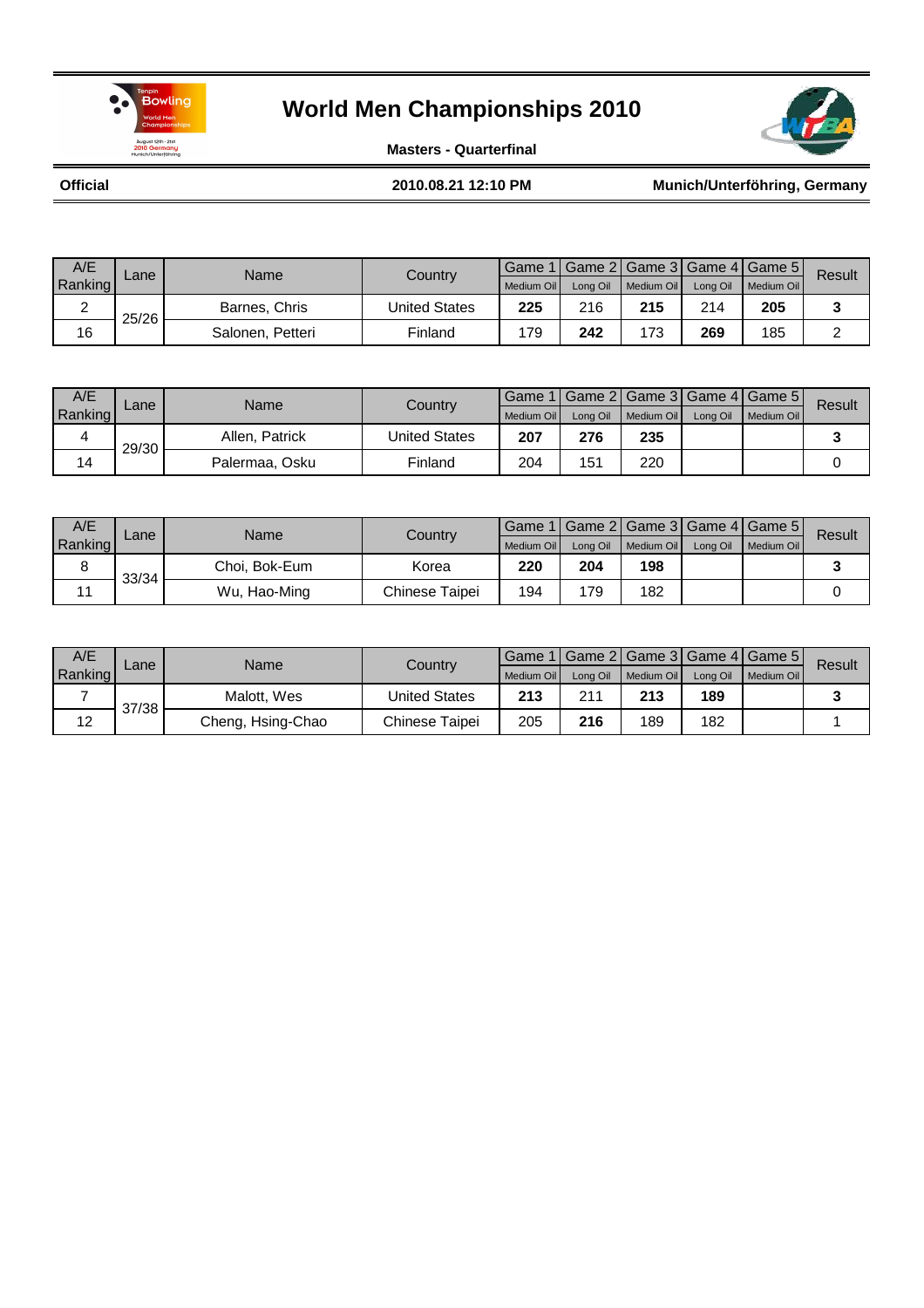



**Masters - Semifinal**

**Official**

**2010.08.21 3:08 PM Munich/Unterföhring, Germany**

| A/E     |       | Name           | Country<br>Lane |            |          |            |          |            | Game 1   Game 2   Game 3   Game 4   Game 5 | Result |
|---------|-------|----------------|-----------------|------------|----------|------------|----------|------------|--------------------------------------------|--------|
| Ranking |       |                |                 | Medium Oil | Long Oil | Medium Oil | Long Oil | Medium Oil |                                            |        |
|         | 17/18 | Allen. Patrick | United States   | 201        | 212      | 279        |          |            |                                            |        |
|         |       | Malott, Wes    | United States   | 160        | 199      | 221        |          |            |                                            |        |

| A/E      | Lane  | Name          | Country       | Game 1     |          |            |     | I Game 2I Game 3I Game 4I Game 5II | Result |
|----------|-------|---------------|---------------|------------|----------|------------|-----|------------------------------------|--------|
| Ranking  |       |               |               | Medium Oil | Long Oil | Medium Oil |     | Long Oil Medium Oil                |        |
| <u>_</u> | 21/22 | Barnes, Chris | United States | 207        | 190      | 180        | 246 | 248                                |        |
| 8        |       | Choi. Bok-Eum | Korea         | 170        | 216      | 160        | 256 | 232                                |        |